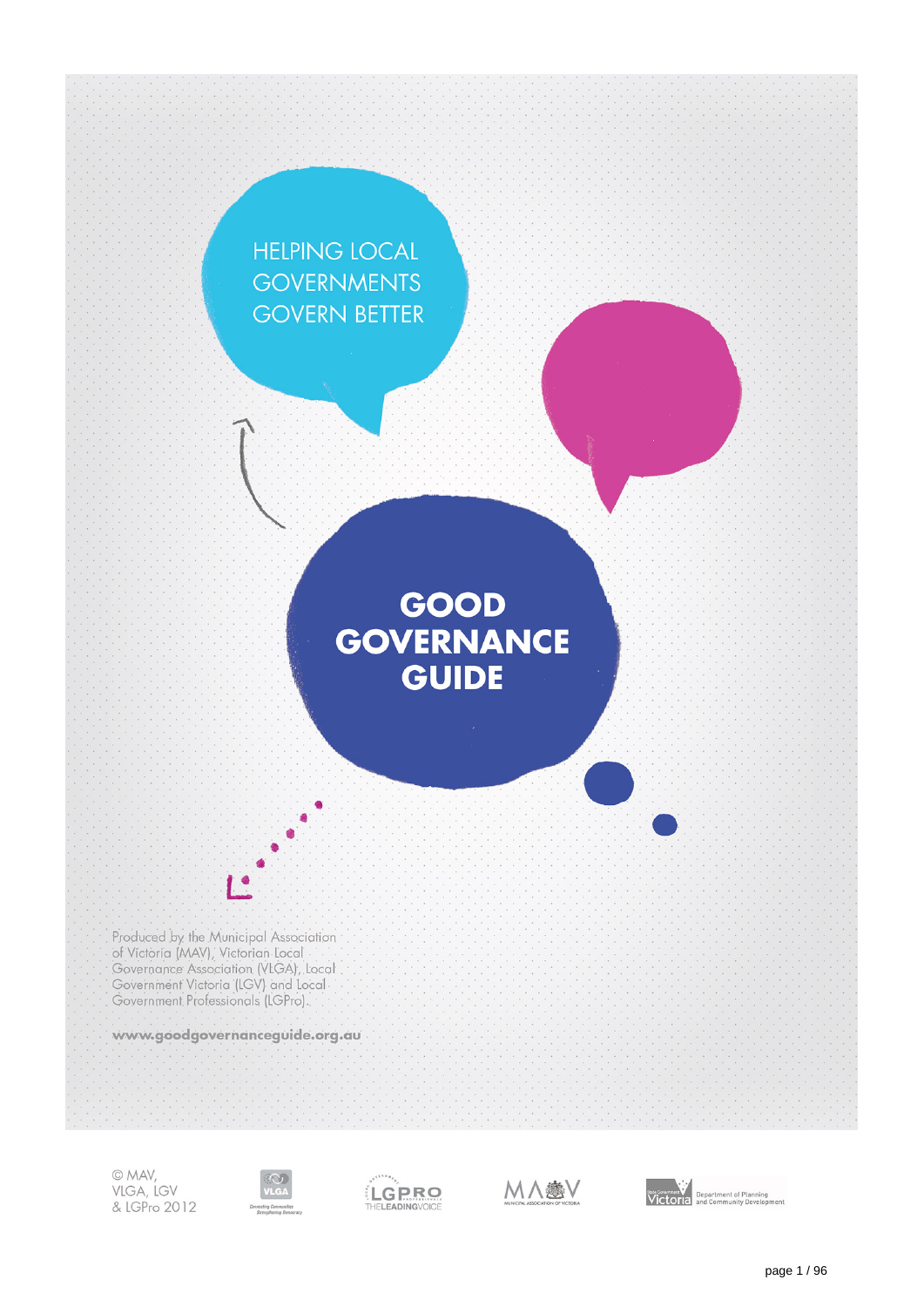# **TABLE OF CONTENTS**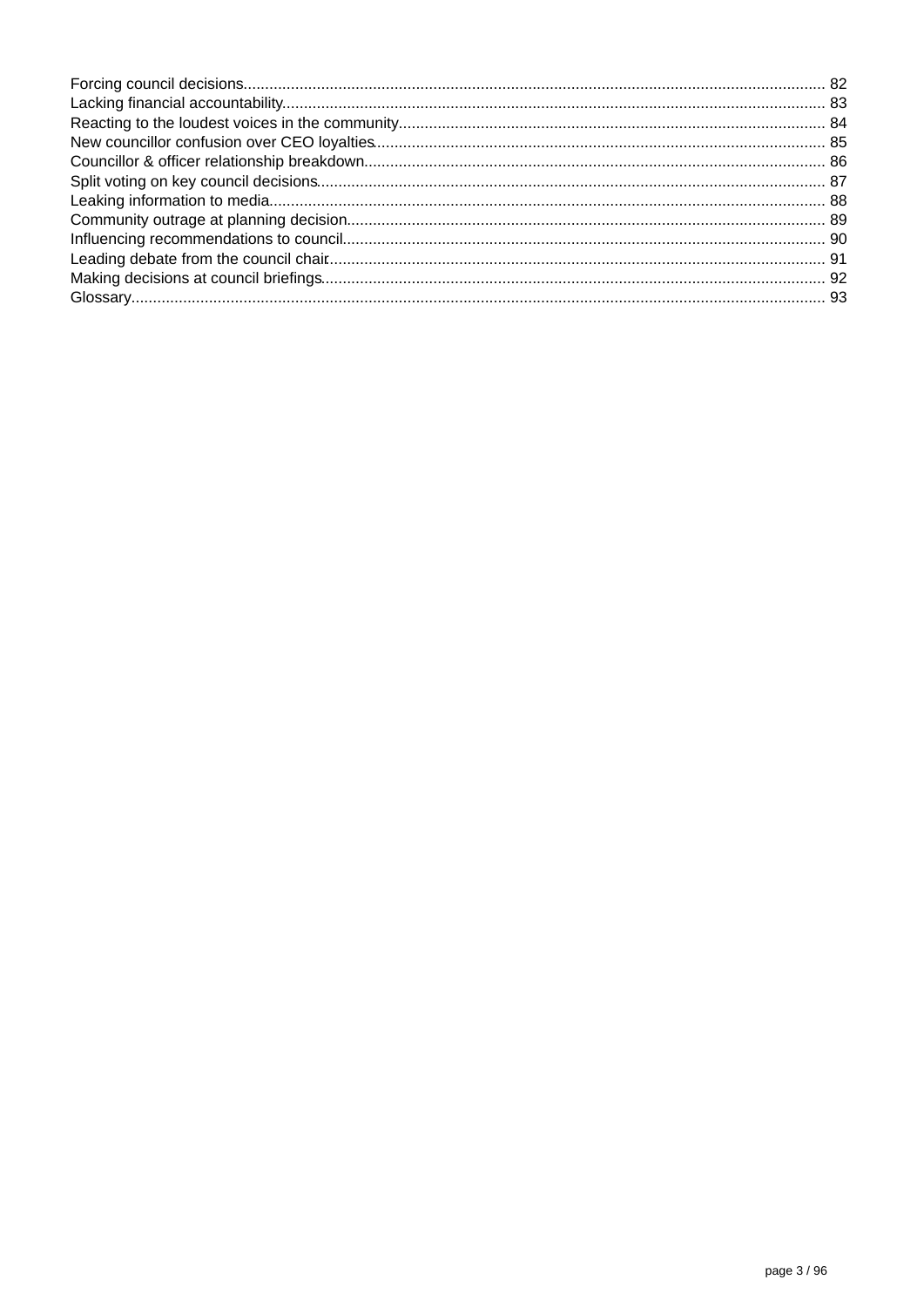# <span id="page-3-0"></span>**ABOUT THIS SITE**

The Good Governance Guide is a practical resource for anyone involved in the decision-making process in Victoria's local government sector.

Rather than try to cover every aspect of local government activity, it focuses on the areas where good governance has the most impact and offers suggestions for how it can work.

## **ABOUT THE GOOD GOVERNANCE GUIDE**

### **What's in the Good Governance Guide?**

- information about good governance and why it's important
- information about the functions of local government
- descriptions of the key roles and relationships which are so important to good governance
- the main stages of the decision-making process from a best practice perspective
- an outline of good conduct and areas where issues can occur
- a look at how good governance works in speciality areas, such as land use planning and finance
- scenarios where things have gone wrong and suggestions for how to tackle the situation.

The Good Governance Guide also has tips on every page and links to useful resources on other sites.

### **Who is the Good Governance Guide for?**

- current councillors and council officers
- anyone thinking about being councillor or working for council
- organisations supporting local government.

### **How can it help?**

The Good Governance Guide is designed to be a helpful reference that will be used in a number of ways, such as:

- new councillors who want to understand how the process for making decisions works
- experienced councillors who are hoping to achieve more in this term by fostering good relationships within council and the administration
- council officers who want to have a better understanding of councillors' roles and their need for support and information
- Chief Executive Officers who are planning to introduce governance training throughout the administration
- mayors who want to run better council meetings
- councillors who want information on conflict of interest, pre-apprehension ('Winky Pop'), how to get more value out of briefings, what their financial accountability is and more.

## **CREDITS**

The Good Governance Guide has been produced by the Municipal Association of Victoria (MAV), Victorian Local Governance Association (VLGA), Local Government Victoria (LGV) and Local Government Professionals (LGPro). Each of these organisations nominated a representative to sit on the Good Governance Guide management committee. The content was compiled and drafted by Ron Exiner, Director Governance VLGA acting as Project Officer for this project.

The partners would like to thank John Rantino, Partner at Maddocks Lawyers for providing pro bono legal advice. They also wish to acknowledge the project reference group which reviewed and provided valuable input to the content and approach. Members of this group were councillors Barbara Murdoch (Indigo Shire Council), Micaela Drieberg (Monash City Council) and John Doull (Greater Geelong City Council), Margaret Abbey CEO (Murrindindi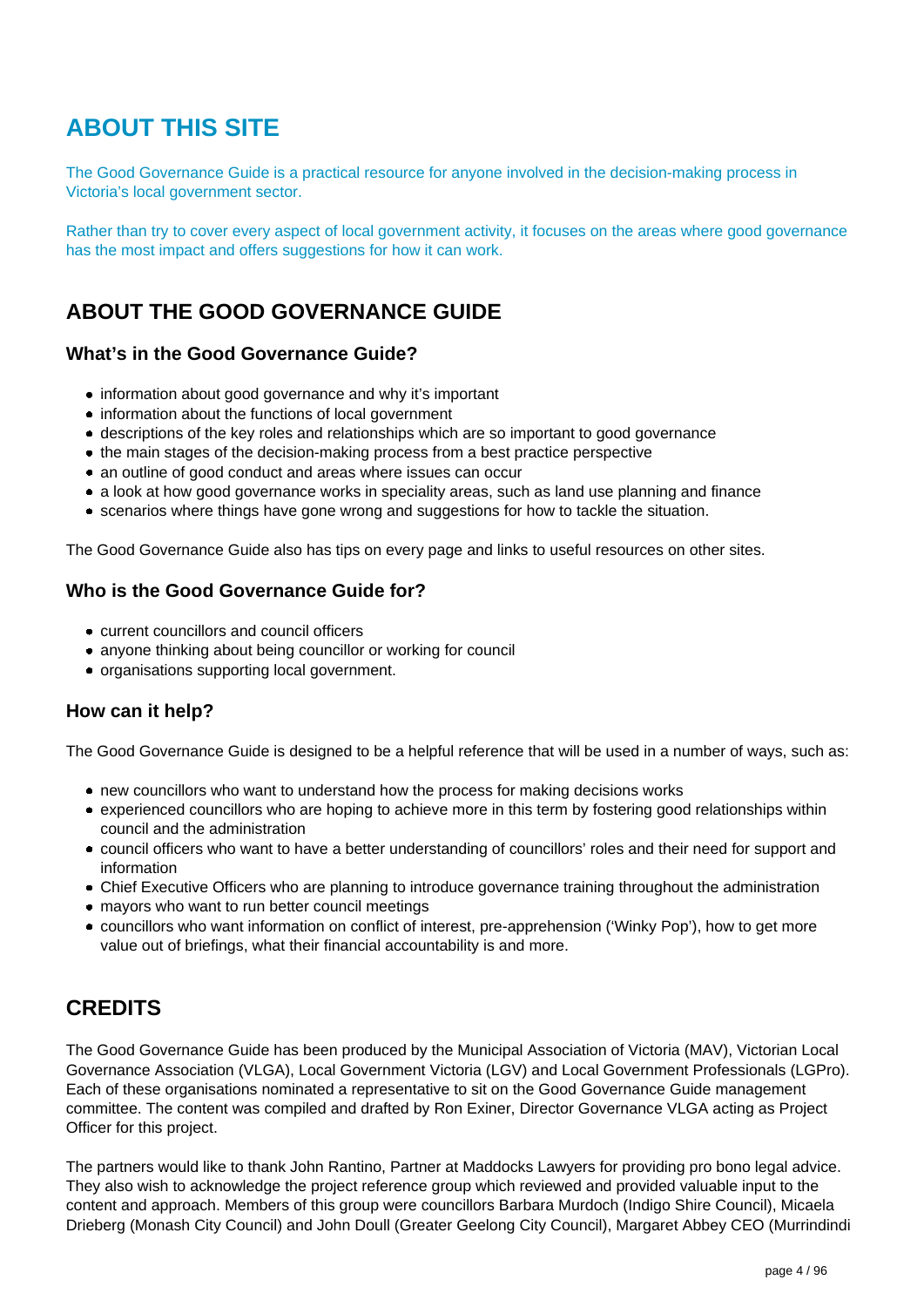Shire Council), Lidia Harding Manager Governance (Moreland City Council), local government consultant Michael Ulbrick and Greg Johnson (former mayor and councillor, Nillumbik Shire Council).

The committee would also like to thank Michael Ulbrick and local government consultant Mark Davies for their specific input into the content on financial governance, and Bill Forrest, Director Advocacy (Wyndham Shire Council) for his contribution to the material on planning and governance. Finally, they wish to acknowledge Philippa Costigan for her work as content editor and Laura Cornhill and her colleagues at Studio Binocular for website design and development.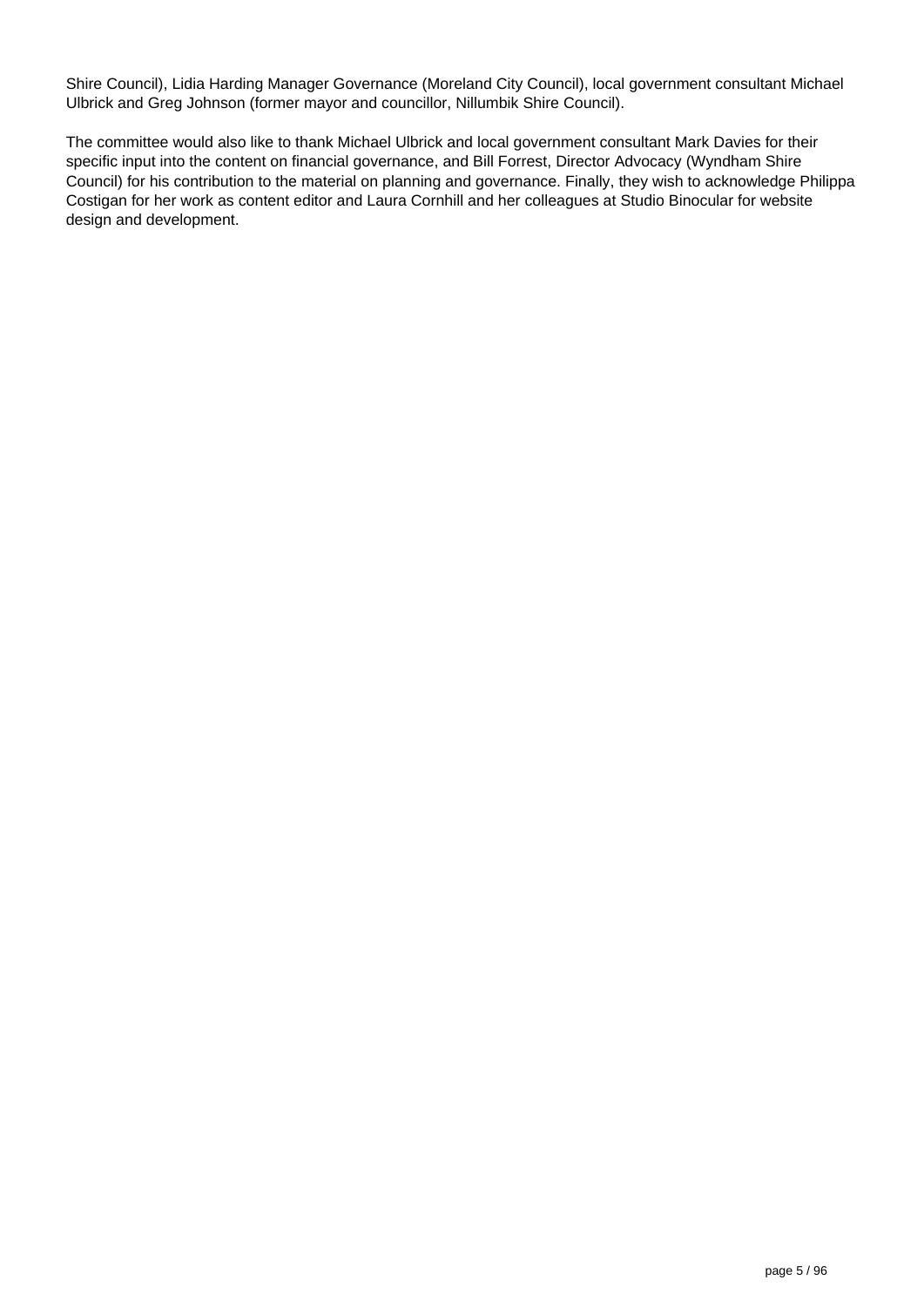# <span id="page-5-0"></span>**ABOUT GOOD GOVERNANCE**

Good governance is about the good processes for making and implementing decisions. Having good processes generally leads to better outcomes for local governments and their communities.

This section of the Good Governance Guide website looks at what good governance means, why it's important and how it relates to local government.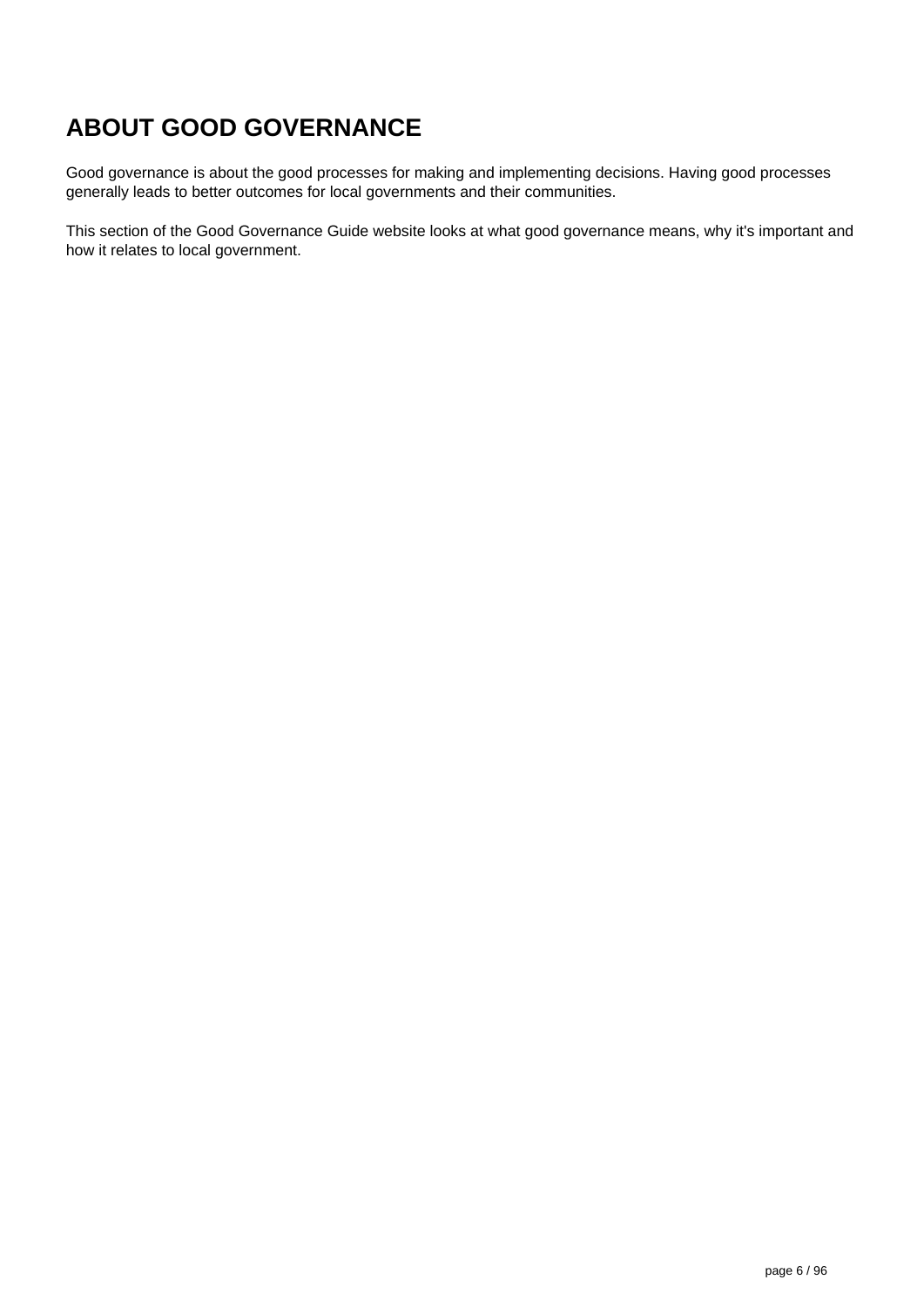# <span id="page-6-0"></span>**WHAT IS GOOD GOVERNANCE?**

Good governance is about the processes for making and implementing decisions. It's not about making 'correct' decisions, but about the best possible process for making those decisions.

Good decision-making processes, and therefore good governance, share several characteristics. All have a positive effect on various aspects of local government including consultation policies and practices, meeting procedures, service quality protocols, councillor and officer conduct, role clarification and good working relationships.

## **WHAT ARE THE MAIN CHARACTERISTICS OF GOOD GOVERNANCE?**

### **Good governance is accountable**

Accountability is a fundamental requirement of good governance. Local government has an obligation to report, explain and be answerable for the consequences of decisions it has made on behalf of the community it represents.

### **Good governance is transparent**

People should be able to follow and understand the decision-making process. This means that they will be able to clearly see how and why a decision was made – what information, advice and consultation council considered, and which legislative requirements (when relevant) council followed.

#### **Good governance follows the rule of law**

This means that decisions are consistent with relevant legislation or common law and are within the powers of council. In the case of Victorian local government, relevant legislation includes the Local Government Act 1989 and other legislation such as the Public Health and Wellbeing Act 2008, and the Equal Opportunity Act 2010.

### **Good governance is responsive**

Local government should always try to serve the needs of the entire community while balancing competing interests in a timely, appropriate and responsive manner.

### **Good governance is equitable and inclusive**

A community's wellbeing results from all of its members feeling their interests have been considered by council in the decision-making process. This means that all groups, particularly the most vulnerable, should have opportunities to participate in the process.

### **Good governance is effective and efficient**

Local government should implement decisions and follow processes that make the best use of the available people, resources and time to ensure the best possible results for their community.

### **Good governance is participatory**

Anyone affected by or interested in a decision should have the opportunity to participate in the process for making that decision. This can happen in several ways – community members may be provided with information, asked for their opinion, given the opportunity to make recommendations or, in some cases, be part of the actual decision-making process.

It is important to remember that under the Local Government Act 1989 the council is required to either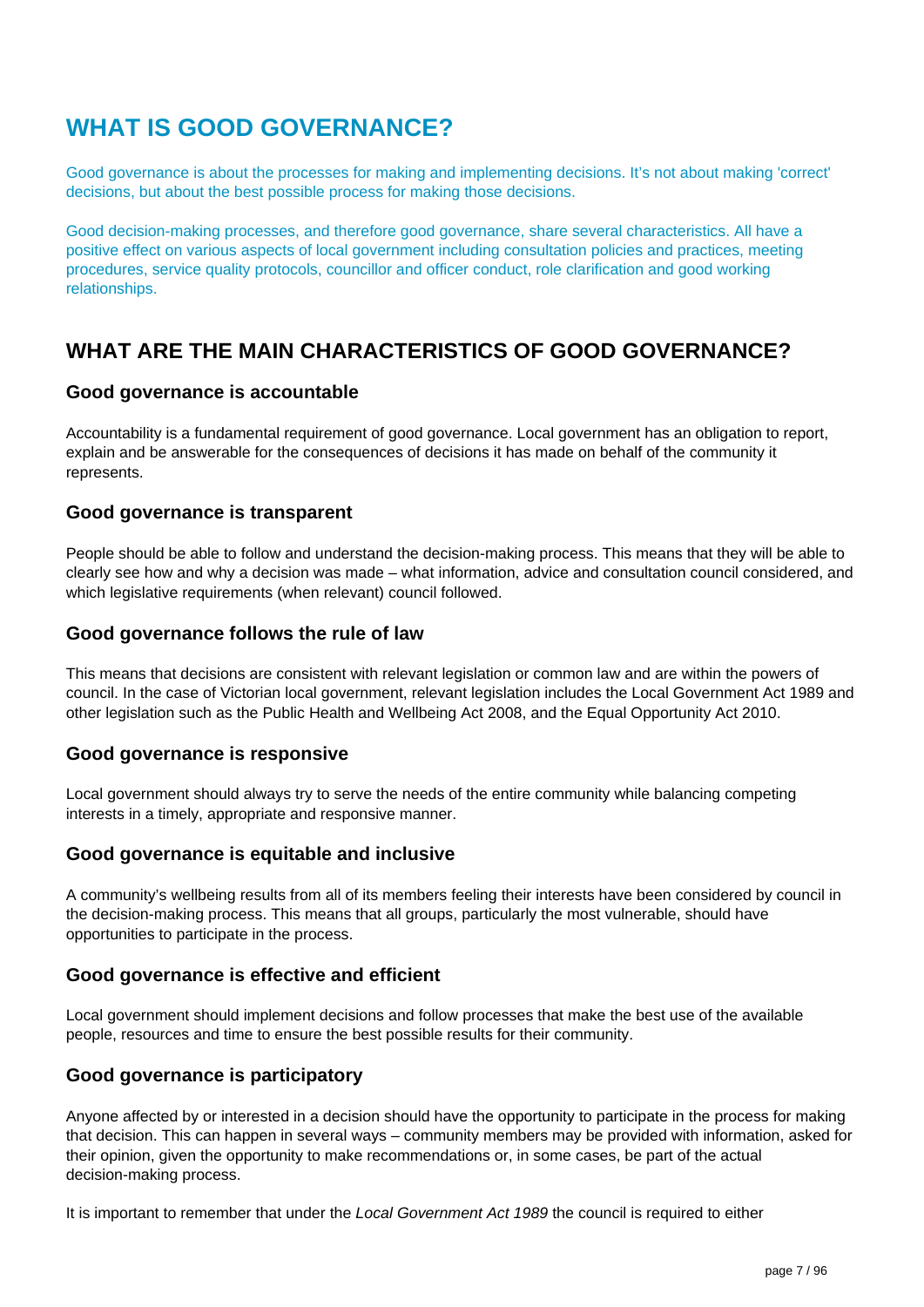make decisions or delegate the decision-making power to officers or Special Committees. For more information see How decisions are made.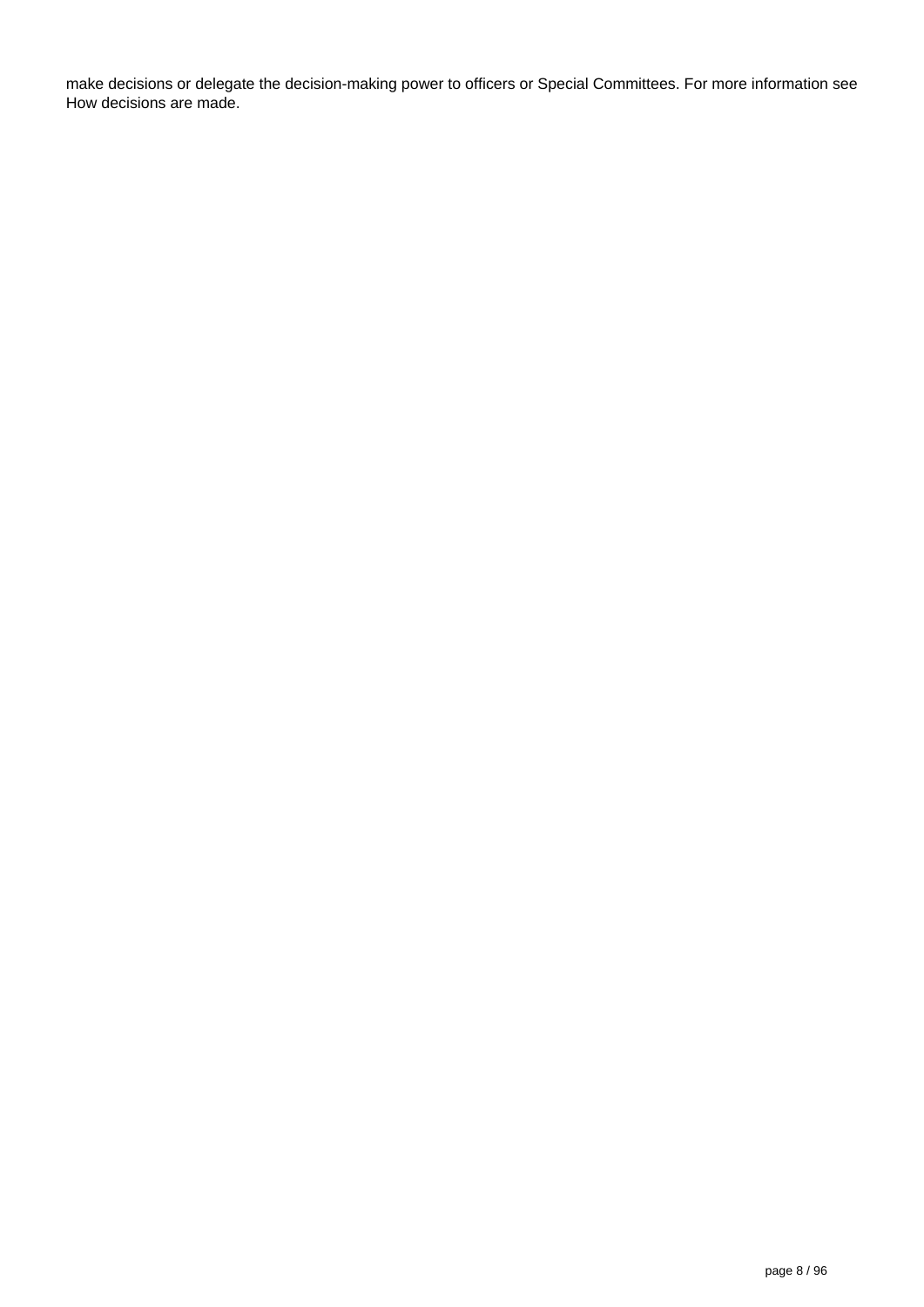# <span id="page-8-0"></span>**WHY IS GOOD GOVERNANCE IMPORTANT?**

Good governance is important for several reasons. It not only gives the local community confidence in its council, but improves the faith that elected members and officers have in their own local government and its decision-making processes.

It also leads to better decisions, helps local government meet its legislative responsibilities and importantly provides an ethical basis for governance.

## **BENEFITS OF GOOD GOVERNANCE**

### **Promotes community confidence**

People are more likely to have confidence in their local government if decisions are made in a transparent and accountable way.

This helps people feel that local government will act in the community's overall interest, regardless of differing opinions.

It also encourages local governments to remember that they are acting on behalf of their community and helps them to understand the importance of having open and ethical processes which adhere to the law and stand up to scrutiny.

### **Encourages elected members and council officers to be confident**

Elected members and council officers will feel better about their involvement in local government when good governance is practised.

Councillors will be more confident that they are across the issues, that they can trust the advice they are given, that their views will be respected even if everyone doesn't agree with them, and that the council chamber is a safe place for debate and decision making.

Officers will feel more confident in providing frank and fearless advice which is acknowledged and respected by councillors.

### **Leads to better decisions**

Decisions that are informed by good information and data, by stakeholder views, and by open and honest debate will generally reflect the broad interests of the community.

This does not assume that everyone will think each decision is the right one. But members of the community are more likely to accept the outcomes if the process has been good, even if they don't agree with the decision. They will also be less tempted to continue fighting or attempting to overturn the decision. So even the most difficult and controversial decisions are more likely to stick.

#### **Helps local government meet its legislative responsibilities**

If decision-making is open and able to followed by observers, it is more likely that local governments will comply with the relevant legal requirements. They will also be less likely to take shortcuts or bend the rules.

### **Supports ethical decision making**

Good governance creates an environment where elected members and council officers ask themselves 'what is the right thing to do?' when making decisions.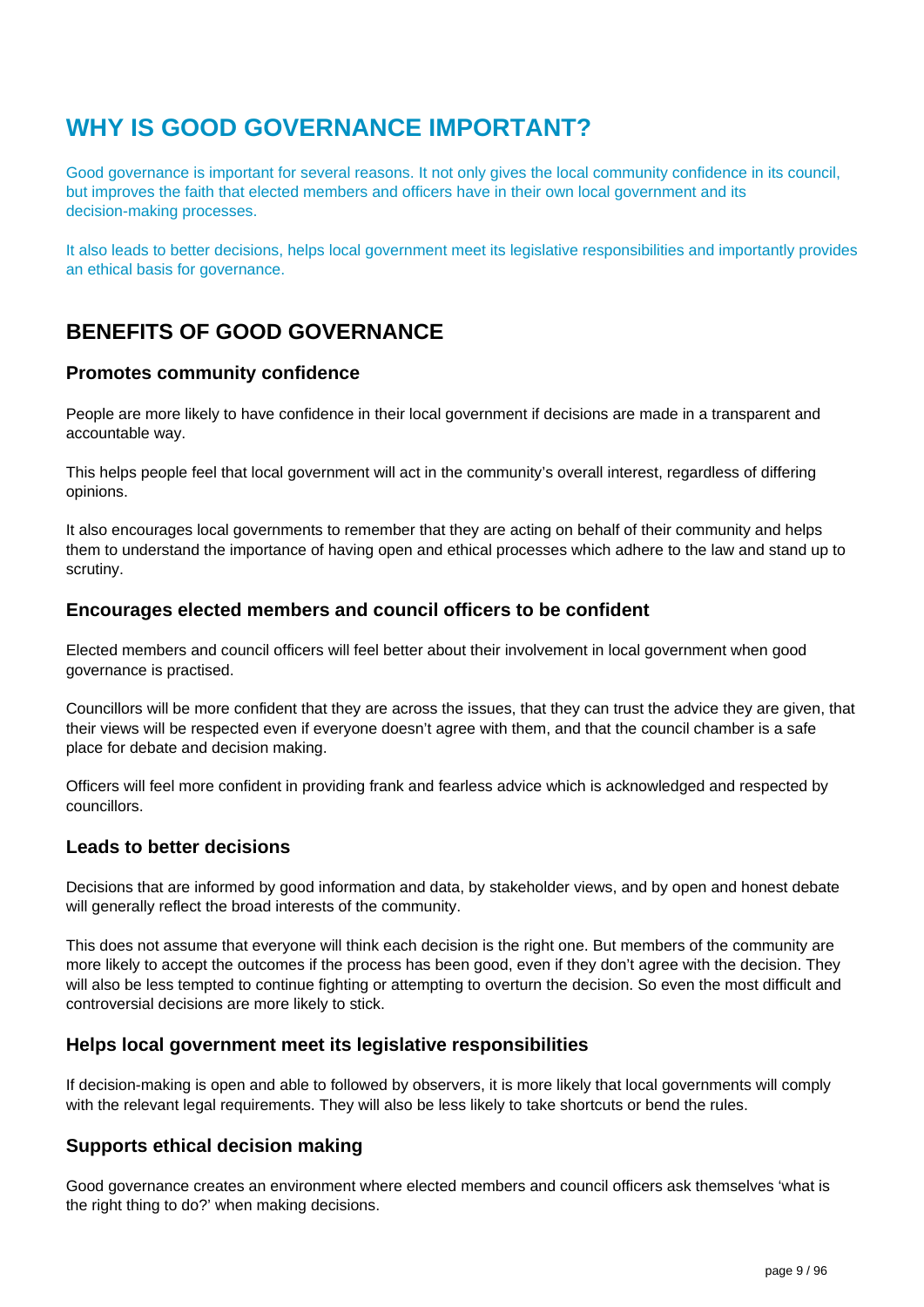Making choices and having to account for them in an open and transparent way encourages honest consideration of the choices facing those in the governance process. This is the case even when differing moral frameworks between individuals means that the answer to 'what is the right thing to do' is not always the same.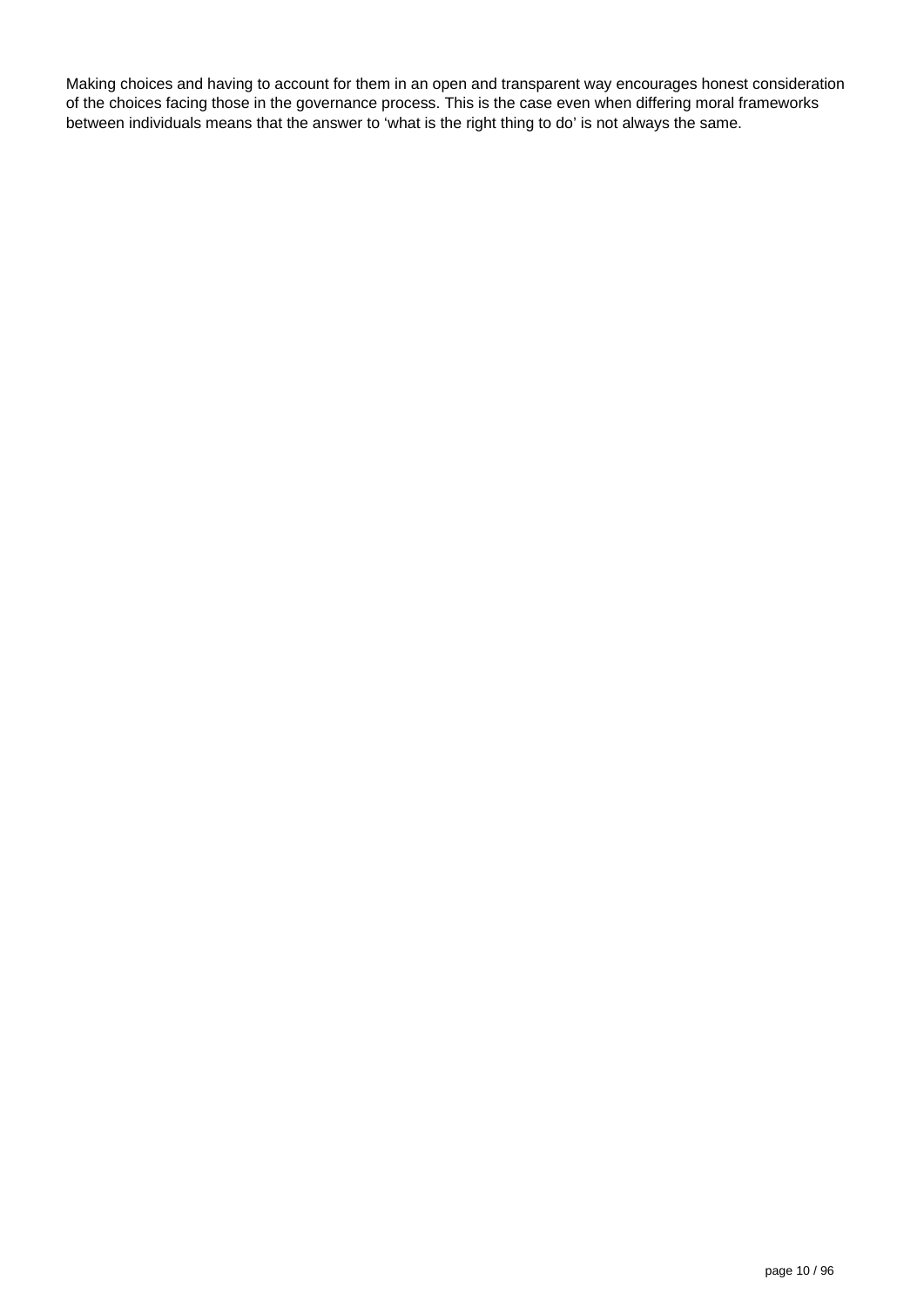# <span id="page-10-0"></span>**WHAT IS LOCAL GOVERNMENT?**

In Australia, there are three levels of government: local, state and federal. Local government is the first level and is responsible for matters close to local communities.

Victorian local governments are established under the provisions of the Local Government Act 1989. Each local government consists of the elected members (councillors) who form the council and council officers (the administration) who are paid employees.

## **HOW DOES LOCAL GOVERNMENT OPERATE?**

### **Council and the elected members**

Councillors are democratically elected either on a single-councillor ward, multi-councillor ward or whole-of-municipality basis. Their authority can only be exercised once they've taken the Oath (or affirmation) of Office and when they meet as a council at a properly constituted meeting.

Outside the council meeting, individual councillors (including the mayor, other than at Melbourne and Greater Geelong City councils) have very limited powers. Under Section 84 (1) of the Local Government Act mayors, or at least three councillors, have the power to call a special council meeting. Councillors have the power under Section 81 B (b) and (c) to make an application to a Councillor Conduct Panel.

The council meeting is a formal process, defined by both the Local Government Act and by each local government's local law.

### **The CEO and the administration**

The Chief Executive Officer (CEO) is directly accountable to council and also has specific authorities, including managing the day-to-day operations and the organisational structure, under the Local Government Act.

The administration is formally accountable to the CEO. It provides advice, usually as written reports, to council to assist decision making. It is also responsible for implementing council decisions and provision of services.

## **WHAT MAKES LOCAL GOVERNMENT UNIQUE?**

At the state and federal levels of government, there are formal structures that govern the roles and relationships of parliamentarians. There is a head of government and cabinet of ministers with executive powers, a formal governing party and opposition, and a speaker in the legislature. These structures help to manage the behaviour and processes at the state and federal levels. For example, the role of the speaker is seen as independent from the government and the opposition, and has the authority and the power to enforce standards of parliamentary behaviour.

By contrast, in local government the mayor is not only the leader of the councillors, but is also responsible for managing both the council meeting and the conduct of councillors, as well as discharging their responsibilities as a councillor. When there is a contentious issue that has divided council opinion, the mayor may be trying to achieve a particular outcome while managing the meeting processes in a way that maximises the opportunity for everyone to participate and be engaged. In these situations, the mayor may be seen to have conflicting objectives. And this has the potential to undermine the mayor's authority and expected impartiality.

Members of parliament at the state and federal levels also have a range of administrative supports and services that are not available to councillors in local government who instead must rely on the goodwill of the council administration. This can lead to misunderstandings between councillors and council officers about appropriate roles and relationships and acceptable good conduct.

This lack of supporting structures and services places unique pressures on councillors and the administration and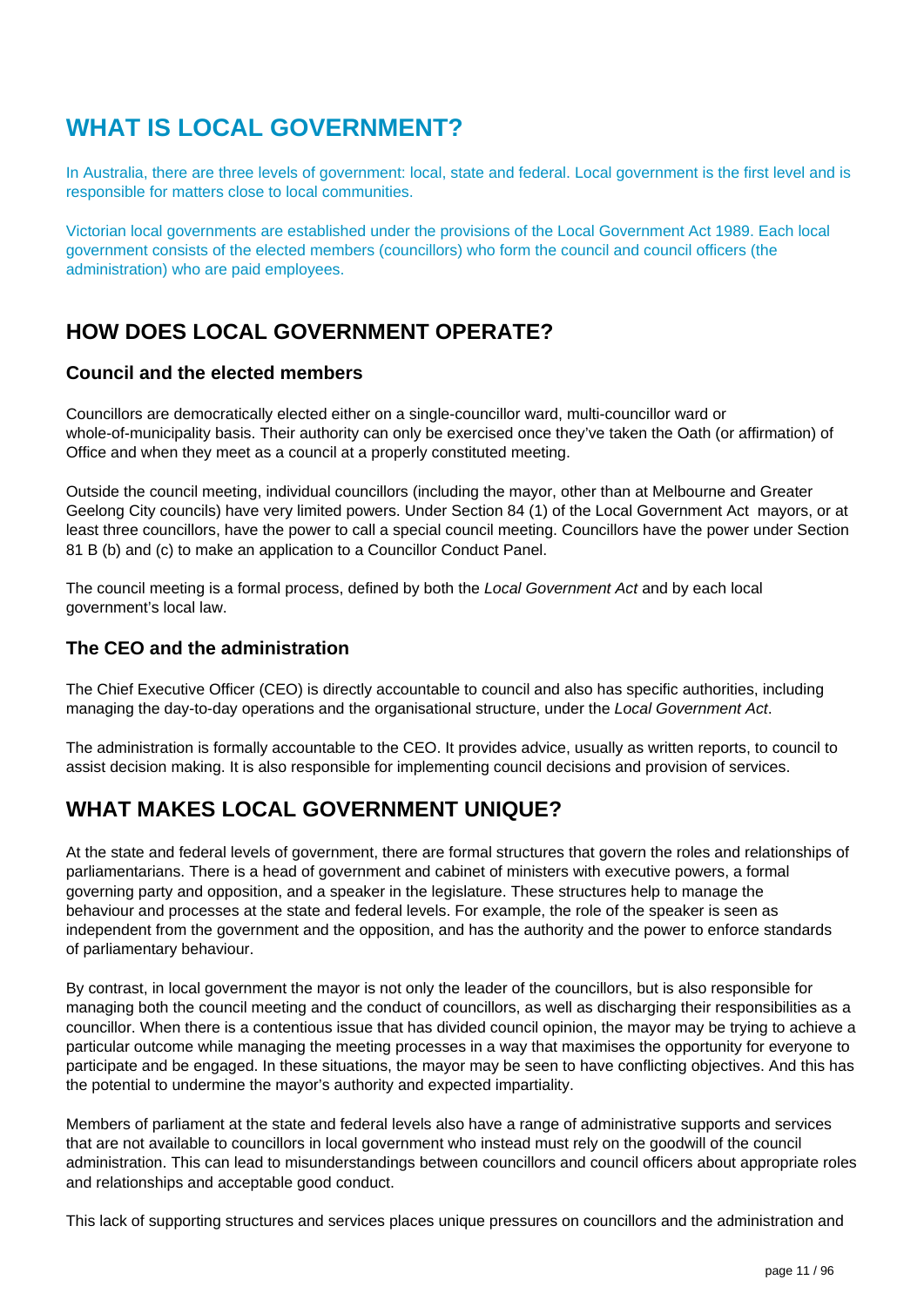has considerable implications for the practice of good governance in local government.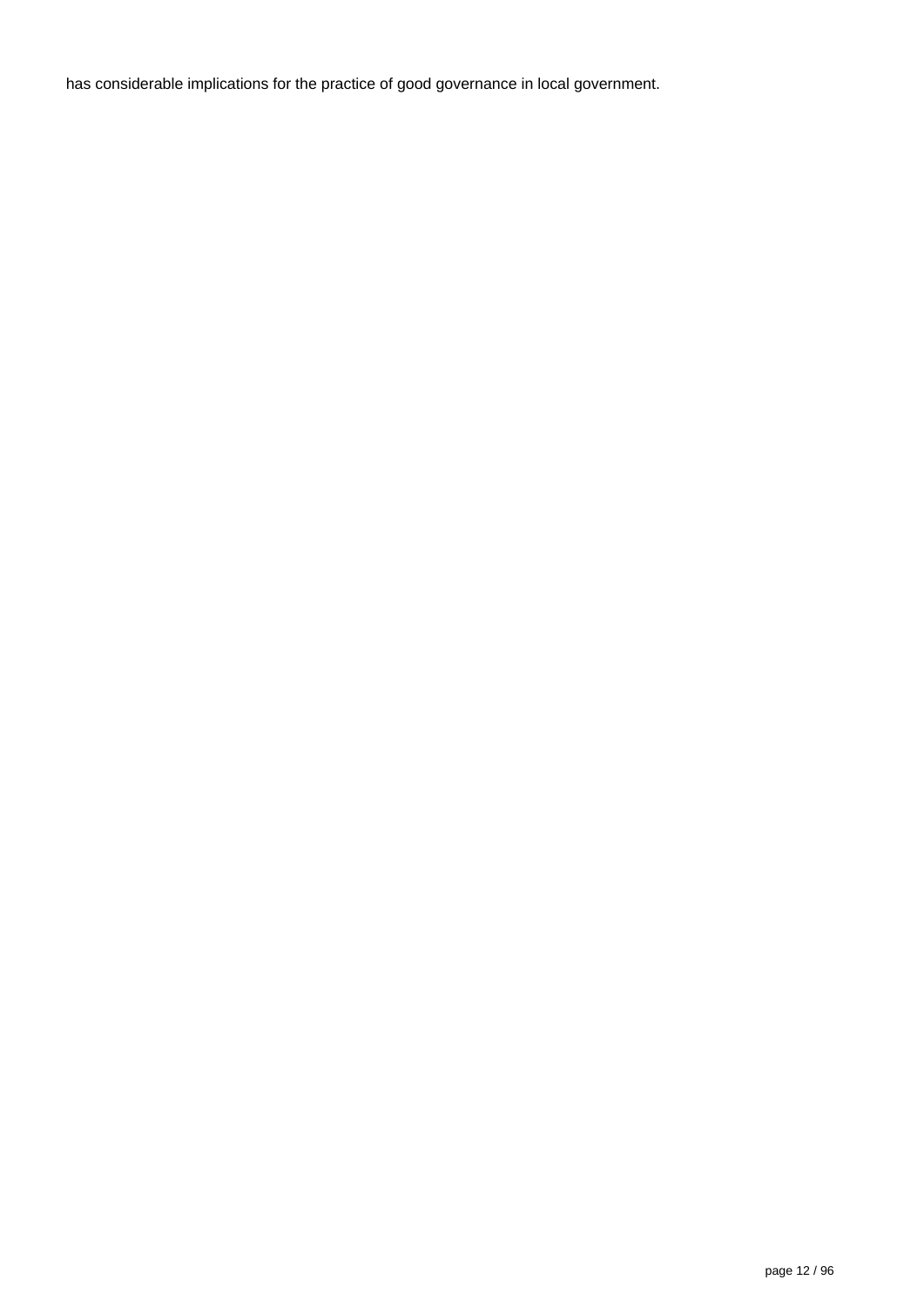# <span id="page-12-0"></span>**FUNCTIONS OF LOCAL GOVERNMENT**

Under the Local Government Act 1989, the function of local government is very broad. Section 1 of the Act and Section 3A of the Act state that local government's purpose is '…the peace, order and good governance…' of their municipal district.

In practice, this means that individual councils can determine what they need to do to ensure "...the peace, order and good governance..." of their municipalities. Essentially each council makes its own decisions based on its collective beliefs, the advice it receives, various financial considerations, legislative powers and so on.

If a council restricts its activities to 'roads, rates and rubbish' and its various statutory obligations, it's the result of a series of political decisions rather than a legal determination which is based on the Act. And whatever decisions a council makes in this regard are ultimately reflected in the Council Plan and other key strategic documents.

## **WHAT DOES LOCAL GOVERNMENT DO?**

Councils achieve their goals and fulfil their functions in various ways:

### **Planning & monitoring**

Local governments set the overall direction for their municipalities through long-term planning. Examples include council plans, financial plans, municipal strategic statements and other strategic plans. Setting the vision, and then ensuring that it is achieved, is one of the most important roles of local government.

### **Service delivery**

Local government is responsible for managing and delivering a range of quality services to their communities, such as public health and recreational facilities, local road maintenance, and public libraries.

### **Lawmaking & enforcement**

Local governments legislate and make decisions in areas over which they have legislative authority. Local laws are not allowed to replicate or be inconsistent with state and federal laws or the operative planning scheme.

The laws made by local governments are called local laws and cover issues such as the activities permitted on public land, animal management, and use of infrastructure.

Local governments are also responsible for enforcing local laws and other legislation over which they have authority.

### **Policy development**

The activities of local governments are guided by policies. Developing and implementing these policies are key functions.

### **Representation**

Councils often represent their local community on matters of concern to those constituents.

### **Advocacy**

Local governments have a role in advocating on behalf of their constituencies to state and federal levels of government, statutory authorities and other sectors.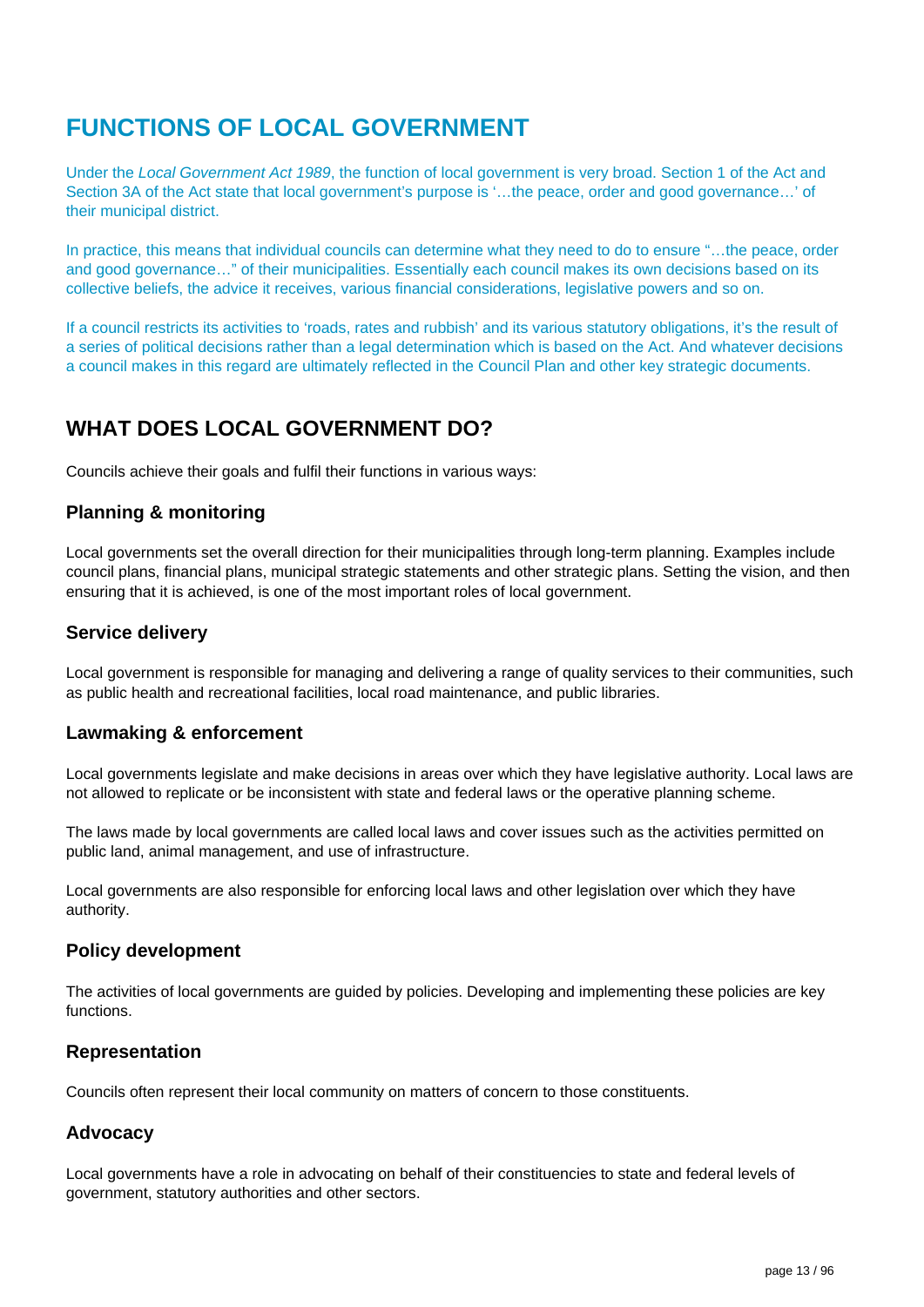# <span id="page-13-0"></span>**GOVERNANCE & ADVOCACY**

Councils and councillors have an important role advocating on a broad range of issues on behalf of their communities.

## **WHO IS OFFICIALLY RESPONSIBLE FOR ADVOCACY?**

An important good governance issue relating to advocacy is that the responsibility and accountability for advocacy needs to be clear.

In its formal decision-making role, council can officially advocate to external bodies or levels of government on behalf of the community and municipality. Public statements are usually made by the mayor or the Chief Executive Officer (CEO), although some councils have internal protocols which empower particular councillors to issue statements on matters within their portfolios or allow individual councillors to advocate on issues which affect their wards.

One of the roles of individual councillors as representatives is to advocate to council on behalf of their constituents. This is legitimate, as long as it's done within the framework of good governance in terms of language, using appropriate forums and focussing on issues rather than personalities.

For more information about the differing roles of councils, councillors and the CEO see Roles and relationships.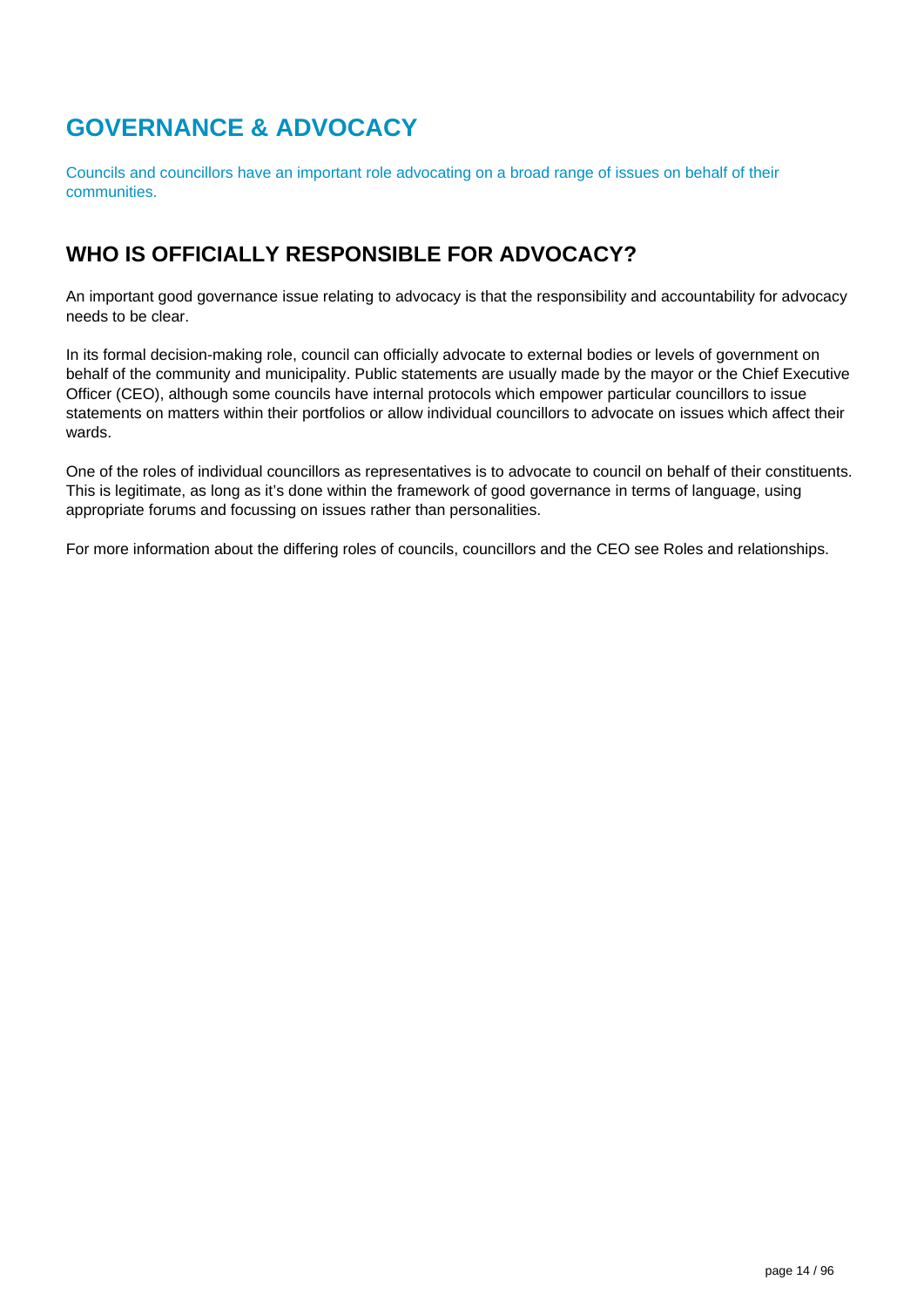# <span id="page-14-0"></span>**WHAT DOES 'COMMUNITY' MEAN?**

Community is a term frequently used in local government that means different things to different people.

Sometimes it will mean everyone who lives, works or is involved in some sort of activity in a municipality. In other words, a homogenous entity which has single interest, need or demand. At other times, it will mean separate smaller groups which have specific interests that may compete with others in the municipality.

## **WHAT DOES THE ACT SAY?**

The Local Government Act 1989, section 1A (4), defines 'local community' as those who live in the municipal district, people and bodies who are ratepayers (in the municipal district), and people and bodies who conduct activities in the municipal district. This really means that the 'local community' is in fact a large number of communities which includes:

**Residents**

includes both landowners and tenants

**Ratepayers**

includes owner-occupiers, investors and businesses – the latter two may or may not live in the municipal district

**People and bodies who conduct activities**

includes people who come to the municipality for work, tourism, leisure or for other reasons.

All of these groups are made up of smaller groups. The business community for example includes large business owners, small business people, farmers, manufacturers, retailers and those in the services industries. Often such diverse groups do not share the same aspirations, goals or interests.

Community can also mean future generations as their interests should also be accommodated in decisions.

## **CHALLENGES FOR LOCAL GOVERNMENT**

One of the challenges for all levels of government is how to ensure that different, and often competing, interests are recognised, addressed and responded to. This is particularly relevant for local government which regards itself as being closest to 'the community'.

When a councillor says that 'the community wants a particular outcome', the implication is that the outcome is universally supported and therefore should be implemented. In fact, it is likely that one or more of the many sub-communities which make up a 'local community' support the outcome. This, of course, should be taken into account in the decision-making process.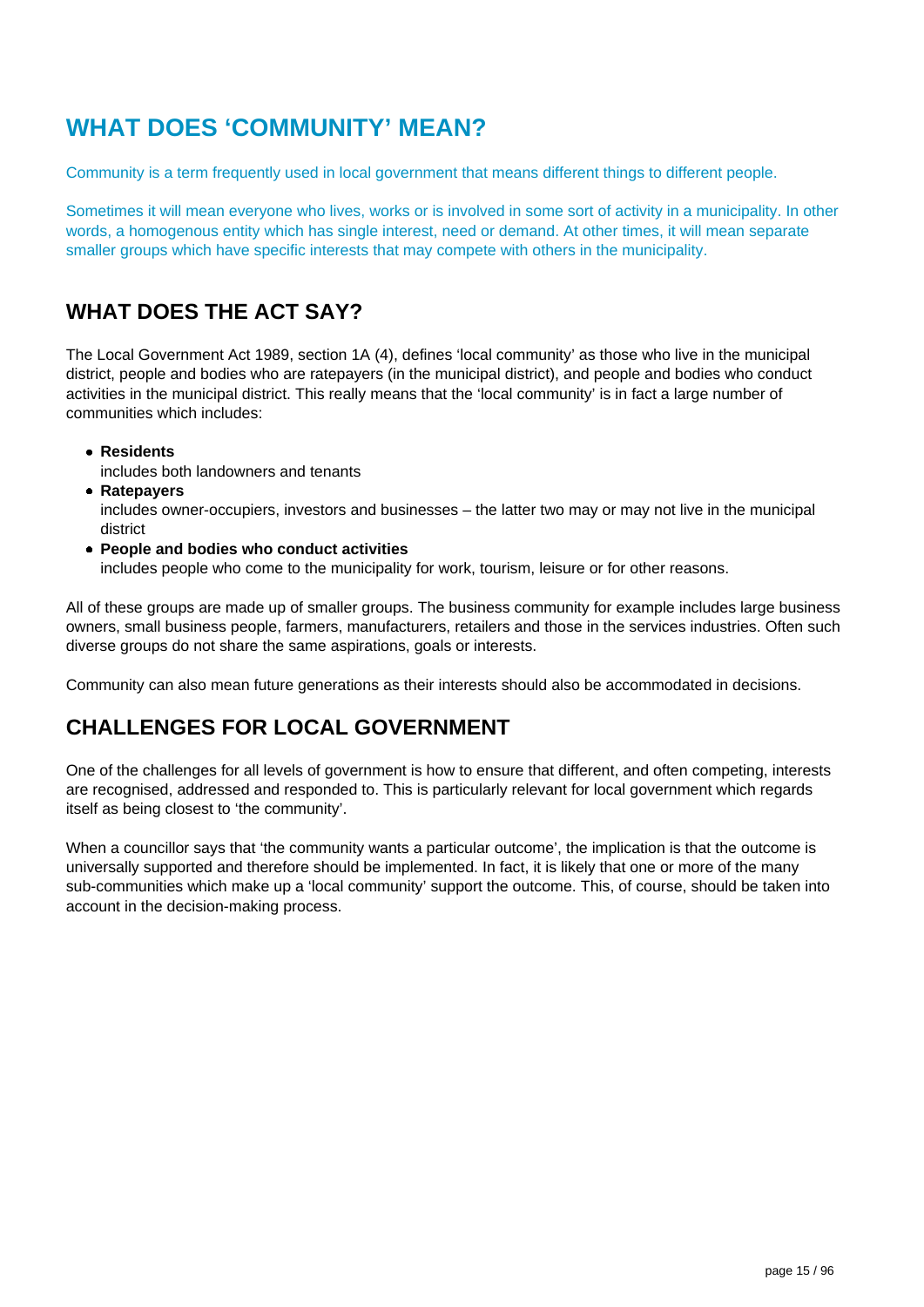# <span id="page-15-0"></span>**ROLES & RELATIONSHIPS**

Creating successful working relationships and fostering a sophisticated understanding of role differences are critical to good governance.

In this section, you'll find out why roles and relationships are so important to good governance.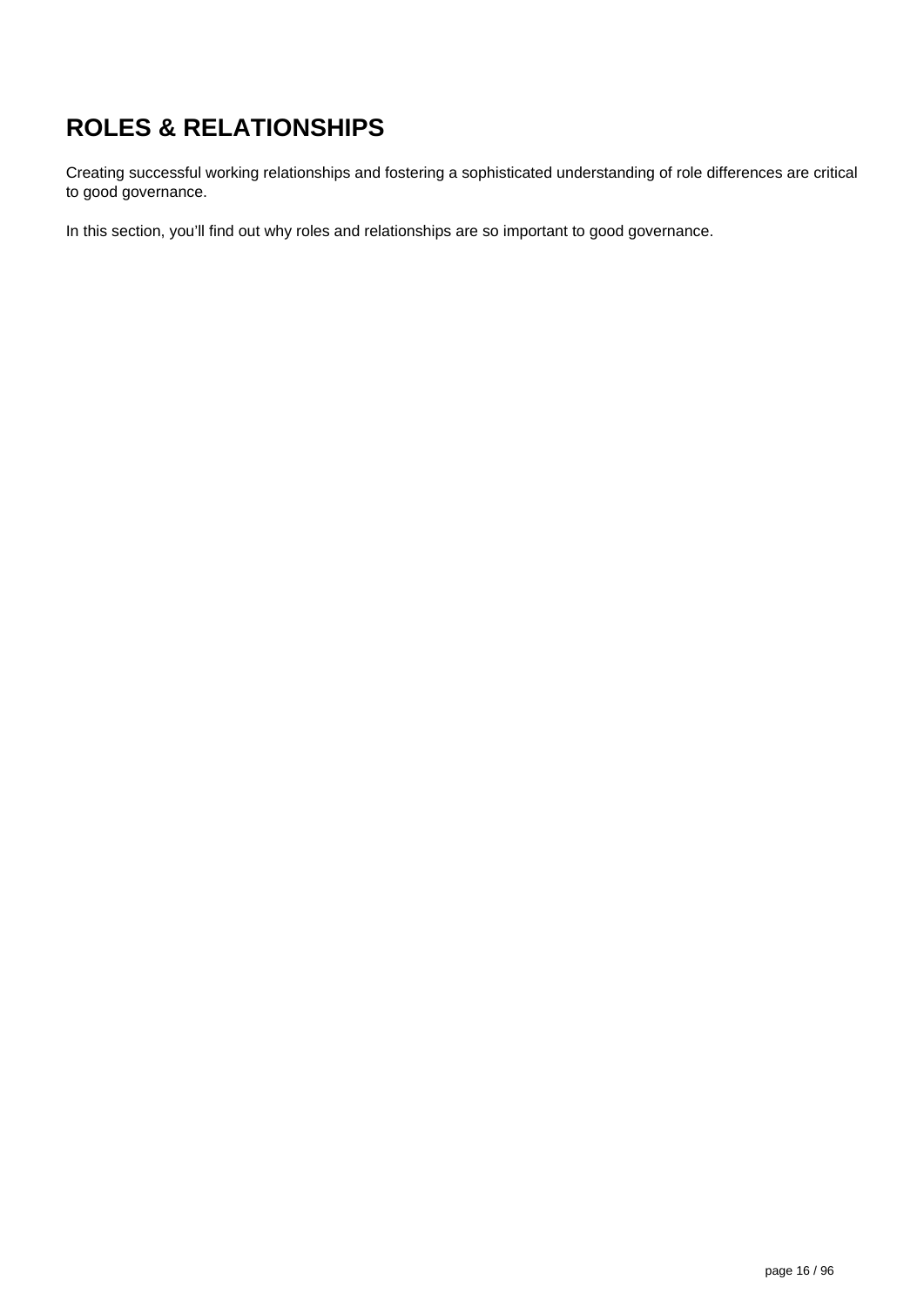# <span id="page-16-0"></span>**ROLES IN LOCAL GOVERNMENT**

The mayor, council, councillors, Chief Executive Officer and administration all play an important role in the successful operation of a local government. Having a good understanding of these roles contributes significantly to good governance.

This section looks at the purpose of these roles in local government, how each relates to and interacts with other roles and what the key responsibilities are.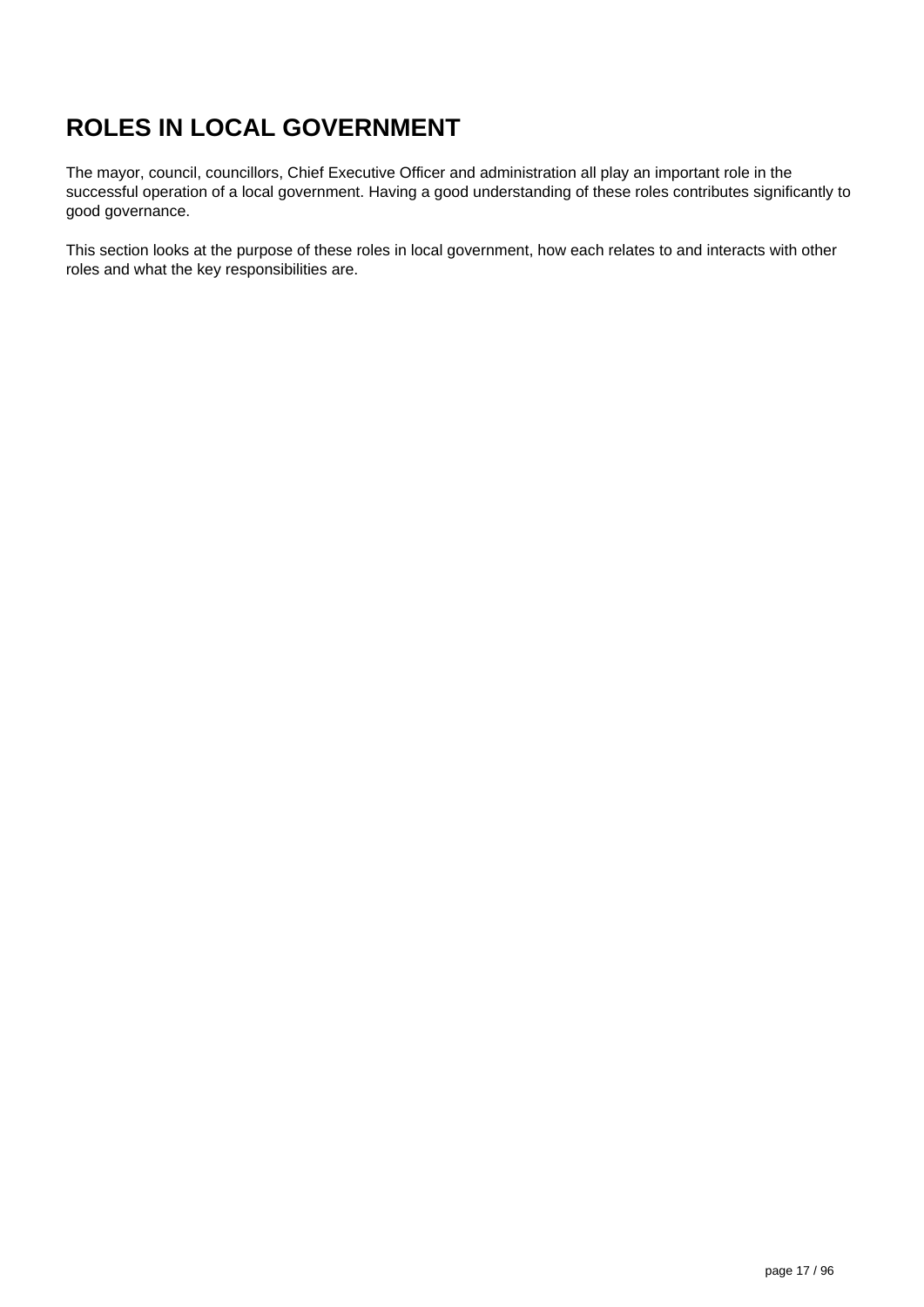# <span id="page-17-0"></span>**ROLE OF THE MAYOR**

The mayor is the leader of the council and has a number of roles which are both legislative and functional. The legislative requirements are outlined in Section 73 of the Local Government Act 1989.

The Act states that the mayor not only takes precedence at all municipal proceedings within the municipality but must also take the chair at all meetings of the council at which he or she is present.

The mayor's role, however, extends well beyond officiating at council meetings or other municipal proceedings. Additional important roles are providing leadership, promoting positive relationships, and modelling good governance.

### **FUNCTIONAL POWERS OF THE MAYOR**

Apart from the roles stated in the legislation, the mayor is usually the council spokesperson and has a significant ceremonial role at particular events, including citizenship ceremonies.

The mayor is also an important community leader and is often the spokesperson for the community on economic issues (such as commenting on the impact of jobs lost or gained in the municipality) or when the community is put under stress (such as disaster management and socio-economic issues).

The mayor's leadership role is different to that of a premier or prime minister. Because there is no formal government or opposition within the council, the mayor is not the formal leader of a majority party within the parliament. For more information about the structure of local government see What is local government?

While the mayor has been elected by at least a majority vote, the position becomes the leader of all the councillors whether they supported an individual or not. What this means is that the mayor has responsibilities towards, and is accountable to, all councillors. And the mayor's leadership style should reflect this.

## **KEY GOVERNANCE ROLES**

### **Chairing council meetings**

The way in which the mayor chairs council meetings makes a significant contribution to good governance. A well-run meeting that is inclusive and has high standards of governance relies on the mayor's approach to being chair. Mayors should have a good knowledge of meeting procedures and their council's meetings local law.

Effective chairing also ensures that all councillors have the opportunity to be heard. While not every councillor can get his or her way on an issue, they are more likely to accept a decision if they feel that they have been included in the process. More often than not, this means that even controversial and difficult decisions are more 'stickable'.

If the mayor takes sides in a council meeting and actively suppresses minority views, this will give dissenters the ammunition not only to attack the outcome, but also the process. The mayor should ensure that all councillors have had the opportunity to express their views, even if their proposals are defeated.

Group facilitation concepts such as participation, communication, involvement, consensus, mutual respect and listening are all important in promoting the success of the councillor group.

### **Promoting good relationships**

Good relationships are the glue for good governance. Councillors particularly rely on the cooperation and support of colleagues and the administration to achieve their goals. This cooperation is based on good relationships, and an understanding and acceptance of each role.

The mayor is in an ideal position to foster positive relationships between the various elements of local government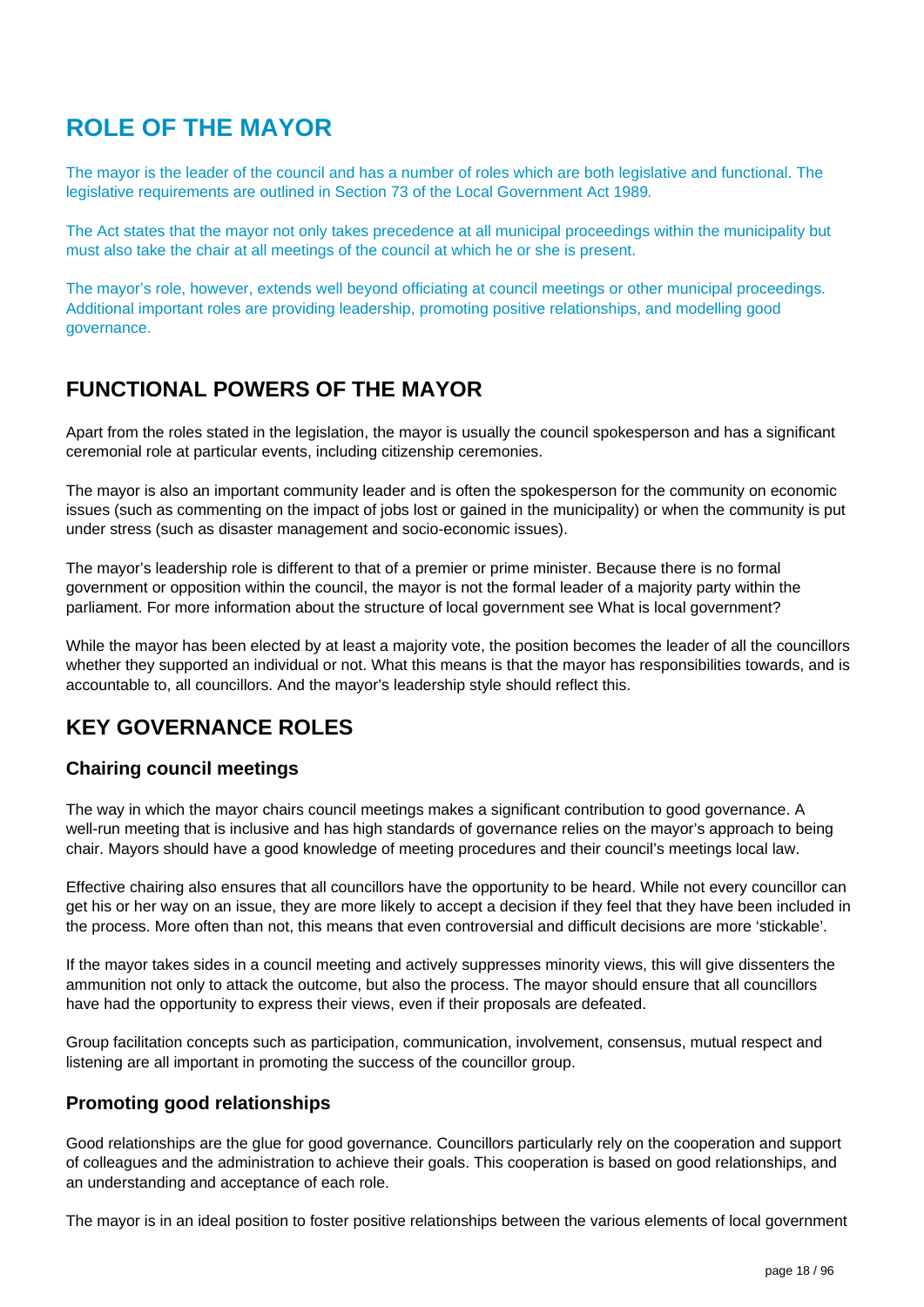by setting a good example. This includes relationships between the mayor and councillors, council and the administration, and the mayor and Chief Executive Officer.

### **Managing and modelling good conduct**

The mayor also has considerable influence in establishing standards of good governance behaviour and ethics.

As the leader of council, the mayor has an important formal role to play in promoting good conduct and managing poor conduct. In some Victorian local government councillor codes of conduct, the mayor is central to the dispute resolution process. In those cases, the mayor must oversee the internal processes which deal with any alleged misbehaviour, as well as be involved in recommending referrals to external bodies when necessary.

It is critical that the mayor's role in these proceedings is characterised by fairness, an appreciation of natural justice, and the awareness of being the leader of all councillors, not just those who are supporters.

All these roles require the mayor to have great skills and experience. As such, the mayor's position should go to the councillor best suited to the role. It should not be a reward for long service or the result of 'deals' between councillors (for example, 'I'll support you this year, if you support me next year…') or factional manoeuvring.

## **DEPUTY MAYOR**

The Local Government Act does not deal with the election of a deputy mayor. Accordingly, councils may choose to appoint a deputy mayor if they believe this will assist their governance. The Act does not prescribe a role or permit a level of remuneration over and above that available to councillors.

For councils that have a deputy mayor, the position is in name only. Unlike the roles of deputy premier or prime minister, a deputy mayor is not able to automatically step into the role of mayor if this becomes necessary. An acting mayor must be appointed when the role is required and this does not have to be the deputy mayor.

There are arguments for and against having a deputy mayor and each council must make its own decision.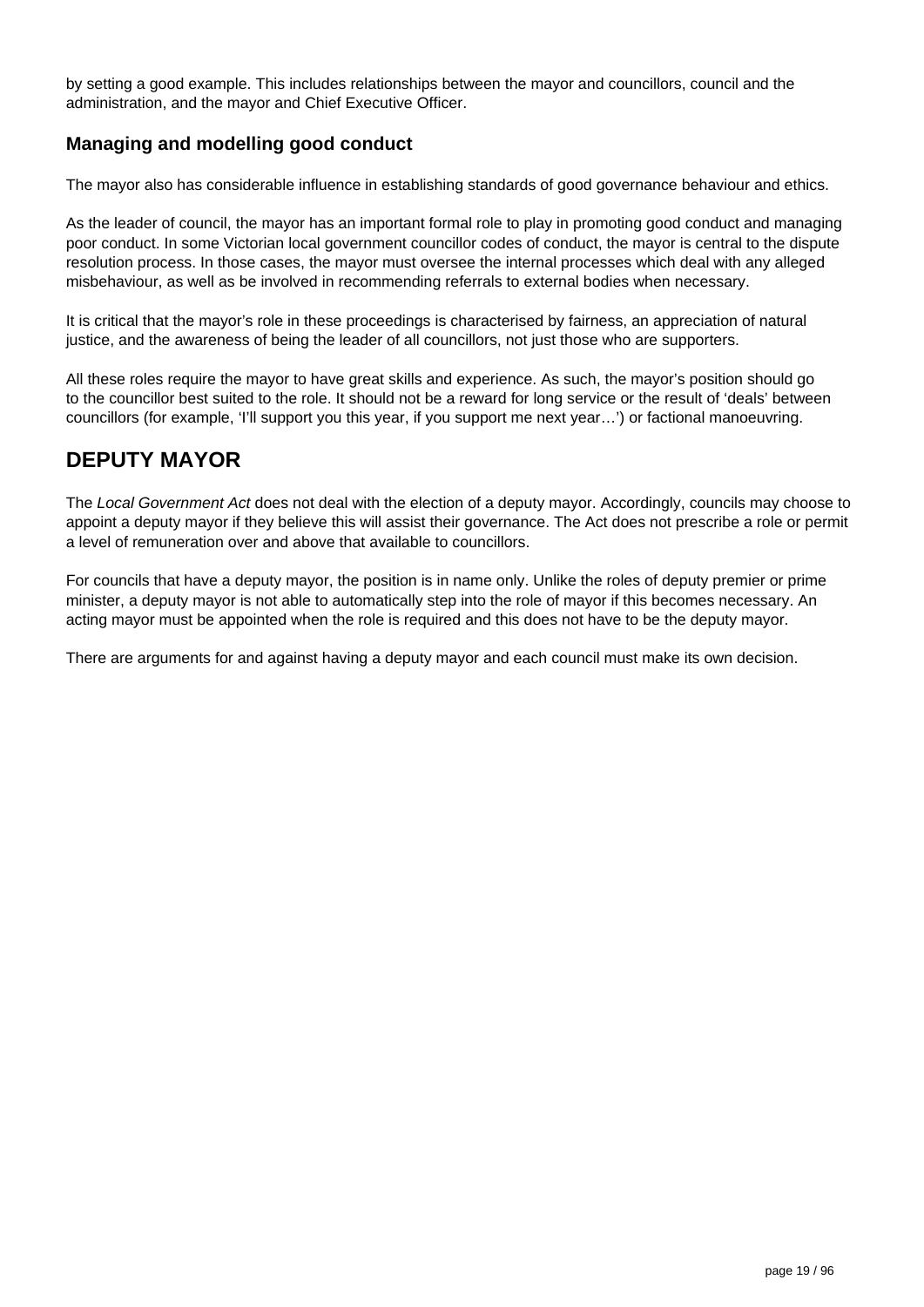# <span id="page-19-0"></span>**ROLE OF COUNCIL**

The council consists of democratically elected members. Council's role is to ensure '…the peace, order and good governance…' of its municipalities.

This broadly covers a range of legislative and functional activities including strategic planning, advocacy, representation, policy development and law making. Good governance underpins all of these activities.

## **WHAT DOES THE ACT SAY?**

Both the council functions (section 3E) and council powers (section 3F) are set out in the Local Government Act 1989. When undertaking the functions described in the Act, councils:

- must make decisions on matters affecting their municipality and community
- should delegate some decisions to committees or officers and monitor how these are exercised
- should oversee the performance of the administration and the delivery of services and programs.

Councils also have responsibilities under other legislation such as the Planning and Environment Act 1987. the Road Management Act 2004 and the Equal Opportunity Act 2010. These acts are listed on the useful links page on this website.

Council decisions can only be made by a majority vote in the council meeting.

## **COUNCIL'S ROLE AND GOOD GOVERNANCE**

The approach that council takes to fulfilling its role is important for good governance. Its focus should be high level – strategic and policy oriented, rather than operational. For example, council should set the policies and priorities for road maintenance rather than spend time on discussing what materials should be used on a specific road.

At any given time, councillors need to understand which function their council is performing. This will change depending on whether council is setting the vision, developing policy, preparing the budget or managing the Chief Executive Officer's performance. See Role of councillors for more information.

Each of these functions requires different skills and different forms of leadership. Recognising and articulating this can help council in various ways. It can ensure that council has the appropriate skills and support readily available. It may help to increase the confidence of both the council and its administration, as well as reduce misunderstandings.

## **ROLE OF COUNCIL AND THE 'BIG' STRATEGIC PLANS**

Council's main responsibilities are to set the overall directions and goals for the municipality and then monitor their implementation and success. The tools for setting these directions and goals are the major strategic plans.

These include the council plan, the strategic resources plan, the municipal strategic statement and the municipal public health plan. From a good governance perspective, the most important of these are the council plan and the Strategic Resource Plan.

### **The council plan and the Strategic Resource Plan**

The council plan and the Strategic Resource Plan are four-year plans which set the objectives and strategies of the council and calculate how these may be resourced. Some councils also incorporate annual plans or action plans in their council plan. These annual plans and the annual budget state what will be done during the year to achieve the council plan, what the performance targets and measures will be, and how the activities are going to be financed.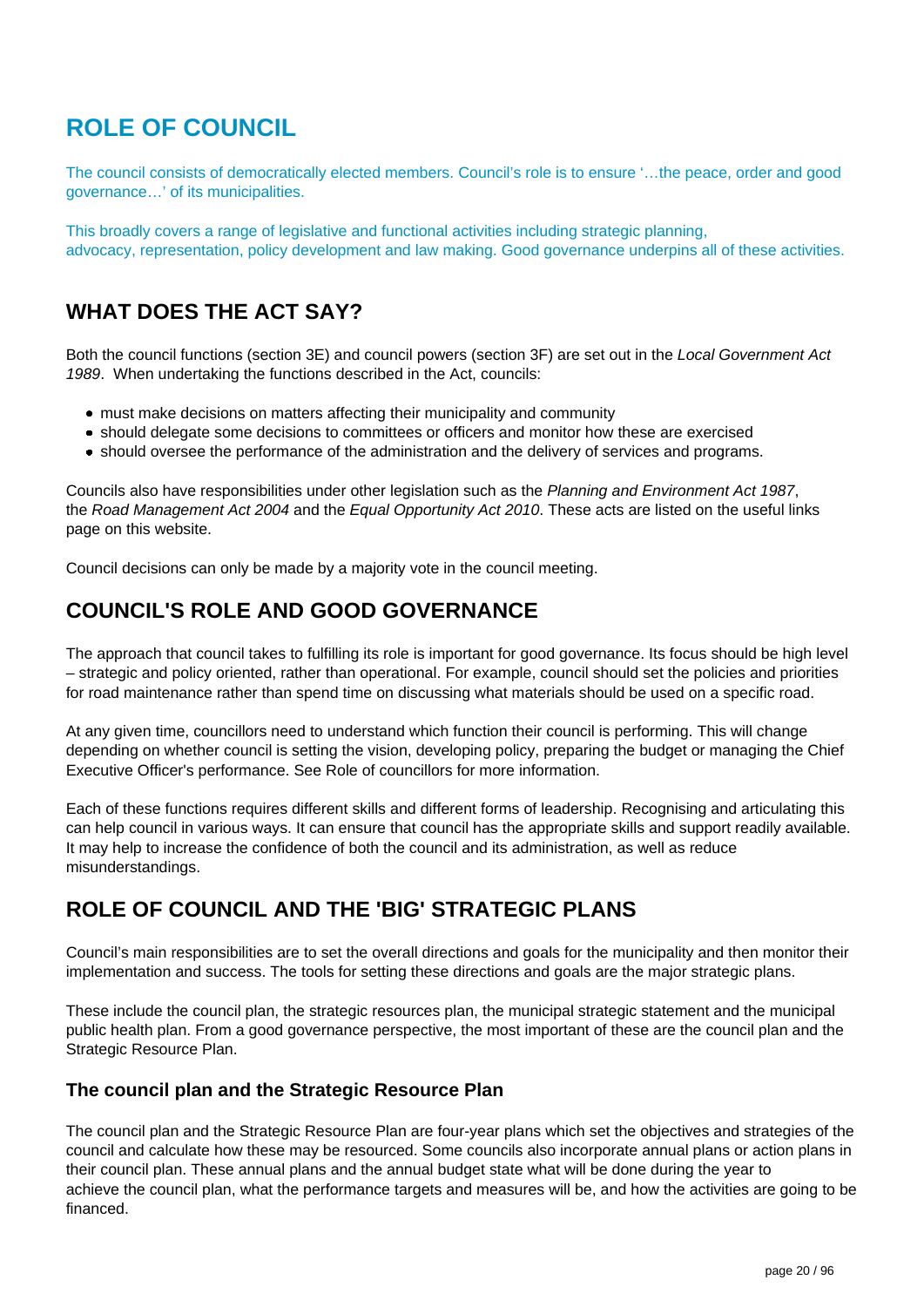Good governance means that council must 'own' these plans by being involved in their development – from start to finish – and be committed to the outcomes. Merely rubber-stamping a draft put in front of it by an administration will not result in ownership. Plans that are 'owned' by council are more likely to be adhered to and will also better accommodate issues and ideas that can arise from time to time during the year, and which warrant consideration.

### **Strategic planning challenges for council**

Council planning is a particular challenge for democratic local government. Councils are a combination of individuals who have been elected on the basis of promises they made to their constituents. Councillors will therefore try to implement the promises which they believe have been mandated.

Finding a way to deal with perceived individual mandates, managing community input, responding to issues which come up from time to time and ensuring continuity and stability is a peculiar challenge for successful council planning. However, there is no magic formula for success other than following a process which ensures that everyone has a chance to be heard.

### **Council planning and local government elections**

While an election may result in the introduction of new councillors, the council as a legal entity will continue unchanged.

The strategic plans, policies and budgets that were put in place by the previous councillors (as council) will continue until they are amended by the new councillors (as council). Just because new councillors may have different ideas from their predecessors doesn't mean that the policies of the previous council and their associated strategies will change. And the administration will also continue to implement them until they are amended by council resolution.

Sometimes new councillors will mistakenly believe that because the administration does not immediately change policies to respond to the ideas of the new councillors, it is not sympathetic to their policy ideas. Good induction processes and advice from the administration can help to minimise any misunderstandings. Giving new councillors the opportunity to discuss their policy ideas can also help address their concerns.

### **Good strategic planning processes contribute to good governance**

Open and inclusive processes are critical for good governance. These will help to ensure that:

- councillors understand what policies are ongoing and where flexibility exists
- councillors' issues are discussed and considered by council
- appropriate exchanges between elected members and the administration increase knowledge and understanding
- community input is considered early in the process
- councillors understand the what is possible from a financial perspective.

When good governance processes are followed, councillors, administrations and the community are more likely to 'own' council decisions.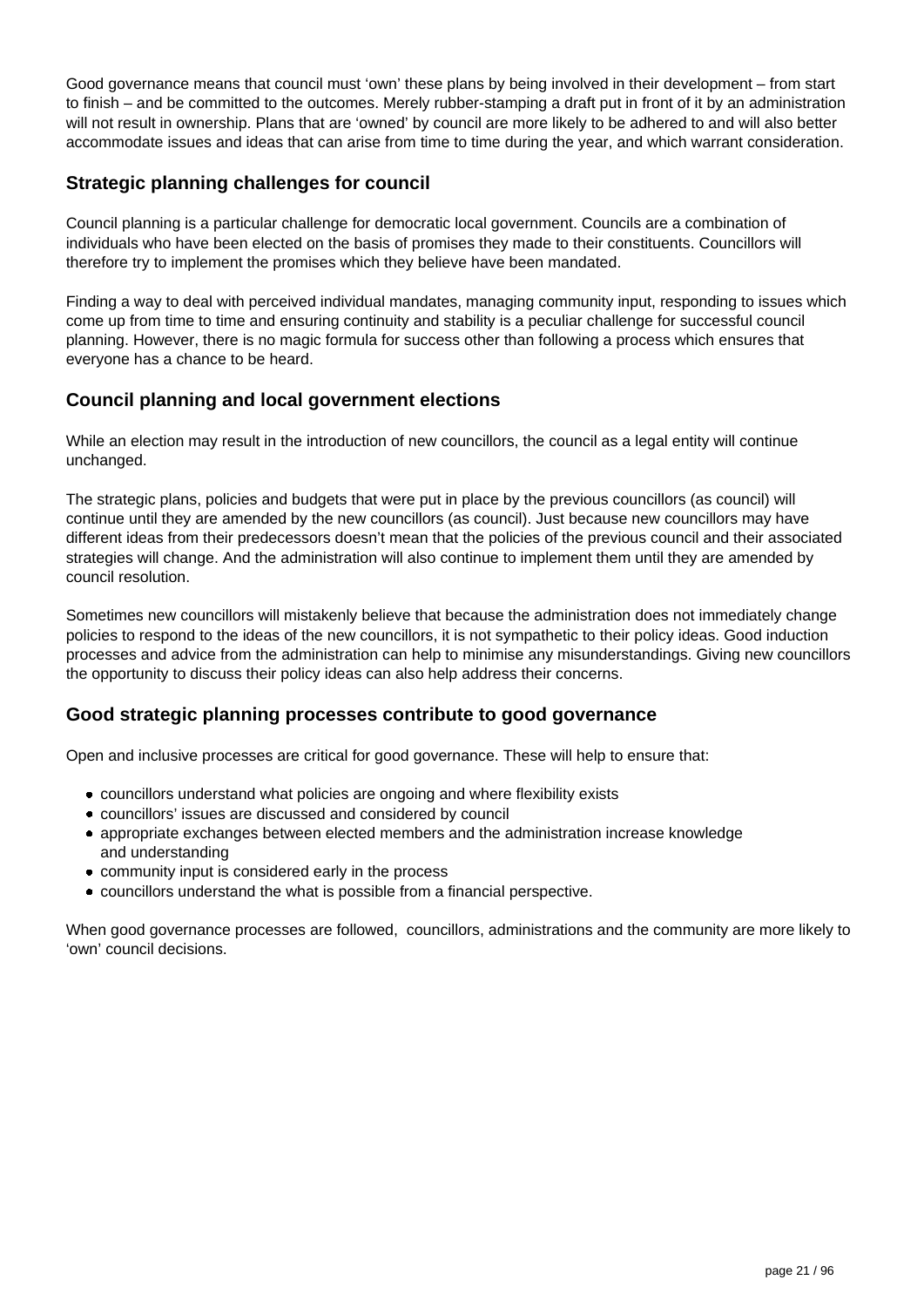# <span id="page-21-0"></span>**ROLE OF COUNCILLORS**

Councillors have a number of different roles that must incorporate the interests of the whole municipality and those of their constituents. They play a vital leadership role in creating and implementing their community's vision, strategic direction and values.

# **WHAT DOES THE ACT SAY?**

While the Local Government Act 1989 doesn't specify roles for individual councillors, it does state that they must adhere to particular standards of good conduct. It also states that their legal authority as councillors only exists when they are participating, as a member of the council, in a formal council meeting. Significantly, outside of the council meeting individual councillors have no such authority.

## **WHAT DOES A COUNCILLOR DO?**

As part of the council, councillors guide the development of local policies, set service standards and priorities, and monitor the performance of the organisation.

Councillors' responsibilities include:

- strategic planning for the whole municipality and a sustainable future
- determining the financial strategy and allocating resources via the council budget
- representing ratepayers and residents
- advocating on a broad range of issues
- liaising and coordinating with other levels of government, non-government, community groups and the private sector
- overseeing the management of community assets
- facilitating community participation
- managing the relationship with, and employment of, the chief executive officer.

# **COUNCILLOR ACCOUNTABILITY AND REPRESENTATION**

Councillors are accountable to both the community and to their own constituents.

As members of council, where the focus is necessarily on governing in the best interests of the entire municipality, councillors are accountable in multiple ways. These include acting in their roles as legislators, policy makers, strategists and financial overseers (see financial governance).

Councillors also have to represent their constituents on a wide range of issues. In doing so, councillors must obey the law, including the principle of natural justice. Councillors must also deal with a range of requests and complaints from their constituents which they need to find ways to deal with, preferably in conjunction with the administration.

Both these types of accountability and need to be accommodated.

## **OTHER CHALLENGES FOR COUNCILLORS**

Another challenging aspect of a councillor's role can occur when council is the Responsible Authority under the Planning and Environment Act 1987. In this instance council, and therefore councillors, are in a quasi-judicial role making planning permit decisions based on the interpretation of the relevant legislation. This not only increases pressure on councillors but can also be difficult to navigate.

For example, if council has to decide on a particular statutory planning matter, a councillor may need to meet with constituents who are concerned about the application (representative). They may also have to chair a consultation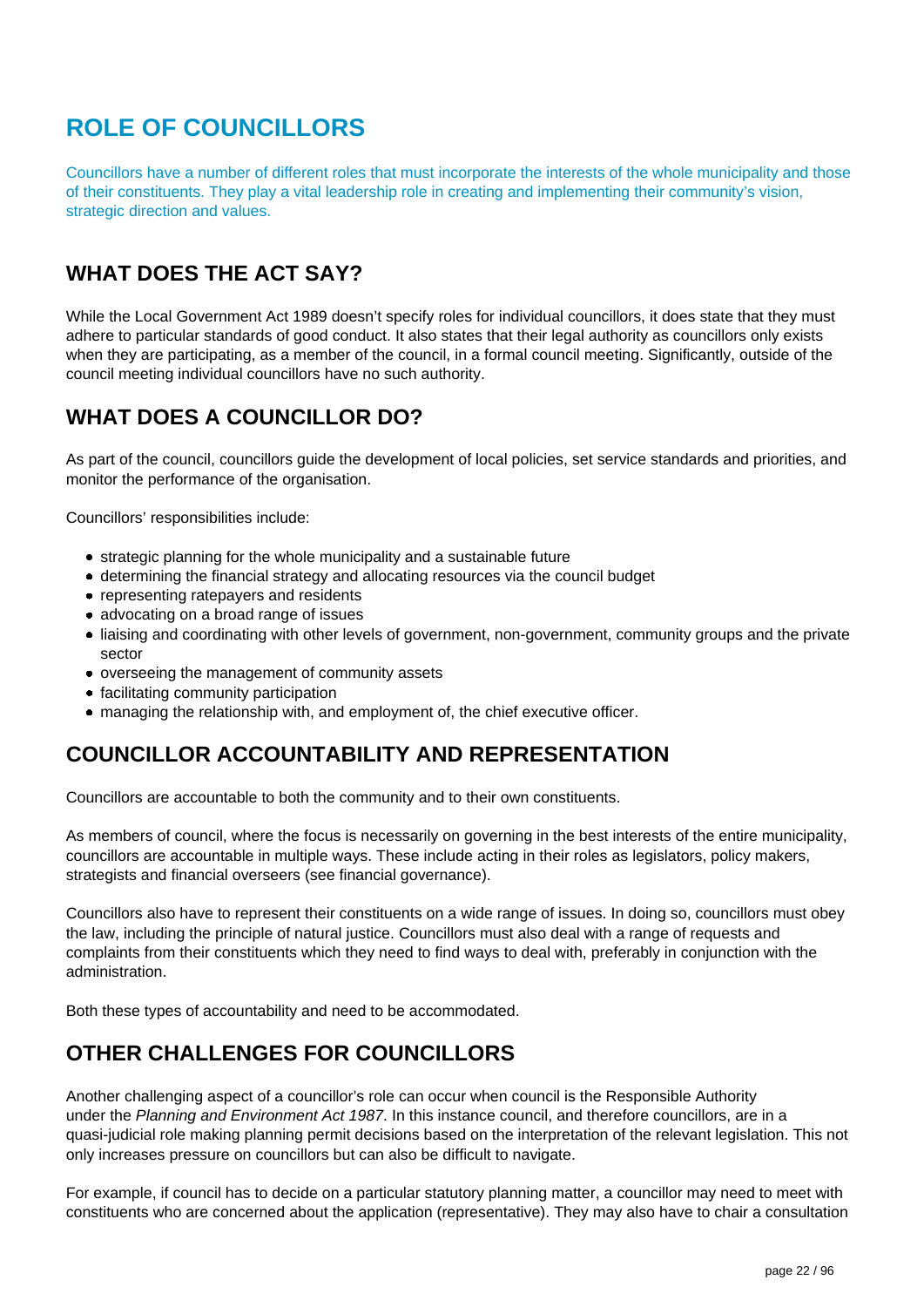meeting about the application (mediator) and then sit as a member of the Responsible Authority which will make a decision according to the details of the application and whether it meets the requirements of the council's planning scheme (quasi-judicial/administrative).

Communities can place strong pressures on councillors to act in their representative roles – that is, to represent their constituents' views in the decision-making process. Mediation has its own set of pressures, requirements and responsibilities, as does the administrative role as a member of the Responsible Authority. For more information see Planning & councillor roles.

# **THE GOOD GOVERNANCE APPROACH**

Accommodating all of these complex, and at times competing, roles is ongoing and constant. So it is important, from a good governance perspective, that these pressures are recognised and managed.

It can be helpful for councillors to be aware of and very clear about the particular role they are undertaking at any point in time – for the councillors, the administration and the community. For example, when dealing with a planning decision councillors should overtly state when they are moving from a representative role (consulting over a planning issue) to a quasi-judicial one (such as being part of a determination as the Responsible Authority).

This approach not only helps to foster productive relationships, but can also reduce misunderstandings and frustration for everyone.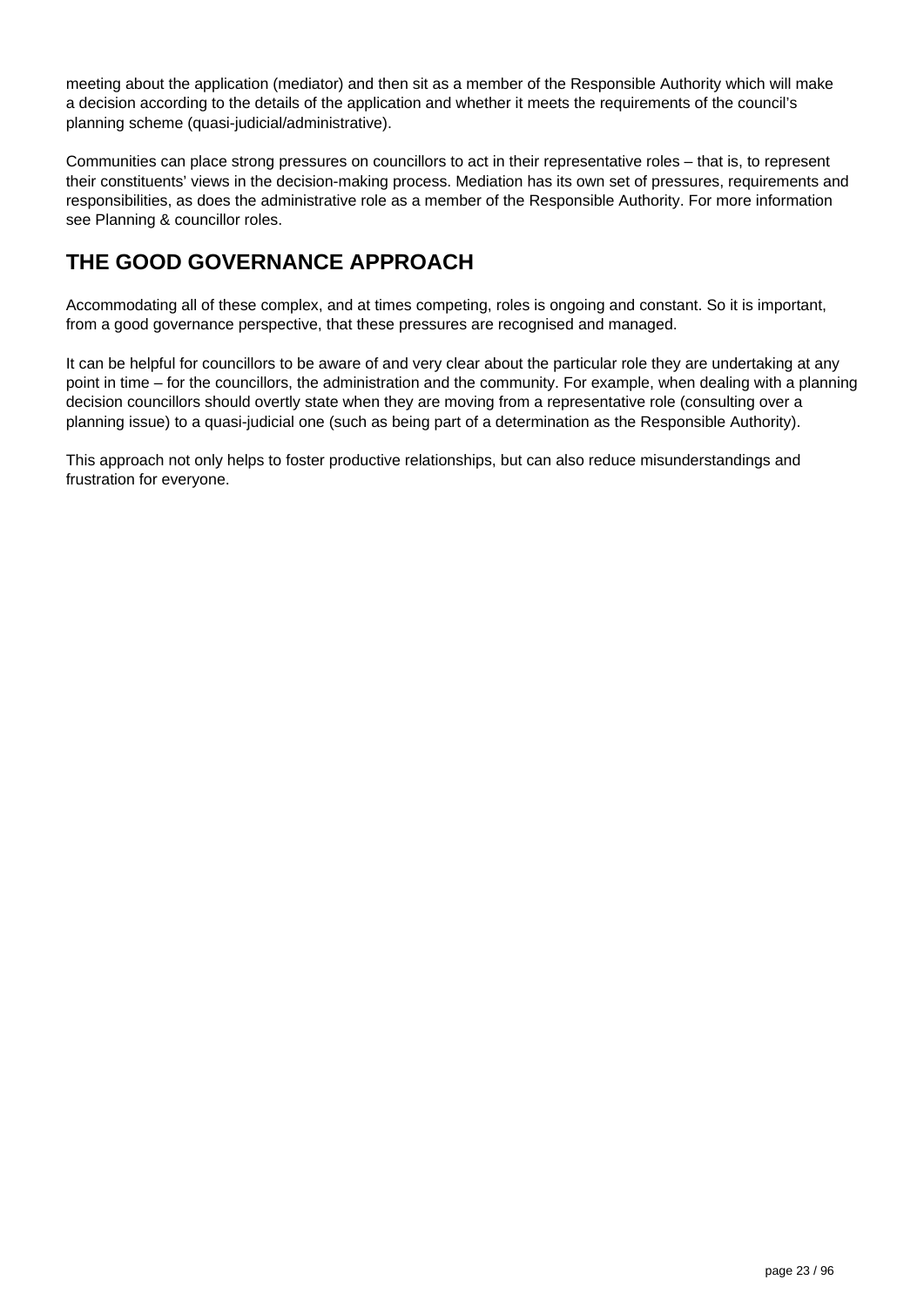# <span id="page-23-0"></span>**ROLE OF THE CHIEF EXECUTIVE OFFICER**

The Chief Executive Officer has a significant role in promoting good democratic governance. This is mainly seen in the way the Chief Executive Officer helps the council and councillors govern effectively.

## **THE CEO'S RESPONSIBILITIES**

The Chief Executive Officer (CEO) has a number of responsibilities which are set out in Section 94 A of the Local Government Act 1989. These include establishing and maintaining an appropriate organisational structure for the council, ensuring that council decisions are implemented promptly, overseeing the daily management of council operations following the council plan, developing a code of conduct for council staff and providing timely advice to the council. The CEO is also the main person to which council delegates powers.

## **THE CEO AND GOOD GOVERNANCE**

The CEO's most important role is to promote a positive culture of good governance in the council administration. When the CEO is committed to the principles of democratic governance, council officers are far more likely to support good governance.

The CEO must help the administration understand the critical role of councillors and its council – councillors sit at the top of the local government structure and council is the legitimate decision-maker. If the CEO reinforces this idea, it will help council officers recognise that they are operating within the context of democratic governance.

Councillors should not be seen as simply an addition or, for that matter, an impediment to efficiency. Instead the administration needs to acknowledge that councillors have been elected by the community to represent its vision and goals.

### **How does the CEO promote good governance?**

The CEO can support a culture of good democratic governance in various ways. These include:

- regularly providing councillors with the information they need to fulfil their roles
- ensuring that advice from the administration considers the political context which doesn't mean playing politics but recognises that advice can have political implications
- ensuring that council officers and councillors understand the structure of local government and their roles in it
- providing support to the mayor and councillors when dealing with councillor conduct issues
- helping ensure that all councillors have equal access to information and resources
- providing appropriate support for good decision-making processes
- developing processes for the major strategic planning exercises which ensure councillors have plenty of opportunities for input
- Recognising that councillors have a 'representation' role and that they will be advocating for individuals or communities at different times to ensure that the appropriate and legitimate support and structures are in place (this does not mean assisting councillors in any way with electioneering).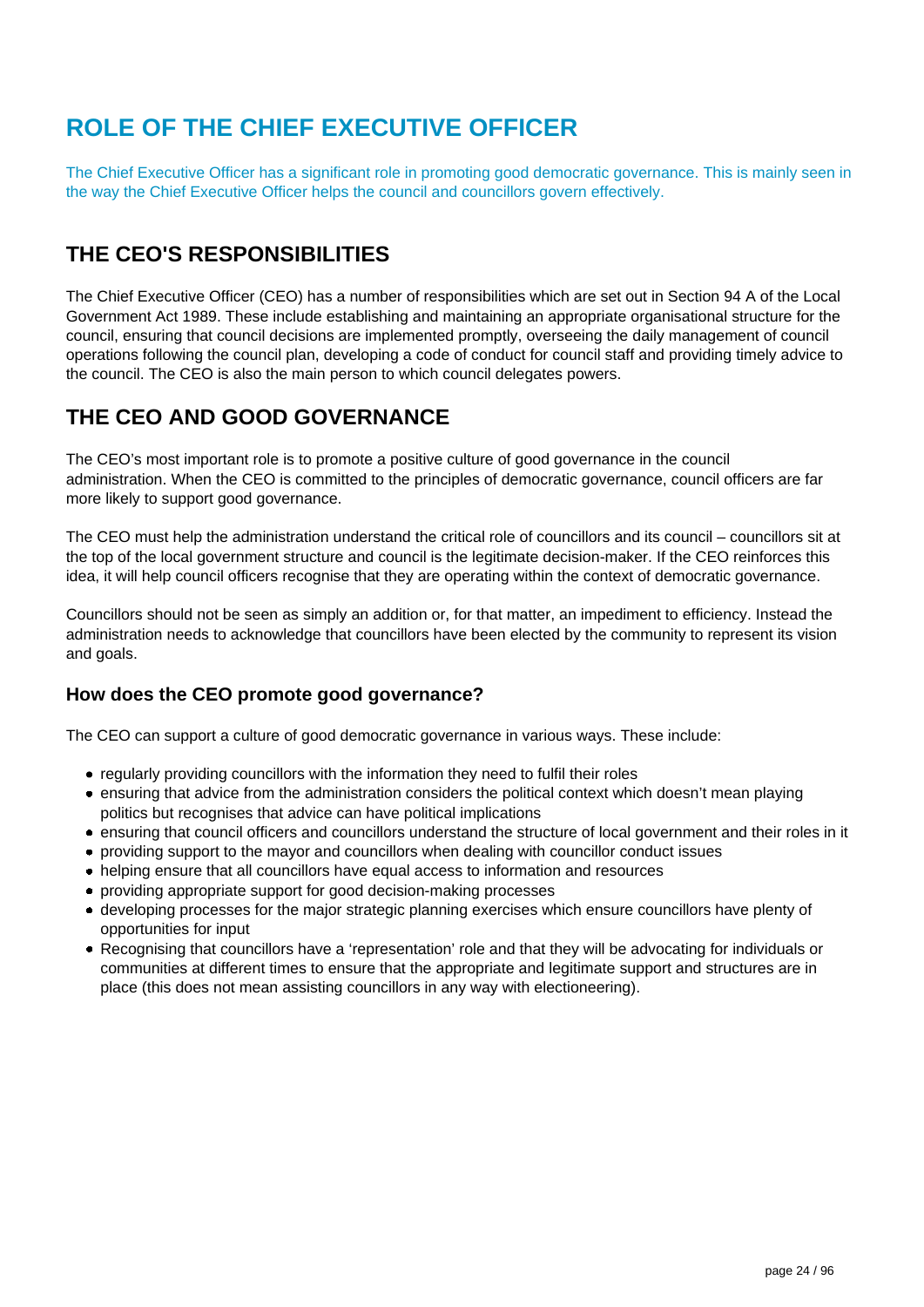# <span id="page-24-0"></span>**ROLE OF THE COUNCIL ADMINISTRATION**

The primary role of the administration is to support the council. This includes implementing council's goals and strategies, managing the delivery of municipal services, and providing advice and support. Unlike other areas of local government, the role of the council administration is not set out in the Local Government Act 1989.

The administration can enhance good governance by recognising and supporting the governance role of the council.

## **HOW DOES THE ADMINISTRATION SUPPORT COUNCILLORS?**

Councillors rely on the administration (which is the equivalent of the state and federal public service) for support, advice and assistance with the day-to-day activities of council. They also need help dealing with concerns raised by constituents.

This is quite different to what happens at state and federal levels where support structures for parliamentarians and the government are separated. On the one hand electoral officers and other staff deal with specific constituent issues. On the other, the public service manages the activities of governments as a whole, regardless of political affiliations. Find out more about local government structure.

By contrast, at the local government level, the main role of the administration is to support the council as a whole, however there will be demands on council officers to provide councillors with support relating to their constituents. For example, a resident may contact their councillor about problems with the road outside their property. The councillor will then turn to the administration for help resolving this matter.

It is important for the administration to recognise that elected members are not only accountable to the municipality as a whole, but also to their constituents. For this reason councillors often need the support to manage the various community pressures which are a normal part of council life.

## **HOW DOES THE ADMINISTRATION SUPPORT GOOD GOVERNANCE?**

Providing advice and support on consultation and engagement, establishing robust systems that refer complaints and queries to the relevant area, and maintaining responsive services and processes all help to further good governance.

It is also important that council officers are able to help individual councillors where appropriate, without becoming involved in political activity or acting outside approved practices. Councillors for their part need to understand that the administration is fundamentally the public service of local government and is not there to promote the re-election prospects of individual councillors.

Some council officers also have statutory obligations that don't fall under the Local Government Act. Legislation such as the Public Health and Wellbeing Act 2008 and the Building Act 1993 mean that certain activities carried out by the administration may not be directly accountable to council and are therefore not necessarily subject to overall council direction.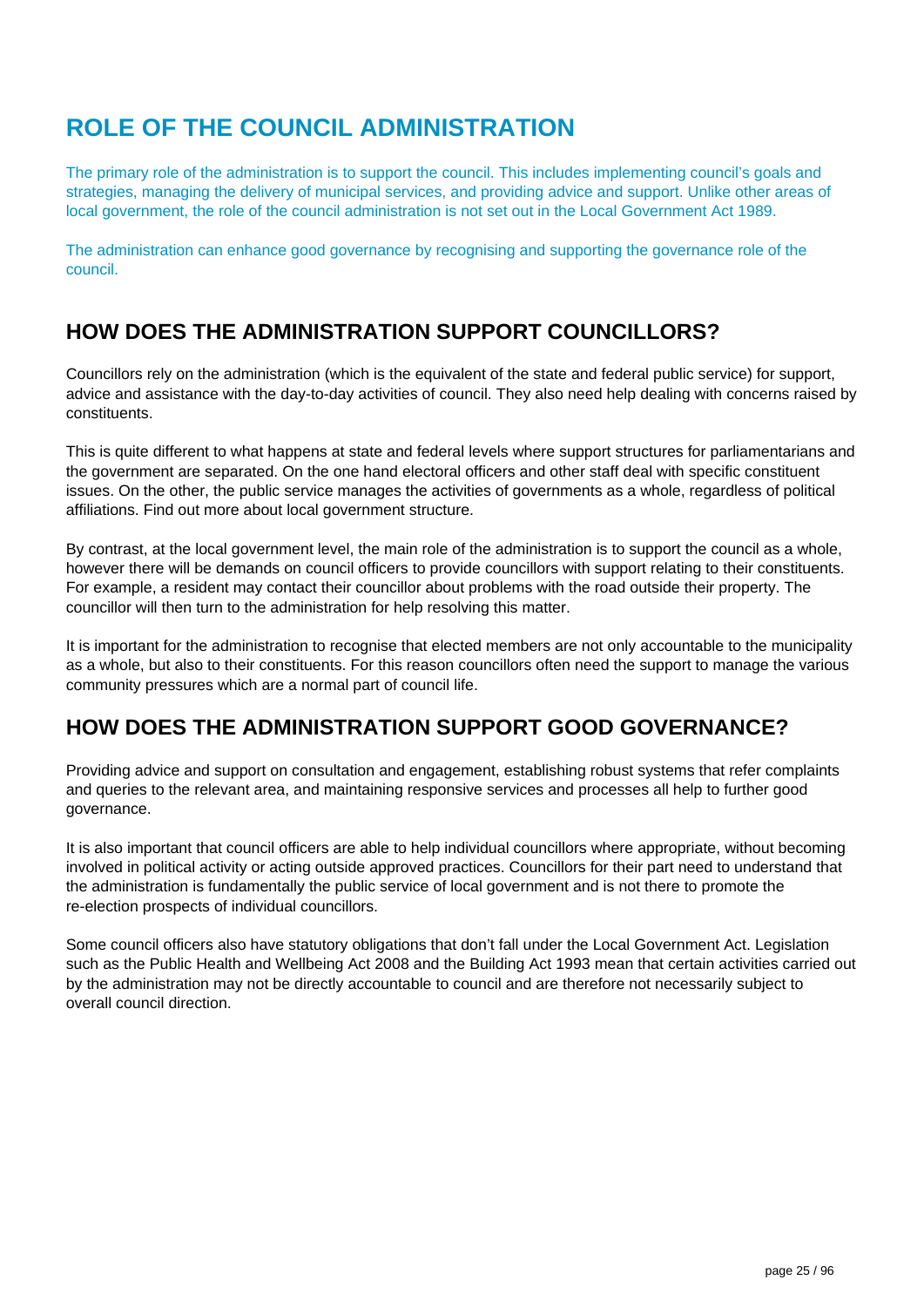# <span id="page-25-0"></span>**RELATIONSHIPS IN LOCAL GOVERNMENT**

Relationships are key to good governance in local government. This is due to the lack of governance structures found at the state and federal levels such as the existence of a formal governing party, an opposition, a cabinet of ministers and a speaker to manage the legislature.

Good relationships, which are based on understanding and agreements around roles, help the different elements of a local government to work together effectively.

This section features the most important local government relationships which help to promote good governance practices.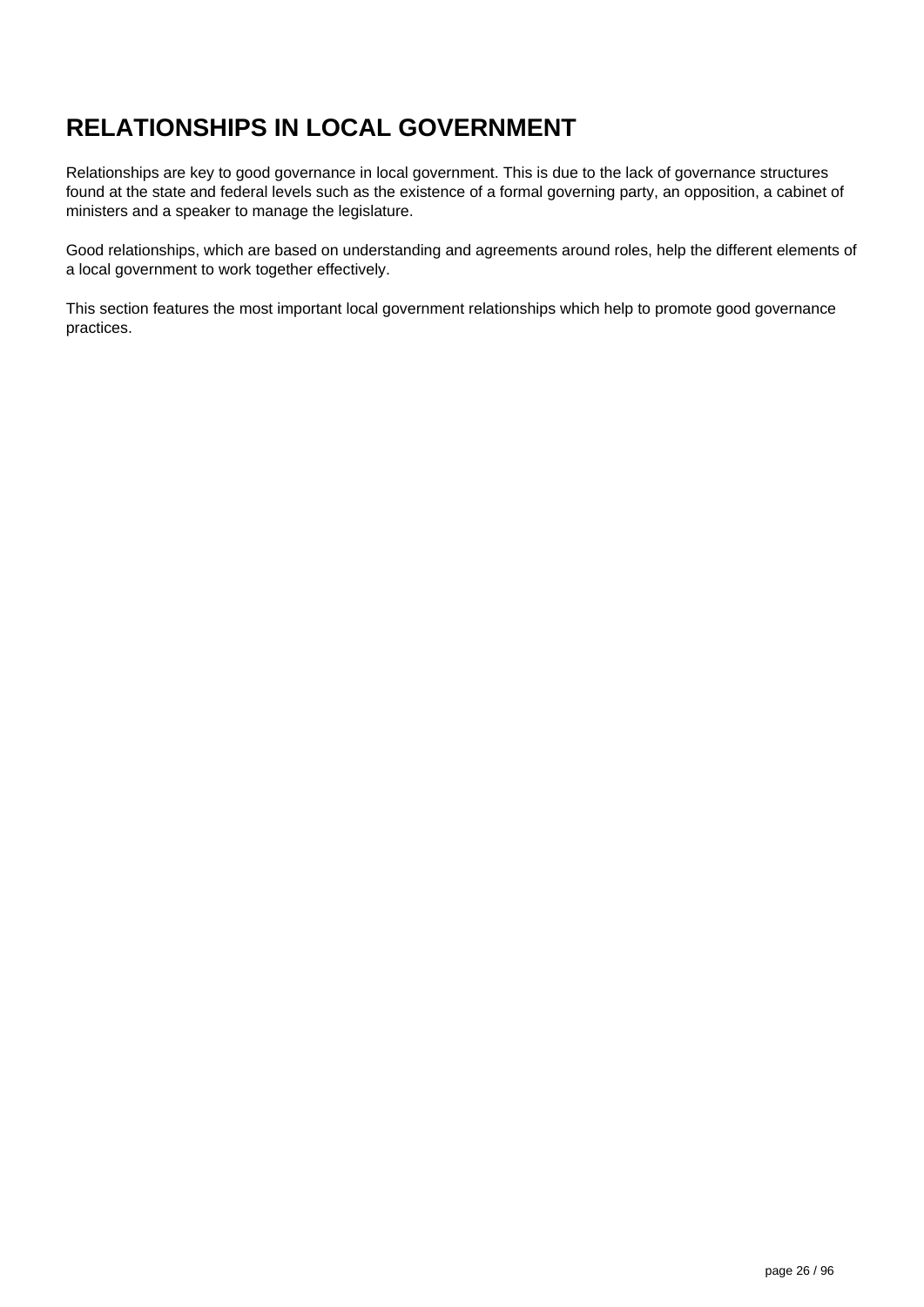# <span id="page-26-0"></span>**MAYOR & COUNCILLOR RELATIONSHIP**

The relationship between the mayor and councillors is very important because good leadership and good relationships contribute to effective participation of councillors and good governance.

As the leader of the council and of all councillors, the mayor's role is particularly important in facilitating good relationships.

## **HOW DOES THE MAYOR FACILITATE GOOD RELATIONSHIPS?**

The mayor requires great skill and expertise to encourage all the councillors to work together in the interests of the municipality as a whole, to provide guidance and support to individual councillors, and to assist in resolving disputes.

### **Leading the councillors**

The mayor is the leader of all councillors, regardless of whether they supported the mayoralty candidate or not. The mayor must encourage all the councillors to work together as a cohesive governing body.

Councillors must, in turn, show respect for the mayor despite differences of opinion or political allegiances. The mayor's success in leading council depends greatly on being empowered by the councillor group as the position of mayor has no statutory authority over the rest of the councillors (except in limited matters in the cities of Melbourne and Greater Geelong).

### **Helping the councillor group work together**

The mayor plays a crucial role encouraging councillors to express their opinions both within and outside the council chamber. If councillors feel that their points of view are being heard, acknowledged and respected, they are more inclined to accept decisions that they don't agree with. They will also remain active and involved members of the group.

In this role, the mayor can manage potential conflict and differing opinions in a constructive way. Because councillors reflect the complex and diverse opinions of the community, it's important that this be managed in a way which benefits the broader interests of the municipality.

### **Helping individual councillors**

The mayor may also be a first point of contact for councillors who have particular goals they want to achieve on behalf of their constituents. This is particularly true for new councillors. One aspect of developing council and annual plans involves the need to bring together many diverse and sometimes conflicting goals.

The mayor can considerably assist this process by providing advice and support to individual councillors, and by facilitating communication and negotiations between councillors themselves and councillors and the administration. This ultimately helps councillors to represent the interests of their constituents and do their best to deliver on their election promises.

### **Helping resolve disputes**

The mayor is often the first point of contact when a dispute between councillors occurs. In some Victorian councillor codes of conduct, the mayor is responsible for overseeing dispute resolution procedures. These procedures, and their implementation, should be characterised by fairness, natural justice and lack of bias.

The mayor can also help to determine whether an issue should be viewed as a dispute (that is, a personal difference between councillors) or an allegation of a breach of the council's code of conduct. The former requires a mediation process. The latter may require an investigation of the alleged breach before looking at how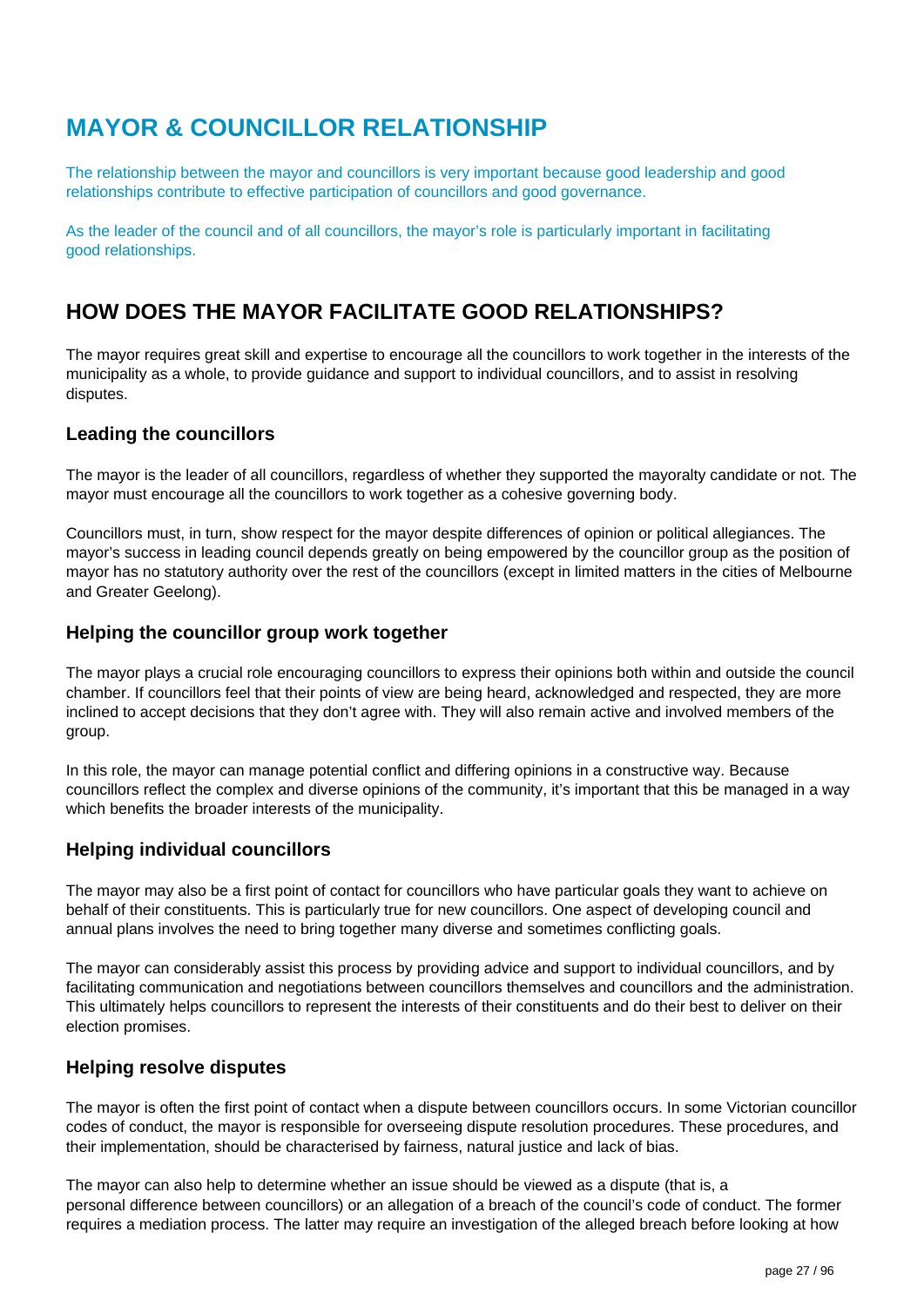the breach may be remedied. Helping to distinguish between the two types of dispute can clarify what should be done. For more information see Codes of conduct.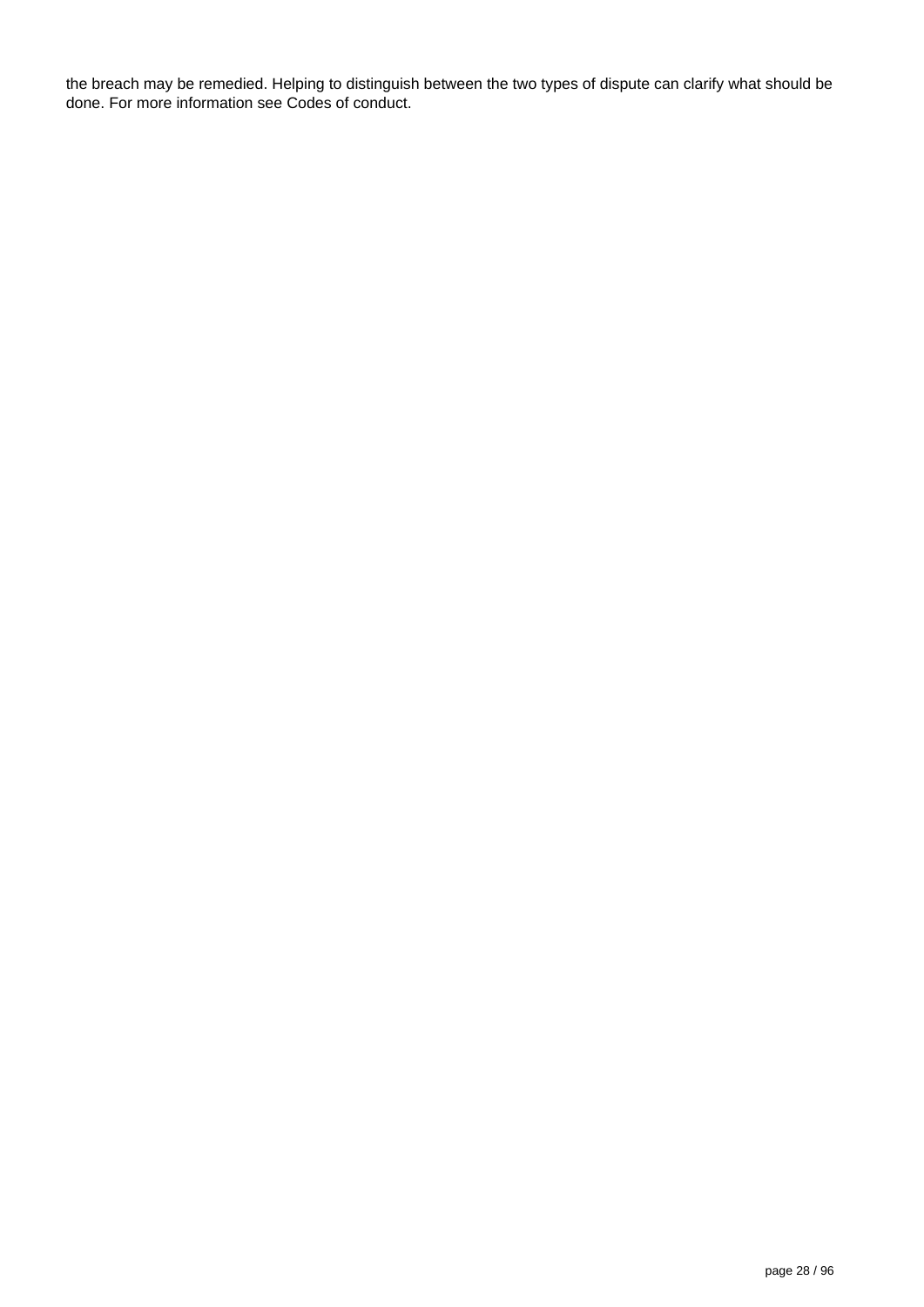# <span id="page-28-0"></span>**MAYOR & CHIEF EXECUTIVE OFFICER RELATIONSHIP**

When the mayor and Chief Executive Officer have a good working relationship, it helps to promote good understanding and communication between the elected members and the administration. And this, in turn, promotes good governance.

Good relationships help the administration and councillors to anticipate, identify and resolve issues, contribute to good planning and create a positive organisational culture.

## **THE IMPORTANCE OF BUILDING TRUST**

Trust is fundamental to the relationship between the mayor and Chief Executive Officer (CEO). It is not necessarily automatic and must be built using communication, understanding of each other's roles and open sharing of information.

### **Establishing good communication**

Both the mayor and CEO should ideally share information that helps each other to do their jobs. Through discussion, they should gain a clear understanding about which kind of information is important, as well as what each needs to know from the other.

Setting up regular meetings, in addition to those which occur around specific issues or when problems arise, will enhance planning and communication. Following the 'no surprises' principle is also a good idea. Because the mayor and CEO are in a position to brief each other, neither should be surprised by information or issues that are raised in other forums.

### **Clarifying each other's roles**

Both the mayor and CEO need to understand and respect the other's role. The mayor may spend a considerable length of time in the council offices each week so it's important for both to have a clear understanding of their different roles. And this should be an ongoing discussion.

The power differential between each role needs to be acknowledged. While the mayor has status and is the leader of the council and councillors, the position has no direct authority outside the council chamber. The CEO, on the other hand, has direct authority under Section 94 (A) of the Local Government Act 1989. It can be frustrating for the mayor and councillors that they can't just 'fix' some problems that come to their attention, while the CEO has this capacity.

A good relationship between the two roles will recognise that the mayor's position is one of 'first among equals' – that is, the mayor is one of the democratically elected councillors who has slightly more responsibility or power during their term, but once the term is over will become one of those equals again. While building the relationship with the new mayor, the CEO is in a position to support the former mayor in their transition back to the role of councillor.

### **Keeping an outward focus**

The mayor and CEO should ensure that their relationship is outwardly, rather than inwardly, focussed. Together they can promote good communication and information sharing, not only between each other, but also to and between the council and the administration. The focus should be to keep councillors and the administration in the loop rather than hanging on to information and using it to strengthen their own positions.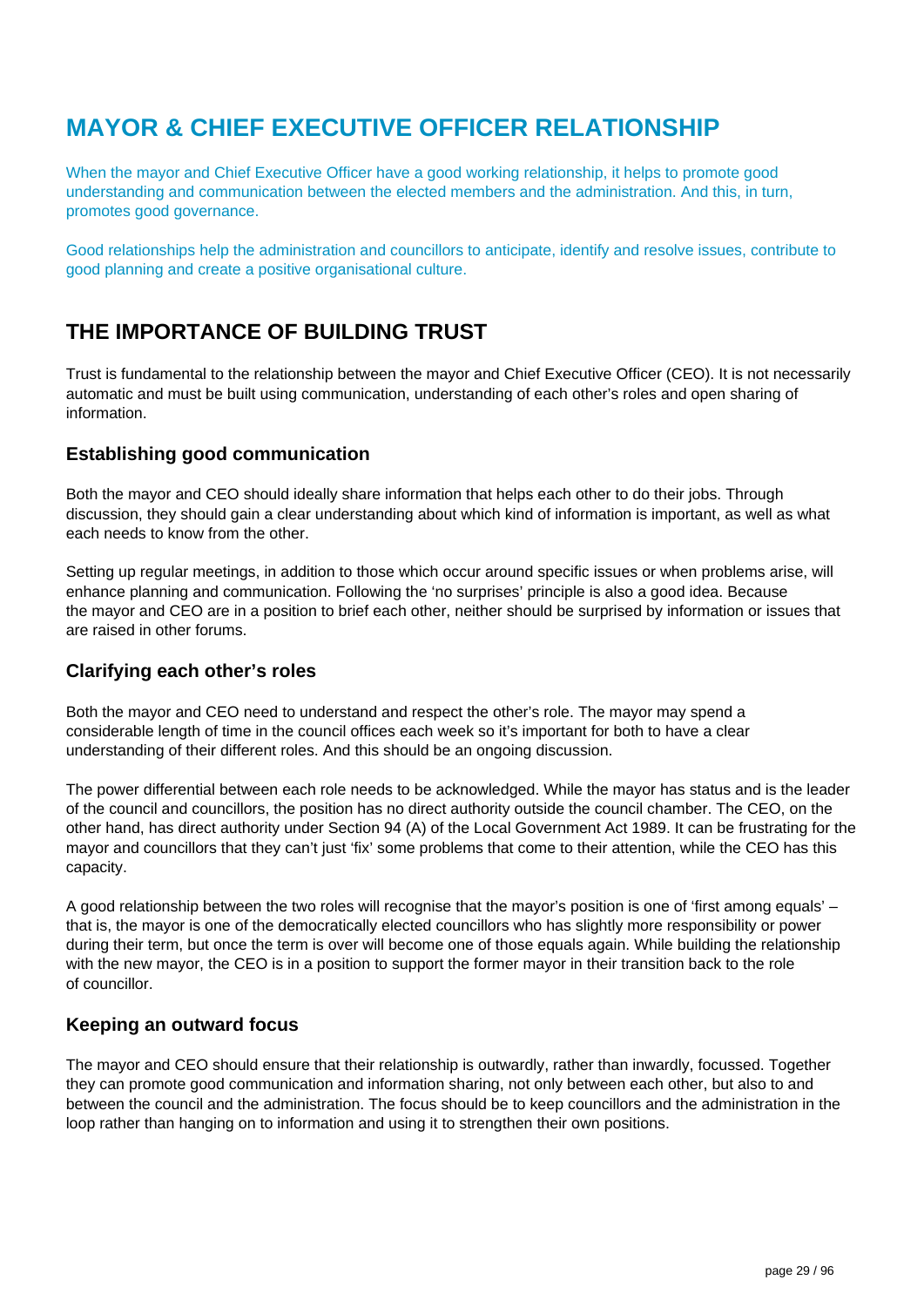# <span id="page-29-0"></span>**COUNCILLOR & COUNCILLOR RELATIONSHIP**

Relationships between councillors are ideally characterised by mutual respect and an acknowledgement that they are all doing complex and important work.

Because of the nature of a councillor's role, they all have individual agendas and issues on which they would like to pursue during their term. Despite their differences of opinion, councillors need to work together as members of the council to achieve the best outcomes for the municipality.

Good governance and the capacity for councillors to get things done depend on the quality of the relationships between them.

## **THE COUNCIL STRUCTURE REQUIRES GOOD RELATIONSHIPS**

All councillors have their individual agendas and issues on which they wish to make an impact. They cannot rely on an institutionalised majority (that is the government) to get their issues up. So they need to be able to persuade sufficient numbers of their colleagues to support them and this depends significantly on having good ongoing relationships with each other.

The structure of council – consisting of a relatively small group of independently elected councillors – is an environment in which good relationships, mutual respect and a constructive appreciation of differences are required for good decision making and the capacity of councillors to deliver on their various election platforms.

## **MANAGING CONFLICT WELL**

Given the way local government operates, it is inevitable that there will sometimes be conflict. However, from a good governance perspective, it's the way that conflict is addressed that's significant. The role of the mayor is particularly important during these times, as is the ability for councillors to appreciate the dynamics that are at play. Good, robust debate is part of local government, but the focus should always be on the issues, not the personalities.

When it comes to behaviour in the council chamber, councillors should model good constructive relationships and show personal respect for one another at all times. Understanding the key elements of good conduct and having solid processes in place to manage behaviour is also important for good governance.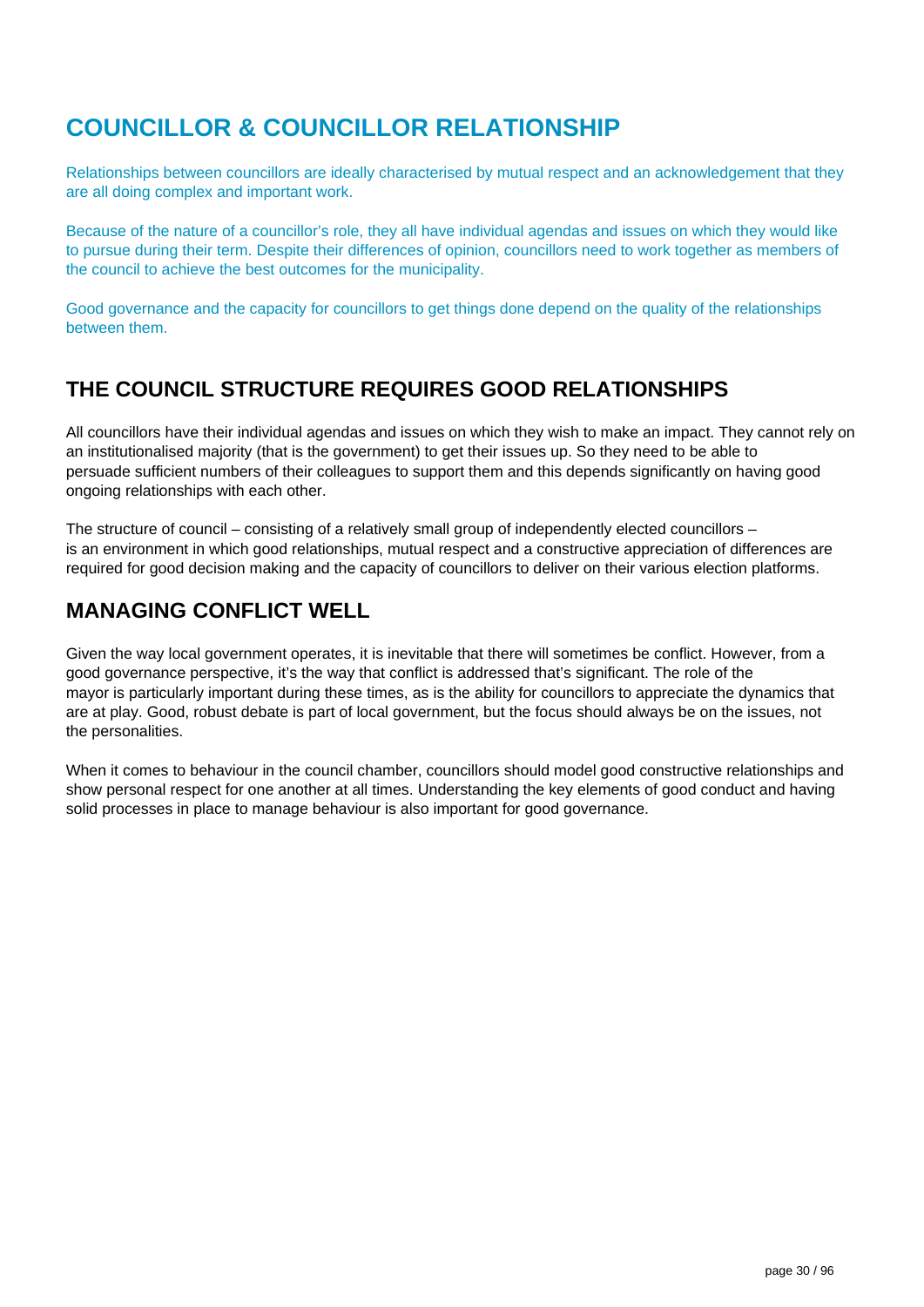# <span id="page-30-0"></span>**COUNCILLORS & CHIEF EXECUTIVE OFFICER RELATIONSHIP**

The relationship between the Chief Executive Officer and councillors includes formal roles and day-to-day working interactions. Both are important to good governance.

## **THE EMPLOYER-EMPLOYEE RELATIONSHIP**

On the one hand, the Chief Executive Officer (CEO) is formally accountable to the council as its employee. Councillors, sitting as council, are therefore responsible for both employing the CEO and managing performance. On the other hand, the CEO is a source of valuable support and assistance to councillors, particularly when there are issues in their wards.

While the formal relationship is very important, it is equally important for councillors and the CEO to create positive working relationships. They are generally in regular contact to share information, discuss issues and manage problems. As with the relationship between the mayor and CEO, there needs to be trust between both. And this trust should be based on good communication and an understanding of each others' roles and functions.

## **MANAGING THE RELATIONSHIP**

### **Employment**

The council is responsible for employing and formally managing the performance of the CEO. As such, the CEO is formally accountable to council and therefore to the councillors.

During their terms, it is very likely that councils will either have to appoint a CEO or make a decision about renewing the CEO's contract. And all councils will have to manage their CEO's performance. This gives councillors considerable power and can put substantial pressure on those who haven't necessarily had experience managing complex and high-level employment relationships.

Successful employment relationships are based on good recruitment processes, shared expectations and good performance management processes. If these have been well articulated and managed, the decision to renew a contract should be straightforward.

All relationships and particularly those between the CEO and councillors will be tested when a new council is elected and has to work with a CEO appointed by a previous council. There is sometimes a temptation for a council to want to appoint its own CEO. It shouldn't matter, however, which council made the appointment. Good communication and performance management will ensure the CEO has a clear idea of councillors' expectations and how they can and should be met. And that then is the CEO's responsibility.

### **Performance management**

The CEO is the only officer directly accountable to council and it is the only position that is appointed by councillors. As such, councillors are accountable for setting the CEO's performance plan and monitoring performance. Most commonly this focuses on the CEO's annual performance assessment.

In the past, problems have occurred when expectations have not been clearly articulated at the beginning of a CEO's term. When this happens councillors may then feel that the CEO has not delivered what was expected and this can in turn lead to problems in the relationship.

As much time should be put into setting goals and expectations of the CEO as is usually put into the annual review of performance. If expectations are communicated and agreed, they're more likely to be met.

Ongoing communication and feedback between the CEO and the council will help to ensure these problems don't occur.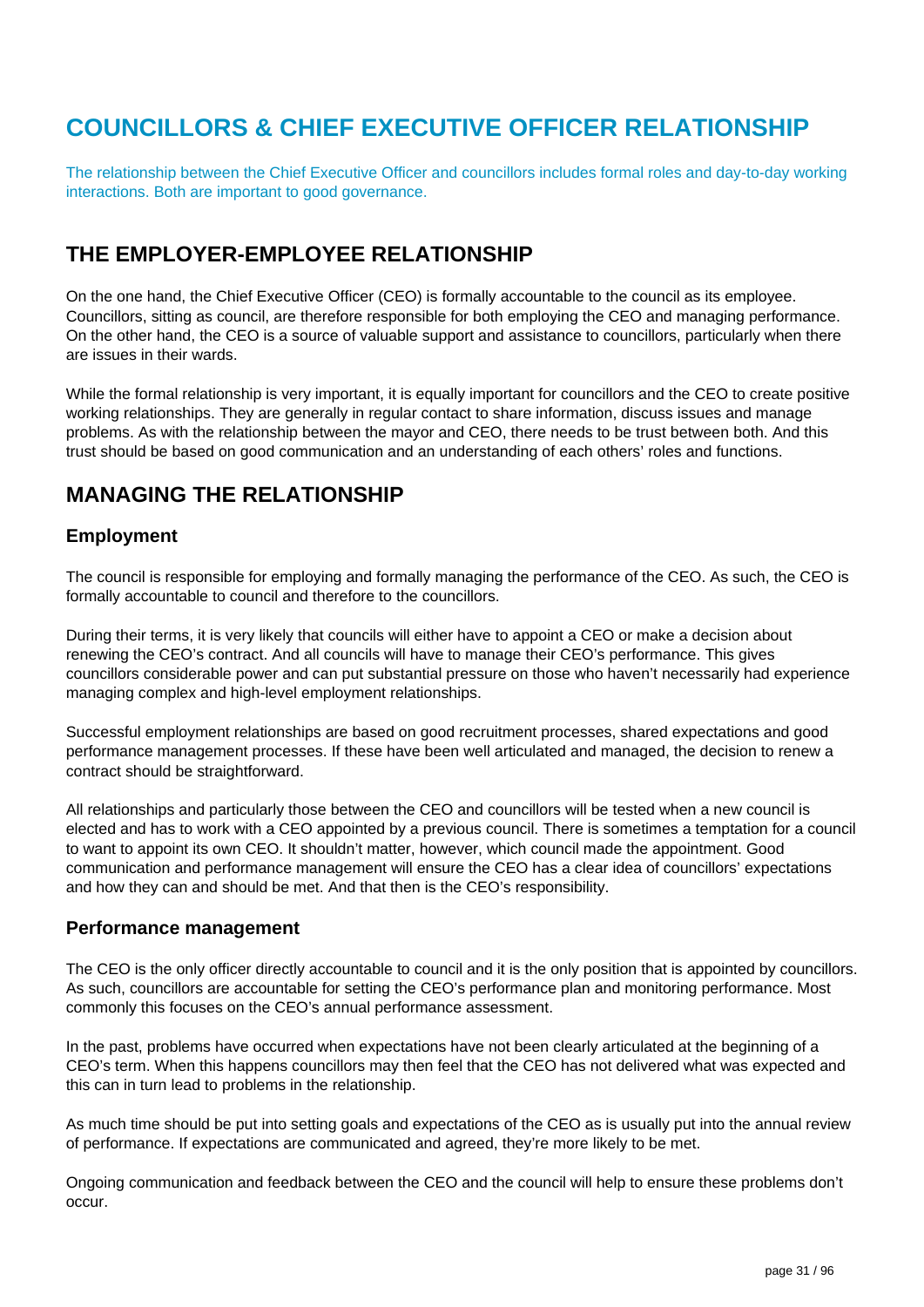# <span id="page-31-0"></span>**COUNCIL & ADMINISTRATION RELATIONSHIP**

This is one of the most complex relationships in local government, and is critical to achieving good governance.

A number of factors will contribute to a good relationship between the council and the administration. These include goodwill, understanding of roles, communication, protocols and a good understanding of legislative requirements.

# **FACTORS CONTRIBUTING TO A GOOD RELATIONSHIP**

### **Commitment and goodwill leads to better relationships**

Both the administration and the council need to believe that it's only possible to become a high-achieving municipality with a 'good council' and a 'good administration'.

Because the relationship between council and the administration is complex and fragile, it requires commitment from both sides to make it work. It also requires the tenacity and will to work through the more complex and difficult issues, as well as the many smaller or even trivial matters which can and do arise.

### **Understanding roles is critical for good governance**

The elected body and the administration must have a clear and sophisticated understanding of their different roles, and the fact that these operate within a hierarchy.

The administration is accountable to the CEO, who in turn, is accountable to the council. While the functions of the administration, which should be based on mutual respect and cooperation, complement the work of the council, it is not a partnership of equals.

A good understanding of the different roles in local government will contribute to good governance. The council's role is firstly to develop the vision and then come up with the strategies and policies to achieve it. The administration's role is to advise the council, implement council decisions and to oversee service delivery.

It helps if the administration recognises the complex political environments in which elected members operate and acknowledge that the whole system is based on democratic governance. Councillors similarly need to understand that it is a highly complex task to prepare information and provide quality advice on a very wide range of issues.

### **Understanding roles helps local government function better**

It is the natural inclination for both the council and the administration to fill any gaps which the other side leaves in the performance of its functions. This can lead to role confusion and stress. For example, if councillors don't believe the administration has a good system in place for recording and addressing residents' complaints, they will raise residents' complaints at council meetings rather than focussing on more strategic matters. If the administration believes there is an inadequate policy framework to deal with an issue, it will try to create one by delivering services and addressing issues in a particular way. Neither approach is ideal. It is far more desirable for each to perform their functions properly in the first place.

While the elected body and the administration have different roles, this doesn't mean that they don't have a legitimate interest in each other's role. The elected body will be interested in the organisational structure and how effectively it can implement the council's policies. While the Local Government Act 1989 clearly states that the organisational structure is the CEO's responsibility, if the CEO does not properly consult the elected body before implementing or changing a structure, the council is likely to find some way of expressing its opinions. And most of these will not promote good governance.

Similarly, if the administration is not properly involved in policy or strategy development (for example, if proposed new policies are tabled without notice by council at council meetings), the administration will look for ways to have an impact. Apart from the new policies not having the benefit of professional input from the administration, there is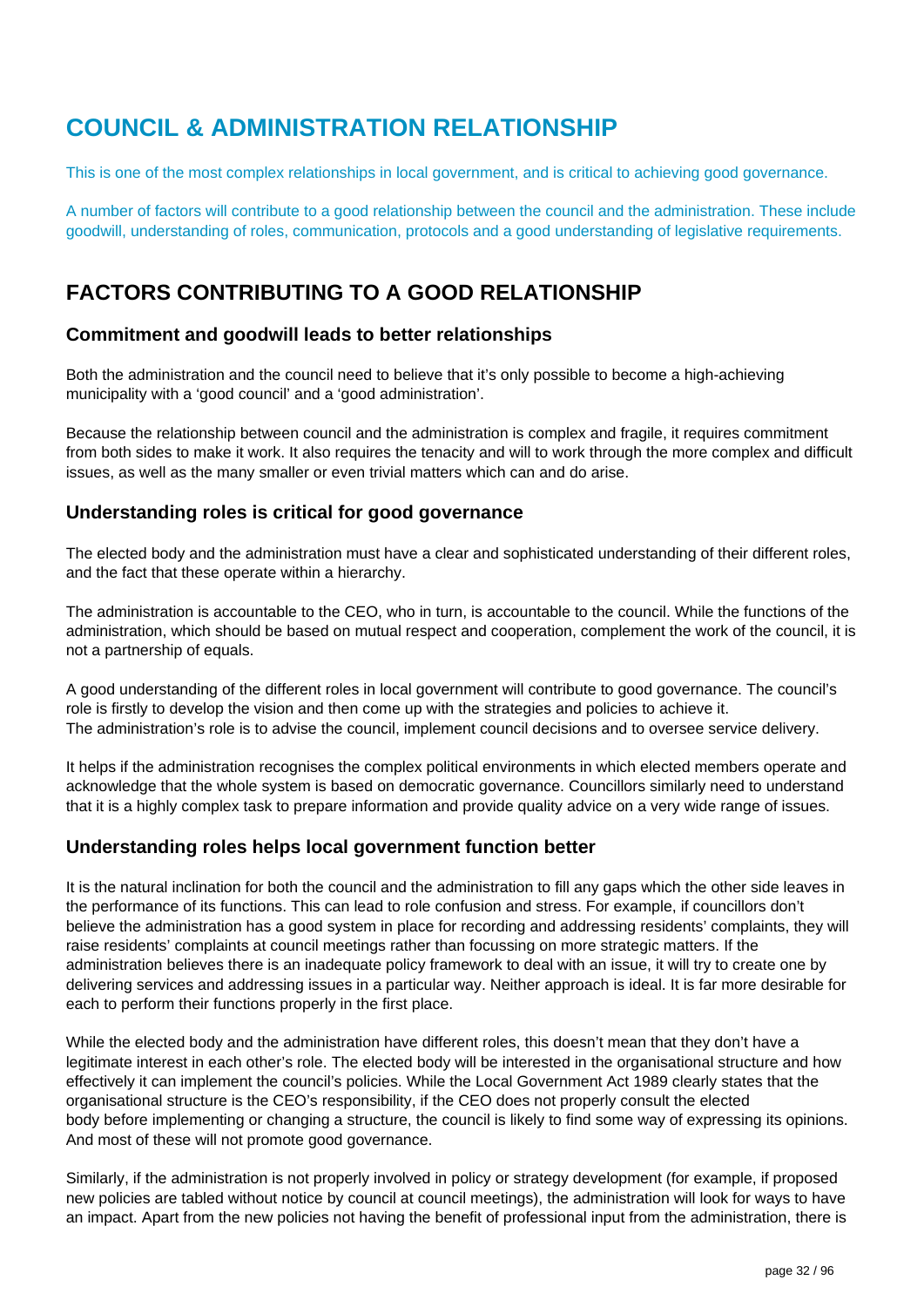likely to be confusion and delays in implementing the policy.

### **Open communication will enhance good governance**

Finding ways to ensure that both the administration and the council are able to legitimately discuss issues, and seek information from each other is important for good governance.

There needs to be ongoing discussion between both areas about the functions of local government and how it works. This is particularly important for the administration's senior management.

When the administration and councillors develop a shared understanding of how their roles work both in local government as a whole and in the individual municipality, this will also enhance good governance.

### **Being clear about non-statutory roles**

Some councils give individual councillors specific responsibilities for projects, portfolios or issues. This can help to facilitate good communication, positive relationships and understanding between the elected members and the administration. However, if these arrangements are in place, they do not in any way lessen the accountability of councillors to inform themselves about the issues on which they are making decisions. For example, having a portfolio councillor for finance does not lessen the accountability of councillors to satisfy themselves that the financial reports are in order before voting to accept them.

These non-statutory roles can contribute to planning and advisory processes, but they also don't replace the formal advice processes, nor in any way impact on the decision-making authority of council. In local government individual councillors don't have executive authority. The council is also unable to delegate any decision-making powers to individual councillors.

Roles such as these should be based on discussion and consultation between the elected members and the administration and should also be documented in the form of protocols or position descriptions.

### **Managing contact between councillors and council officers**

Many councils debate whether individual councillors and staff should have direct contact or whether all contact should be through the CEO and directors. Any decision should take the following into account.

Councillors need to understand that:

- Accountable advice needs to go through an organisational process which usually involves approval by a director or the CEO. Speaking directly to lower-level staff may result in councillors not being fully informed or receiving advice that hasn't been formally endorsed by the administration.
- Staff are not accountable to them individually, and that it is illegal in most situations for a councillor to try and direct council staff.
- They are classified as employers under the Occupational Health and Safety Act 2004 and, as such, can be liable for staff Workcover claims.

Council officers need to understand that:

- They are not accountable to individual councillors and are not required to take direction from them. They are accountable to the whole council, through the management structure.
- They should not provide advice to councillors unless it has been approved by the senior management or CEO.

Some councils can be successful in channelling all communications between council and the administration through the CEO or directors. However this can be impractical and can lead to resentment and misunderstandings. Councillors also generally don't like to be told that they can't talk to staff.

An alternative approach is to develop appropriate protocols to guide interactions and communication can help both sides understand how they can assist each other and where there may be potential problems. Providing training and support for staff how to manage direct communication with councillors is a more positive approach than simply telling councillors that they aren't allowed to talk to certain people.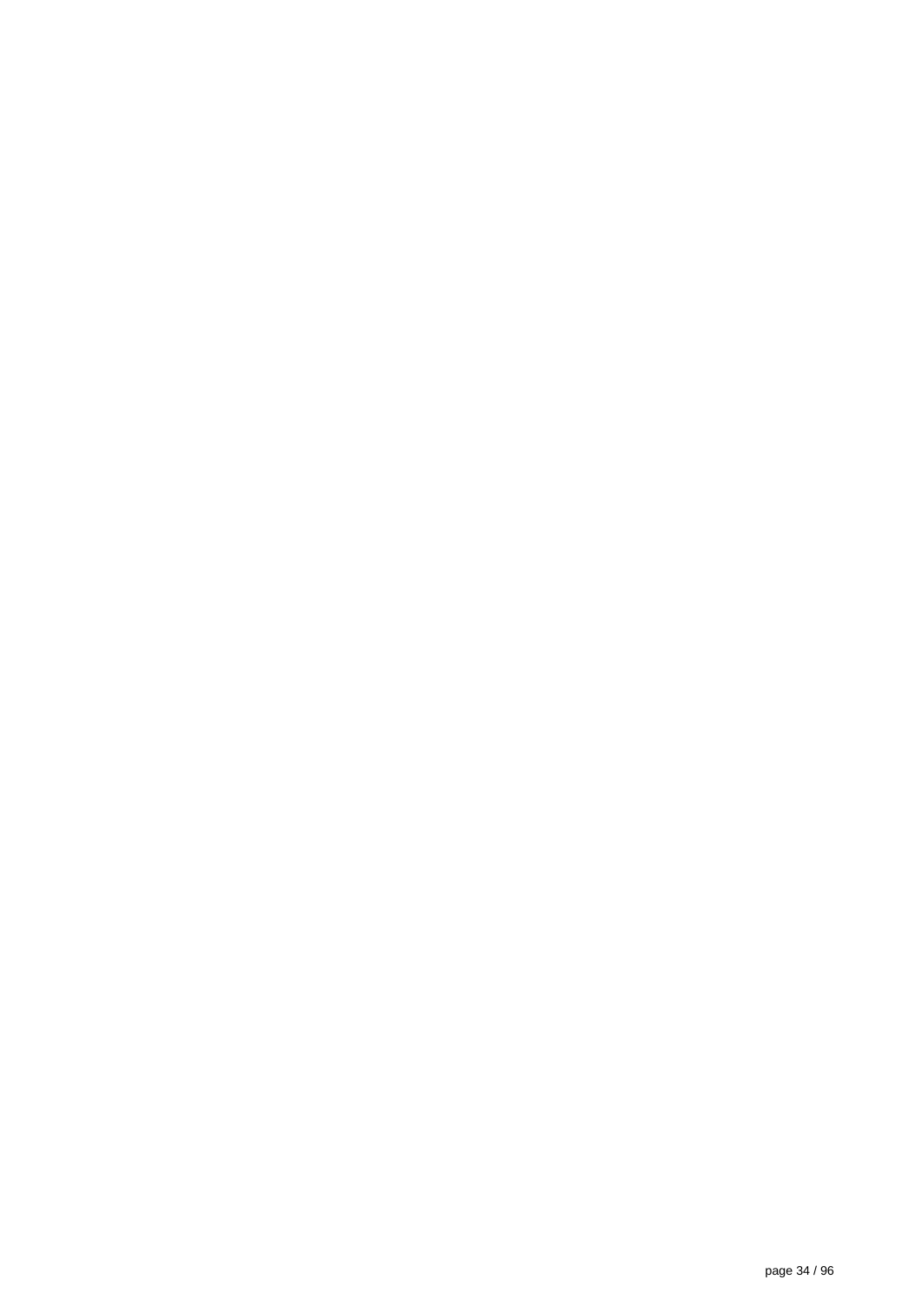# <span id="page-34-0"></span>**DECISION MAKING**

Decision making is an important part of local government. Most decisions are made by councillors at formal council meetings, although certain decisions can be delegated to other areas.

Councillors are elected to make decisions on behalf of their communities. As such, they have a responsibility to represent the interests of their constituents, as well as those of the entire community.

This section covers the general principles underpinning good decision-making, looks in more detail at the local government decision-making process and briefly discusses some of the tools available to help councillors make decisions.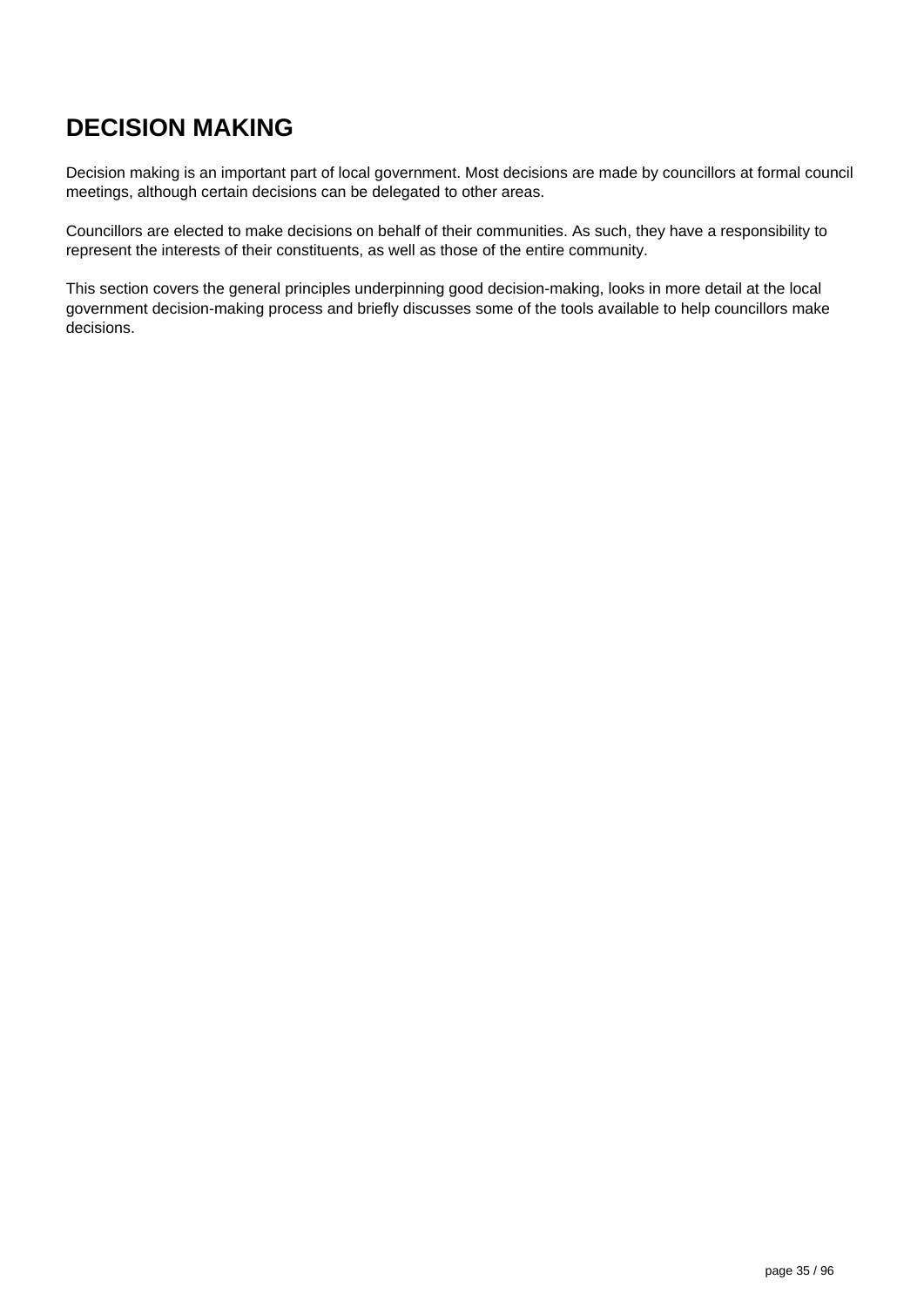# <span id="page-35-0"></span>**HOW DECISIONS ARE MADE**

Council decisions are made in several ways, but the central decision-making process happens in council meetings. With council approval, certain decisions can also be made under delegation by council officers or by special committees.

The Local Government Act 1989 states that a council decision may only be made at a properly constituted council meeting or under council delegation. Neither the mayor nor individual councillors have the legal authority to act or make decisions on behalf of the council.

## **DECISIONS AT COUNCIL MEETINGS**

Council decisions are made by the votes of the majority of councillors present at a meeting. Most of the requirements for council meetings are set out in the Act or in local laws.

Meetings are open to the public unless they are held in camera for specific reasons which are outlined in Section 89 (2) of the Act.

## **DECISIONS BY DELEGATION**

As it is impractical for every issue to go to a full council meeting, councils delegate many matters to special committees and council officers. This allows a council to use its formal meetings to deal with the most important and strategic decisions.

The council cannot direct its delegate to make a decision in a particular way. However, if the council considers that a delegated decision requires higher-level consideration it can 'call-in' the decision. When this happens, the council makes the decision instead of the delegate. Councils usually have formal procedures for this.

### **Special committees**

Special committees can include any combination of councillors, council staff and other people. Some committees with significant responsibilities are comprised partly or entirely of councillors (for example, planning committees). Other committees, which are comprised largely of community members, have lower-level responsibilities such as the management of community halls.

The decision-making powers of a special committee are established under Section 86 of the Local Government Act. The committee must also operate under other provisions of the Act, including conflict of interest.

### **Council officers**

Councils delegate many lower-level and operational decisions to council officers. This is mostly done by delegating powers to the Chief Executive officer who then passes the delegation on to the appropriate officer. These delegations are usually subject to the policies and procedures adopted by the council.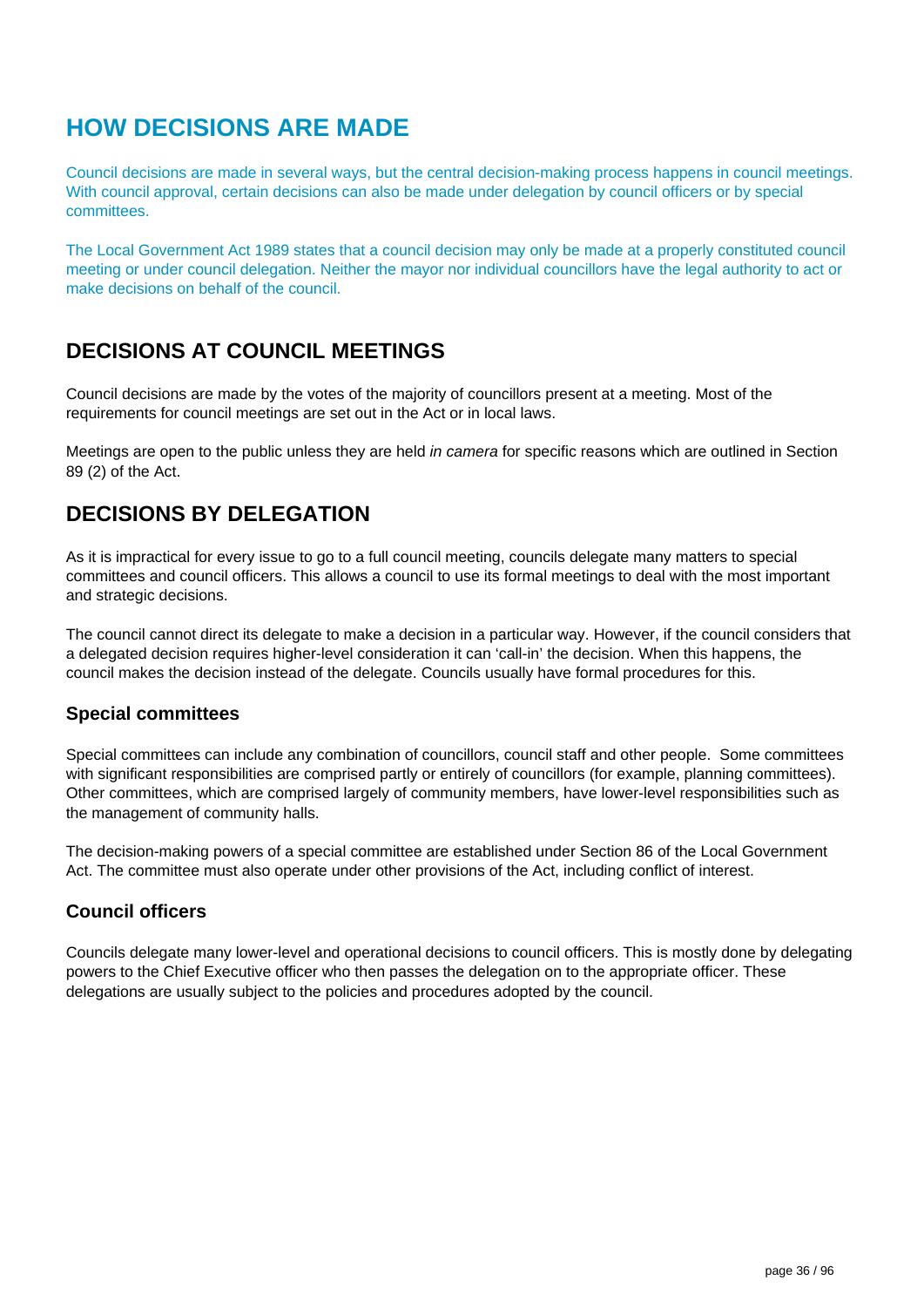# **PRINCIPLES GUIDING DECISION MAKING**

As part of the decision-making process, elected representatives need to consider the interests of their constituents, as well as those of the entire community. At the same time, they also need to ensure that decisions are made in an equitable, impartial and legal way.

This section looks at three important principles which underpin local government decision making.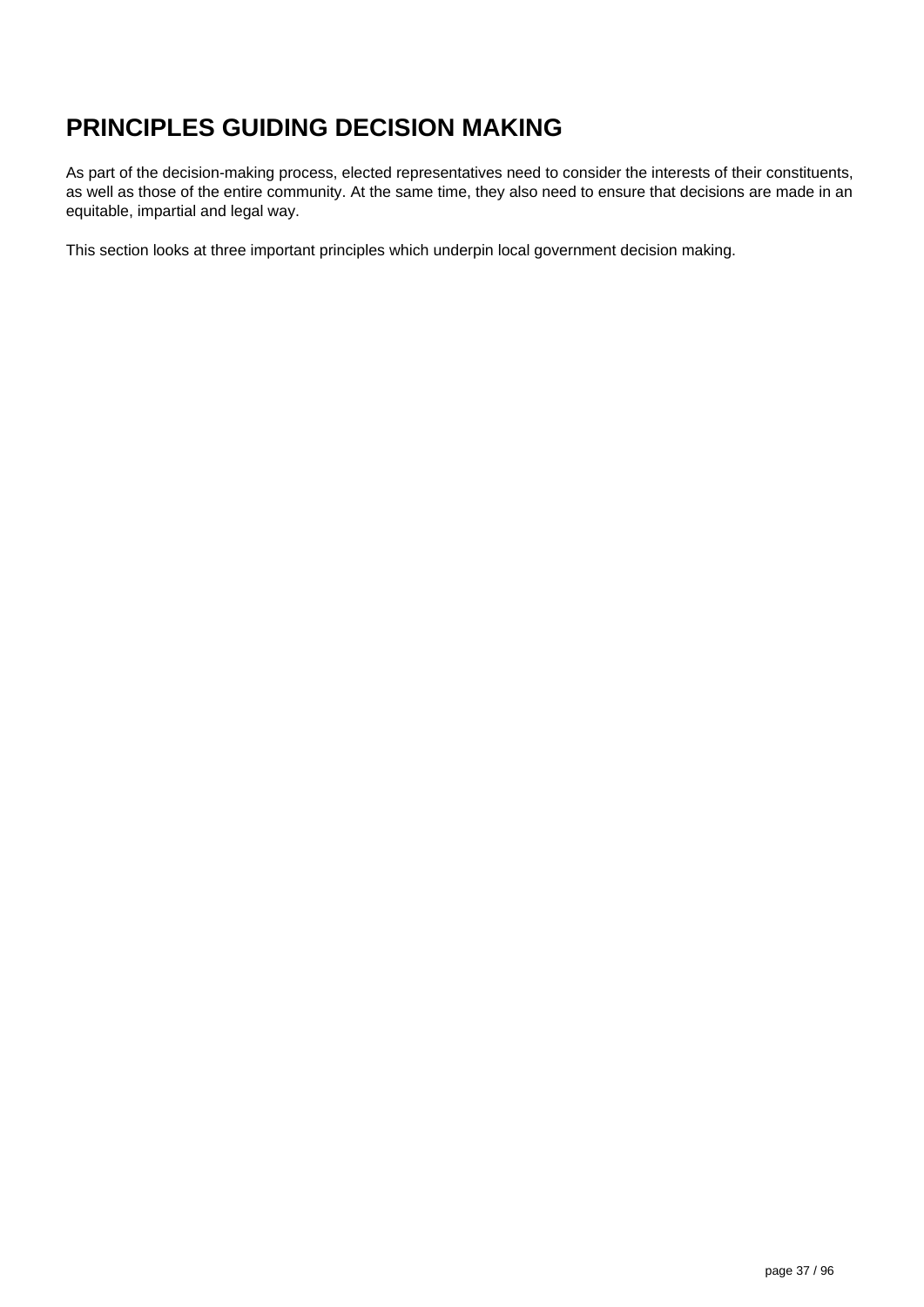# **GETTING THE BALANCE RIGHT**

Accommodating the interests of constituent groups with those of the whole community is an important and challenging issue for local government generally, and for councillors specifically.

One of the complexities of the role of councillors is to legitimately represent the interests of the people who elected them as well as operate in the interests of the whole community.

Good governance processes allow councillors to put forward their constituents' issues for formal consideration by council. They also ensure that councillors represent the interests of the whole municipality.

### **BALANCING COMMUNITY AND MUNICIPAL INTERESTS**

Under Section 76B (b) of the Local Government Act 1989, a councillor is required to '…impartially exercise his or her responsibilities in the interests of the local community'. While this may be self-evident, in practice it's far more complex.

The capacity of individual councillors to get particular local issues considered seriously by council is sometimes regarded by constituents as a measure of how effective that councillor is. Council processes should ideally include opportunities for elected members to raise issues. And this should be supported by the mayor.

Councillors should treat the interests of groups in the community, and the people who advocate those views, with respect. As democratically elected members, councillors must represent their constituents' views regardless of their personal opinions or whether they're likely to attract votes. This can sometimes mean that a councillor will convey the views of a group of constituents to the council, even when he or she does not support those views.

## **ROLE OF THE STRATEGIC PLANNING PROCESS**

The strategic planning process is intended to bring together council and community interests in a coherent plan for the whole municipality. Ensuring that all councillors have had the opportunity to be involved in the process and voice their views will result in a stronger council plan. The plan will also then be more useful as a tool for setting priorities. For more information about the strategic planning process see Role of council.

Even if councillors are successful in representing their community's issues in the planning process, they won't always be supported by council. When this happens, councillors may have to explain to their constituency that while they supported a particular issue, the council, as the decision-making body, supported another.

Good planning and governance allows for the inevitable diversity of opinion in the municipality. Good governance provides opportunities for councillors to represent the interests of their constituents.

### **FINANCIAL IMPLICATIONS OF DECISION MAKING**

An important factor in decision making is that decisions have to be affordable and financially realistic. Council plans, strategic resource plans and annual budgets are the key tools which determine whether the proposal is both priority and is affordable. See Financial Governance for more information.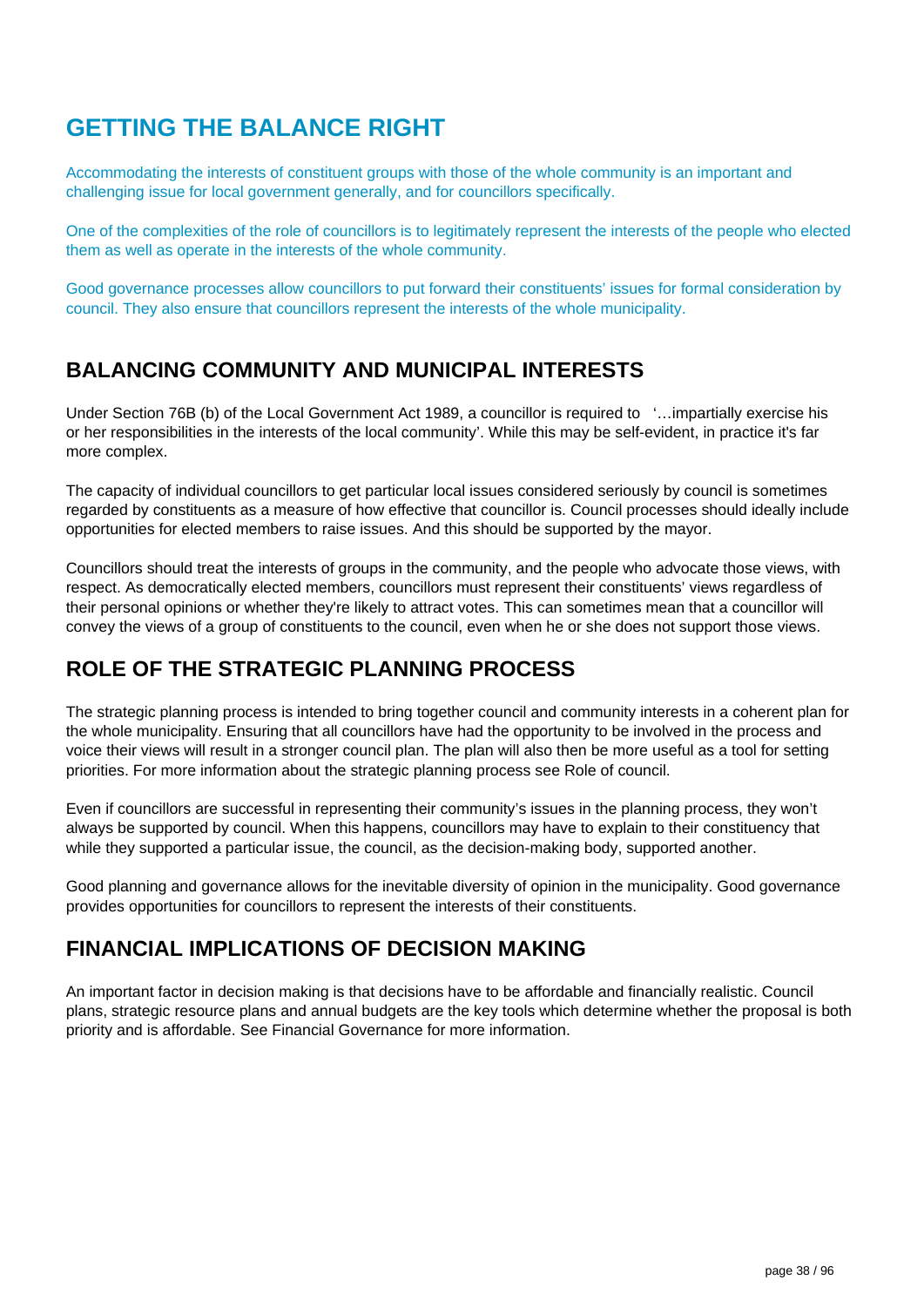## **COUNCIL POWERS**

Council can only make decisions that are within its powers. These are set out in Section 3F (1) of the Local Government Act 1989, as well as in other state and federal legislation.

Under the Act, councils have broad powers to achieve the objectives of local government and perform their functions. This is subject, of course, to any limitations or restrictions imposed by the Local Government Act, or any other relevant act.

### **SCOPE OF COUNCIL POWERS**

Councils can do whatever is reasonably necessary to fulfil the terms of the Act. As long as they don't stray into areas that are the responsibility of other levels of government, they can undertake a wide range of functions for their local community.

For example, while local government has the power to tax its constituents (such as the capacity to raise rates), it cannot levy an income tax (which is a federal power) or another land tax (which is a state power). Councils also are not allowed to take over state powers such as policing, road rules or public transport regulation.

Local government legislation (local laws) is subordinate to state and federal legislation. Any laws made by councils must not replicate, or be inconsistent with, state and federal legislation. See Functions of local government for more information.

When carrying out their functions, councils must also comply with administrative law principles which affect a person's rights or legitimate expectations.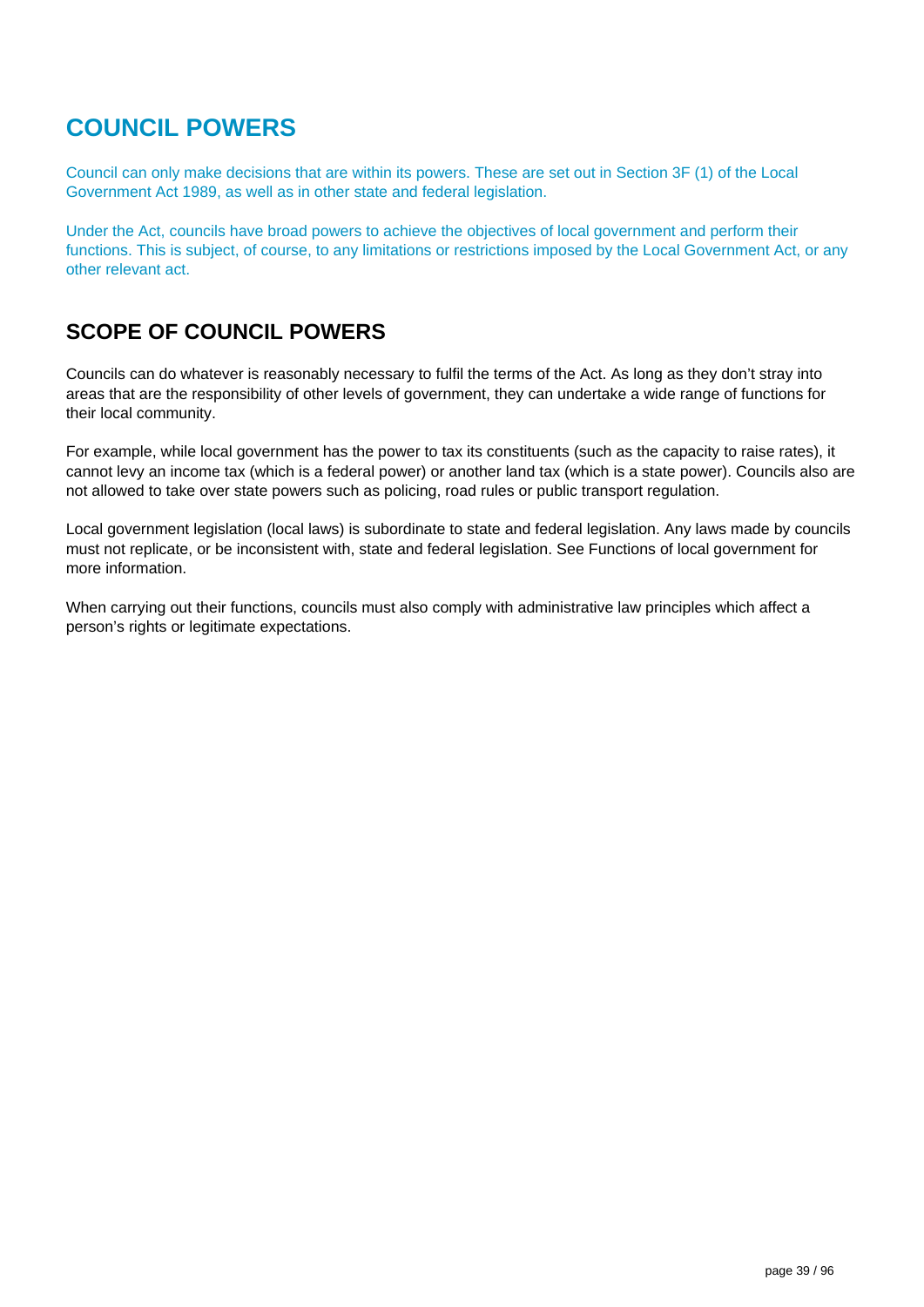## **NATURAL JUSTICE**

The principle of natural justice, which is fundamental to good governance, should underpin every council decision.

Natural justice is a doctrine which seeks to protect those affected against arbitrary exercise of power by ensuring fair play. It's particularly relevant to decisions which clearly affect individuals' rights, for example planning permit applications.

## **THE RULES OF NATURAL JUSTICE**

There are two fundamental rules for natural justice:

- all sides of an argument should be given a fair opportunity to be heard before a decision is made
- the decision maker must not have predetermined the matter or be perceived as having predetermined the matter.

### **IMPLICATIONS FOR LOCAL GOVERNMENT**

The principles of natural justice have implications for all councillors. Regardless of their political views, councillors must ensure that they consider all the available arguments and information before finally making up their minds on an issue.

Councillors must be able to demonstrate that they are 'capable of being persuaded' by the advice they receive. This doesn't mean, however, that they must follow the advice. Instead they must, at the very least, be able to demonstrate that they have considered it.

Councillors must also adhere to conflict of interest requirements as set out in the Local Government Act 1989. This is a legal requirement.

Local Government Victoria's publication, Ensuring Unbiased Democratic Council Decision Making is a useful guide.

## **WHEN IS A PERSONAL OPINION OKAY?**

Natural justice shouldn't prevent councillors from having opinions on upcoming matters and stating their views during election campaigns. Having a view on something doesn't mean that a councillor is incapable of delivering on natural justice doctrines. They just need to ensure that they will impartially consider the evidence and advice, which may or may not support their view, during the formal decision-making process.

When councillors give the impression that they will never change their views on an issue regardless of the evidence or advice, they are at severe risk of breaching the natural justice doctrine. In such cases, the council decision is then at risk of being set aside by a court or tribunal.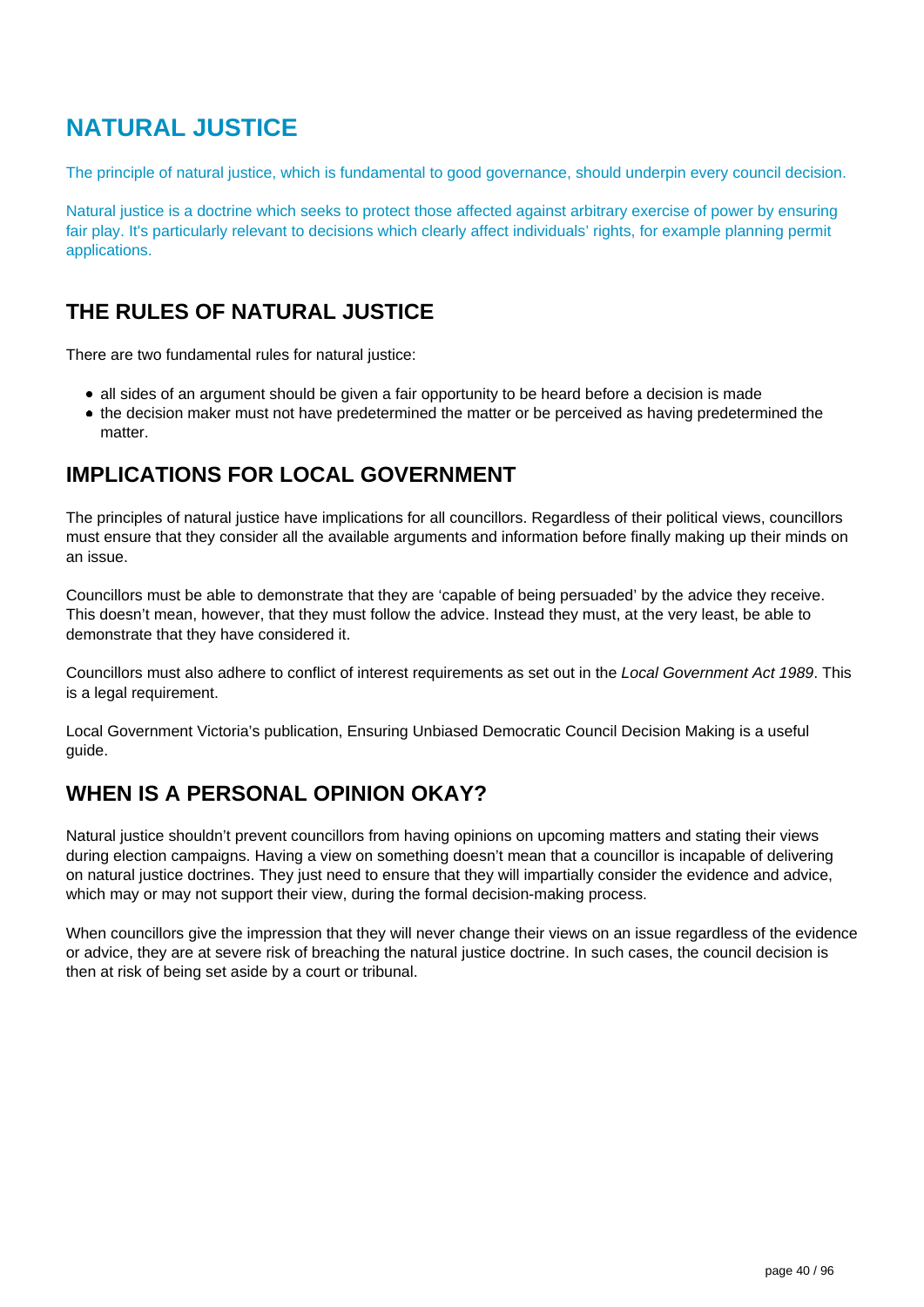# **THE DECISION-MAKING PROCESS**

When decision-making processes are not working well, complaints about lack of information, inadequate consultation or rowdy behaviour usually occurs. When this happens, it's worth looking at the whole process to see where problems are and how they can be addressed.

This section looks at each stage of the decision-making process, identifies potential issues and makes suggestions about good governance processes.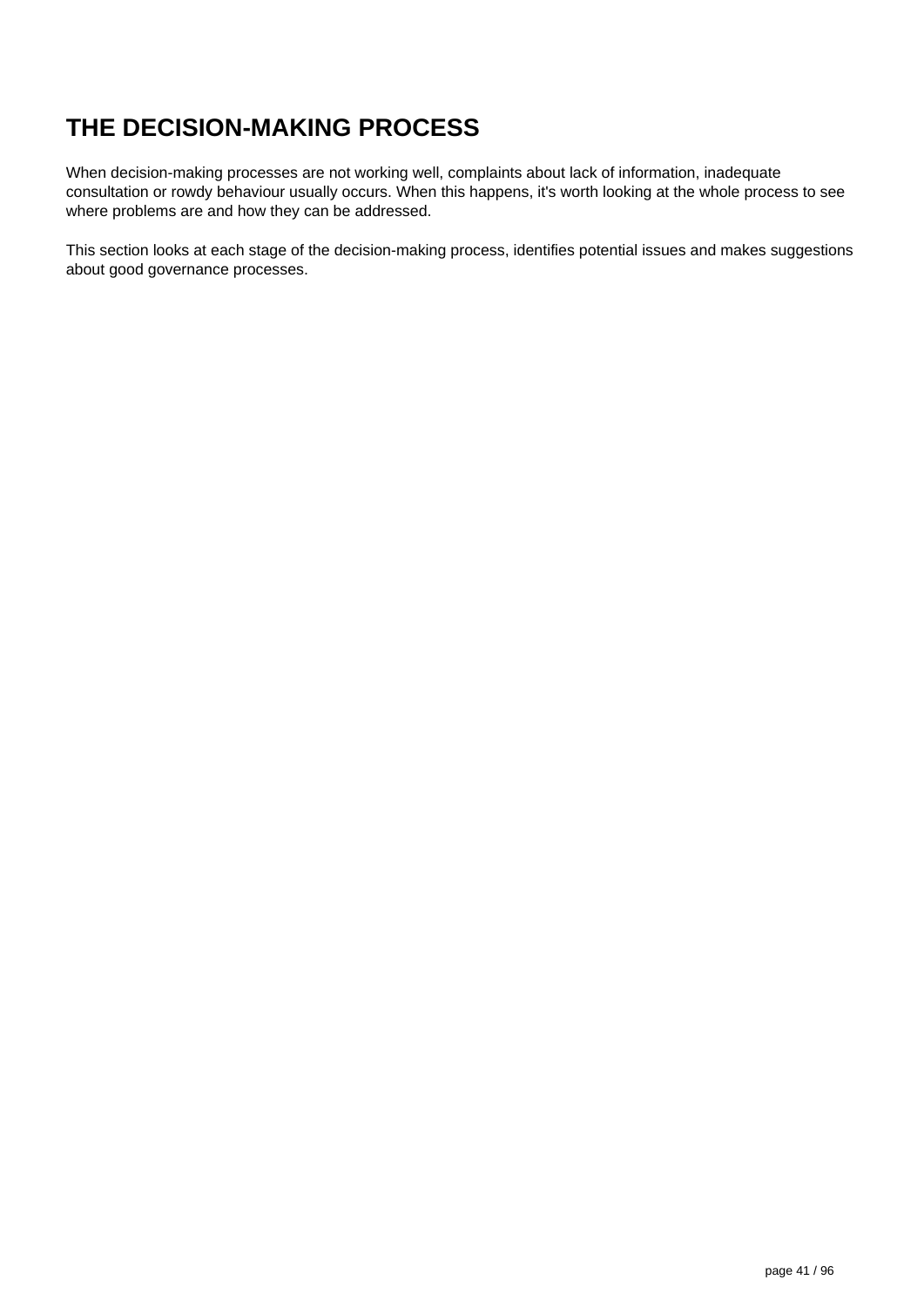# **STAGE 1: SETTING THE AGENDA**

In the first stage of the decision-making process council must determine which issues will be considered during the year or term. While some issues will be considered for statutory reasons, many others end up on the agenda because they are either council policies and priorities or issues that individual councillors have put forward for discussion.

## **GETTING ISSUES ON THE AGENDA**

### **Using the strategic planning processes**

The processes for developing the council plan, annual plan and the annual budget are how councils anticipate the future, set directions and priorities, and determine what will and won't be done.

These processes are one of the main ways that councillors address community needs and their constituents' concerns. This can require significant negotiation and compromise as councillors strive to get decisions implemented on the issues they are most concerned about.

It's important for councils to have good processes for these major strategic exercises. These processes should allow for early input from councillors and provide the time and space for the necessary discussions and negotiations to take place.

### **Using other processes**

From time to time, issues do arise outside of the strategic planning processes. While in some cases, it's quite reasonable to defer these to the following year, there does need to be a way for councillors to get their issues considered outside of the planning timeframe. The mayor and the CEO can play an important role in this regard by providing leadership and advice to councillors. Setting up regular meetings with councillors can be one way to manage this.

Frustration at not being able to get their issues considered can be a key reason for councillor's difficult behaviour or misuse of meeting procedures. Councillors, for example, should not use council meeting agenda items, such as urgent business or notices of motion, to prove to their constituents that they are addressing issues.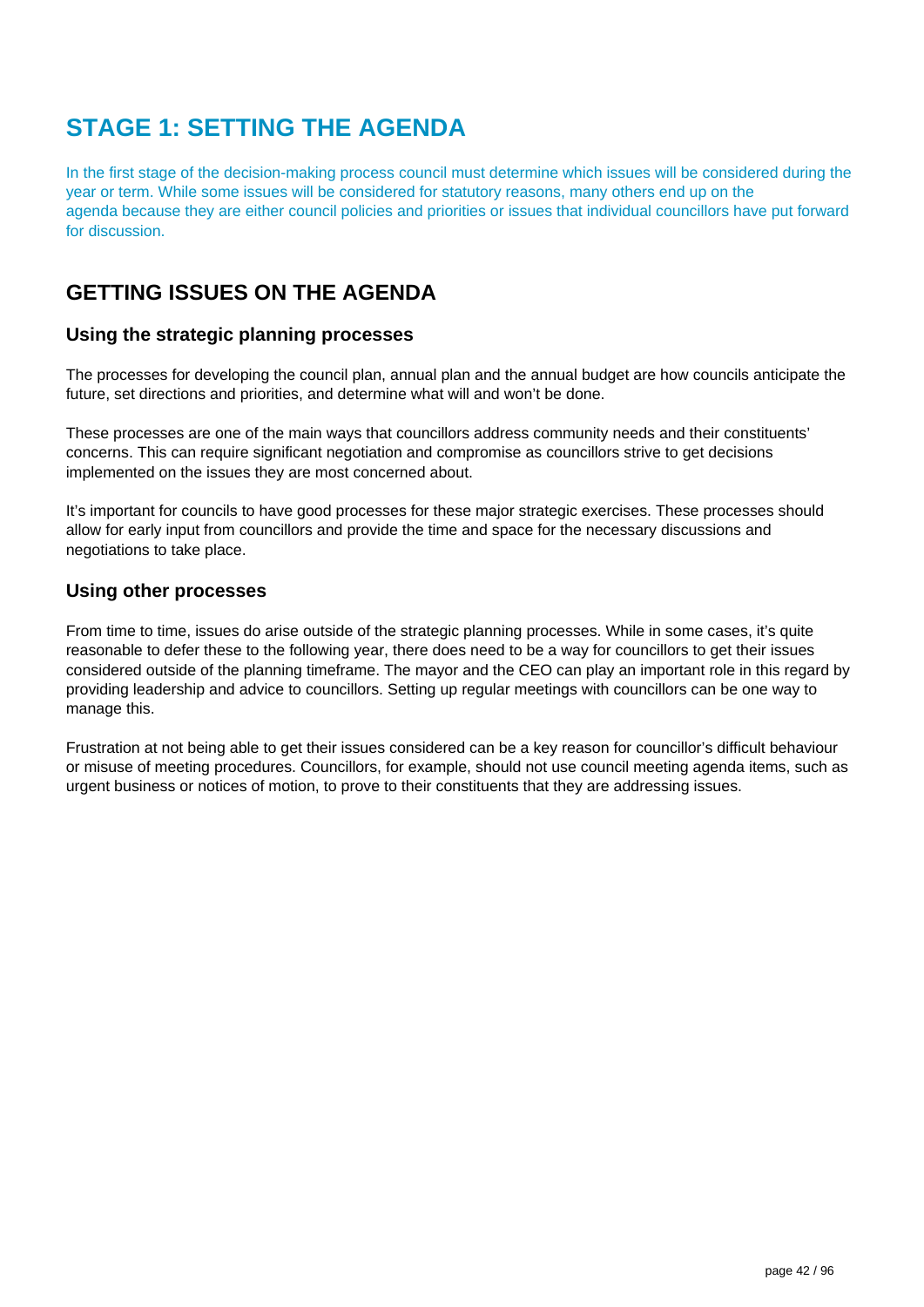# **STAGE 2: GATHERING INFORMATION**

The second stage of the decision-making process involves compiling and preparing information for the councillors. This information will help councillors make an informed decision about each of the issues that have been put forward for consideration.

## **IMPORTANCE OF THE COUNCIL REPORT**

The council report is the way of providing councillors with advice and information. These are prepared by the council administration and should contain relevant data, issues and options which help councillors to consider the matter at hand and make a decision. The report should be well written, clear and concise.

The advice contained in the reports needs to be well researched and accurate. It should provide factual information and include policy, financial and other implications, as well as state which consultative processes have occurred or are planned for the future.

The advice shouldn't be biased or deliberately oriented to the political views of the council officers who are writing the report or the councillors who are reading it. It should nonetheless be mindful of the political environment in which the council is operating and recognise that many council decisions have political implications. See Council & administration relationship for more information on the impact of politics on decision making.

Reports are usually produced by the Chief Executive Officer (CEO), department directors or third-level managers, however the CEO is formally accountable for all advice which goes to council from the administration.

Complex issues often impact on the responsibilities of more than one local government department. When this happens the advice should reflect this. Sometimes the entire senior management team will review significant reports before they are handed to the council.

## **STRUCTURE OF THE COUNCIL REPORT**

While individual local governments should structure their reports to best serve their specific needs, it is useful to include the following elements:

### **Author**

The CEO is ultimately accountable for all reports. When another author is listed, a formal endorsement should be incorporated that acknowledges this accountability.

#### **Purpose**

The report will ideally include a statement answering the following questions: What is the purpose of the report? Why is it being put to council?

### **Policy implications**

This section needs to show whether the issues covered and directions proposed are consistent with council policy, as seen in the council plan and individual policies.

#### **Background**

This provides information about the background or context of the report and explains why it is being put forward.

#### **Issues**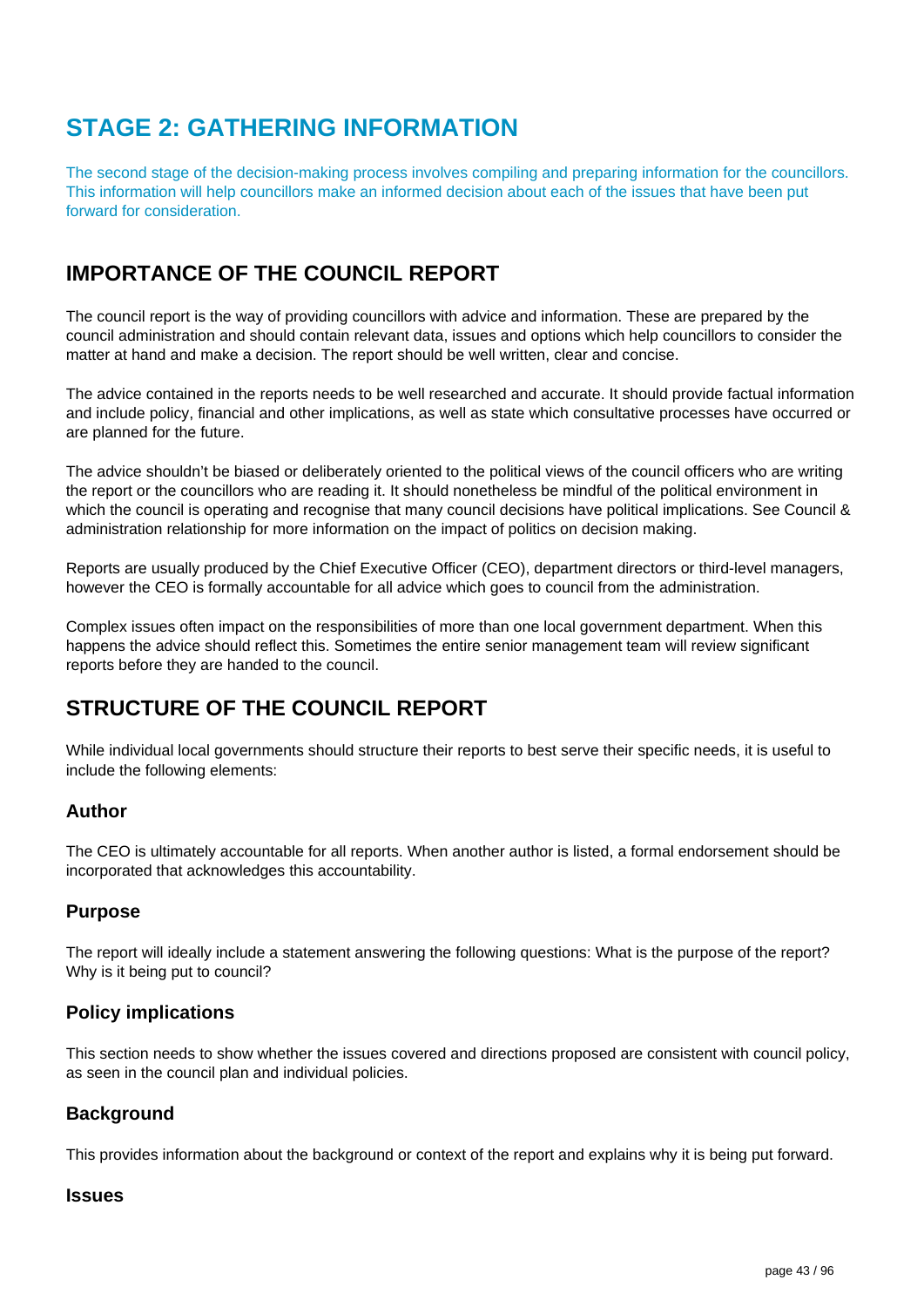This is where the main content sits and includes the relevant facts and arguments.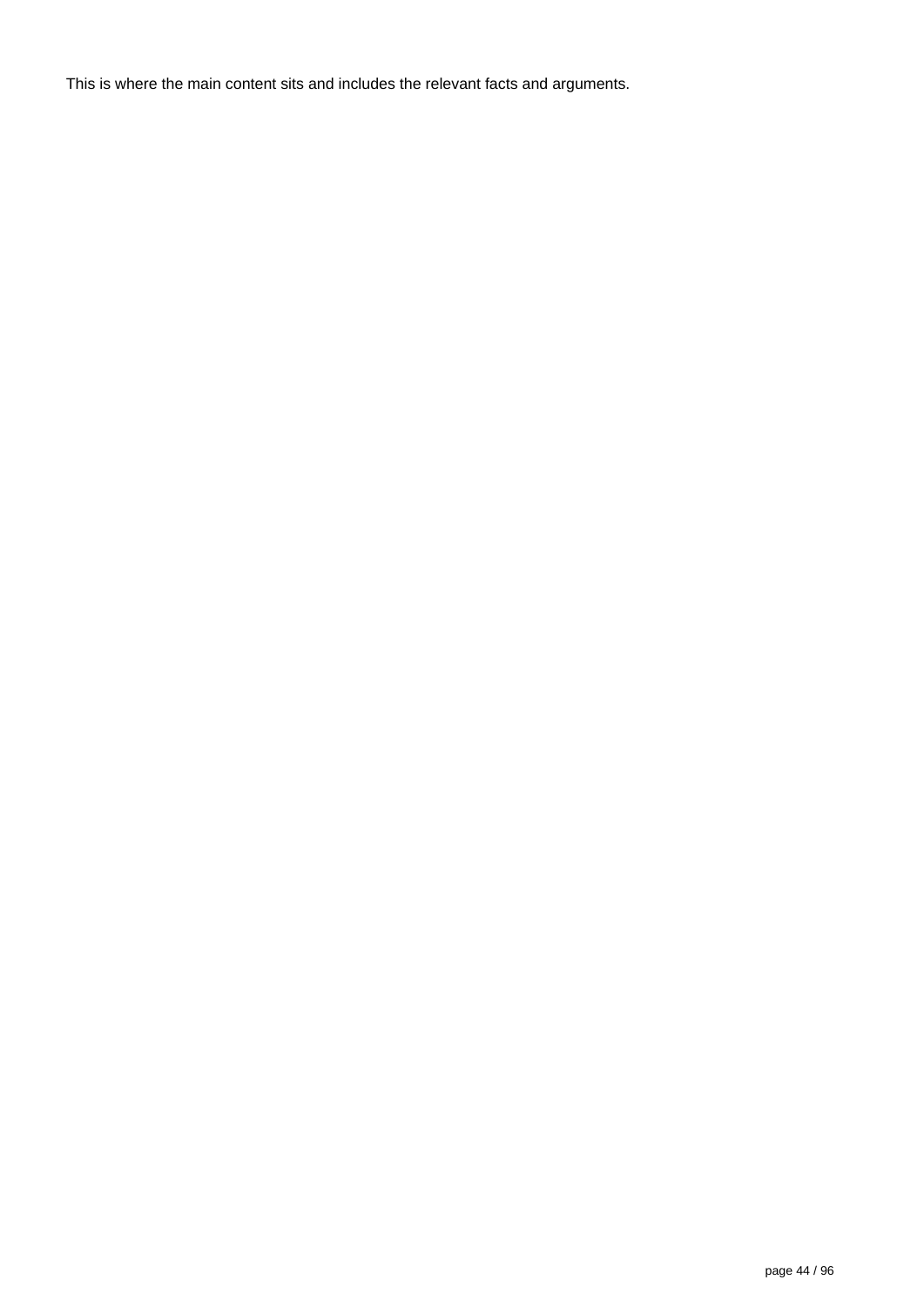### **Financial and resources implications**

Councillors need to be aware of the resource implications of any proposal, including the money, people and equipment that may be needed. The report also needs to outline whether the proposal should be incorporated in the budget.

If not, the report will need to state how the proposal will be financed and whether there are staffing implications. If this proposal is successful, the report will need to consider whether there are any current activities or programs that will be affected.

Sometimes environmental and social implications are also covered in this section.

#### **Internal/external consultation**

Decision making should be based on appropriate consultation. This section should outline what consultation which has been undertaken, both outside and inside the council. Consultation within the council should show that all relevant parts of the administration have had the opportunity to provide input into the report.

#### **Options**

This section outlines the relevant options and their implications.

#### **Conclusion**

This should logically draw conclusions from the arguments which will lead to the proposed recommendations.

#### **Recommendations**

The recommendations should clearly and concisely state what council is being asked to decide. Recommendations should be able to be read by councillors, without having to refer to the body of the report.

The first and preferred example below explains why council have not adopted a program, whereas the second asks the reader to read another part of the report:

'Council adopt the proposed weed clearing program as it is financially viable and environmentally sound.'

'Council adopt the proposed weed clearing program for the reasons outlined in Section 4 of this report.'

Recommendations usually form the basis of council meeting minutes. The minutes are the main way that the public is informed about the decision. Minutes that are clear and easy to understand contribute to higher levels of accountability and transparency.

## **COUNCIL REPORTS AND GOOD GOVERNANCE**

The administration should ensure that the report contains professional and 'frank and fearless' advice. The report should not reflect the personal views of those providing or receiving advice, nor try to manipulate councillors' opinions in a particular direction. It should genuinely and impartially evaluate the effectiveness of the proposed recommendations.

Councillors must also not try to influence recommendations in order to further their own aims. Their challenge is to persuade a sufficient number of their fellow councillors to support their ideas, rather than trying to influence council officers to make favourable recommendations. If councillors try to unduly influence council officers they could be in breach of the improper influence clauses of the Local Government Act.

### **CONSULTATION WITH STAKEHOLDERS**

Finding out what stakeholders think about a particular issue is an important part of the decision-making process. Understanding the views of stakeholders helps to inform council's decision. This is important for good decision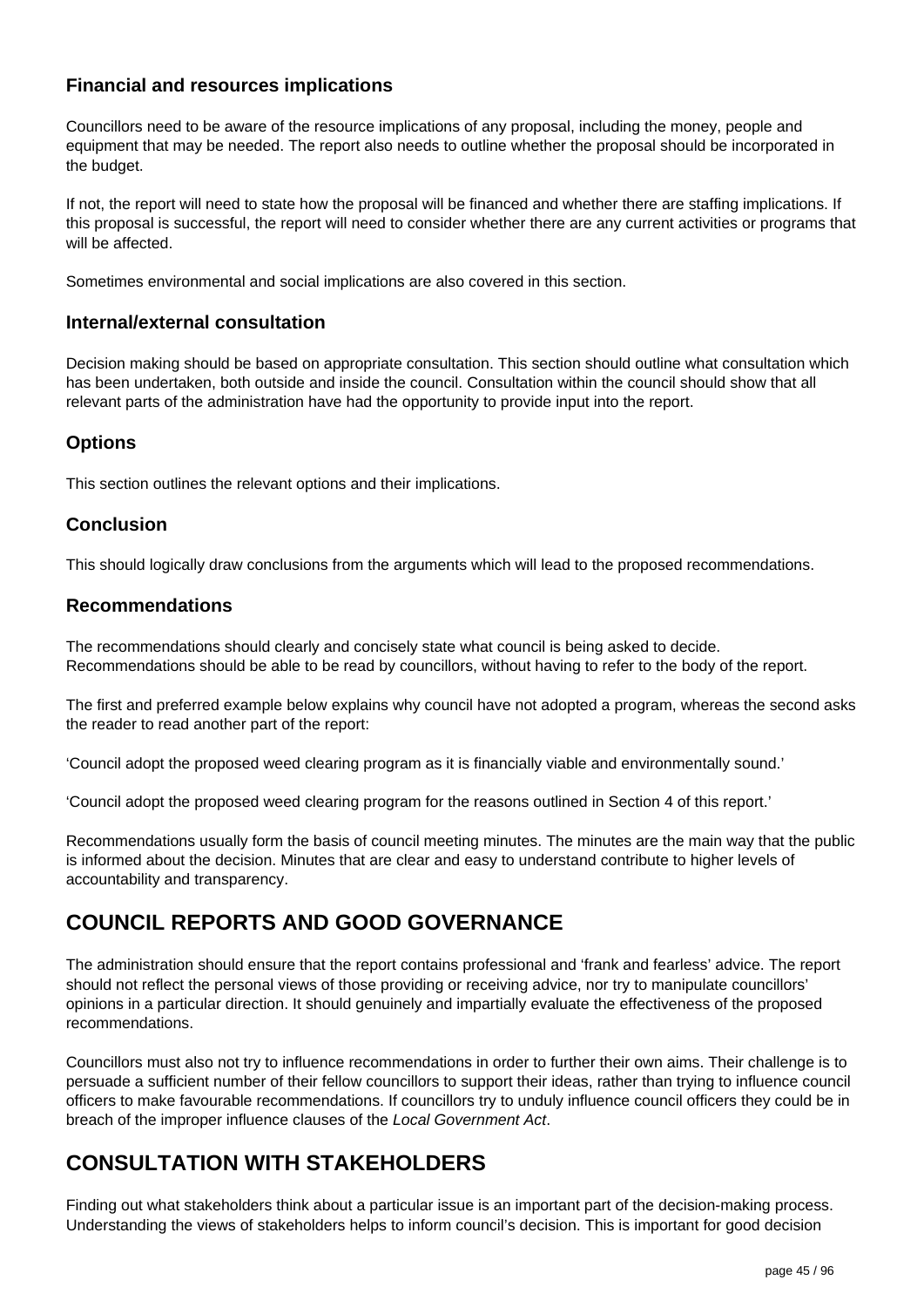making for the following reasons:

- when council knows what stakeholders are thinking about an issue, it is better able to consider the consequences and implications of a decision
- if stakeholders feel that their opinions have been heard as part of the process, they're more likely to accept a decision, even when they don't agree with it
- if good processes are followed, unpopular decisions are less vulnerable to ongoing challenges and possible reversal on the grounds of poor process.

Consultation does not detract from the decision-making powers of councillors or their accountability for those decisions, nor does it mean that councils are bound to follow the majority position on an issue. It is also not another name for government by referendum.

## **ADVISORY COMMITTEES**

Another way in which councils can get the information they need is via advisory committees or working groups.

Unlike special committees, an advisory committee doesn't have any formal delegated powers to act on the council's behalf. Advisory committee recommendations or decisions have no legal standing unless they are adopted by the council at a formal council meeting. A council is also not bound to accept the recommendation of an advisory committee.

An advisory committee will often operate under a terms of reference document which sets out the committee's purpose and how it will function. As with special committees, the council retains control over the membership and purpose of the committee.

Advisory committees can help to spread a council's workload. It also gives council the opportunity to recruit particular expertise as well as access community resources and opinions to help guide the decisions.

Short-term advisory committees (which are sometimes called working groups or ad hoc groups) may be created for one particular purpose and will be disbanded when that purpose is achieved.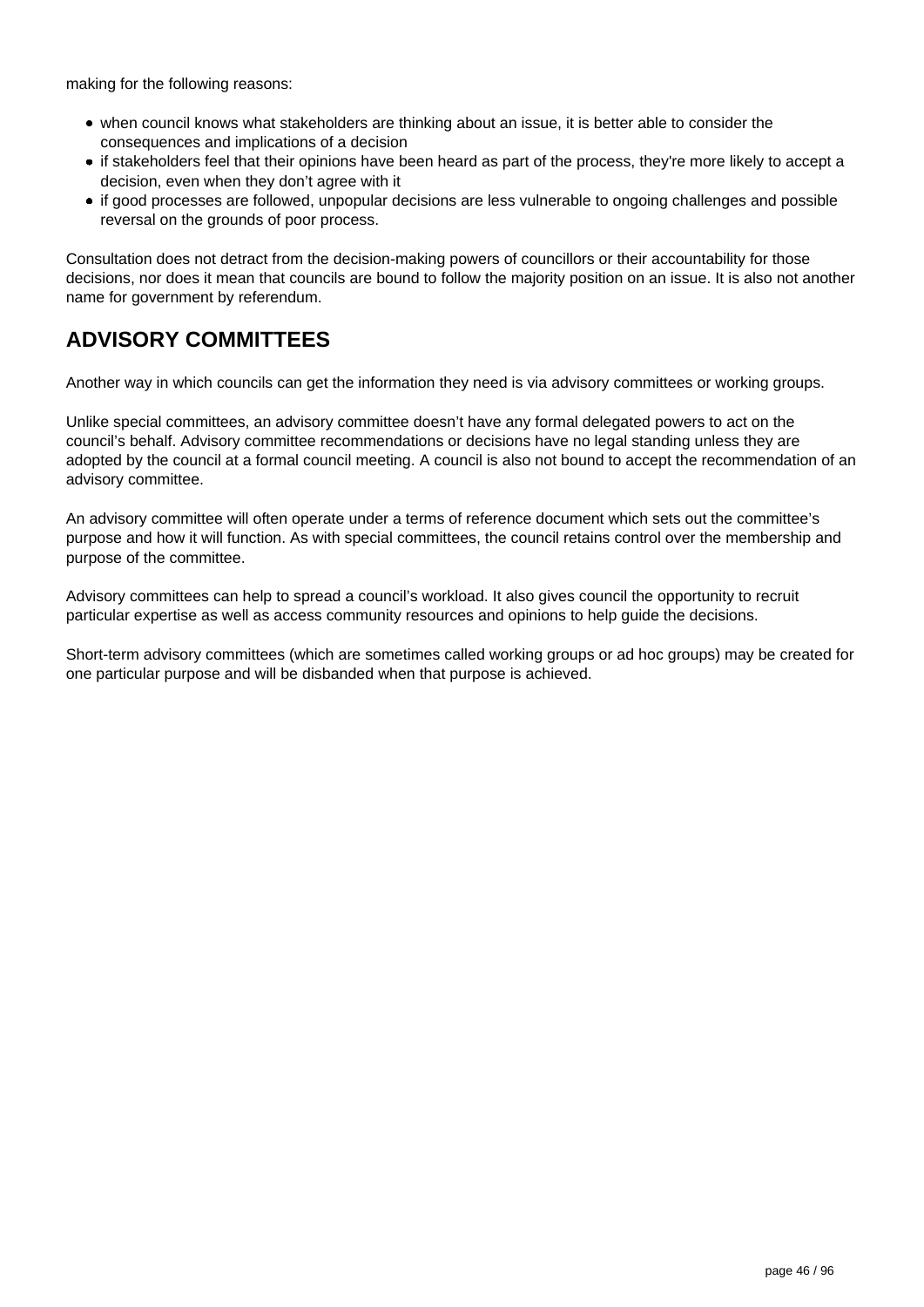# **STAGE 3: FORMING AN OPINION**

The third stage of the decision-making process gives councillors the opportunity to form their opinions on the proposals before them. This stage allows them to debate the issues effectively in the council meeting as part of the decision-making process. A key part of this stage is the council briefing.

## **WHAT ARE COUNCIL BRIEFINGS?**

Briefings are information sessions involving councillors and senior officers in the administration. These sessions ensure that councillors are well informed and in the best possible position to debate the issues effectively once they're at a council meeting. Briefings can happen at various stages in the process leading up to the council meeting.

Briefings help councillors determine whether they have enough information and advice to help them form an opinion about the matters in question. These meetings are generally held in private so that councillors are able to openly question council officers about the information they have been given, seek further information and float ideas. For example, they may want to know more about the consultation process to ensure that it adequately represents stakeholder views.

Briefings should not feature debates and councillors taking a collective position on issues. The appropriate place for this to occur is in the council meeting. In briefing sessions there is generally a one-way information flow from the administration to councilors who will ask questions and identify information shortfalls. Some councils have their Chief Executive Officers chairing briefings so that every councillor has the opportunity to identify and meet their information requirements.

Although briefings are not decision-making forums, councillors must still comply with the Local Government Act's conflict of interest requirements as part of the briefing process. This is because briefings are considered 'assemblies of councillors' under the Act.

Well-managed councillor briefing sessions usually make the decision-making stage more efficient. If the briefing works well, councillors are less likely at the council meeting to have reason to complain that they haven't received sufficient information or the consultation process has been inadequate.

## **GETTING INFORMATION OUTSIDE OF THE BRIEFING MEETINGS**

While councillors will get most of the information they require via formal advice and briefings, there will be times when they may require more information from the administration (usually from the Chief Executive Officer or directors).

When this happens it's important that councillors ask for information in a suitable way. It's equally important that council officers are appropriately responsive as councillors largely rely on the administration for information and other kinds of support.

### **Requests must be legitimate**

Councillors should ensure that any requests for information or reports are legitimate, lawful, related to their role and directed to the appropriate officer (depending on the protocols of the individual council).

Requests which fall under the category of file trawling or 'fishing' expeditions are neither appropriate nor generally legal. The administration as a whole, and council officers specifically, should be wary of providing fuel for internecine political disputes between councillors. If a councillor is requesting information about another councillor's activities, the administration should find ways to deal with the situation without exacerbating it.

#### **Information requests and good governance**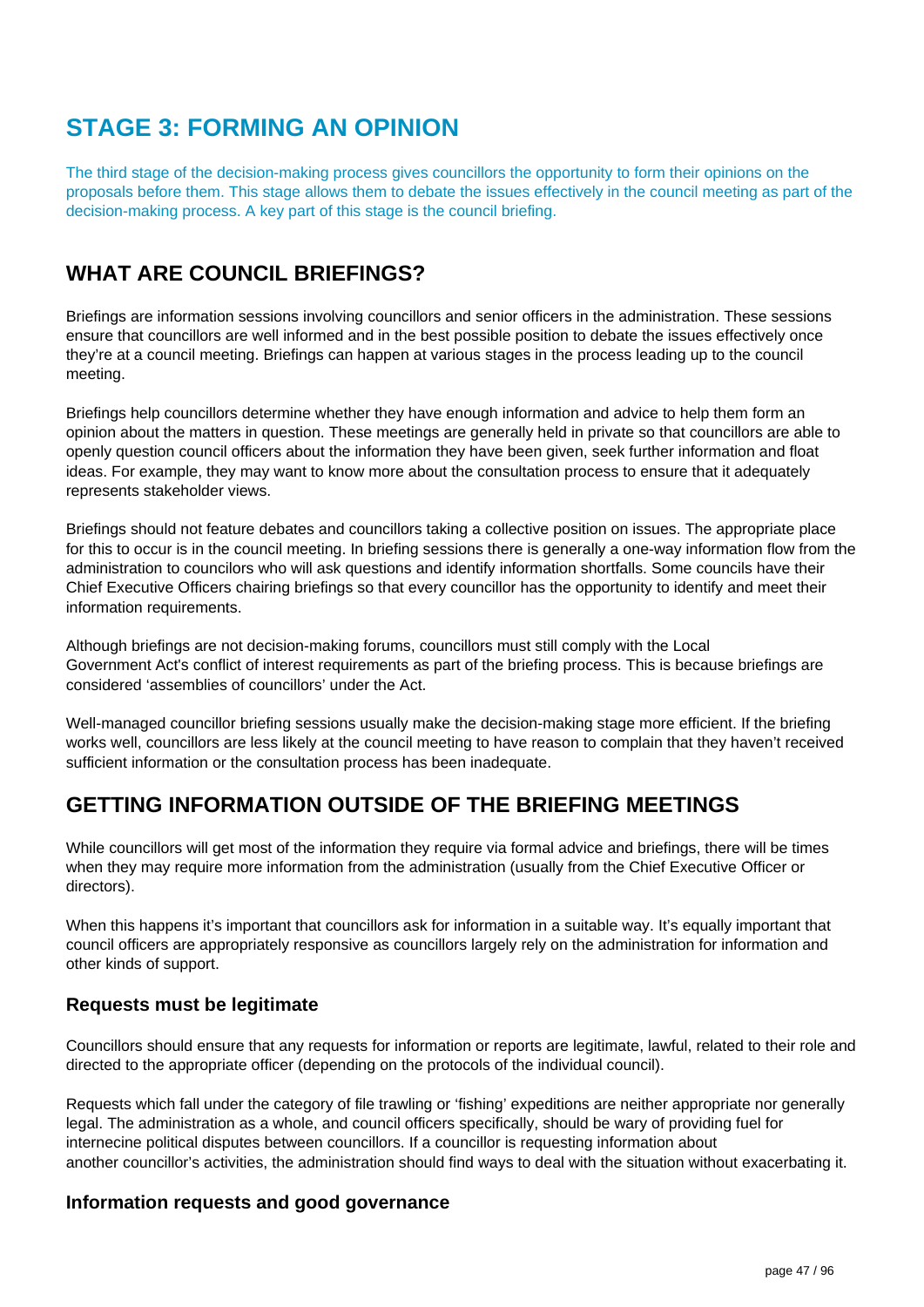If the administration view most requests as legitimate, then one way of managing councillor requests is to assess them according to the following criteria:

- how much work will be involved in meeting the request?
- what kind of information is required?

If a legitimate request can be easily met without much extra resourcing it should be. On the other hand, if it is resource intensive, it should become the subject of a council report.

This can become a governance problem when a 'minority' councillor makes continual requests for information claiming that it is essential for his or her role. This is often seen as troublemaking and is overruled by the majority of councillors which can also have a negative impact on relationships.

In these situations, the mayor's role in communicating with the councillor is very important, as is having a good relationship between the council and the administration.

The council and the administration can develop protocols to ensure that everyone understands when and what kind of information will be provided to individual councillors. Some councils also use self-regulation such as a register that logs all the information requests by individual councillors.

Finally, in the interests of transparency, any information that is made available to one councillor should be available to all councillors.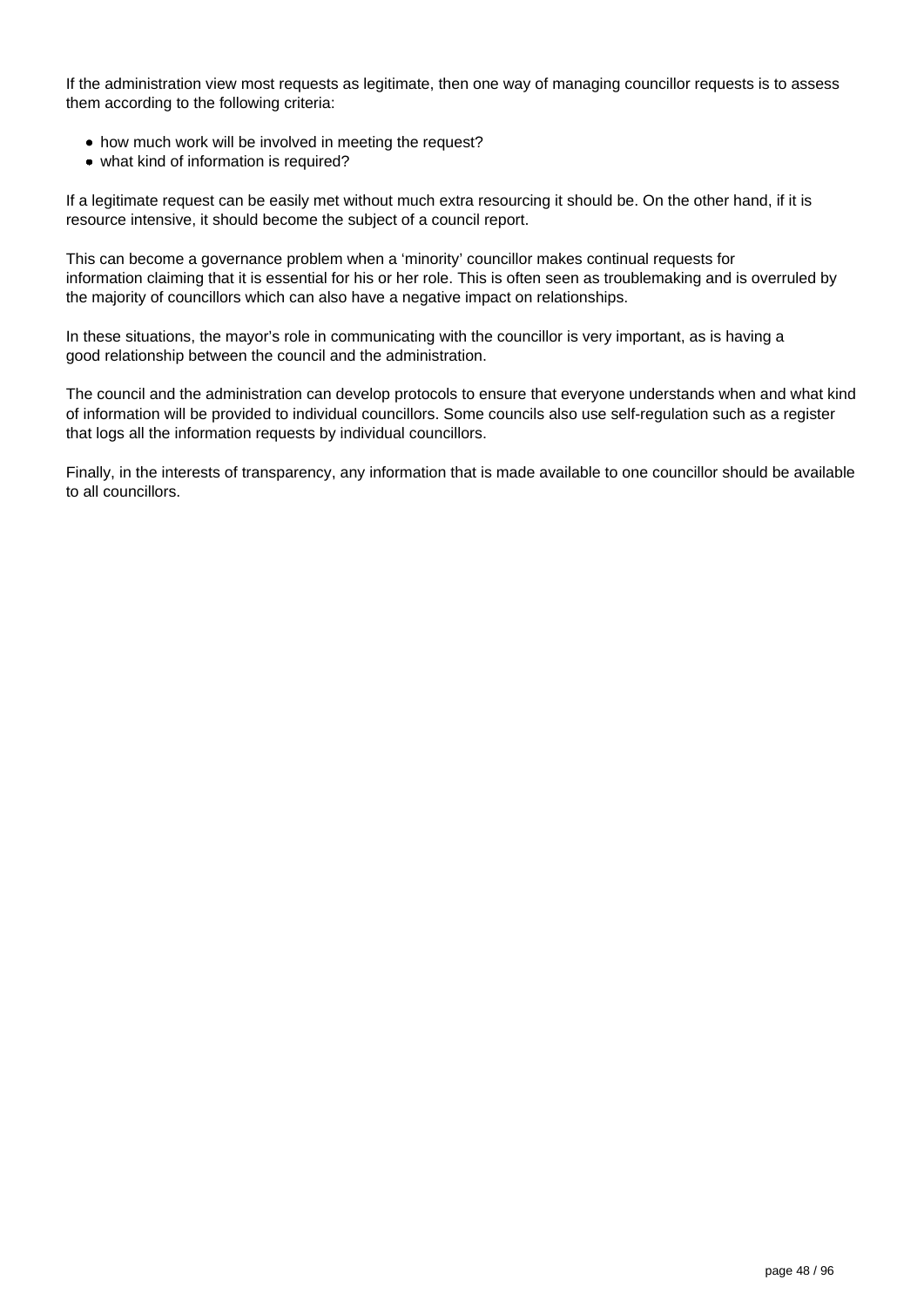## **STAGE 4: MAKING THE DECISION**

The fourth stage of the process is when councillors finally make the decision. This happens at formal council meetings as defined by the Local Government Act 1989.

## **OPEN AND CLOSED COUNCIL MEETINGS**

Council meetings are open to the public. There are, however, certain circumstances which are described in Section 89 (2) of the Act, when a council meeting may be closed. This should be avoided when possible to preserve transparency and accountability – the key aspects of good governance.

Meetings should be conducted in a way that clearly reinforces the reason why they are open to the public. That is, council meetings allow the public to be informed and, where appropriate, involved in the government of their community.

### **GOOD GOVERNANCE AND COUNCIL MEETING PROCEDURES**

Councils are required to have a local law which covers meeting procedures. These laws are generally based on well-accepted procedures that are intended to ensure meetings are run fairly and productively. All councillors should be familiar with their council's local law.

While these local laws provide a broad framework for running orderly and constructive meetings, good governance processes add meaning to the framework. They ensure meetings are run in such as way that helps good decision-making.

A well-run meeting should have a clear and informative agenda, be well chaired and facilitated, follow meeting procedures appropriately, and adhere to statutory requirements.

### **Exhibiting good conduct in council meetings**

The meetings local law is intended to help the mayor chair and manage the meeting. However it is the responsibility of individual councillors to exhibit good conduct in meetings. The mayor should not have to spend time enforcing good behaviour.

Councillors should listen while others are speaking, avoid interrupting, use reasonable and temperate language in debates (no matter how contentious the topic may be), and refrain from texting or tweeting during meetings.

When councillors behave in this way, it helps to maintain public respect for the council in particular, and local government in general. See the Conduct section for more information.

### **Leading meetings with skill and impartiality**

The mayor can facilitate good decision-making through skilful chairing of the council meeting. The role of the mayor is particularly important in making councillors feel that they are part of the process by ensuring they have the opportunity to get their viewpoint across.

Mayors should be very familiar with the council meetings local law so that they are confident in chairing meetings and making rulings where necessary.

Having a strong position on a specific issue while chairing the debate on that issue can represent slightly conflicting roles. However, as long as the mayor ensures that all councillors have the opportunity to express their views and manages other aspects of the meeting fairly, this does not have to be a problem.

In these circumstances, the mayor should ideally not be an active participant in the debate, but should instead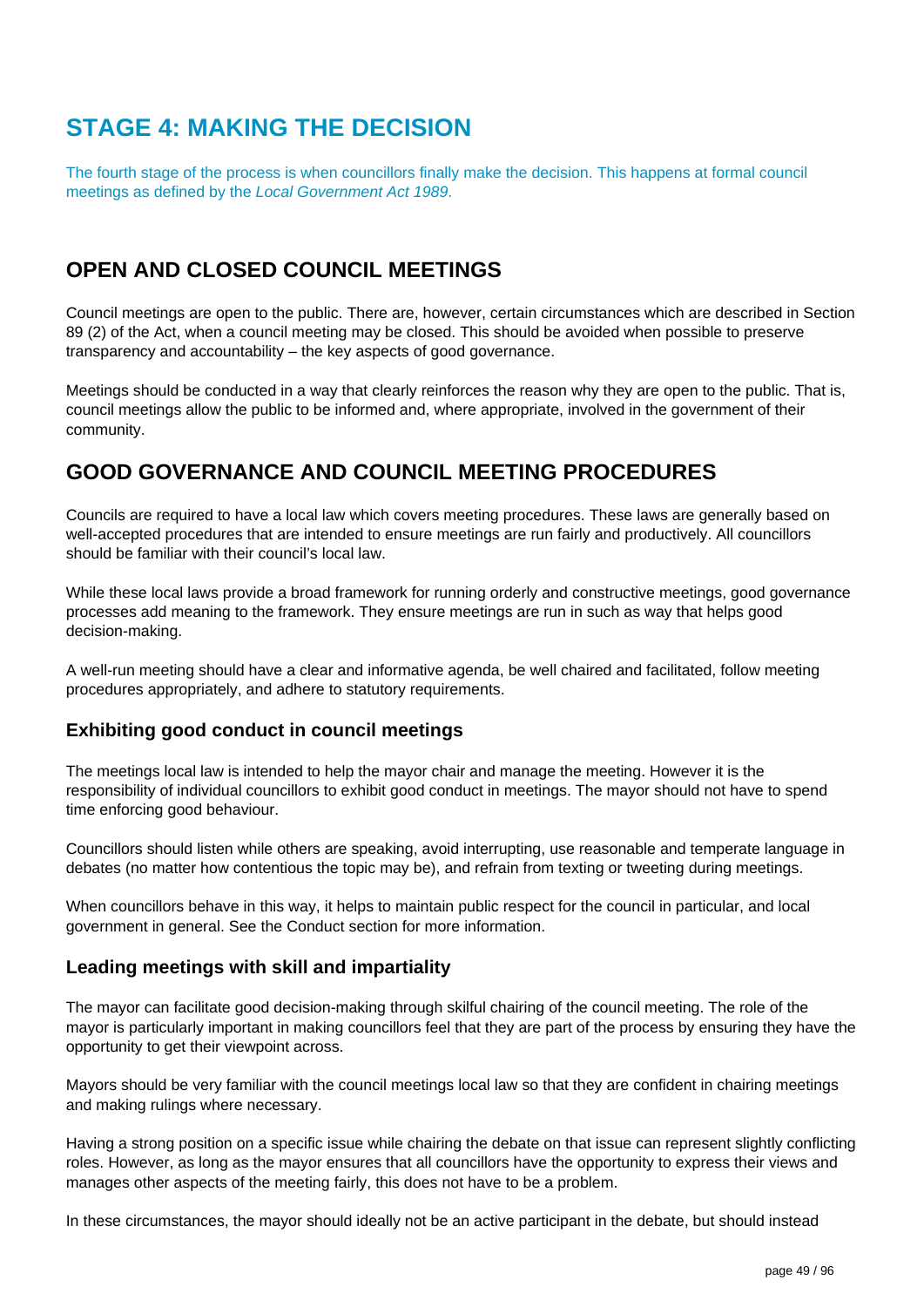focus on managing the issue through to a decision. If the mayor feels the need to express a particular view, this can happen after all the other councillors have had their chance to state their opinion, and before the matter is put to the vote. If the mayor wishes to play an active part in the debate, then he or she should consider vacating the chair for that item.

### **Focussing debate on the issues**

Robust debates about complex issues are a feature of a healthy democracy. However, it is important for good governance and for the reputation of local government that debates focus on the content of issues, not on the councillors debating them (or the officers providing advice on them). 'Playing the ball, not the person' is a very important part of good governance in council meetings.

Every council has codes of conduct which require councillors to treat each other with respect. They shouldn't simply do this because they have to, but because that's how they'd like to be treated themselves. Good behaviour especially during debates makes for better governance and a better all-round experience of being involved in local government.

### **Treating advice with respect**

Apart from the information and advice received in council briefings councillors are also provided with advice at meetings via council reports or presentations from officers who attend the meeting. Councillors are not required to follow the advice, but nevertheless should consider it with due respect.

It's good practice, particularly for complex issues, if officers introduce their reports themselves. This enables a body of information including the relevant facts, options and advice to be articulated at the meeting, prior to the debate commencing. This provides a good platform for the debate which necessarily involves opinions, interpretations, statements of values, and so on.

### **Taking voting seriously**

Councillors are elected for the primary purpose of making decisions on behalf of the community. It's therefore important that councillors take this role seriously, actively participating in all aspects of the meeting. This means:

- attending formal council meetings and other related meetings, such as councillor briefings
- participating in debate and discussion of matters affecting the community
- voting on all matters, except where there is a conflict of interest.

From a good governance perspective even complex and difficult issues should be worked through until councillors are able to make a decision.

### **Committing to transparency**

Council meetings should be characterised by transparency. This means that observers can follow and understand the decision-making process and the reasons why a particular decision has been made. This not only helps support accountability, but also keeps legislators and administrators honest. Transparent processes are usually good processes because they stand up to scrutiny. See Why is good governance important? for more information.

Holding the meeting in public is one way that transparency can be achieved. Having a proper debate is another. By observing a debate, onlookers are able to see how and why council came to make a decision.

This does not mean that all decisions will be made in public. Some decisions need to be made in camera (that is, closed to the public) for legal or commercial-in-confidence reasons, or because a privacy or council staff matter is being considered.

### **Using notices of motion appropriately**

From time to time, councillors use notices of motion to raise issues in a public forum (the council meeting).

When councillors want to formally let their colleagues know that they intend to move a particular matter at an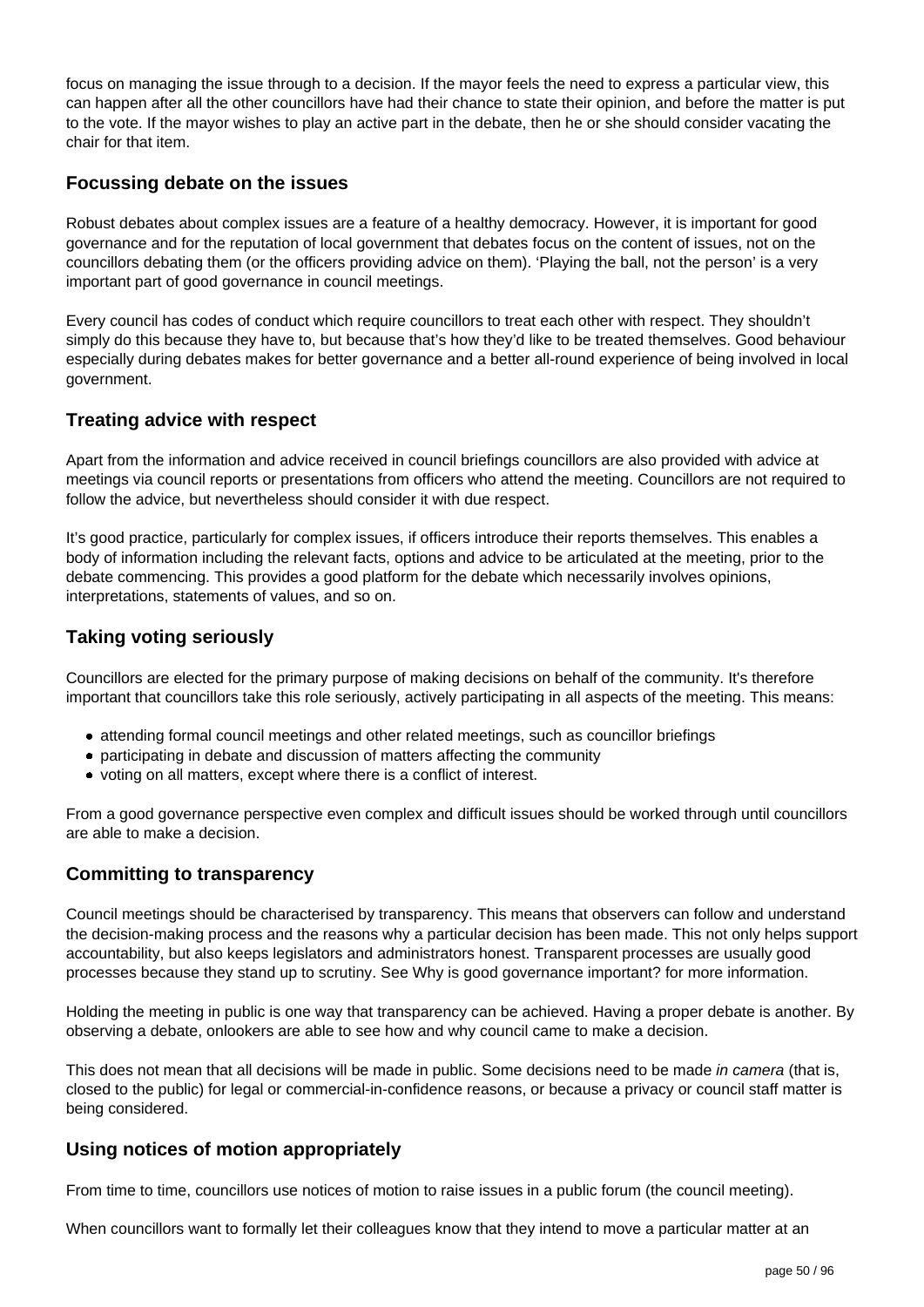upcoming meeting, they will do this via a notice of motion (however titled). Councils will have a procedure incorporated into their meetings local law for this to occur.

This can be a useful way for a councillor to raise an issue, which doesn't require advice or a lot of consideration on a council agenda. For example, it might involve asking the council to recognise a significant achievement of a local community member which is already generally well-known.

The downside of using notices of motion for significant issues is that it doesn't generally allow the second (gathering information) and third stages (forming an opinion) of the decision-making process to work effectively. If a notice of motion is seeking a decision, this doesn't allow adequate time for advice to be provided or for councillors to consider and determine what extra information they may need. If a councillor uses a notice of motion for a significant item, it's best that the motion request a report for a subsequent meeting.

#### **Understanding the nature of urgent business**

Like notices of motion, councillors sometimes use urgent business as a way to get things onto the agenda. Urgent business has a particular purpose on council meeting agendas. It is there for issues that have arisen since the agenda was published, urgently require council's attention, but can't be safely held over until the next meeting. This decision is usually made by the Chief Executive Officer (CEO) in consultation with the mayor.

Urgent business should only ever be used for this purpose. It is the urgency of the matter, as determined by the CEO and mayor, that justifies the sidestepping of normal decision-making processes.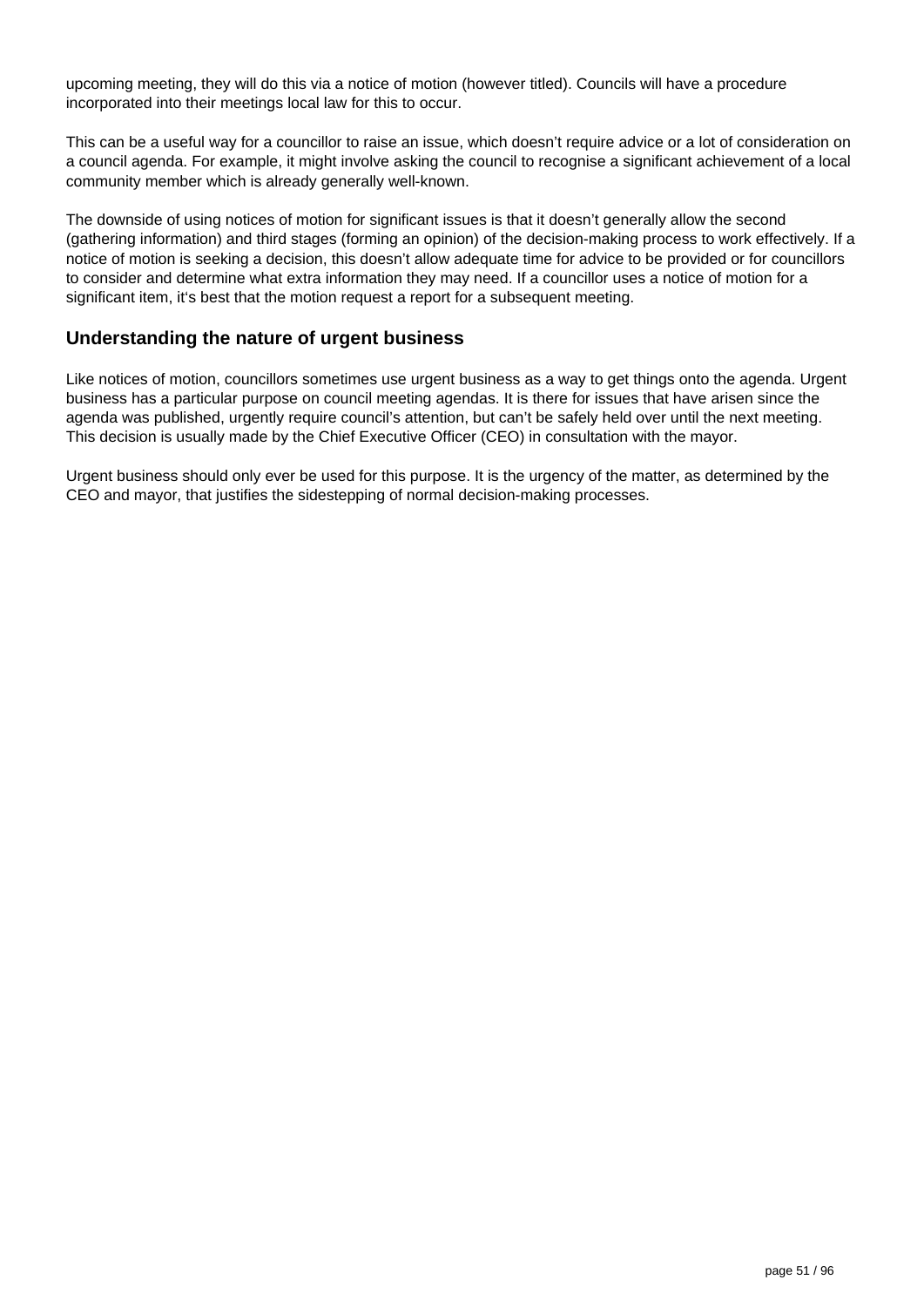# **STAGE 5: IMPLEMENTING THE DECISION**

The final stage of the decision-making process is what occurs after the actual decision is made. There are two key elements to this stage. The first is working out how the administration will provide reports to council on the implementation of the decision. The second is telling constituents about the decision.

### **KEY ELEMENTS**

### **Progress reports for council**

One aspect of the Chief Executive Officer's role is to ensure that council decisions are implemented in an effective and timely fashion.

Part of this phase is to establish a process for regularly reporting to council on how the implementation is progressing. This not only allows the administration to demonstrate its accountability to the council, but also provides the council with the information it needs to meet its accountability to its community.

#### **Talking publicly about council decisions**

A unique feature of local government is that all decisions are taken in the name of the whole council. Councillors are bound by the council decision, regardless of whether they were in favour of it or not. This is how councillors' accountability to the council works.

The councillors' role means that they are also accountable to their constituents who may have voted for them on the basis of a pledge to achieve a particular outcome. When a council decision contradicts a promise made by a councillor during an election, they need to be able to indicate to their constituents that they did not agree with the decision.

If this needs to be done, it should be done in such a way that it doesn't undermine the council decision. The councillor should focus on the content of the decision rather than resorting to inflammatory statements which can be both destructive and undermining. For example, stating that 'the council has done X, even though I support Y' is preferable to saying 'the council has done X because they don't care about the community'.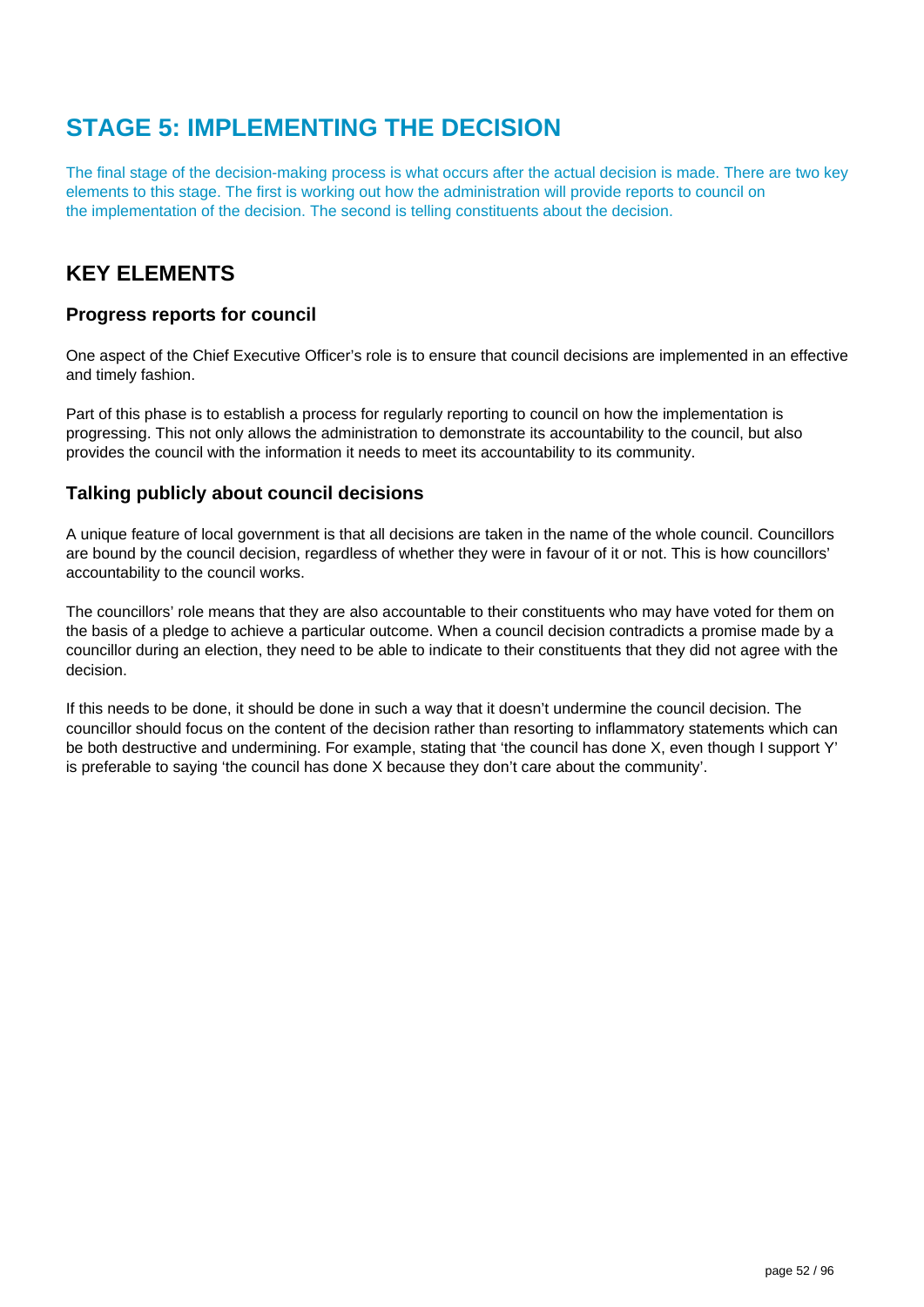# **CONDUCT**

Good conduct is essential to good governance. So understanding how to promote good behaviour and good conduct in local government is important for councillors and council officers.

This sections focuses on the key elements of good conduct, issues relating to conflict of interest and misuse of position, the different codes of conduct and how councils manage misconduct.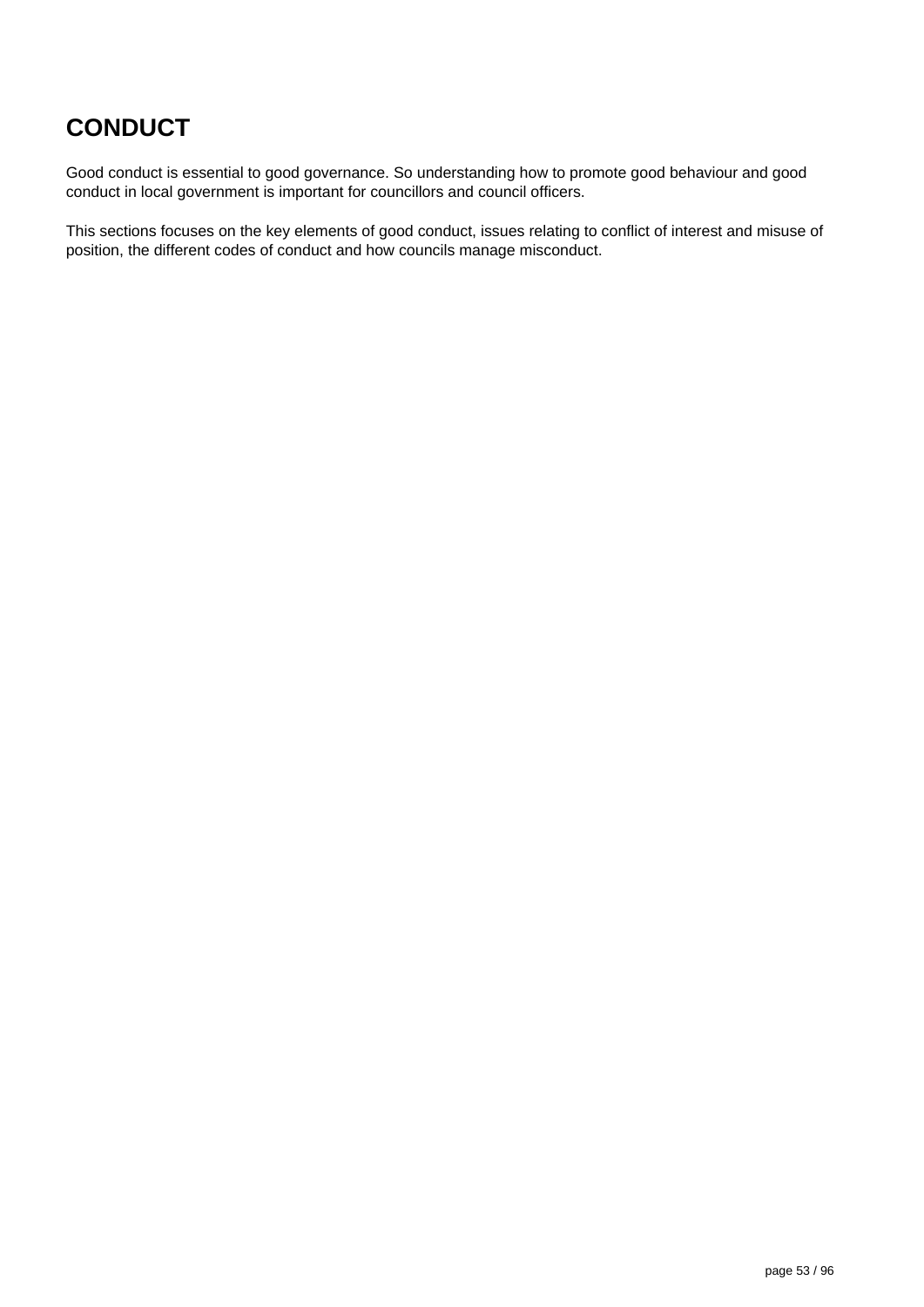## **WHAT IS GOOD CONDUCT?**

Good conduct in local government means that councillors should act with integrity and impartiality. They should be honest and diligent, avoid conflicts of interest, treat people with respect, act lawfully and show leadership.

Good conduct or behaviour is an important part of a civil society. It is also the basis for good relationships which are, in turn, crucial for good governance.

### **PRINCIPLES OF GOOD CONDUCT**

The principles for good conduct are set out in the section 76 B and section 76 BA of the Local Government Act 1989. The Act also defines several other requirements for the conduct of councillors and council officers.

Some forms of conduct are considered to be criminal and can result in prosecution.

### **IMPORTANCE OF GOOD CONDUCT**

Good conduct and good relationships are particularly significant in local government because it relies on councillors working together as the government to make decisions in the name of the council (regardless of whether individuals agree with a decision or not).

Good relationships are characterised by mutual respect and courtesy which is especially important when there are differences of opinion. Equally important is the need for councillors to listen to each other, and focus debate and discussion on the issues rather than on personalities.

#### **Good reasons for good conduct**

There are three main reasons why councillors should follow the principles of good conduct:

- Councillors' behaviour reflects on the council and on local government as a whole. If councils are seen to be acting fairly and ethically their decisions will better respected and are much more likely to be accepted by the community.
- The conduct of individual councillors affects the ability of the council to function properly. If councillors behave badly, it can negatively affect the quality of their relationships with each other. This can lead to a lack of trust which will undermine the effectiveness of the council as a whole.
- As community leaders, councillors should recognise their position as role models. Just like leaders at the state and federal levels of government and other prominent citizens, councillors' conduct sets the standard for other people to follow.

## **GOOD CONDUCT, GOODWILL AND GOOD GOVERNANCE**

An important foundation of good governance in local government is goodwill.

While there are various mechanisms to guide and manage councillor behaviour (such as codes of conduct, conduct panels and the Victorian Civil Administration Tribunal), good governance depends on the capacity and preparedness of councillors to behave well and do whatever is necessary to build and maintain good working relationships, the administration supporting this, and councillors committing to repairing working relationships when things come unstuck as they may do from time to time.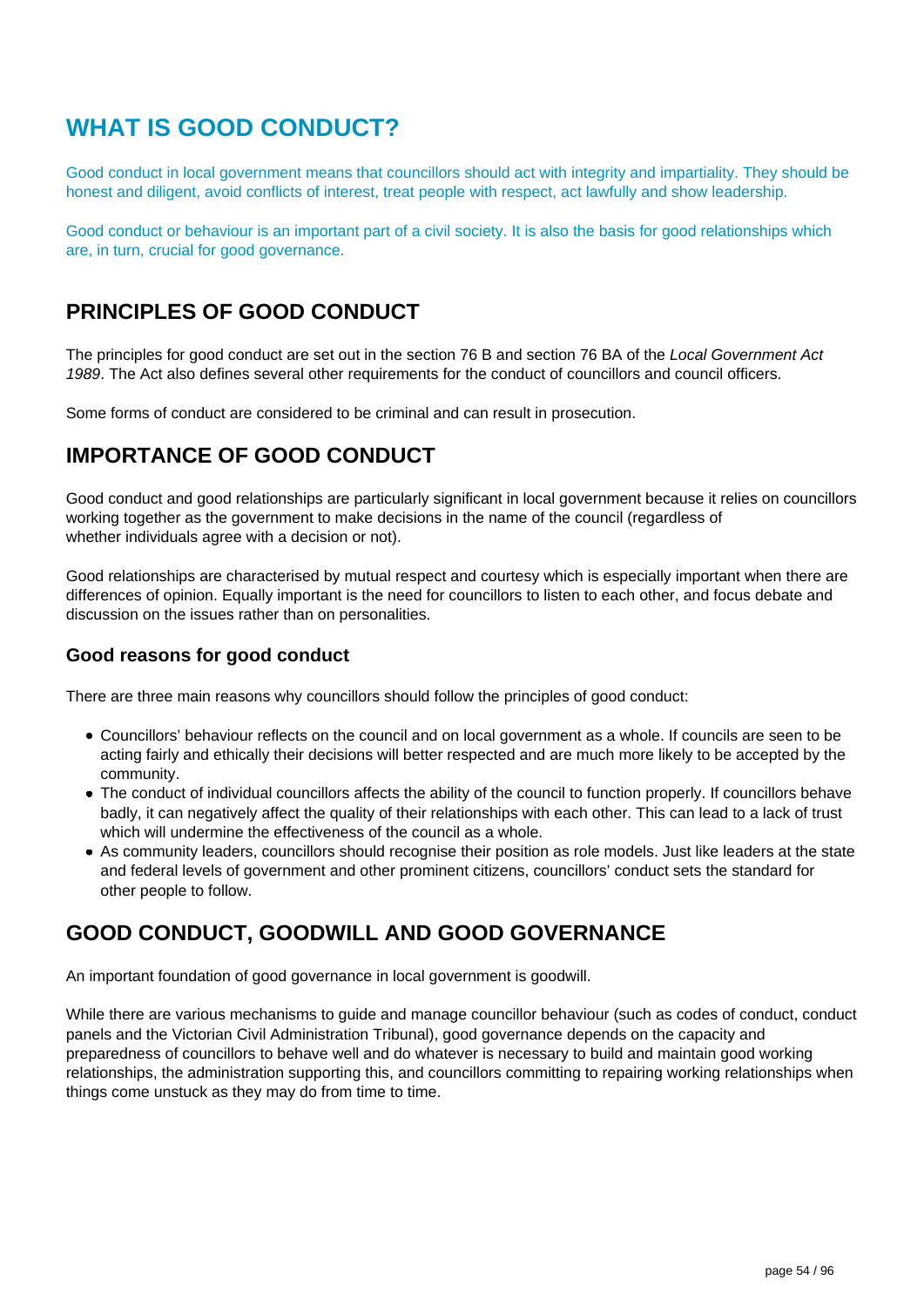# **COUNCILLOR CONDUCT ISSUES**

Good governance depends in part on councillors and council officers having a good understanding of what they can and can't do under the Local Government Act 1989.

This section looks at some of the areas where poor conduct may occur, including misuse of position and power, using information and resources inappropriately, and conflict of interest.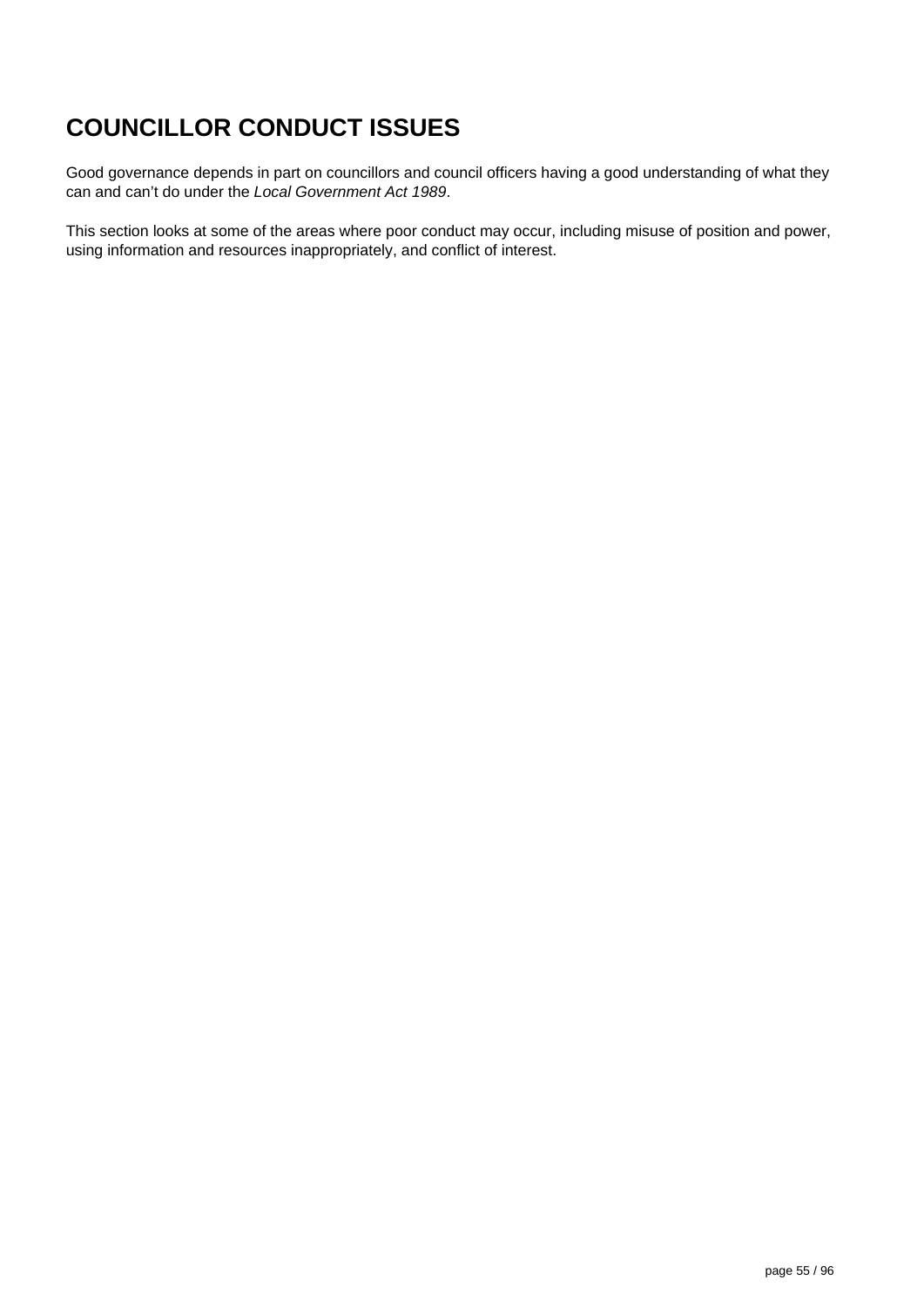# **MISUSE OF POSITION**

Councillors are elected to represent their communities. They must not use their positions to gain or attempt to gain an advantage for themselves, or anyone else. Similarly, they must not disadvantage or seek to disadvantage council or anyone else.

## **WHAT IS MISUSE OF POSITION?**

A number of behaviours are outlined in the Act that can give rise to misuse of position. These can include improperly using information, misusing public funds or seeking to improperly influence a member of council staff.

Councillors need to be aware of these from both a legal perspective and because they impact on good governance. They can also impact on relationships within the local government and relationships between the local government and its communities and stakeholders.

## **PENALTIES FOR MISUSE OF POSITION**

There are serious penalties for councillors who misuse their position. These are outlined in Section 76D of the Local Government Act 1989 which include substantial fines and up to five years imprisonment. A person convicted of misusing their position is also disqualified from being a councillor.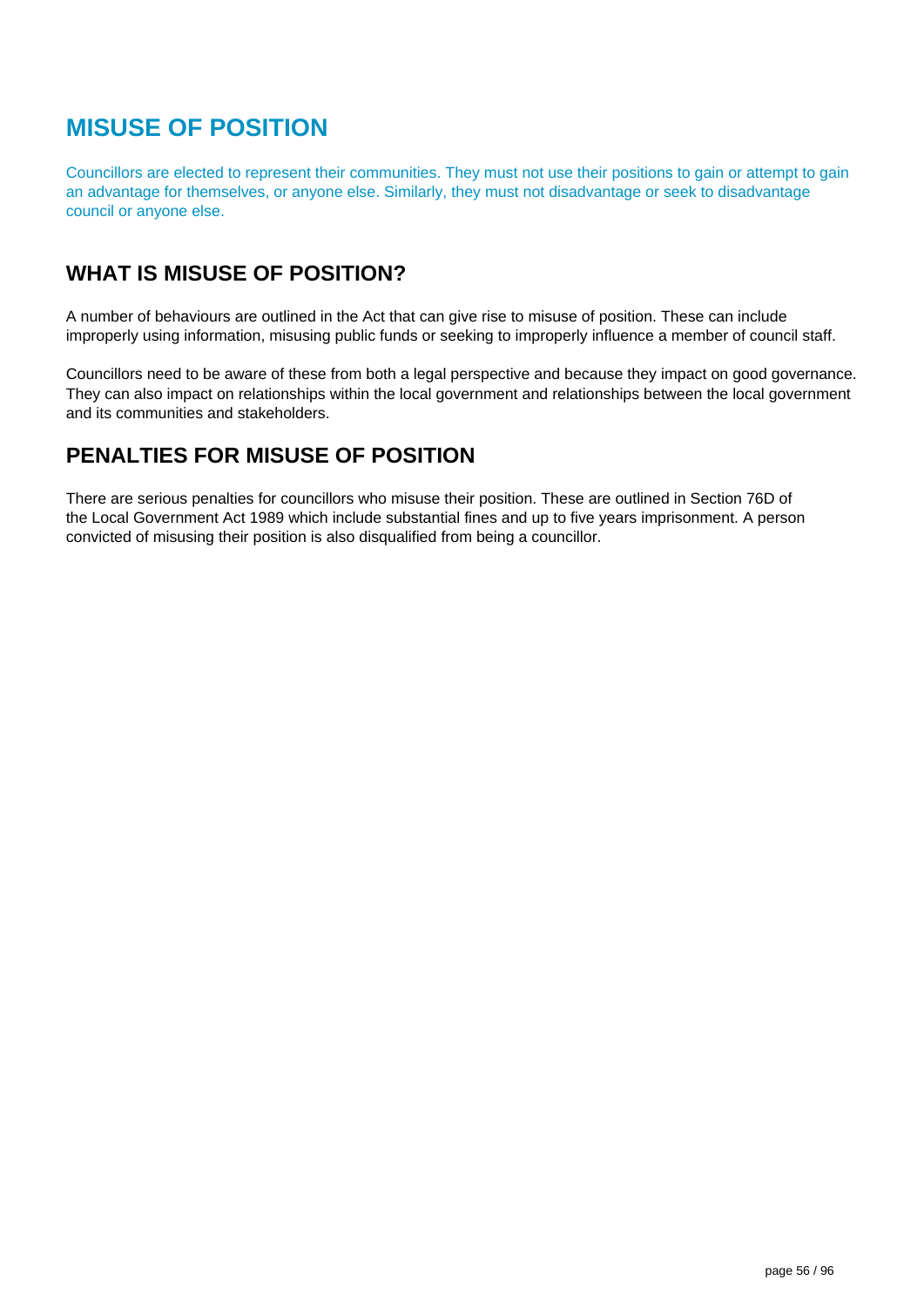## **CONFLICT OF INTEREST**

Conflict of interest is about being transparent. Understanding what this means in the context of local government is essential to good governance.

Sections 77A to 81 of the Local Government Act 1989 define the specific circumstances that lead to a conflict of interest and describe what councillors and council officers must do if they believe there is a conflict. This includes direct and indirect interests, disclosure requirements, exemptions, provision of advice and registers of interest.

## **CONFLICT OF INTEREST AND LOCAL GOVERNMENT**

Councillors and council officers should always be aware of the potential for conflict of interest.

In their roles as elected members and employees, they have been entrusted to govern on behalf of their communities. As such, they must ensure that they do not gain personal benefit from their positions in local government.

If they have personal interests in any of the decisions that they are part of as a government, public body or private enterprise, they must declare their interests and withdraw from the decision-making process. It is therefore very important for councillors and officers to understand and adhere to the legislative requirements.

Conflict of interest requirements apply to council meetings, special committee meetings, audit committees, and Section 223 Committees and Assemblies of Councillors.

Local Government Victoria has three useful guides on conflict of interest for councillors, council staff and council committees.

## **GOOD GOVERNANCE AND CONFLICT OF INTEREST**

The following points are important for good governance.

#### **Individuals must make their own decisions**

Councillors and council staff must individually take responsibility for assessing whether they have conflicts of interest in any matter relating to their formal council roles. If the answer is yes, then they must act appropriately. This includes making a proper disclosure and not participating in the relevant decision.

### **Seeking advice is appropriate**

Councillors and council staff should seek assistance or advice from other people when they think they may have a conflict of interest. These can include the mayor, fellow councillors, the Chief Executive Officer or other qualified officers. In some circumstances councillors may also need to obtain their own independent legal advice.

#### **Individuals are accountable**

Councillor or officers must ultimately assess whether they have a conflict of interest. Each councillor or officer is accountable for that assessment and the obligation to make the relevant declaration. This is regardless of any assistance or advice they may have received.

### **Conflict of interest is not a political weapon**

Councillors should not use conflict of Interest as a weapon against each other. No councillor can determine that another councillor has a conflict of interest. That is for the individual alone (and a court if that councillor is charged with an alleged breach of the legislation). Using conflict of interest as a political weapon diminishes its importance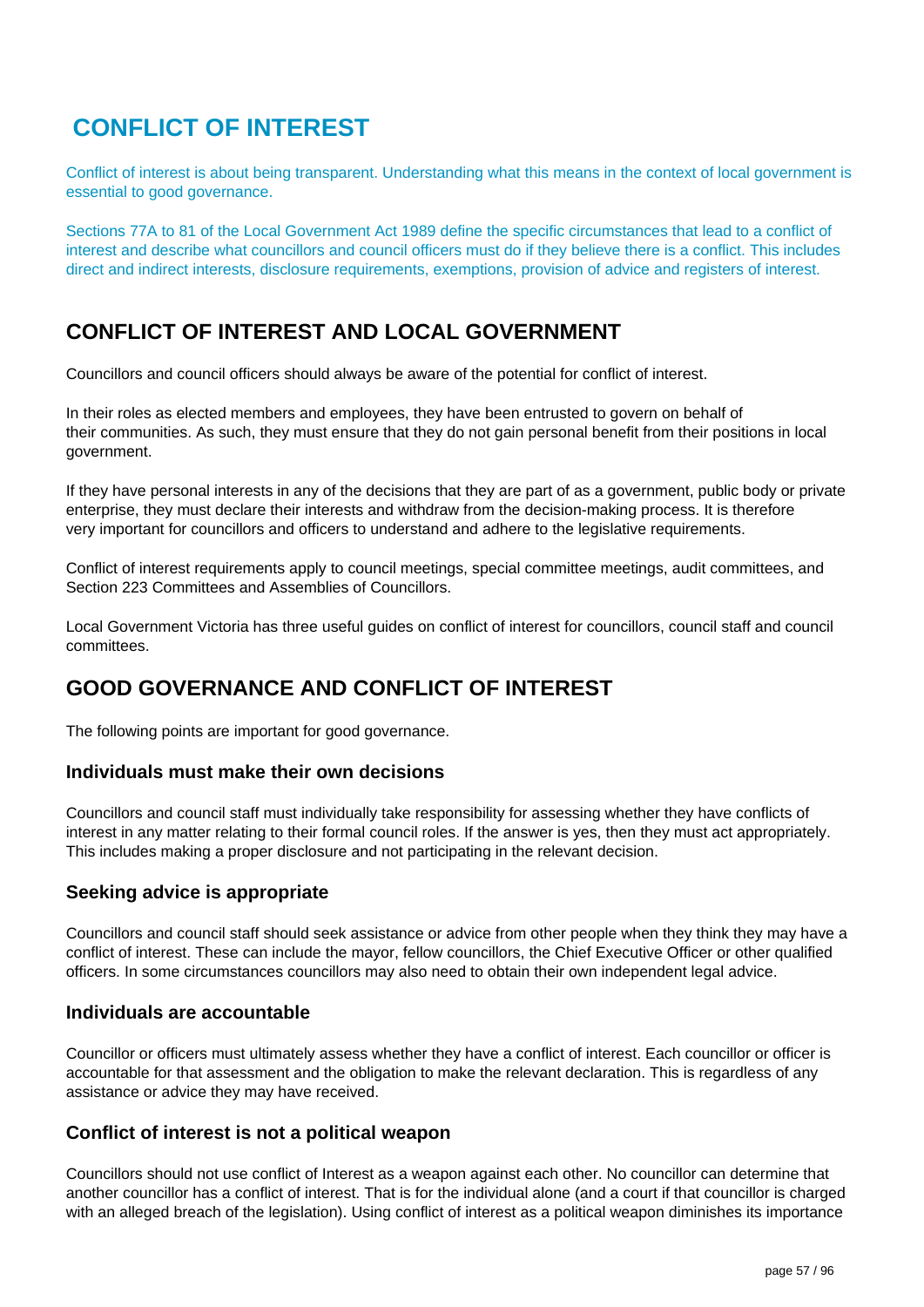as a principle of good conduct and natural justice.

## **CONFLICT OF INTEREST AND COMMUNITY REPRESENTATION**

Sometimes councillors will be in a position where they are required to declare a conflict of interest even though their constituents expect them to participate in a decision. For example, a councillor may have a conflict of interest in a local planning decision which the community feels strongly about.

Because conflict of interest can impact on governance and perceptions of governance, it's important that:

- councillors ensure they thoroughly analyse the situation (and seek appropriate advice) to determine what is required by the legislation
- councillors clearly explain the situation to their constituents
- the council and administration provide support to councillors, when required, to explain conflict of interest requirements to constituents.

Councillors should not, however, hide behind conflict of interest as a way of avoiding a vote on difficult issues in which they don't have a conflict.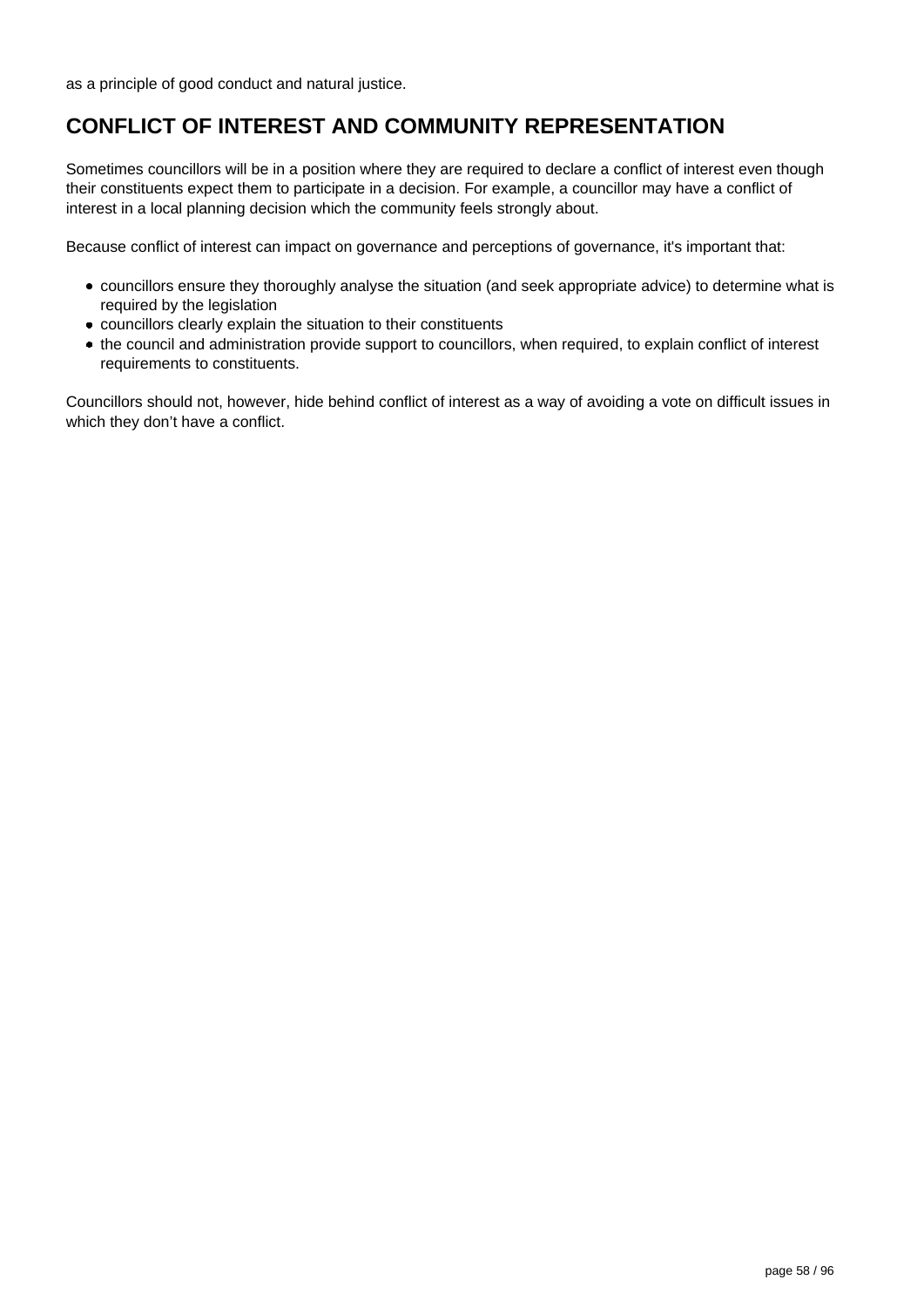## **ACCESSING CONFIDENTIAL INFORMATION**

Accessing and using information appropriately is an important aspect of good conduct in local government.

Section 77 of the Local Government Act 1989 states that councillors must not disclose confidential information. The legislation outlines how information becomes confidential, and what limits and time periods can be applied.

### **KEEPING SOME INFORMATION CONFIDENTIAL**

Councillors need to have good information do their jobs properly. So it's important that councils have robust processes and systems in place for providing councillors with information – whether as formal advice, in briefings or through individual requests. This is particularly important when it comes to confidential information.

Local government needs to be able to keep certain information confidential, especially when it relates to important commercial issues or the privacy of individuals. While it's usually obvious which information should be made confidential, there can sometimes be genuine disagreement or political debate around the exact meaning of certain information.

Sometimes council may need to discuss particular issues or information in a meeting that is closed to the public. Section 89 of the Act lists the types of information that the council may need to deal with in closed meetings.

For more detail about the different ways that councillors can access information see Forming an opinion.

### **CONFIDENTIALITY AND GOOD GOVERNANCE**

Local government can ensure that confidential information is identified and treated appropriately in the following ways:

- Information should only be classified as confidential if it's strictly necessary according to the Act. Just because information may be embarrassing or awkward for the council is not a reason for declaring it confidential. It's much easier to enforce the provisions if they cover only what is really required.
- Protocols which not only state how information can be used and accessed should be created. These protocols should clearly emphasise that leaking is not appropriate under any circumstances.

### **LEAKING INFORMATION**

Leaking confidential information is both illegal and damaging to the council. It not only affects the ability of council to perform its functions, but undermines the trust that external organisations and individuals may have in council to keep certain information confidential.

A councillor who discloses confidential information may be brought before a Councillor Conduct Panel or the Victorian Civil Administration Tribunal for a misconduct or serious misconduct hearing. See Addressing breaches of conduct for more information.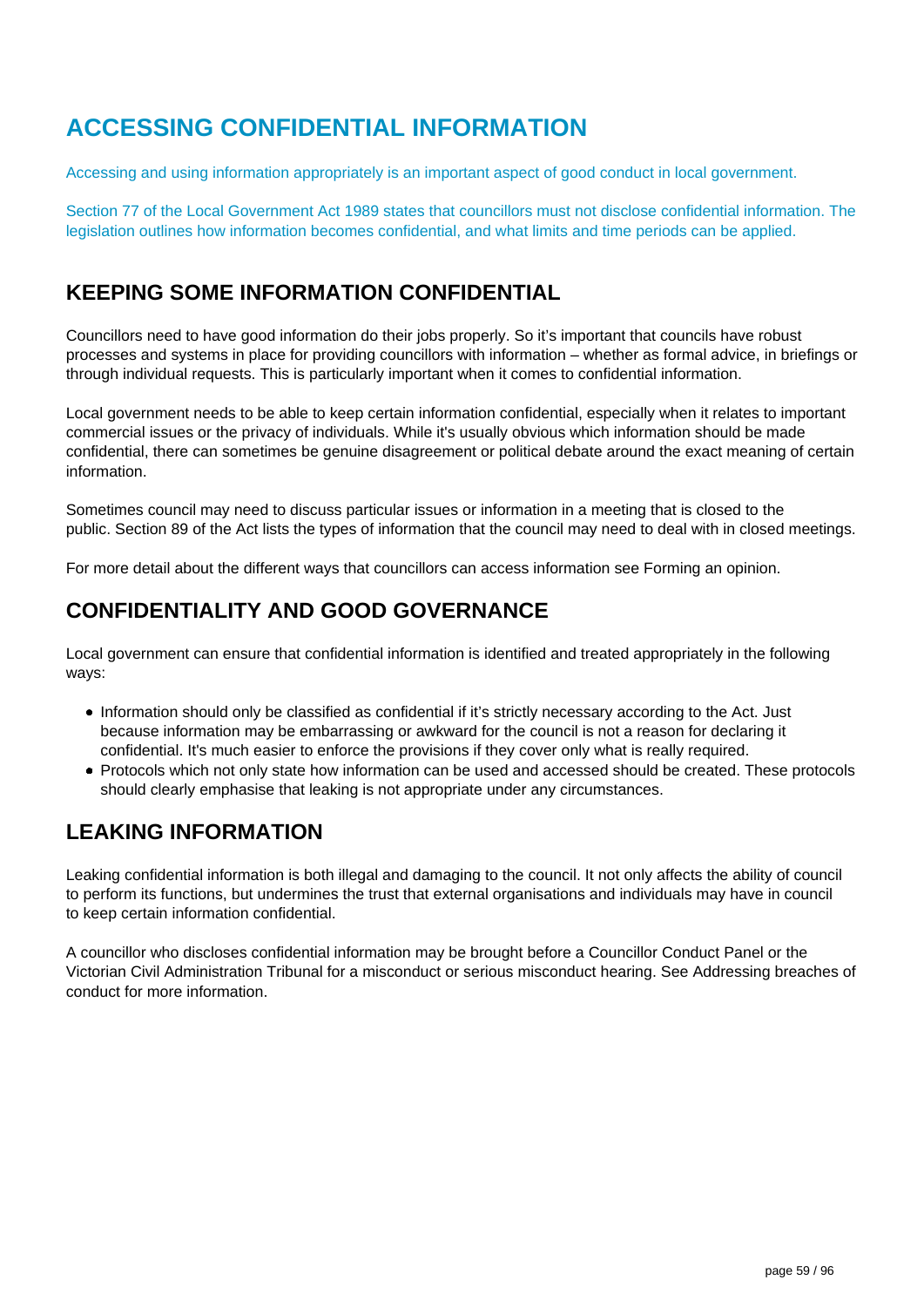## **IMPROPER DIRECTION & INFLUENCE**

Improper direction and influence essentially means that councillors are not allowed to tell members of the administration what to do or try and influence them in any way outside of their role as decision makers in council meetings.

This is outlined in Section 76E of the Local Government Act 1989 which clearly states that a councillor must not attempt to direct or influence a council officer while performing their duties as an elected member of local government.

## **DEFINING DIRECTION AND INFLUENCE**

The legislation is quite clear that councillors, either as individuals or as a group, do not have the power to direct (improperly or otherwise) council officers.

It is sometimes less clear what improper influence means. This is because there can be a fine line between robust discussions and improper influence. As a general rule, any attempt by a councillor to influence the way a member of staff performs an important function, other than through formal council processes, is probably improper influence.

Attempts to improperly influence officers also suggest a lack of understanding of roles and responsibilities within a local government.

Councillors should understand that their challenge is to persuade sufficient numbers of their fellow councillors to support them in achieving a particular outcome rather than try to influence members of the administration (which is in breach of the Act).

## **PROTOCOLS CAN HELP**

Councils should have protocols which help councillors and council staff understand who they can communicate with and what sort of communication is appropriate.

Each council will make its own decisions about the protocols around staff and councillor communication. Some require councillors to communicate only with the Chief Executive Officer and directors. Others allow for communication across multiple levels of the administration. This is often the case in smaller rural councils where there is likely to be more day-to-day contact between councillors and staff, in and outside of the local government.

## **PENALTIES FOR IMPROPER DIRECTION AND INFLUENCE**

A councillor who improperly directs a member of staff may have to face misconduct or serious misconduct charges at a Councillor Conduct Panel or the Victorian Civil Administration Tribunal.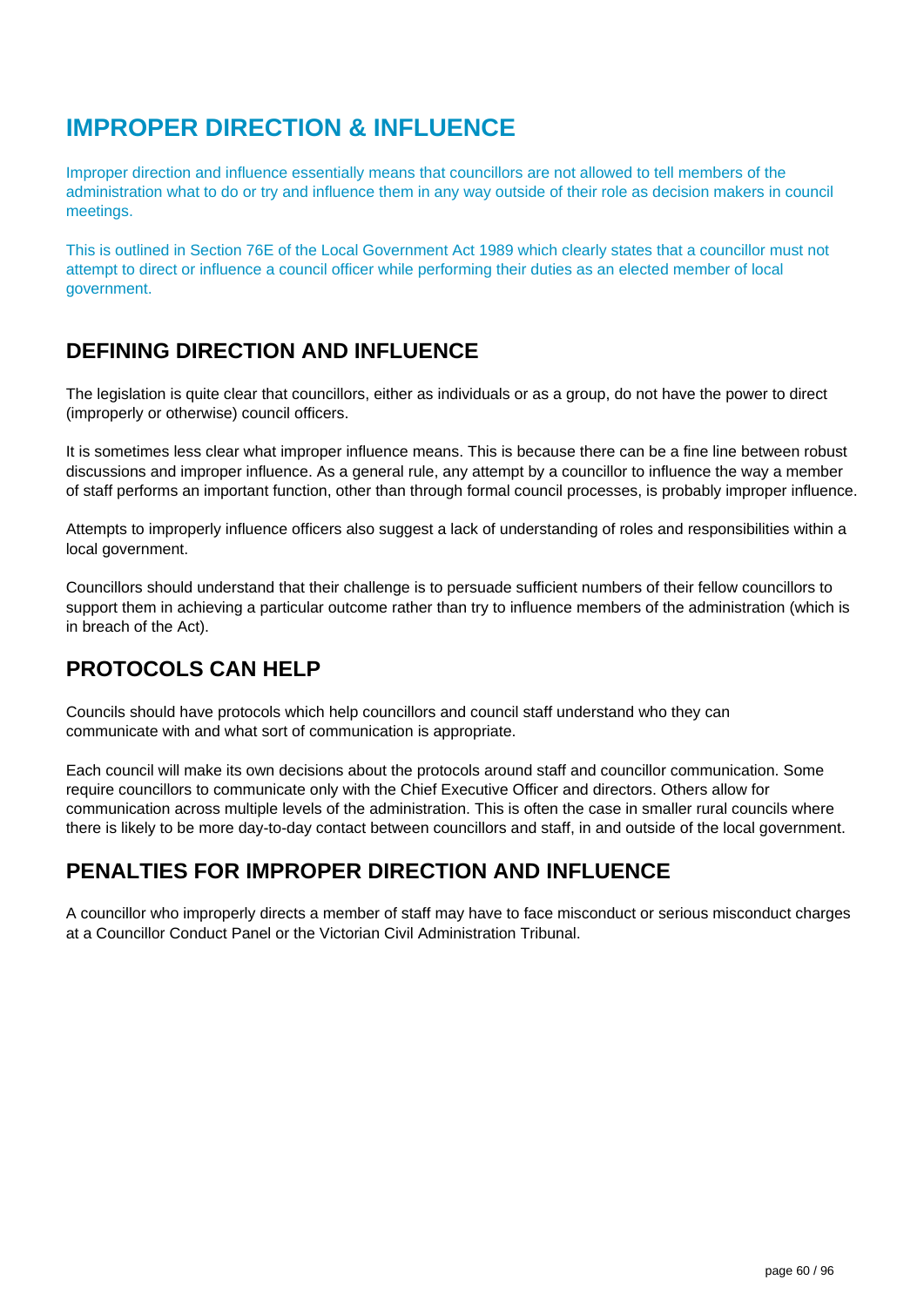# **USE OF COUNCIL RESOURCES & FACILITIES**

As part of their role as elected members, councillors are supplied with items such as stationery, mobile phones and computers so that they are able to do their jobs.

This is covered in Section 75C of the Local Government Act 1989 which states that local governments supply councillors with the resources and facilities necessary for them to undertake their duties.

### **USING RESOURCES FOR NON-COUNCIL BUSINESS**

Each council will specify and pay for the resources and facilities that councillors need to do their jobs. Councils should not pay for non-council business use. It's therefore important that councils have systems in place which allow councillors to track and pay for any private use of council-supplied equipment.

Councillors must not use other council resources or facilities for personal benefit either. This includes using council equipment and facilities for electoral purposes or enlisting staff to help with private business.

Using council resources for personal benefit may be subject to prosecution if it constitutes a misuse of position.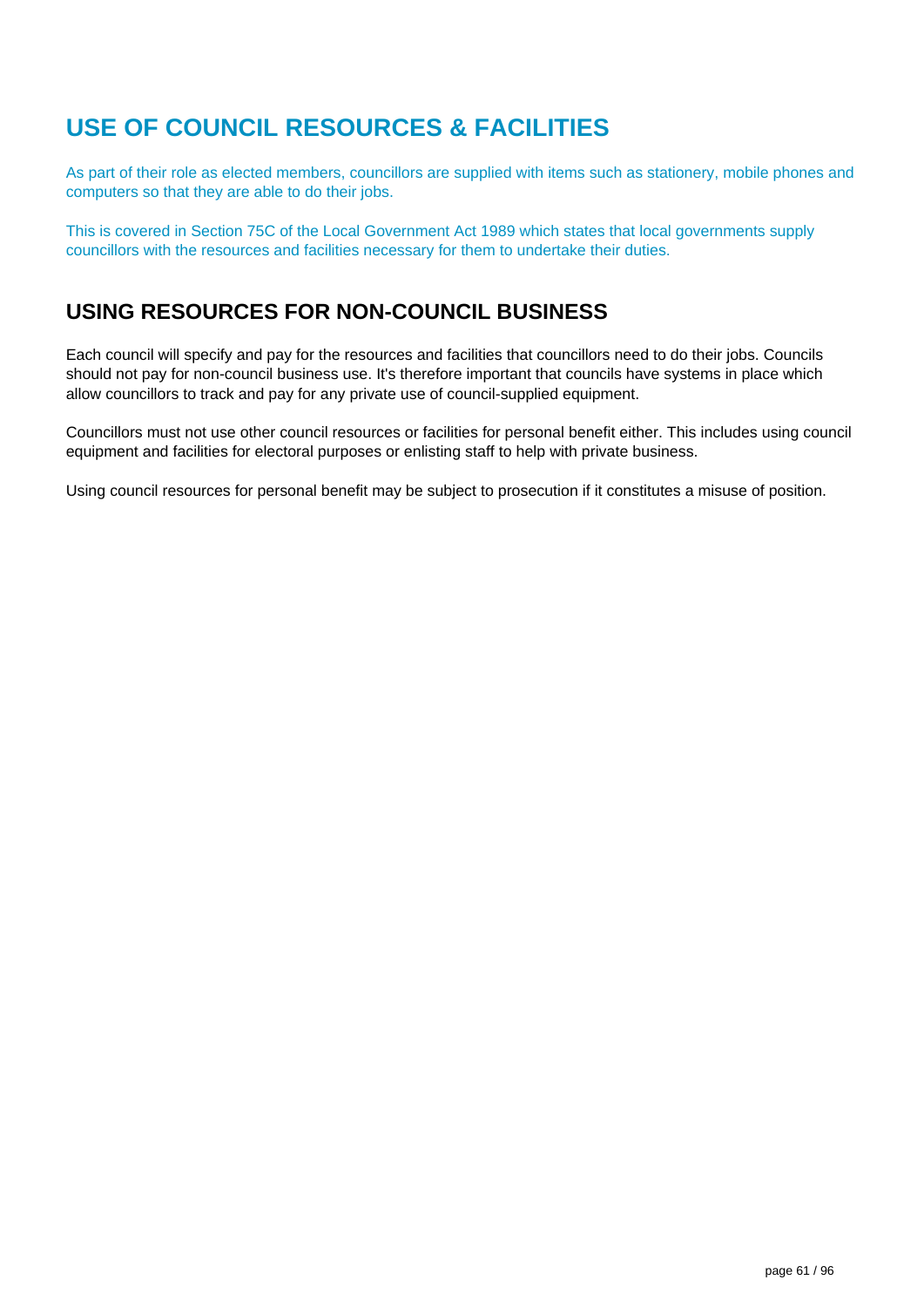# **COUNCILLOR LIABILITY FOR ACTIONS AND STATEMENTS**

Councillors, unlike state and federal members of parliament, do not have parliamentary privilege. A councillor can be subject to civil action by a person who considers that the councillor has defamed them or has acted in a way that improperly harms them, whether this occurs in the council chamber or not.

## **COUNCILLOR INDEMNITY**

Section 76 of the Local Government Act 1989 requires that each council indemnify its councillors against actions and claims made while conducting their duties in good faith. This is not the same as parliamentary privilege and cannot be relied upon as a general protection.

### **CIVIL ACTION AND COUNCILLOR LIABILITY**

Councillors should be very careful, especially in the heat of a council debate, not to make defamatory statements which could give rise to a civil action.

If a councillor is subject to a civil action, he or she will have to deal with the matter as an individual even if the council is paying the legal costs. In some cases the council, or its insurers, may refuse to provide indemnity for the councillor's actions or statement. This is because the councillor's action or statement was either not considered to have occurred in the course of performing a council duty or to be done in good faith.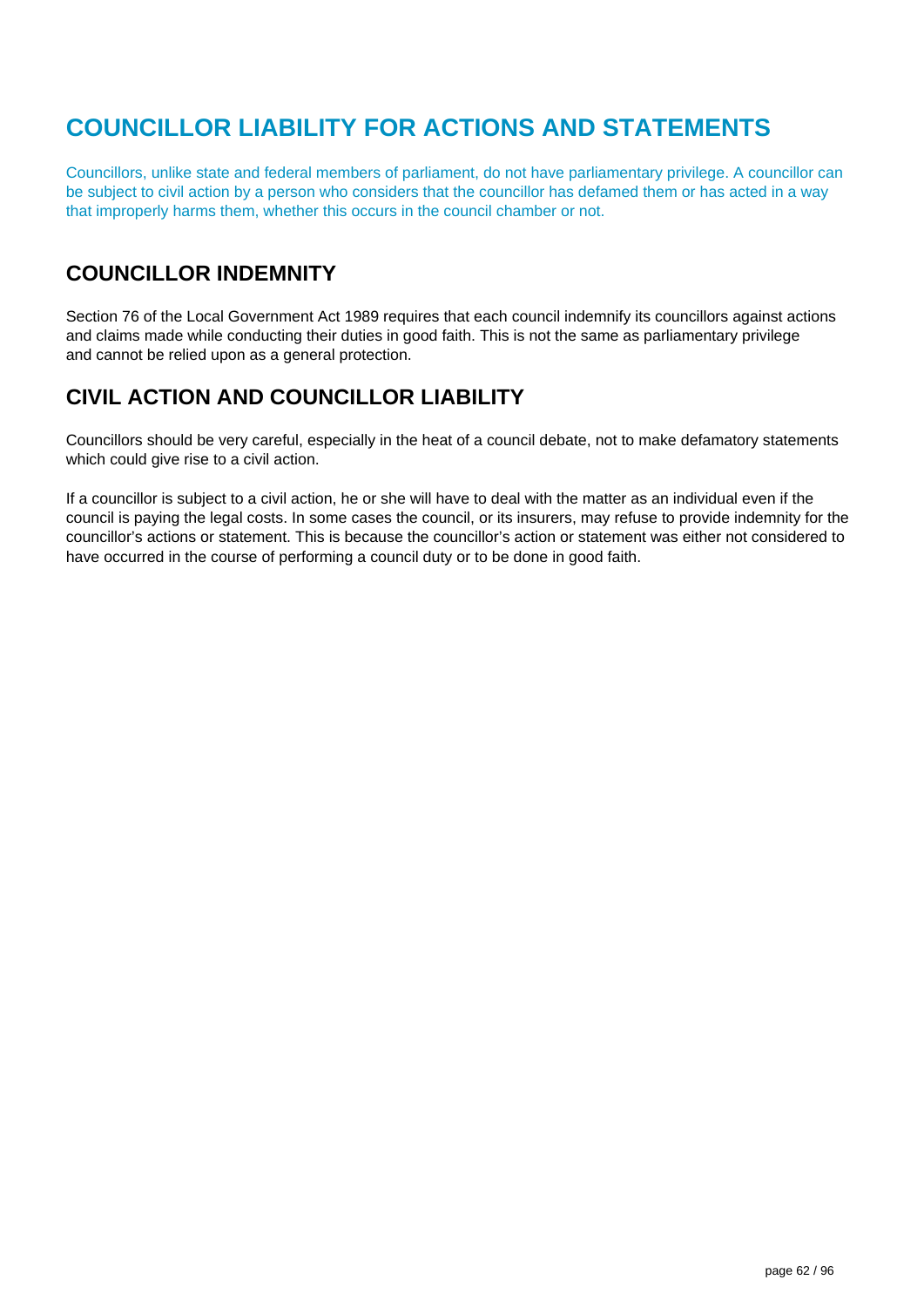# **CODES OF CONDUCT**

Codes of conduct for both councillors and staff are required under the Local Government Act 1989. They help councils identify and agree on the desired standard of behavior. They also clearly state the consequences of any breaches of the code. Having good codes of conduct that are understood and supported by councillors and council staff is important for good governance.

This section briefly looks at councillor and staff codes of conduct, their impact on good governance and how alleged breaches are dealt with.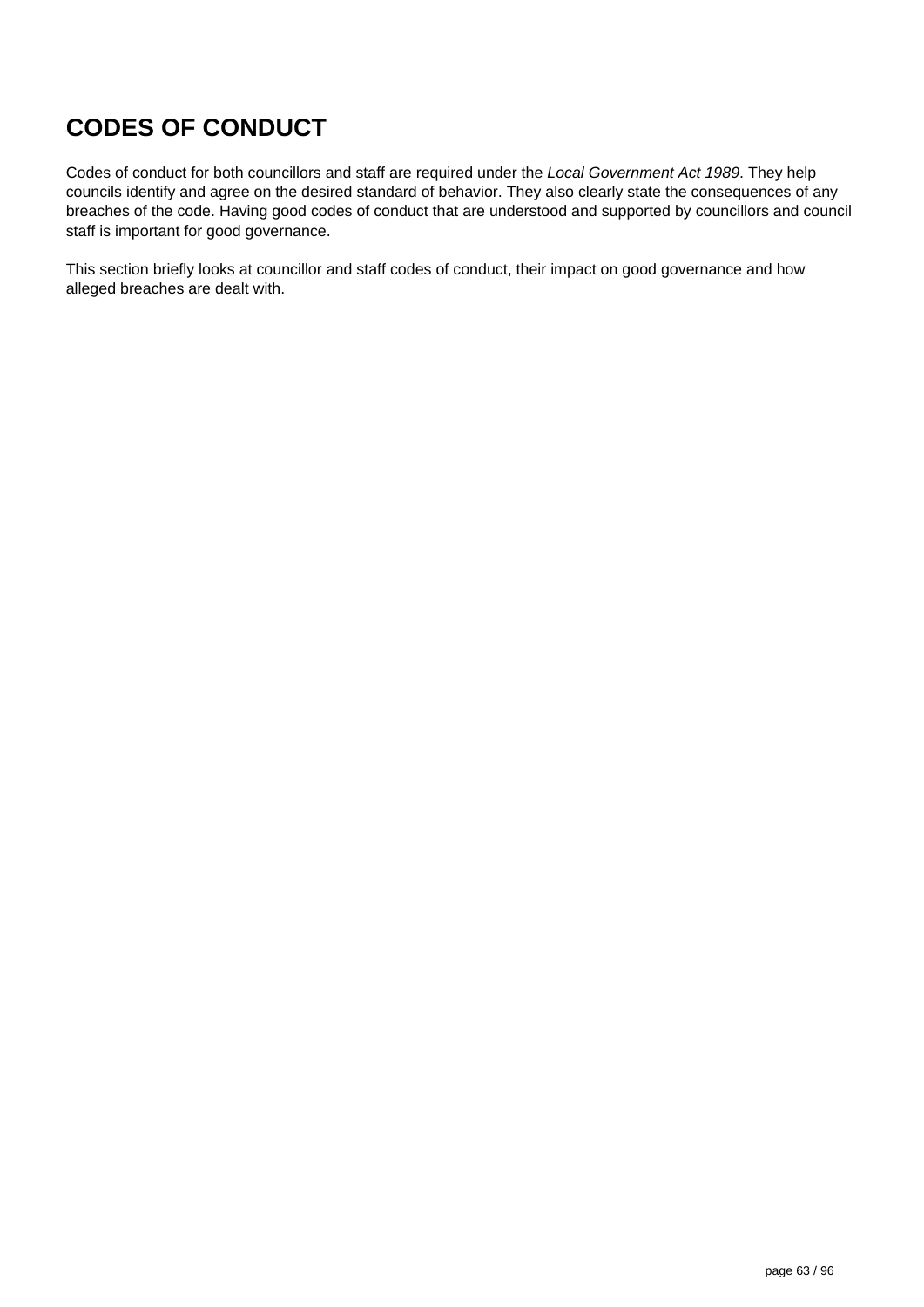# **CODES OF CONDUCT: FOR COUNCILLORS**

The councillor code of conduct sets out the principles underpinning good behaviour and good relationships. All Victorian councils are required to adopt a councillor code of conduct, which includes prescribed principles of councillor conduct, under Section 76C of the Local Government Act 1989.

## **WHY IS A COUNCILLOR CODE OF CONDUCT IMPORTANT?**

The code of conduct is an opportunity for local government to articulate what it means by good conduct and good governance. It also creates the standards to which councillors must adhere. Alleged breaches of the code of conduct can result in councillors having to appear before a Councillor Conduct Panel or the Victorian Civil Administration Tribunal. See Addressing breaches for more information about conduct panels.

A good process for preparing the code of conduct allows councillors to think about what they mean by terms such as 'courtesy' and 'respect'. Councillors can then agree on a common understanding of such terms.

It can be surprising how different interpretations can be. For some, 'respect' can mean uncompromising honesty. For others such uncompromising honesty can mean rudeness and a lack of respect.

Each council needs to develop a code that matches its specific circumstances. Some councils prefer to create relatively simple codes of conduct, while others choose to use the process to elaborate on their ideas around good governance. Some councils also include detailed procedures in their codes of conduct for dealing with internal disputes between councillors.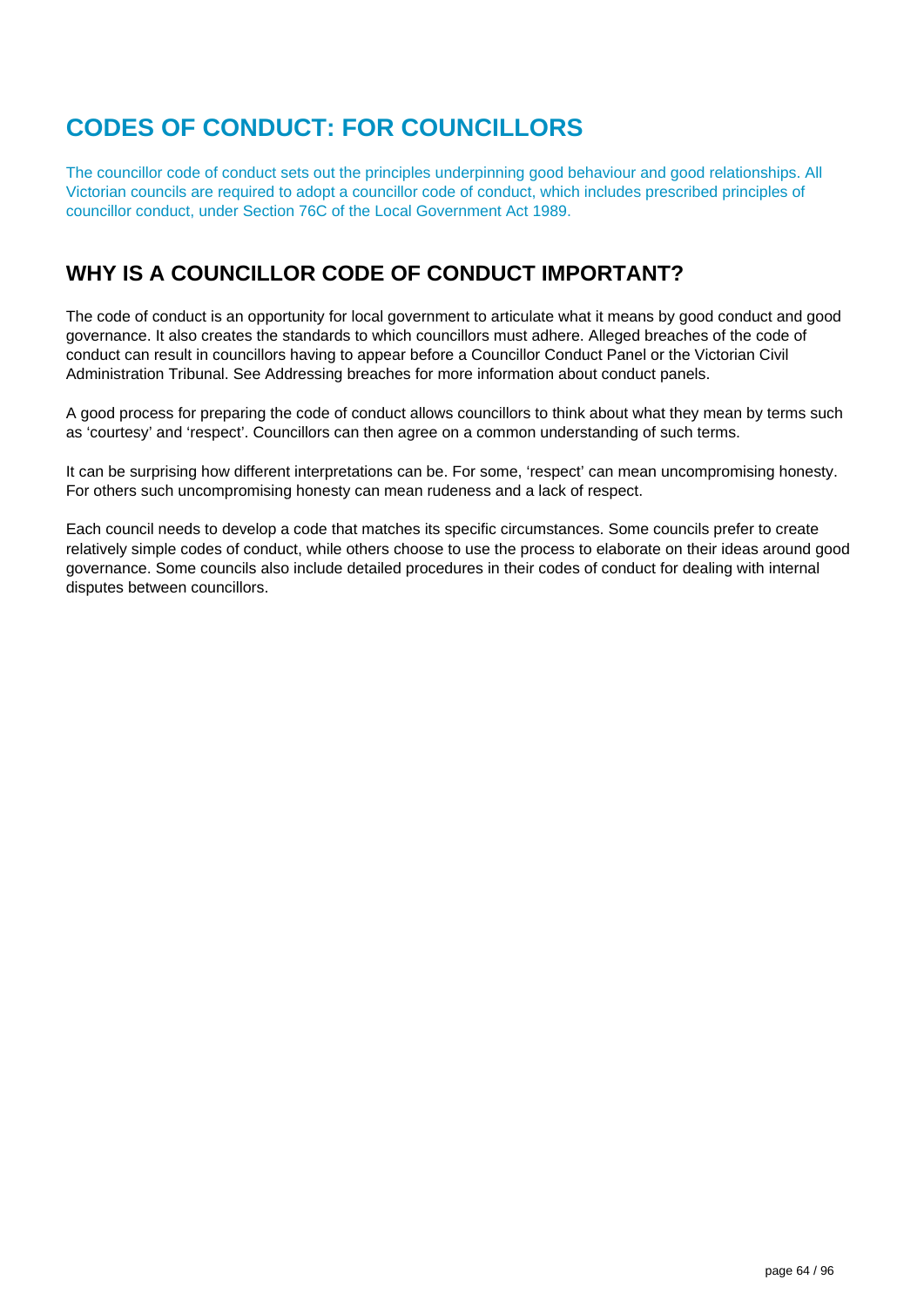# **CODES OF CONDUCT: FOR COUNCIL OFFICERS**

The council's Chief Executive officer is required to develop and implement a code of conduct for council officers. This is specified in Section 95AA of the Local Government Act 1989.

### **WHY IS A CODE OF CONDUCT IMPORTANT FOR OFFICERS?**

Codes of conduct help councils and the administration think about their culture and articulate the desired standards of good behaviour. Preparing a code of conduct is an opportunity for Chief Executive Officers (CEO) and council staff to think about what conduct issues are important for them. Good processes for preparation and review help raise awareness and ownership of the code.

Codes of conduct also clearly state the consequences of any breaches of conduct. Council staff who do not comply with the code of conduct may be subject to disciplinary action or even dismissal.

Local Government Victoria has published a framework for the development and review of council staff codes of conduct which is available from their website. This framework is designed to help CEOs and other council officers develop and implement codes of conduct.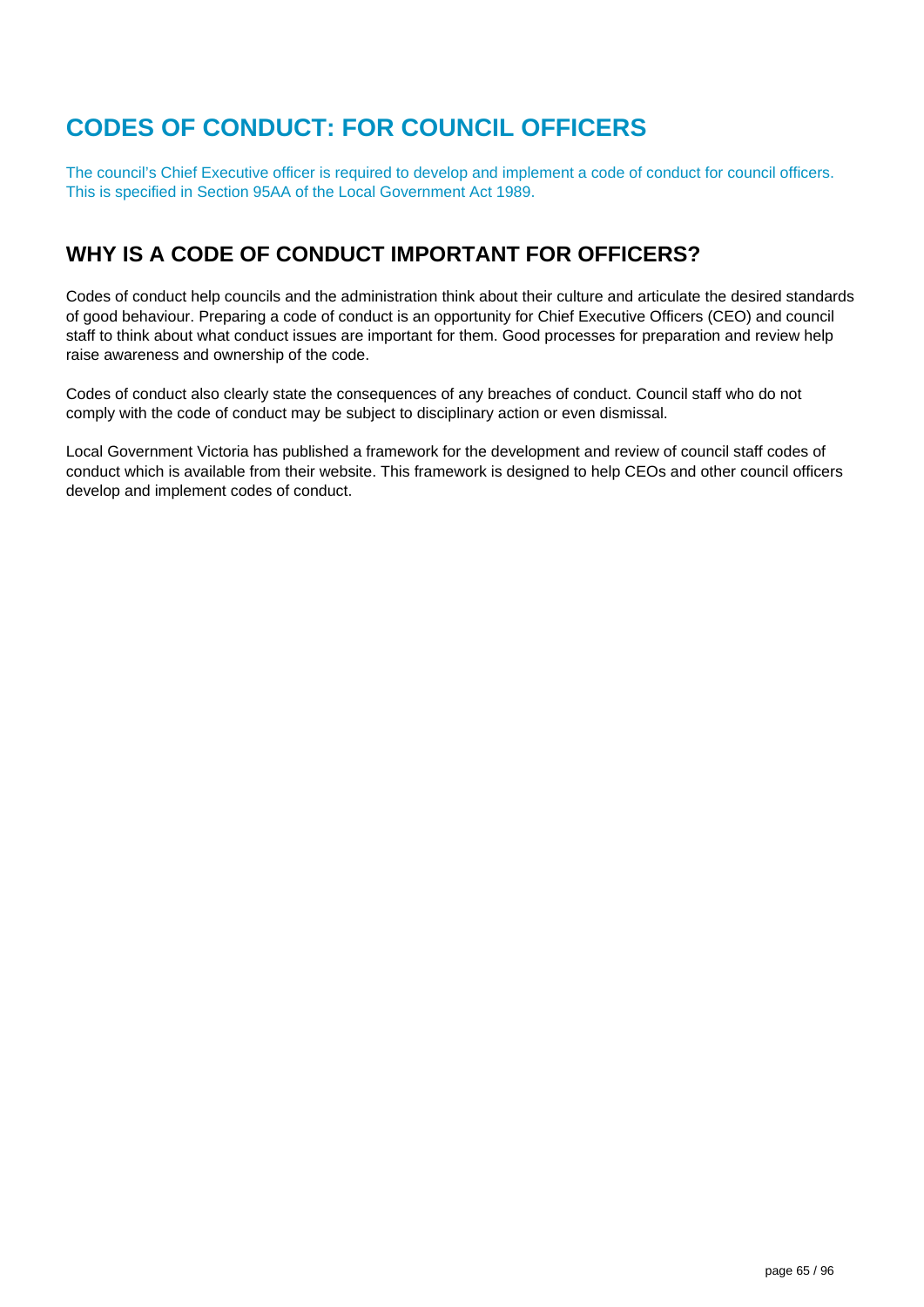## **ADDRESSING BREACHES OF CONDUCT**

While most councillors behave appropriately and in accordance with their council's codes of conduct, some do not. Sections 81A to 81S of the Local Government Act 1989 describes misconduct, serious misconduct and gross misconduct. The Act also sets out processes for dealing with each level of misconduct and outlines the appropriate sanctions.

## **LEVELS OF MISCONDUCT**

#### **Misconduct**

Misconduct primarily refers to breaches of a councillor code of conduct. Many councils will initially deal with instances of misconduct internally, using their dispute resolution procedures. However, sometimes a council (or individual councillors) may refer a breach to a Councillor Conduct Panel (CCP).

If a panel finds the councillor did engage in misconduct, it may apply a range of sanctions. These can include a reprimand, a public apology or a request that a councillor take leave of absence for up to two months. A panel may also direct a councillor to undertake training or counselling.

#### **Serious misconduct**

Serious misconduct refers to behaviour that is more disruptive to good governance at a local level. It includes repeated misconduct or conduct that breaches specified laws relating to the proper functioning of a council. It also includes failure to comply with a direction of a Councillor Conduct Panel following a finding of misconduct.

Serious misconduct complaints are dealt with by Victorian Civil Administrative Tribunal (VCAT). The Tribunal may suspend a councillor for up to six months or may rule that a councillor cannot hold certain positions, including that of mayor, for up to four years.

#### **Gross misconduct**

This is the most serious category. If a councillor is found guilty of gross misconduct it reflects very badly on their character and suitability to hold the office.

Gross misconduct includes breaches of the councillor conduct principles and certain sections of the Local Government Act. It also shows that a councillor is not of good character and is not a fit and proper person to hold the office of councillor.

The only person who can make an application to VCAT for a gross misconduct hearing is the Secretary for the Department of Planning and Community Development (or his or her delegate). If VCAT finds that the allegation has been proven, it may order a councillor to be disqualified from holding office for up to four years, suspended for up to six months or ineligible to hold the office of mayor for up to four years.

### **PROSECUTION**

Where a councillor breaches a section of the Local Government Act, or any other Act for which an offence is prescribed, the councillor may be charged with a criminal offence and prosecuted in court.

If a person is convicted of certain specified offences under the Local Government Act or a criminal offence with a maximum penalty of at least five years imprisonment, he or she will be disqualified from being a councillor for seven years following the conviction. If that person is a councillor at the time, he or she will cease that role immediately.

### **COUNCILLOR CONDUCT PANELS**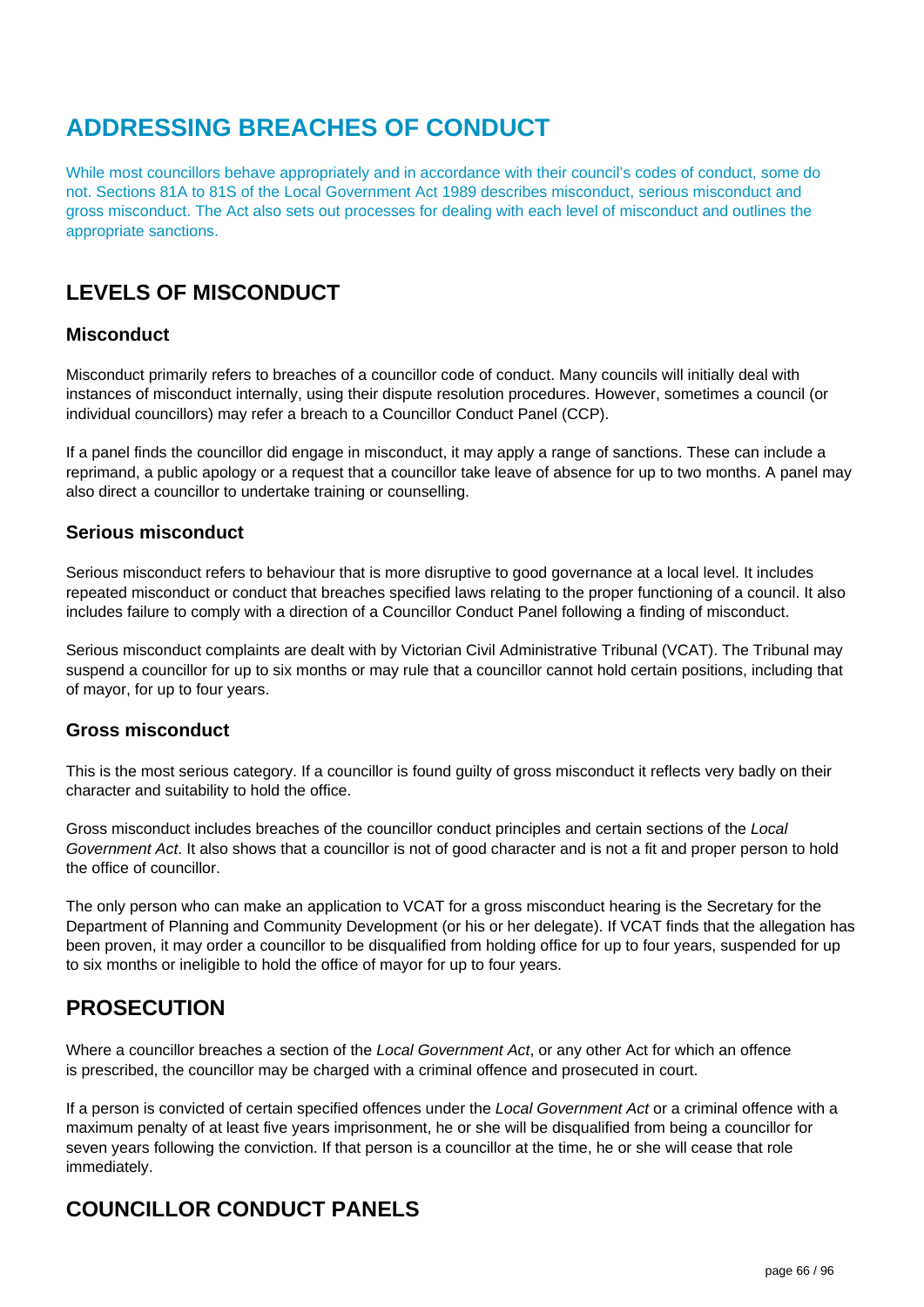A Councillor Conduct Panel can address many issues. These generally relate to allegations of breaches of a council's code of conduct and disputes between councillors. A council or individual councillors can refer issues to a CCP.

Many councils have dispute resolution procedures within their code of conduct. These usually involve various levels of mediation which should always be the first step, when possible, to deal with disputes.

This frequently requires the mayor or the Chief Executive Officer (CEO) to act with impartiality and use processes which are underpinned by natural justice. If a process is not seen to be fair, it will not be seen to produce fair outcomes.

## **WHEN IS A DISPUTE ACTUALLY A BREACH?**

It's not always easy to determine the difference between a dispute and what may actually be a breach of a code of conduct.

A dispute can be mediated while an allegation of a code of conduct breach requires some level of investigation to determine if a breach actually occurred. Mediation and investigation processes can be quite different. It's not always easy to work out, for instance, if an alleged failure to treat a fellow councillor with respect is a breach of a code of conduct or a dispute involving rudeness and bad manners. Getting as much clarity as possible in the code of conduct and any actions arising from it will help.

### **WHAT DOES THIS MEAN FOR GOOD GOVERNANCE?**

Dealing with misconduct creates problems for councillors and CEOs who have to manage disputes and breaches while also promoting goodwill and good conduct, both of which are so necessary for good governance.

The negative impacts on good governance can be minimised when:

- councillors adhere to their codes of conduct because this makes governance work better and councils a better place to work
- disputes are handled internally as much as possible and with the good processes and goodwill which are necessary for good governance
- referrals to CCPs are not used as a political weapon they are not intended for this purpose and it's difficult to maintain good governance in a council while CCP processes are underway, especially if these have been politically motivated.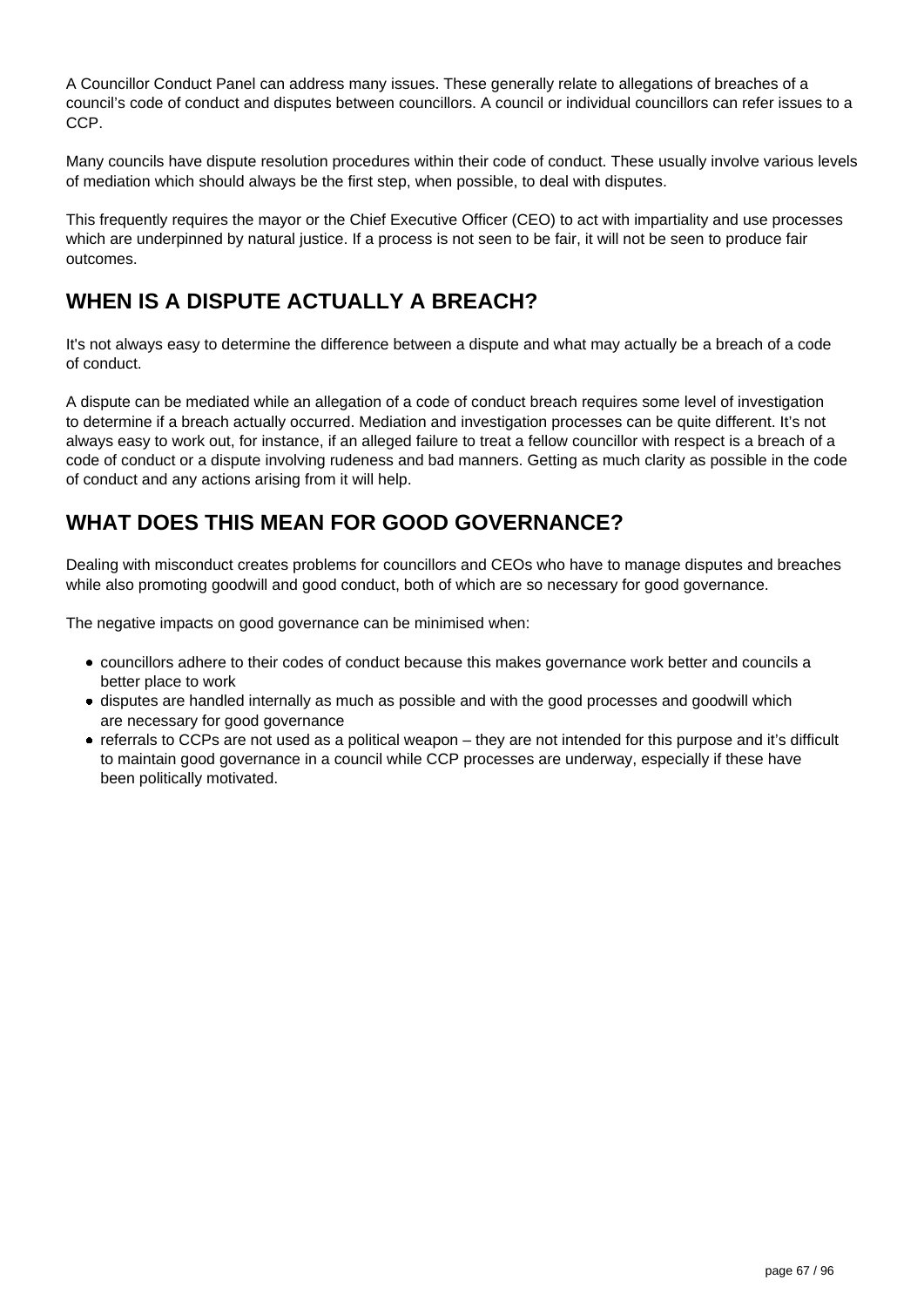# **FINANCIAL GOVERNANCE**

Financial governance is important for good governance because the consequences of failure can be so devastating for a council. No matter how good the rest of a council's governance may be financial failure can bring it undone.

This section focuses on financial governance mainly from the councillor's perspective and highlights how the council can meet its accountability requirements. The areas covered include where the responsibility and accountability lie for council finances, the role of the Strategic Resource Plan and annual budget, and the importance of rigorous financial reporting.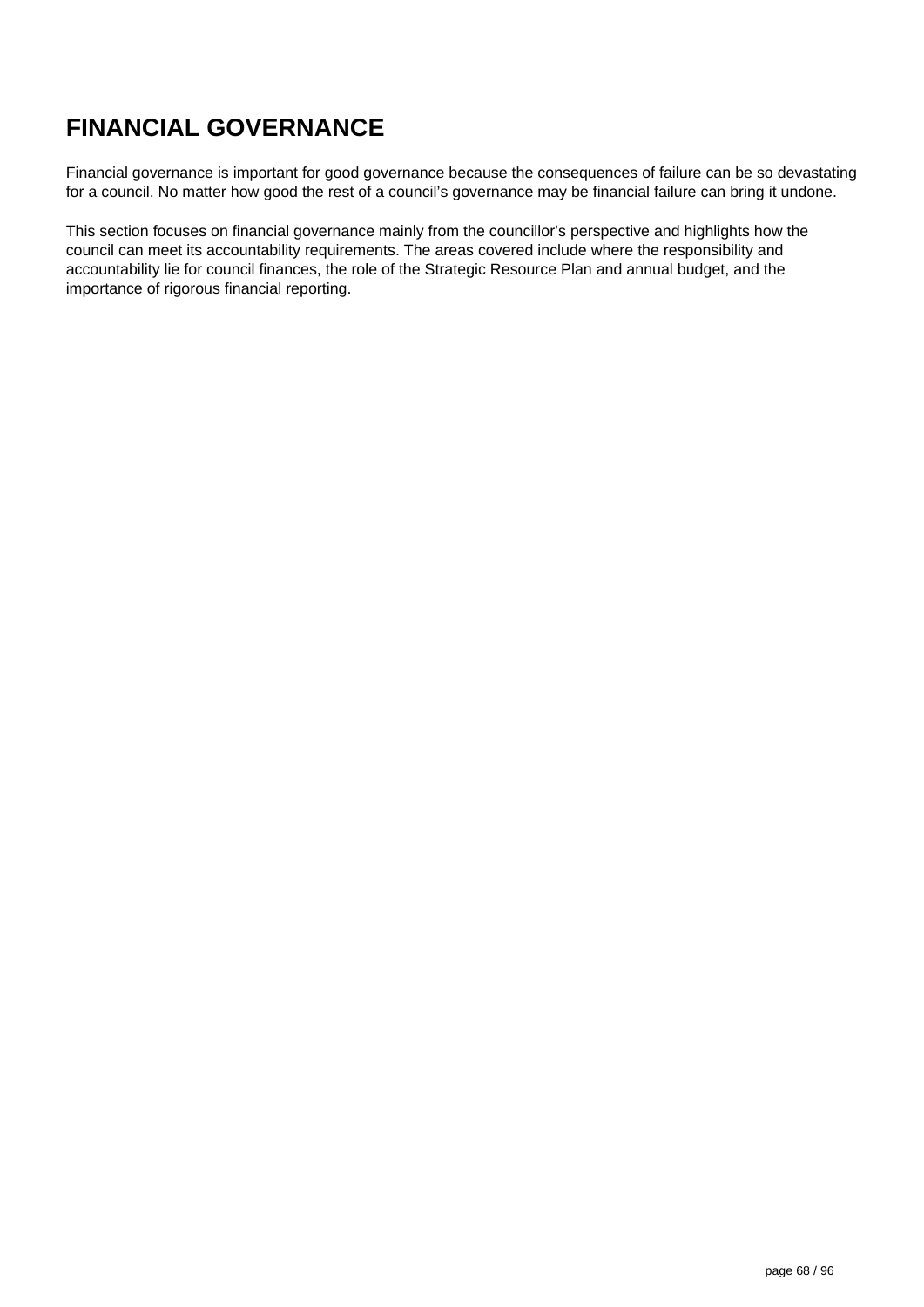## **WHO IS RESPONSIBLE FOR FINANCE?**

The council is ultimately accountable for the financial management of the local government. While it should not have a hands-on role in financial management, the council needs to have sufficient information to satisfy itself that the finances are in order and that budgetary and financial planning goals are being met. The difference between the role of the council and the administration is important in this area.

## **ROLE OF COUNCIL**

Councillors, sitting as council, have an overall accountability for the council's finances. Under Section 126 of the Local Government Act 1989, the council is required to prepare and periodically review its longer term financial plan, the Strategic Resource Plan (SRP).

Section 127 of the Act also specifies that council should prepare and adopt the annual budget.

The council must insist on regular financial reporting by the administration and ask questions that will provide it with the information it requires to meet its financial accountability responsibilities. The council should not, however, micro-manage the finances.

At the very minimum, a council must receive quarterly financial reports comparing actual and budget revenues and expenses as specified in Section 138 of the Act. More regular financial reports allow any necessary corrective action to be undertaken on a timely basis.

Six months into the financial year, the council should ensure that a rigorous review of the current financial position is carried out. The review should include a reforecasting of the budget based on the known performance over the first six months of the financial year. The report should cover both general operations and capital expenditure on major works and projects.

## **ROLE OF THE CEO AND CFO**

A key accountability of the Chief Executive Officer (CEO) and the Chief Financial Officer (CFO) is financial management. While council has the overall accountability, the administration and its key players have critical responsibilities for financial planning and management, and for providing regular reports to council.

## **ROLE OF AUDIT COMMITTEE**

Section 139 of the Local Government Act 1989 states that councils are also required to appoint an audit committee. These committees play a very important role in ensuring that an appropriate governance regime is nurtured and maintained.

Typical duties undertaken by an audit committee will help council to:

- properly discharge its financial management and reporting responsibilities
- develop and maintain adequate risk assessment procedures and management of those risks
- comply with applicable laws and regulations
- manage the various internal and external audit processes
- provide general advice on specific matters which may be referred to them by council
- advise council that the annual financial and performance statements are able to be signed off.

While audit committees have broader responsibilities than just finances, they can assist with the financial governance of the council, both through the committee's activities and its existence as a source of review and comment.

Most audit committees include external members and individual councillors. In certain circumstances the committee can be used as a sounding board for sensitive issues. Best practice is to have an external and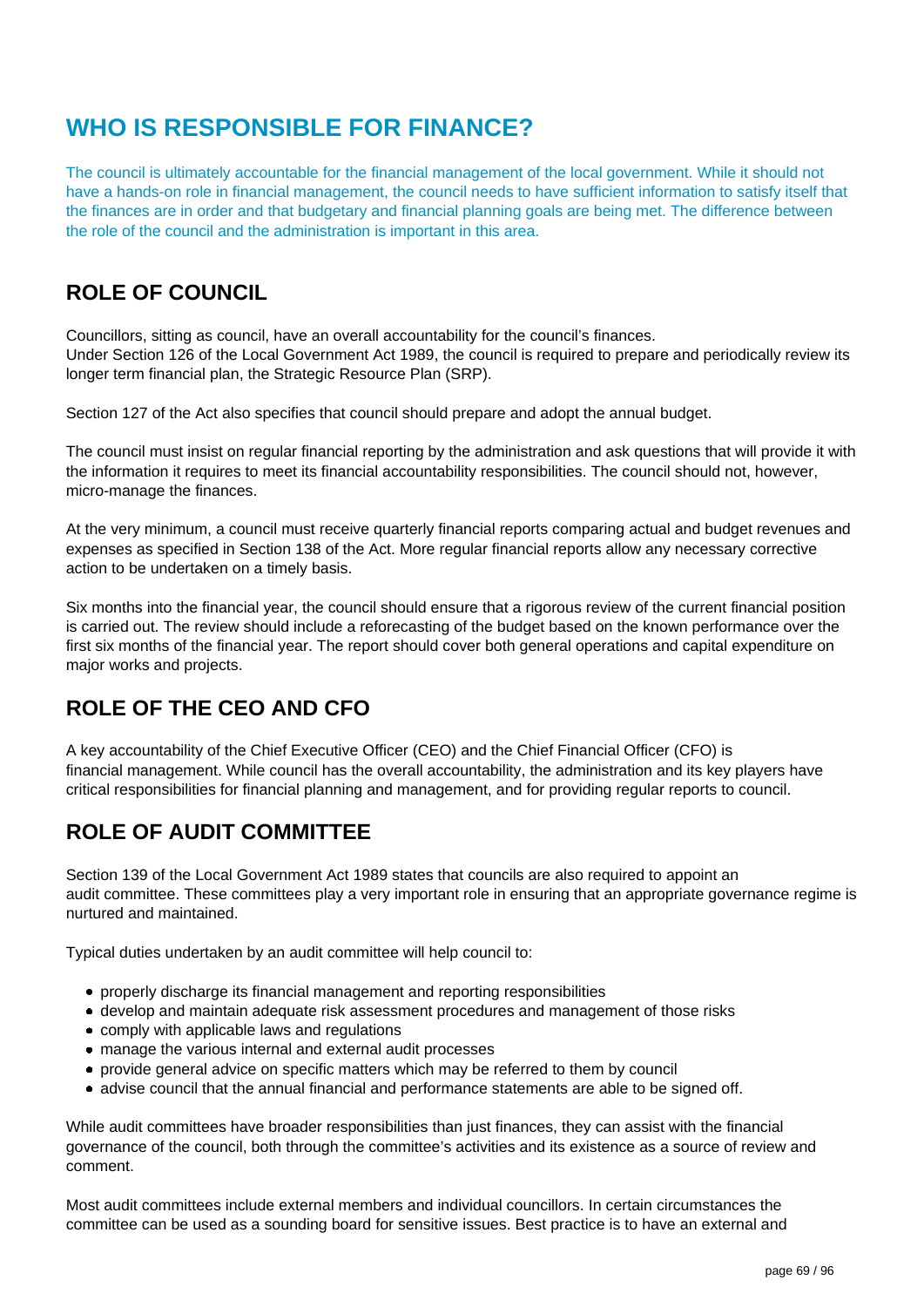independent member of the committee as chair.

Local Government Victoria's publication Audit committees: A guide to good practice for local government looks at this topic in greater depth. To obtain a copy contact Local Government Victoria.

## **WHAT IS NEEDED FOR GOOD FINANCIAL MANAGEMENT?**

In order to fulfil its financial management role, council must ensure that the following staff, systems and functions are in place:

- modern and robust computer-based financial systems
- suitably qualified and experienced staff available to manage the finances
- suitably qualified and appropriately independent internal audit functions and/or audit committee are operating.

Council is ultimately accountable for all of this.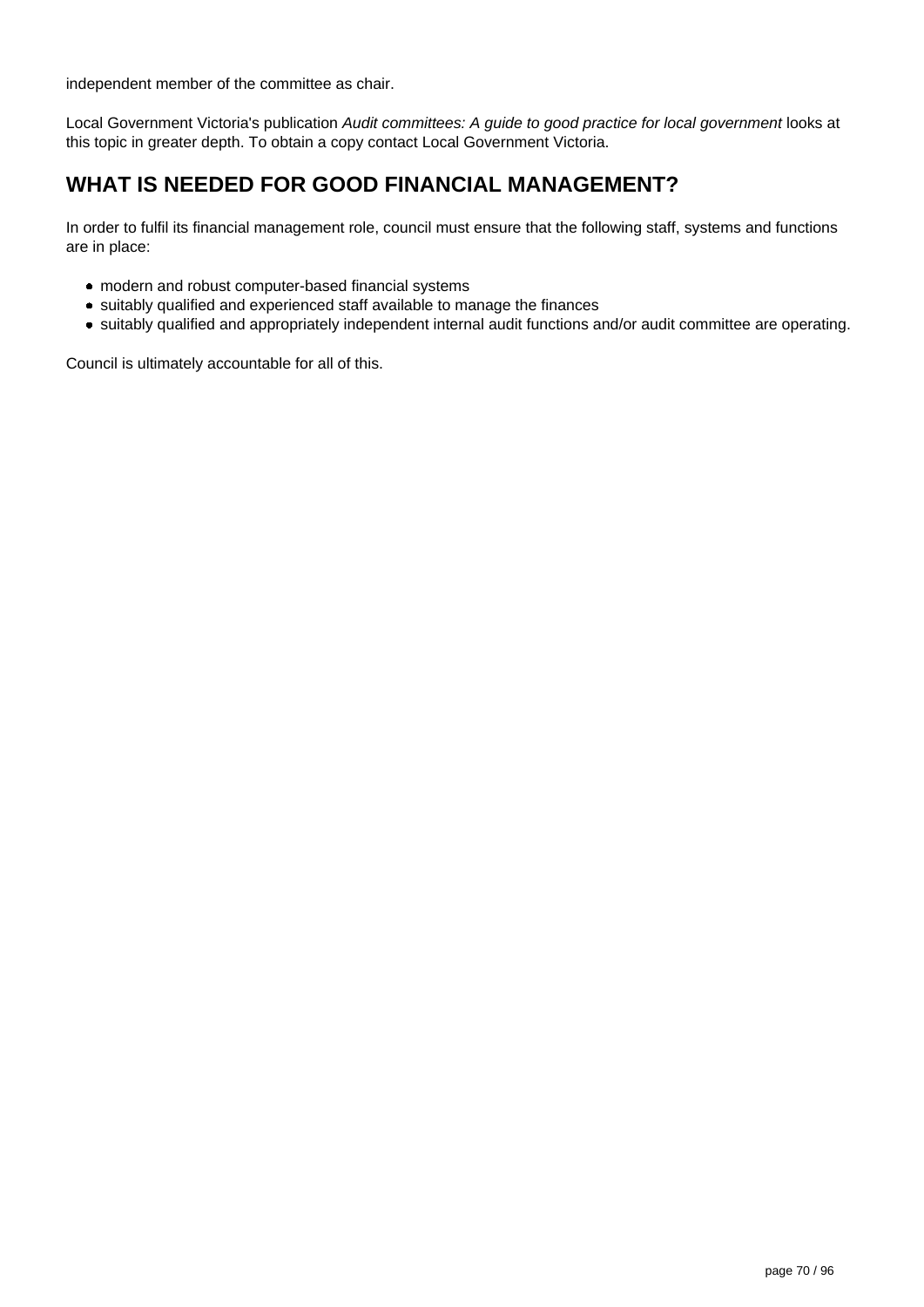# **THE STRATEGIC RESOURCE PLAN**

The Strategic Resource Plan is a key part of good financial management. It ensures that the council plan is properly resourced and that the council remains financially viable.

The Strategic Resource Plan and the council plan are clearly interdependent. This is because the goals in the council plan must be influenced by what is financially possible.

### **SETTING UP AND UPDATING THE STRATEGIC RESOURCE PLAN**

Section 126 of the Local Government Act 1989 states that the Strategic Resource Plan (SRP) must be set for a period of four years. The SRP must also be updated each year to ensure that it includes the annual budget year and the following three years. In practice, the council should prepare a five-to-ten year financial plan, for both the operating and capital budgets, to assist with internal planning and augment the SRP.

### **What should the Strategic Resource Plan contain?**

The SRP should normally include:

- analysis of council's current financial position
- consideration of various assumptions (population growth, CPI trends and economic development) and strategies that underpin an overall financial plan (rating and grants), and expenditure (labour, capital works, asset management, borrowings and debt management, service levels and so on)
- sensitivity analyses on these assumptions and strategies
- development of options
- determination and assessment of preferred model
- supporting documentation.

### **COUNCILLORS' ROLE IN DEVELOPING THE STRATEGIC RESOURCE PLAN**

Because councillors (sitting as council) are responsible for the SRP, they must:

- ensure there is a good process for developing the SRP this process should involve councillors at an early stage to ensure their visions and views are taken into account prior to being endorsed (they are less likely to 'own' a draft plan which has been fully developed by the administration)
- understand the assumptions and strategies underpinning the SRP it's particularly important that council understand the key factors contributing to costs and income
- determine the extent of, oversee and be involved with, community input into the SRP the development of key strategic and policy positions should incorporate a community consultation plan
- ensure that the SRP is reviewed annually.

### **Key issues for councillors**

Councillors should focus on the important strategic and policy issues encompassed by the SRP. Some of the questions they need to ask include:

- Is the council financially viable into the future?
- Are our rating levels and rating mix acceptable and appropriate for our municipality? Do they reflect how our community is developing?
- Is our community satisfied with current service levels?
- Do we have appropriate user charges?
- Are we recovering costs appropriately?
- Are we complying with government policy?
- Have we exhausted all avenues of grant and other non-rate funding?
- Should we borrow for capital works and/or fund them from revenue? What are the implications of our decision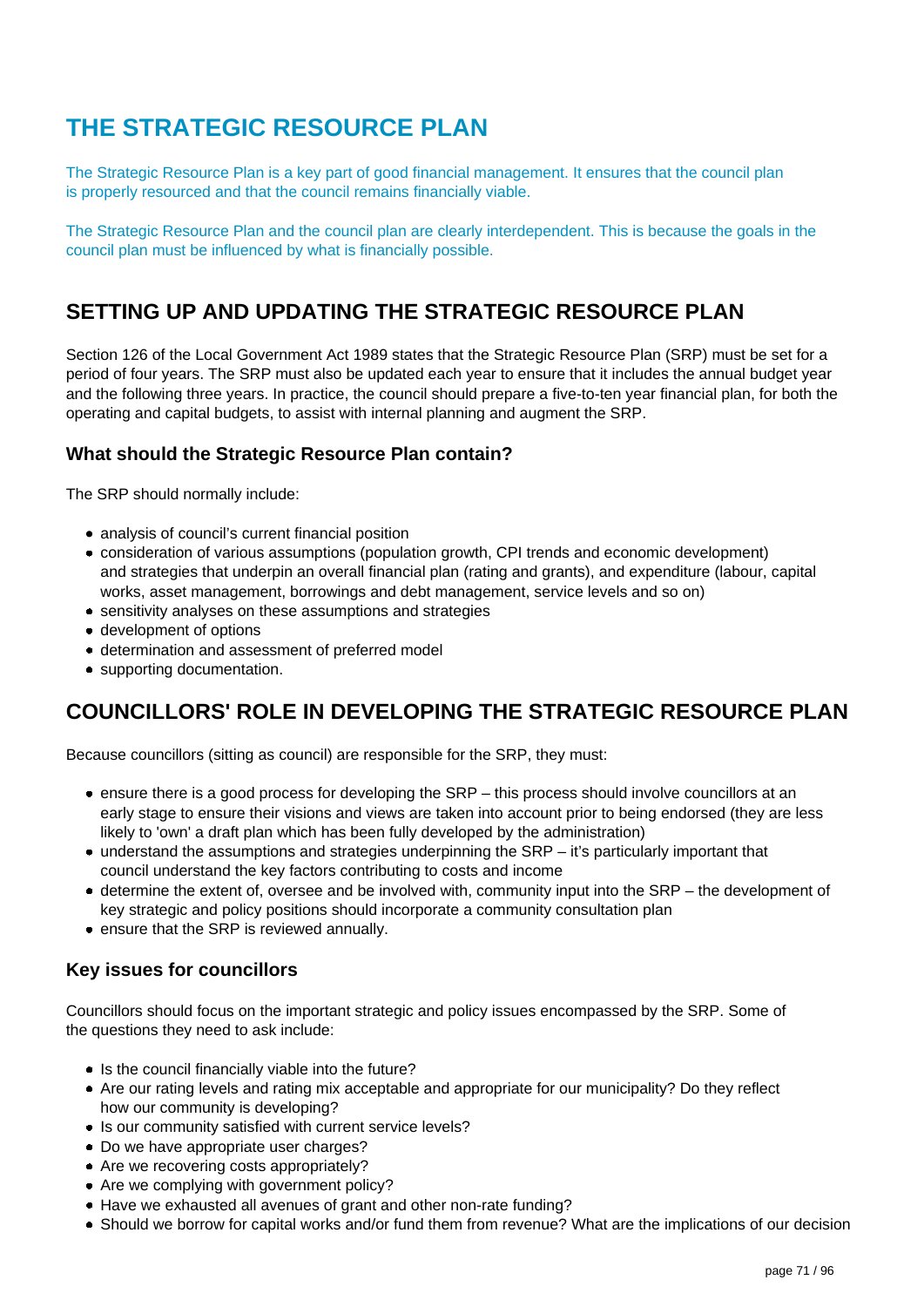for the level of capital works and infrastructure maintenance?

- Can the current level of debt management be sustained?
- Do we meet legislative and financial reporting requirements?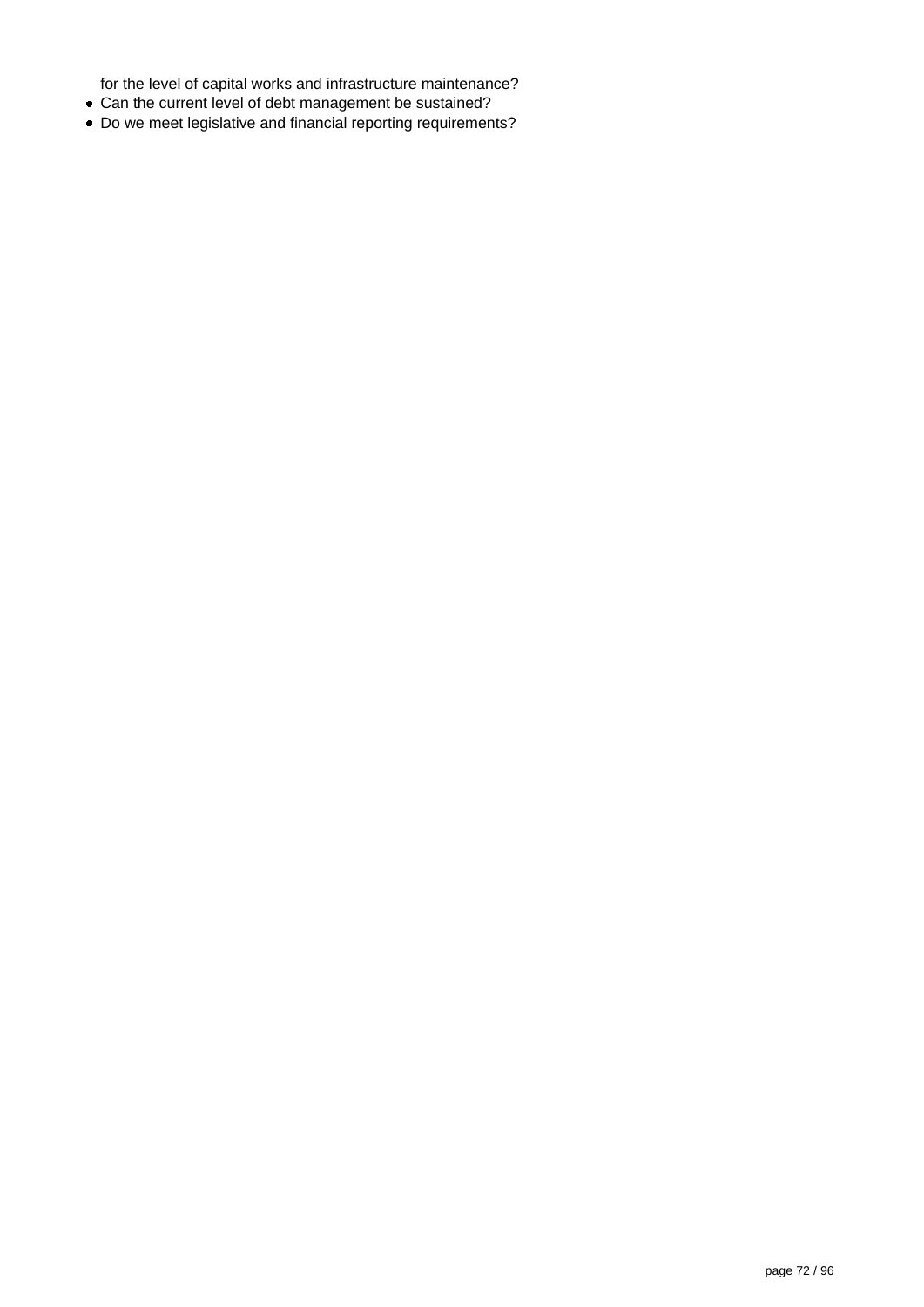## **THE ANNUAL BUDGET**

A prime responsibility of council is to set the annual budget. The budget shows how the activities in the council plan will be resourced for a particular year. This is outlined in Section 127 of the Local Government Act 1989.

Because the budget is the annual articulation of the Strategic Resource Plan, many of the issues which apply to this plan, are also relevant to the annual budget.

### **ROLE OF COUNCILLORS AND THE ANNUAL BUDGET**

Councillors need to endorse a budget preparation process and be involved early on to ensure that they have the appropriate high-level input into budget development. The budget preparation process should meet statutory and strategic timelines. A well-managed process will ensure that the next year's budget is adopted by the end of the current financial year.

Because the annual budget should link with the council plan and the Strategic Resource Plan (SRP), councillors need to be aware when there are significant differences and understand how this will affect both plans.

There should also be early discussions with the administration about the assumptions around issues such as debt management, rates strategy, charges strategy and capital works.

While the councillors' role is to primarily focus on the strategic and policy elements of the budget, they will also naturally be interested in specific projects and issues. This can result in tensions which need to be recognised and given the adequate time to be addressed.

#### **Key questions for councillors**

Some of the questions that councillors should ask themselves during the process of preparing the budget:

- Do we have a budget preparation timetable and process that meets statutory requirements and gives us enough time to resolve major issues?
- Has the budget been prepared within the framework provided by the SRP? If not, what are the consequences for the SRP? Will it be reworked to incorporate the long-term impact of current decisions?
- How will information be presented to enable us to make the appropriate informed decisions?
- Is the proposed level of debt management appropriate?
- What opportunities will we have to work through the key issues?
- Will the community have opportunities to provide input into the budget early in the process?
- Is the income from the rates which was envisaged in the SRP, still acceptable?
- Does the budget deliver the council plan outcomes that were envisaged?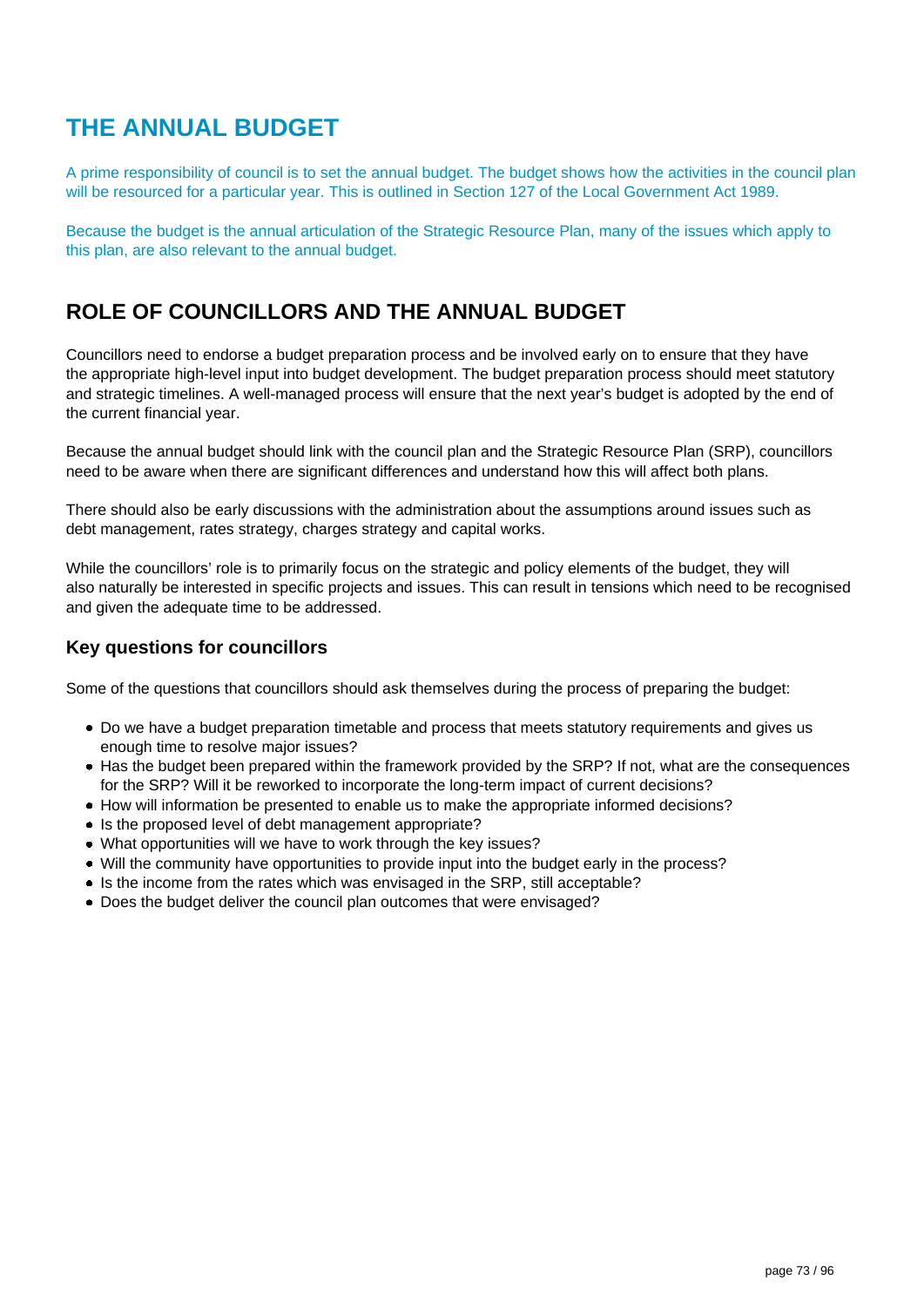# **FINANCIAL REPORTING**

Regular financial reports to council are required by Section 138 of the Local Government Act 1989 and are a critical part of good management. They are the prime means by which council receives the information it needs to meet its accountability requirements.

## **WHY IS FINANCIAL REPORTING IMPORTANT?**

Councillors need to be confident that the information is robust and accurate. It should be presented to them in a way that is simple and easy to understand. It should also be supported by appropriate independent advice and evidence.

Well functioning and independent internal auditing helps provide validity and assurance to the financial monitoring process. It also ensures there are no surprises for either council or the administration.

## **COUNCILLORS' RESPONSIBILITY FOR FINANCIAL REPORTING**

Councillors are collectively responsible for the overall financial viability of the council. They exercise this accountability through careful review of any variances in the budget. Council's accountability is for the big picture and this should be its focus.

Councillors cannot simply rely on the assurance from the administration that all is well. As they are ultimately accountable, they must ensure they understand what 'all is well' means. If it turns out that all is not well, then councillors will be under scrutiny.

Council may establish a committee or nominate a councillor to provide leadership on financial accountability. This may improve the management of financial matters, but does not reduce the individual and collective accountability of elected members.

### **MONITORING PERFORMANCE AGAINST BUDGET**

The Local Government Act states that financial reporting must occur at least every quarter. Each council can determine the frequency of reporting so that it not only meets the accountability requirements but also takes into account what is feasible given the available resources. As a general guide, monthly reporting is considered to be good practice. The key measures should be cash resources, operating results, balance sheets and financial Key Performance Indicators (KPIs).

#### **Getting the big picture**

Reporting should have a whole-of-council focus. In other words, council should be getting the big picture. Favourable and unfavourable variances need to be highlighted in a way which helps councillors understand the impact of the variances on the budget and what remedial action can be taken. The report should also include analysis and insightful commentary on the key variances, as well as a statement about their impact on the full-year's figures.

The council also needs to ensure that the budget has been properly adjusted to take into account monthly patterns in expenditure and income. Being told that every variance is a timing issue is just an excuse and should raise questions about the veracity of the financial information provided. As a general rule, the budget needs to be reforecasted at least every six months, although three months is desirable.

#### **Checking figures**

Councillors need to check that the actual figures are reconciled and prepared on an accrual basis. While these are accounting concepts, councillors need to satisfy themselves that the information they are given reflects the real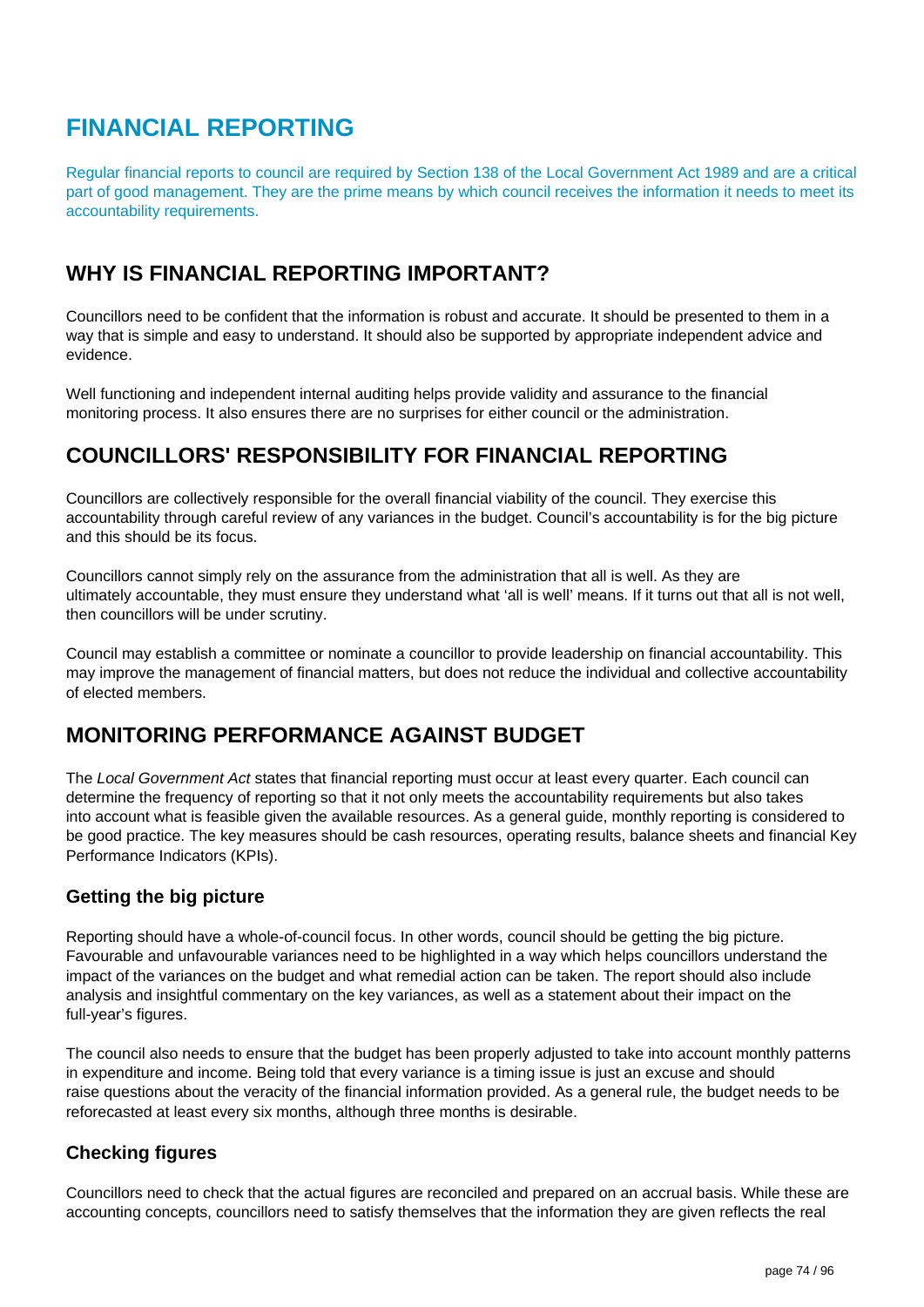situation. A handy prompt is cash in the bank. If this is fluctuating wildly or reducing over time without proper explanation, councillors are entitled to be concerned.

A financial report should not be reviewed in isolation. It should be seen in the context of other KPIs, which relate to achievement of council's goals. It's not simply enough to come in on budget, if there are significant shortcomings in the achievement of goals.

## **ANNUAL FINANCIAL STATEMENT**

The annual financial statement is an important reflection of the council's stewardship of financial resources over the past year. It is one of a series of important components of the annual report that measure council's performance.

Councillors should not have to be accountants to understand the financial reports. They need to be certain that the report will help them understand what is happening by asking the following questions:

- Is it based on reliable data? Are there lots of end-of-year adjustments? Are the explanations for these acceptable?
- Are appropriate strategies being put forward for addressing significant end-of-year variances when future budgets are prepared?
- Are councillors confident in the audit process?
- Are the auditors raising lots of important issues?
- Is a consistent reporting framework being used?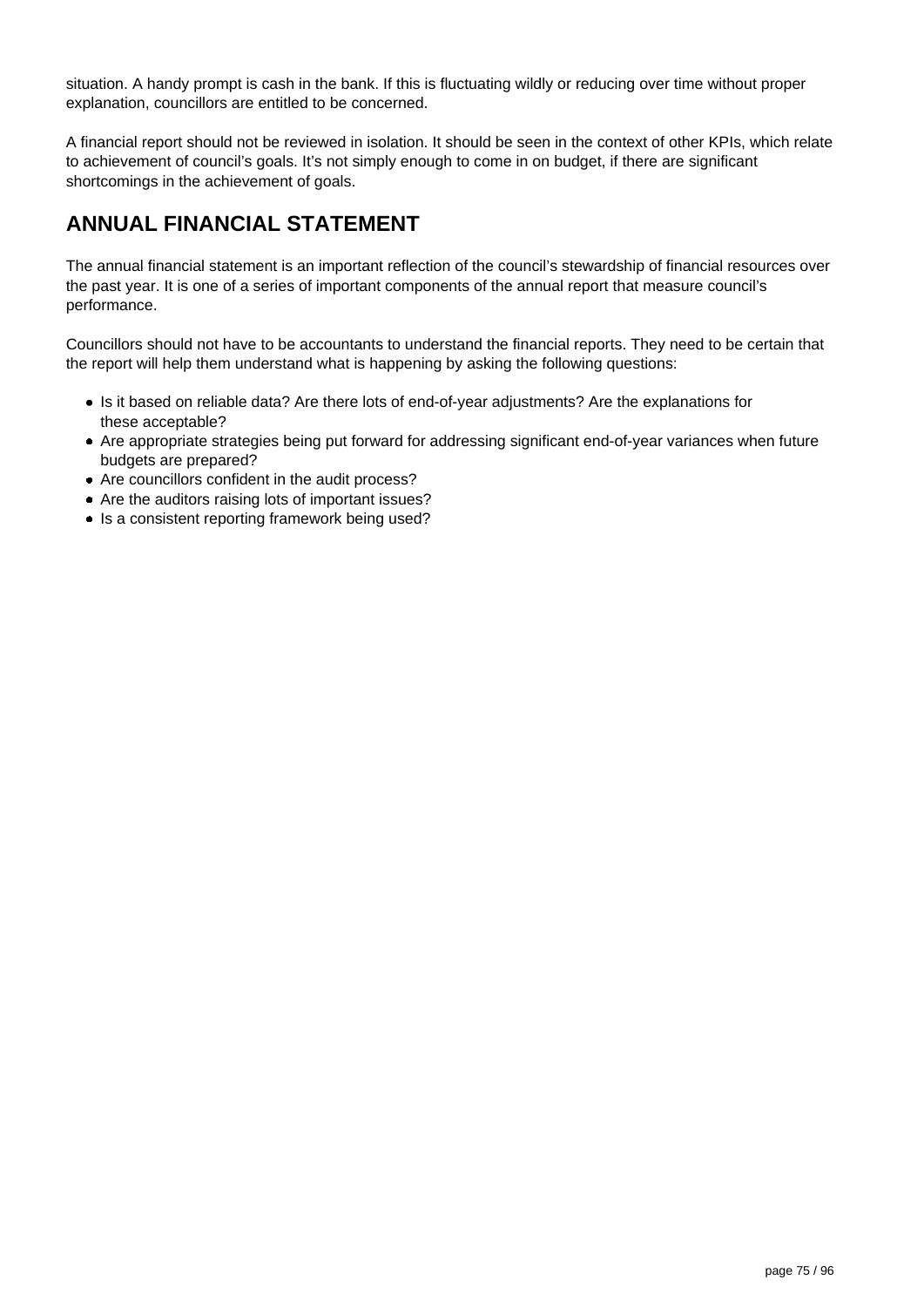# **PLANNING & GOVERNANCE**

Planning decisions are some of the most significant and complex in local government. Because councillors often take on different roles during the planning application process, it is crucial for good governance that they understand each stage of the process and the associated responsibilities.

This section looks at some of the important elements affecting the way planning application decisions are made and the different roles councillors play during the decision-making process.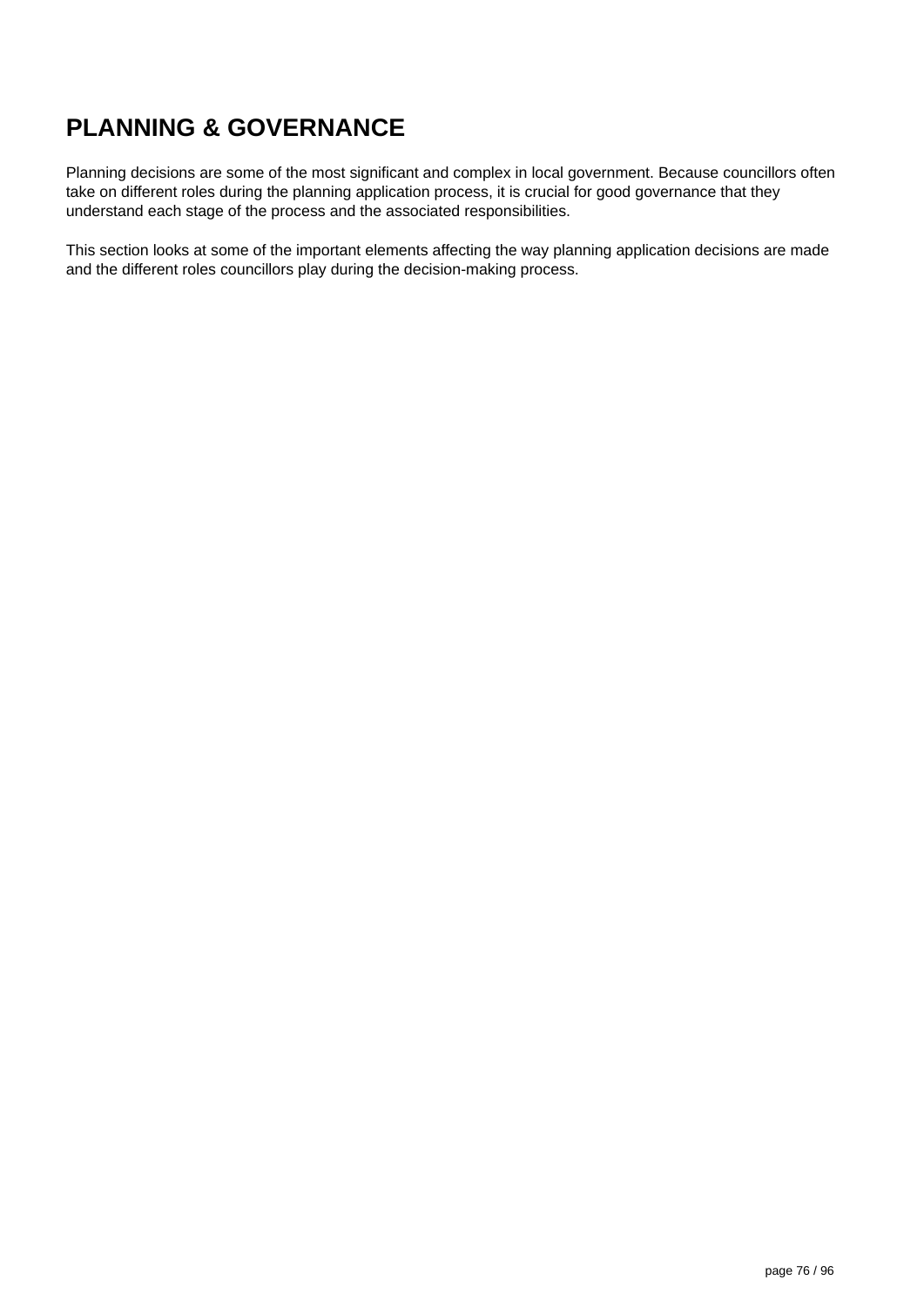## **WHY IS GOOD GOVERNANCE IMPORTANT FOR PLANNING?**

Planning can be one of the most important and challenging areas for councillors. Strategic land use planning is a vital part of how a municipality will develop now and into the future.

Statutory planning decisions are complex and often controversial. They demand high levels of knowledge and understanding about the processes, the statutory requirements and the different roles that a councillor has to play. This is important because good governance involves good decision-making processes and being clear about the different roles.

## **STATUTORY AND STRATEGIC PLANNING**

Participation in the land use planning process is one of the major tasks of a councillor. Land use planning is also often a key pressure point between councillors and their communities.

Statutory planning involves administering the planning scheme and assessing permit applications. Strategic planning is used to describe activities relating to the future planning and development of the municipality.

These activities are outlined in the Municipal Association of Victoria's Land use planning in Victoria guide. This publication also highlights a number of good governance issues relating to councillors' involvement in land use planning.

### **NATURAL JUSTICE AND KEEPING AN OPEN MIND**

As decision-makers on planning applications, councillors should not make up their minds (or appear to have made up their minds) before they have reviewed all the available information and advice. This is particularly relevant when councillors make public statements or promises during election campaigns.

Councillors can of course have opinions, but they must be able to show that while they believe something based on what they know at a particular point in time, they're still able to be persuaded to change their minds if provided with further advice or information.

See natural justice for more information about how it underpins local government decision making.

### **THE IMPORTANCE OF STRATEGIC PLANNING**

The most significant contribution of councillors to the planning process is when they establish the strategic framework in which decisions get made. Their participation in the development and review of municipal strategic statements, local planning policy frameworks and local other policies allows them to shape the vision for the municipality and how it will look in the future.

For this reason, councillors should ensure that they put sufficient energy and time into policy development and review. While this may not have the intensity of a controversial local planning application, it has greater impact on the future than any single decision on a specific planning application.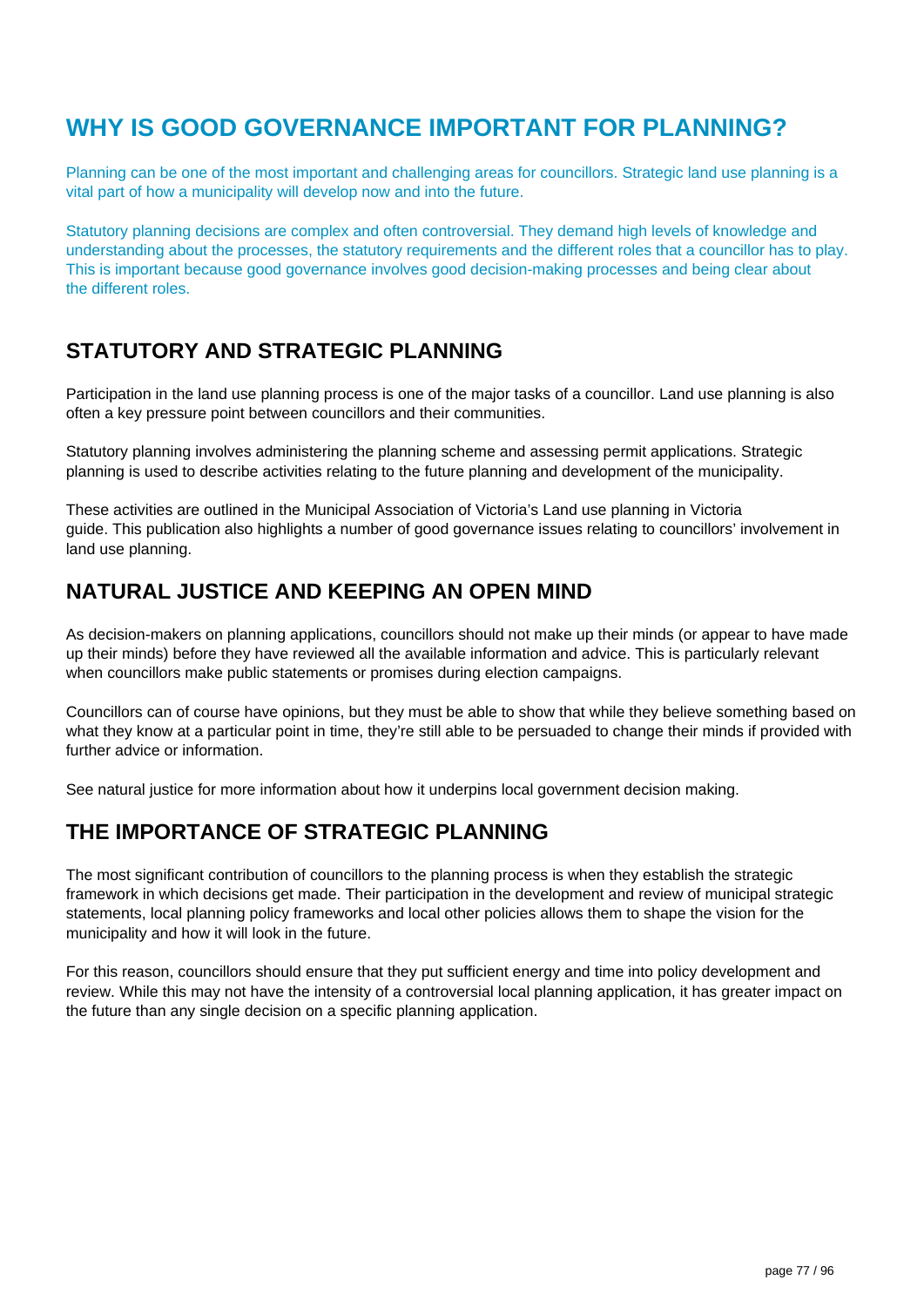# **PLANNING & COUNCILLOR ROLES**

Most statutory planning decisions are made by council officers (under delegation), but a certain proportion go to the council for a decision. These can often be large applications or applications which have received objections. Councillors can be involved at various stages of a planning application process and can play different roles at different times.

## **DECISION MAKER**

Councillors, sitting as council (or a council planning committee with delegated powers), are members of the Responsible Authority charged with making decisions in individual applications. These decisions are made according to the planning scheme and other relevant local policies.

While there's scope for interpretation, the decisions are administrative (in judicial terminology) because they are based on a legislative framework. Councillors' individual opinions about a proposed development are only relevant in that they may impact on their interpretation of the legislation. Councillors must base their decisions on the legislative framework. This is also the basis for review of a council decision by the Victorian Civil Administration Tribunal (VCAT).

## **COMMUNITY REPRESENTATIVE**

Members of the community may lobby councillors about individual planning applications. These community members often expect their elected representative to act according to their wishes at all stages of the application process.

Councillors may be in a position to ensure that the decision makers are aware of their constituents' views. However, their statutory obligations as members of the Responsible Authority, sometimes mean that they cannot act on these views.

Community members may not understand that councillors are not always able to vote in favour of the constituents' position. They also may not understand that when a decision is inconsistent with the local planning requirements, it can be overturned by VCAT if the applicant appeals. Both of these situations can have negative political consequences for the councillor.

### **MEDIATOR**

Councillors may become involved in the planning consultation process prior to the council making a decision on an application. The consultation process usually looks for common ground between the applicant and objectors. Ideally the process will result in a mutually acceptable proposal which can then go to council for approval and, if not, at least a narrowing of the points of difference.

In these circumstances, councillors (who often chair as well as participate in consultation meetings) are playing a mediating role, which is quite different to the roles of representative and decision maker.

## **ROLE CLARITY IS IMPORTANT**

It is therefore important that councillors understand what role they are playing when they participate in different stages of the planning process. While they're only required to participate in the decision-making stage, if they do become involved in other stages of the process, they must be very clear about the role they are playing.

Their representative role means that there will be considerable pressure on them to engage with their constituents over applications which have generated local interest. Depending on the protocols that have been established between fellow councillors and the council administration, they are able to choose whether they attend, observe, participate in or chair consultation meetings. However they also need to be aware of the changing roles and how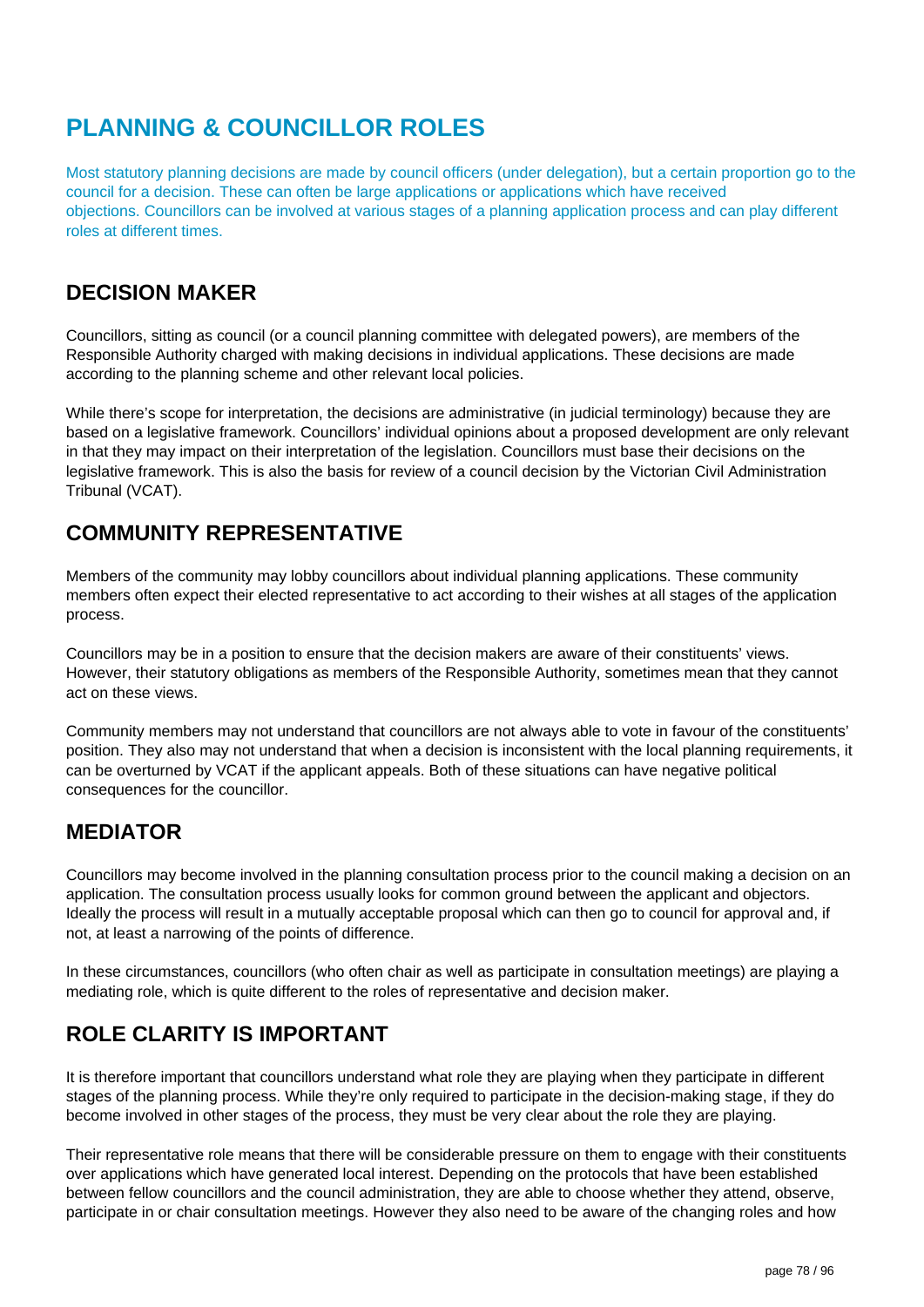this might appear to their constituents.

Councillors should communicate with their constituents and other stakeholders about the requirements of these different roles. A useful approach for councillors can be to:

- explain what their role will be in the early stages of the process
- listen to the views of constituents
- consider the views of the applicant and objectors
- be mindful of those who, for whatever reason, have chosen not to make a representation on the planning application.

As the application proceeds to a decision, councillors move from what is essentially a listening and possibly mediating role, to focussing on the legislation and the rules that determine what can be legitimately considered in determining the application.

When participants and stakeholders understand how and why a councillor's role can change at different stages, the decision-making processes are more transparent and accountable.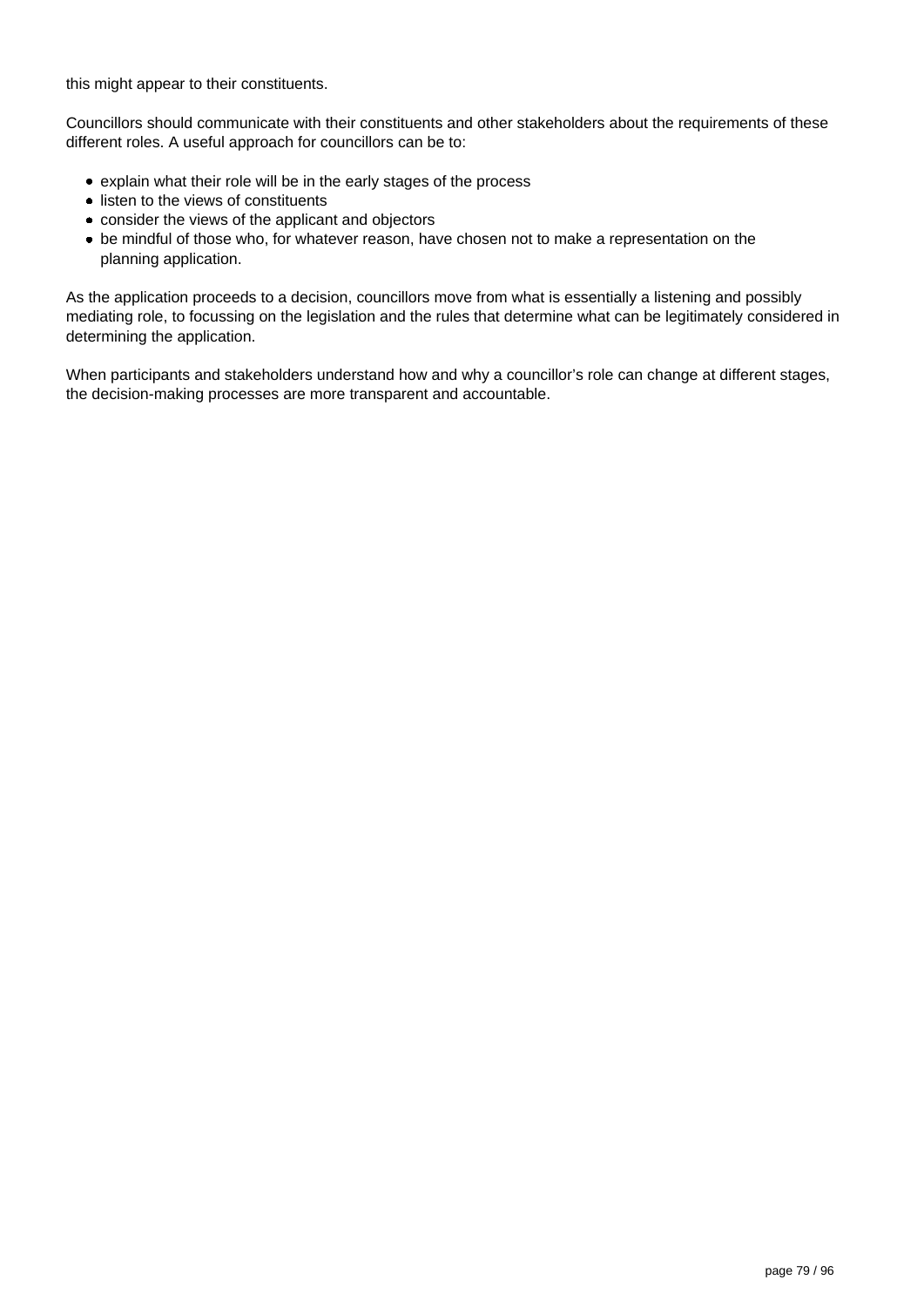# **SCENARIOS**

These fictitious scenarios show a range of potential situations that councils may face where good governance has broken down.

This section outlines twelve different scenarios, highlights were things have gone wrong and provides suggestions for how to tackle the various situations.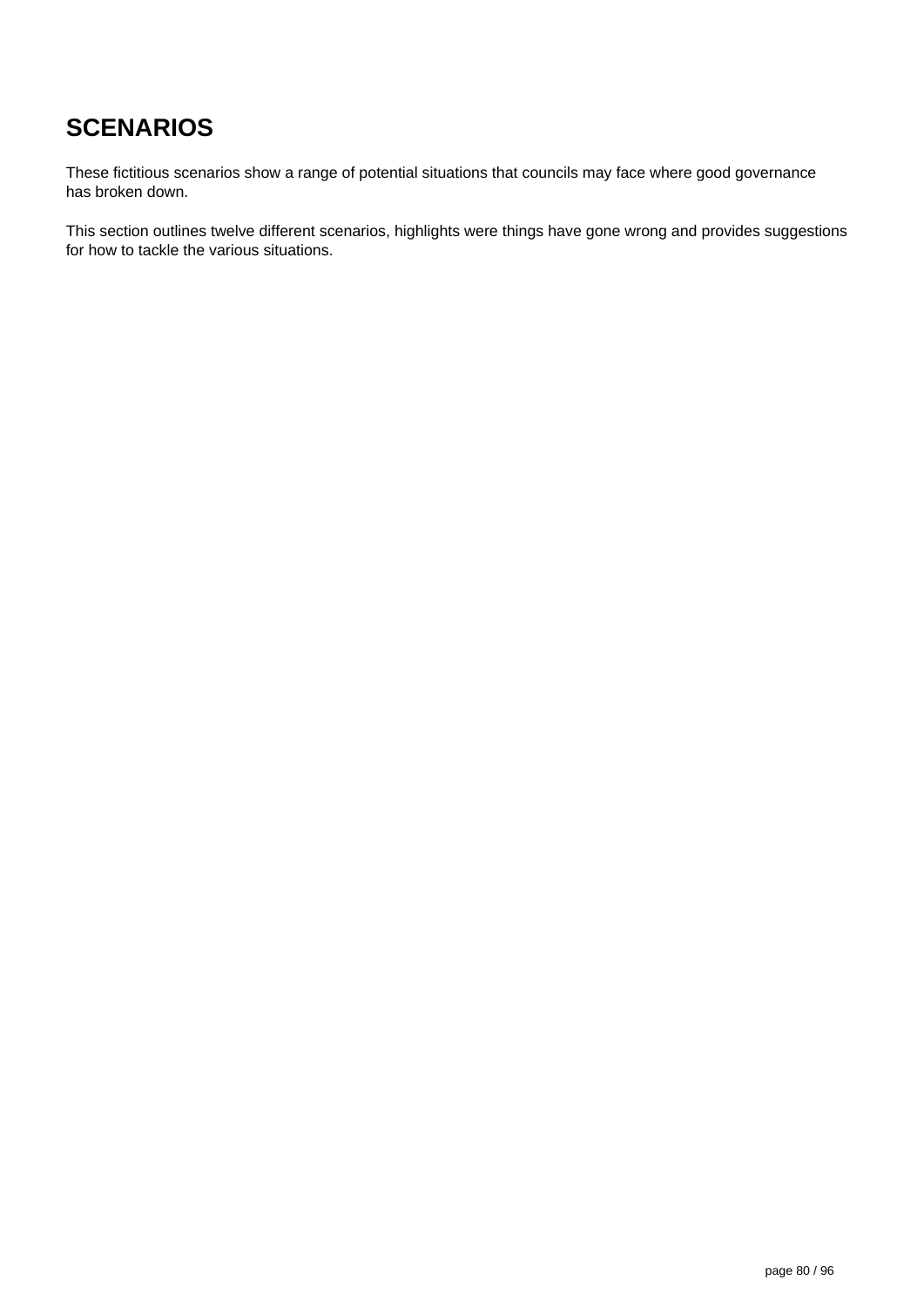# **DEALING WITH DISAFFECTED COUNCILLORS**

### **ISSUE**

Disaffected councillors can affect relationships between councillors, undermine the reputation of council, and disrupt decision-making processes.

#### **SCENARIO**

John is a councillor in an outer urban municipality. He's recently been on the losing side of a series of votes including the council plan, the budget and some key projects. Now he's feeling marginalised and has started to publicly criticise the council and its processes. The majority of his fellow councillors respond in-kind which has led to poor behaviour, both inside and outside the chamber.

#### **WHAT'S THE PROBLEM?**

If councillors believe their views are not being considered in the decision-making process, they will look for alternative ways to have an impact. Public or private criticism of other councillors and the administration, leaking of information, and failing to distinguish between the views of the council and individual opinions can all make the process of decision making more difficult, as well as undermine the council's reputation in the local community.

- the mayor needs to determine whether the councillor's motivations are legitimate or deliberately destructive the outcome may be the same, but the way the issue is handled can vary considerably
- as the leader of the council, the mayor's role is to ensure every councillor feels that they have a meaningful part to play in the processes and that their views are being heard
- both the mayor and the Chief Executive Officer should talk to the councillor and hopefully agree on a more productive way of dealing with the situation
- if confidential information has been leaked, the councillor must be made aware of the provisions and penalties contained in the Local Government Act 1989 and told that they will be enforced
- local government associations may be able to provide mediation or impartial advice to resolve the issue.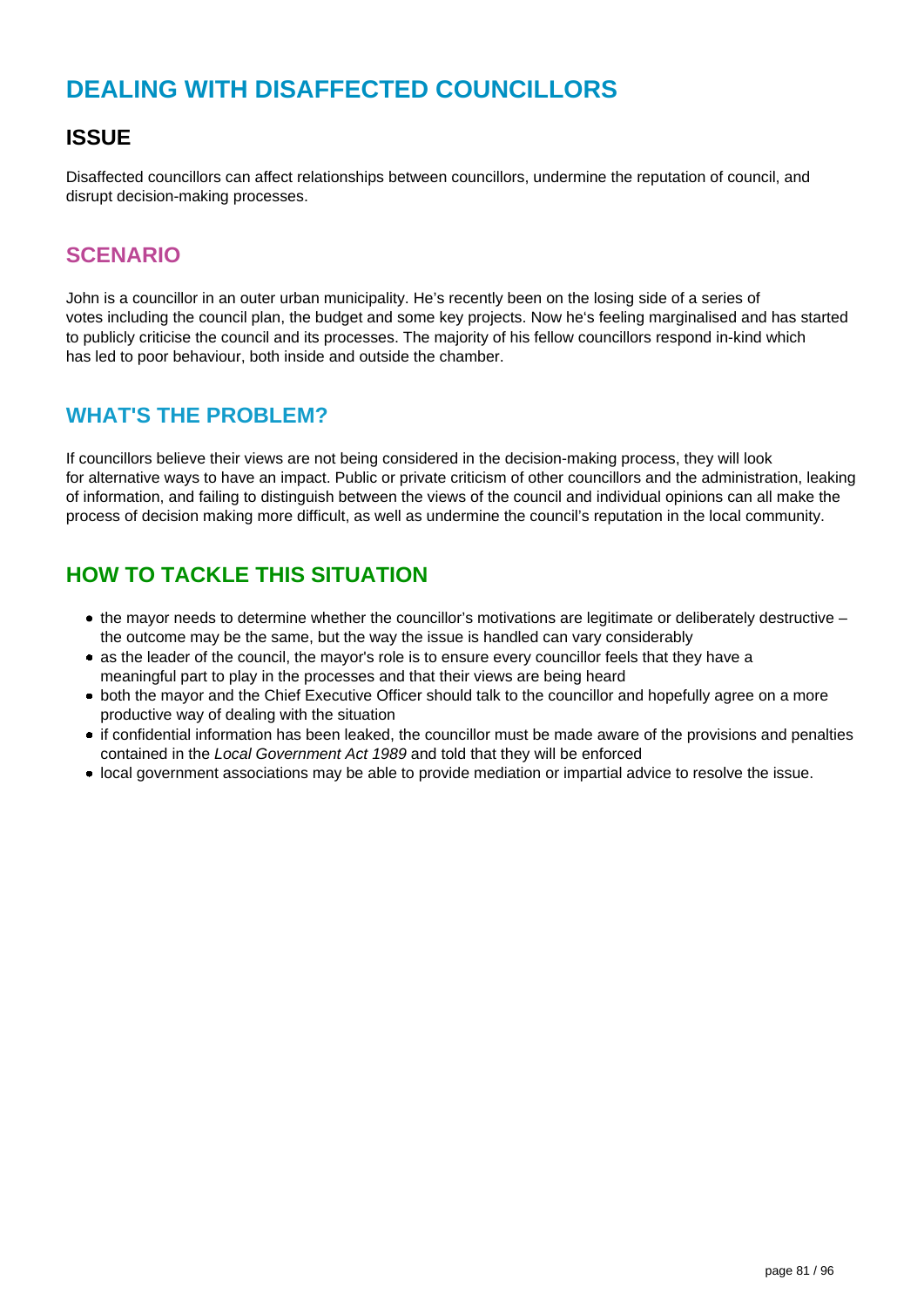# **FORCING COUNCIL DECISIONS**

## **ISSUE**

Councillors who insist that a council decision is nothing more than 'common sense' prevent proper discussion and debate.

#### **SCENARIO**

Mary who has been a councillor for a number of years, is insisting that council make a particular decision on the hotly contested issue of the location for the new municipal offices. Her main argument in support of her position is that 'it's just common sense'.

#### **WHAT'S THE PROBLEM?**

There can often be a number of legitimate views on an issue even when there is good information and advice. Labelling one view as 'common sense' can imply that all the other views are not valid and that their proponents lack common sense. The debate then often focuses on the meaning of 'common sense' and personalities rather than on the issue itself.

- ensure there is good process in place for making decisions
- base the decision on advice and information, rather than on subjective views, such as 'it's just common sense'
- ensure there is a good consultation process to find out what stakeholders really think
- focus on the issues rather than on personal opinion
- provide opportunities for all councillors to voice their opinion the mayor's role is important in providing leadership in the council.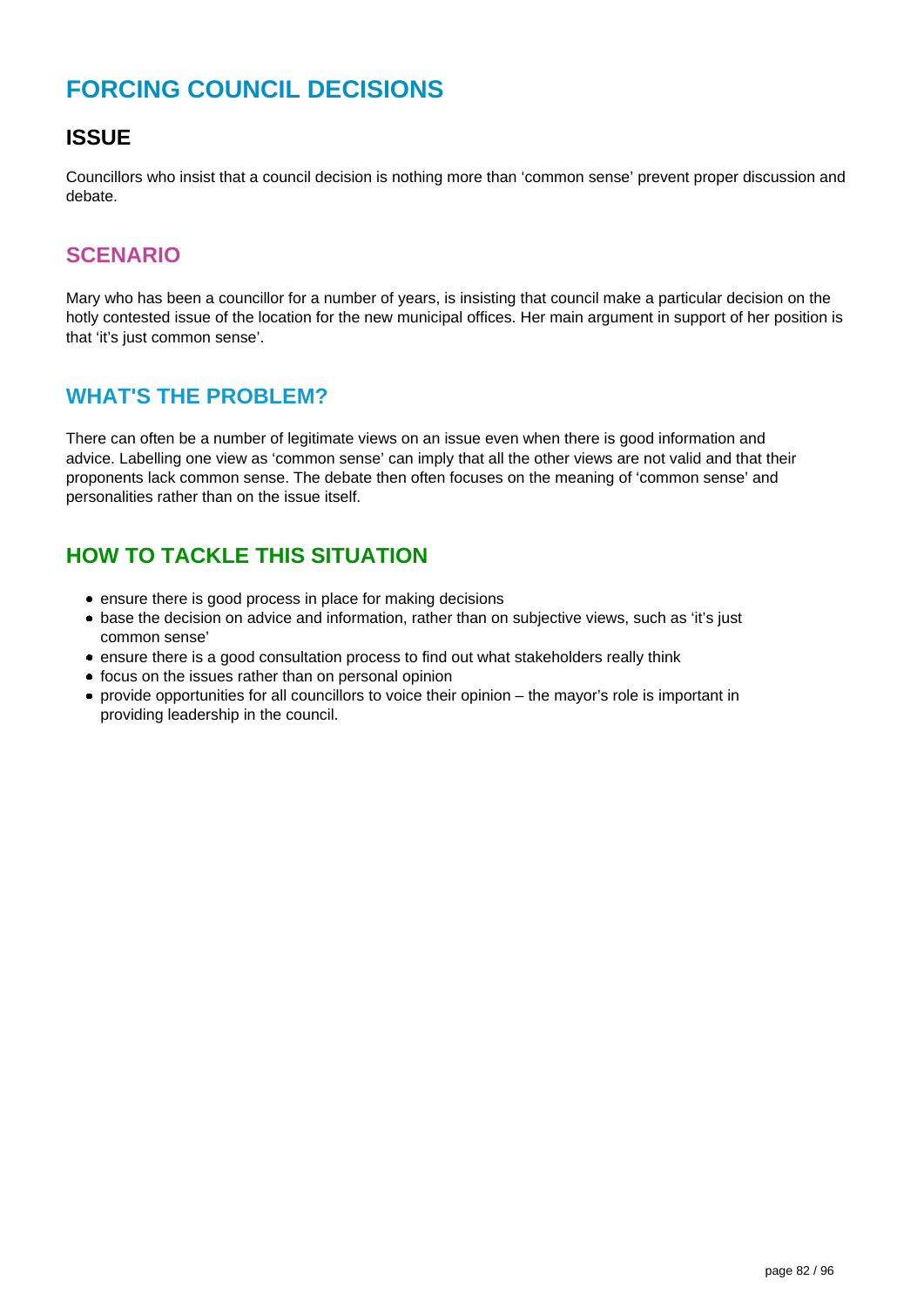# **LACKING FINANCIAL ACCOUNTABILITY**

### **ISSUE**

Councillors who accept the advice of their portfolio councillor without question are not doing the work they should do.

#### **SCENARIO**

An inner urban council has a system of portfolio councillors. Lily is the portfolio councillor for finance. She has assured her fellow councillors that they don't really need to worry about studying the financial accounts this year because she has been through them with the CEO and can guarantee that they are all well and truly in order.

#### **WHAT'S THE PROBLEM?**

Council is collectively responsible for the council's finances and each councillor is responsible for their own vote. All councillors must ensure that they have all the information they need so that they can make informed decisions and vote accordingly on financial matters.

- financial reports need to be presented in the most accessible way possible so that all councillors can understand the information
- councillors must ask questions about any information that is not clear
- council needs to ensure the portfolio system (if applicable) is seen as a means of improving information exchange and communication, not as a means of outsourcing accountability.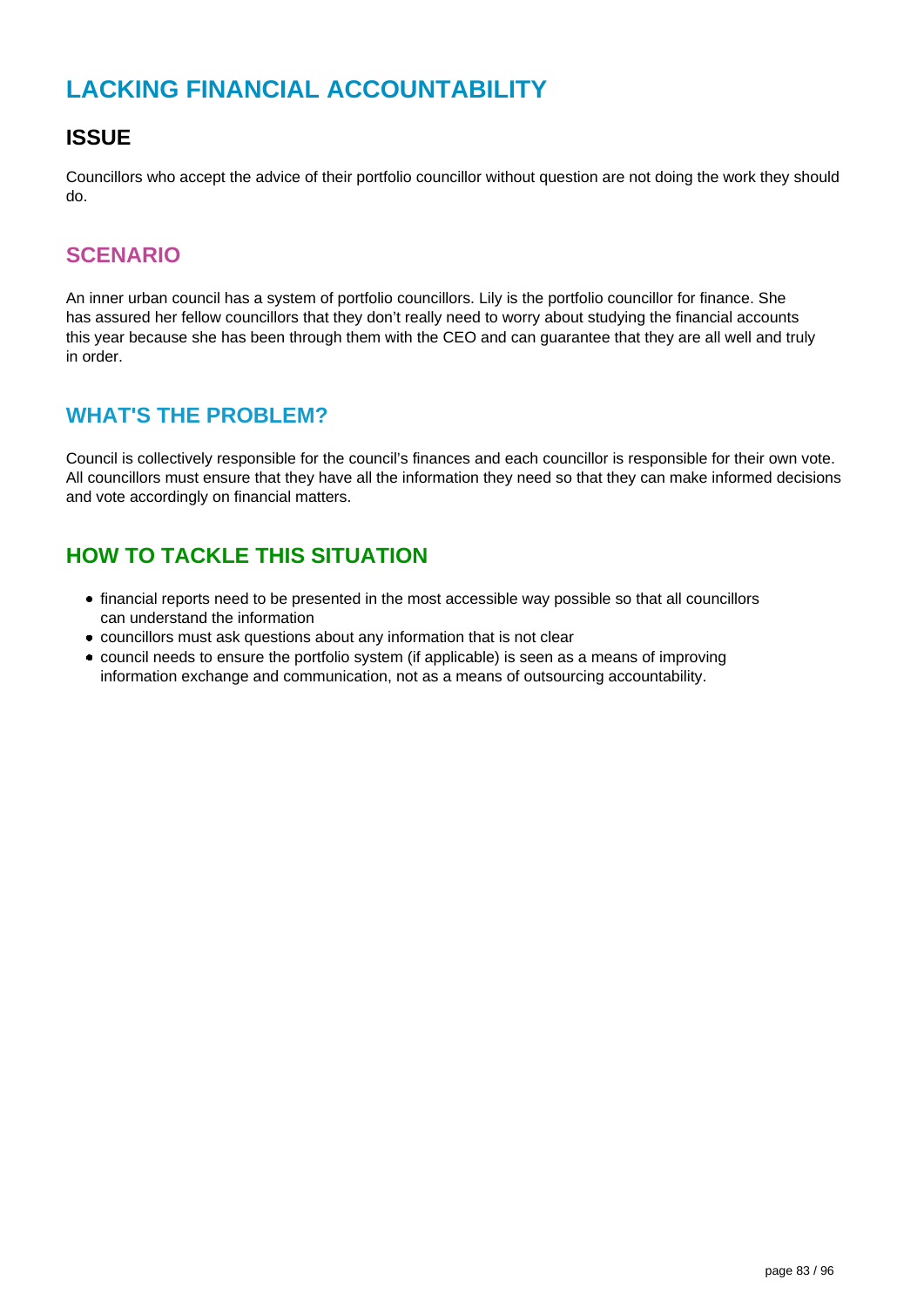## **REACTING TO THE LOUDEST VOICES IN THE COMMUNITY**

### **ISSUE**

Councillors who make decisions to keep the most vocal quiet are not necessarily representing the views of everyone in the community.

#### **SCENARIO**

The council plan has identified a small branch library for closure because patronage has been falling significantly in recent years. During the same period, pressure on the main branches has increased. The local Friends of the Library group has been running an active media campaign. There have also been noisy demonstrations at council meetings. In the face of this, council has decided, yet again, to defer a decision.

#### **WHAT'S THE PROBLEM?**

Council seems to regularly placate the most active and the noisiest elements of the community when making decisions. Because of this, the interests of every section of the community are not being taken into account.

- councillors should acknowledge that this is happening and consider which feedback from constituents, community groups and the media is relevant
- councillors need to have another look at the council plan outside of the normal review process
- the mayor should play a leadership role as the leader of all councillors
- councillors must pay attention to the consultation processes everyone affected by important decisions should be listened to, not just those who shout the loudest
- council should have been aware of stakeholder views before making the decision
- council should review the decision-making processes for their openness and transparency
- the administration needs to ensure the advice reflects all the issues, consequences and options
- councillors need to be reminded that placating the 'loudest voices' not only creates precedents which can be difficult to break, but also impacts badly on the public perception of local governments.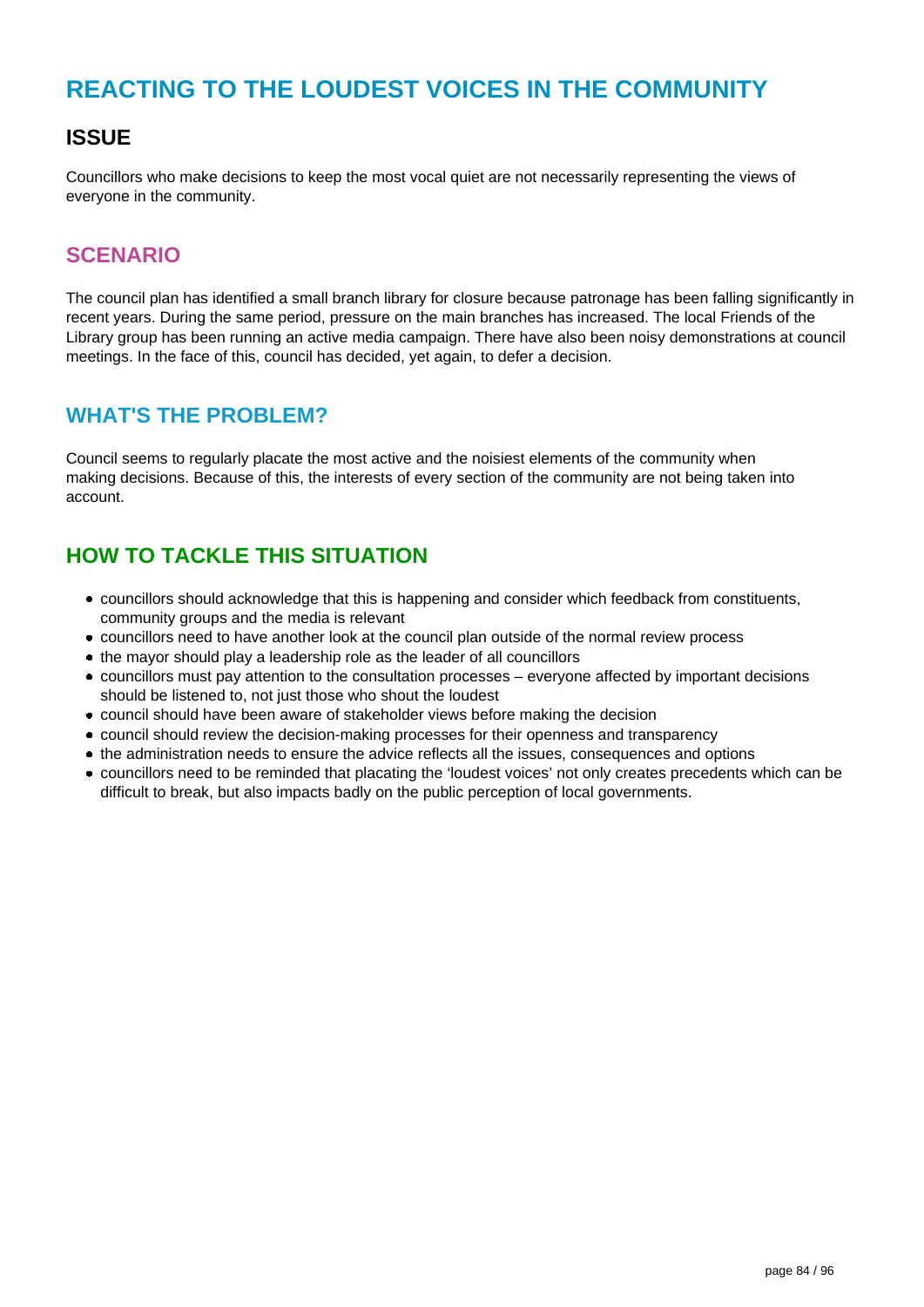# **COUNCILLOR CONFUSION OVER CEO LOYALITIES**

### **ISSUE**

Councillors who believe the CEO's loyalties are with the previous council, need to understand that policies don't automatically change after an election.

#### **SCENARIO**

Following recent local government elections in a regional municipality, a new group of councillors have come into office with quite different policy ideas to those of the previous council. These councillors have become frustrated because the policies of the previous council continue unchanged for some time. They begin to express dissatisfaction with the Chief Executive Officer (CEO) and believe that things won't happen until they can appoint their own CEO.

#### **WHAT'S THE PROBLEM?**

Councillors don't believe that the CEO is committed to helping them achieve their goals. This sometimes happens when a new council has to work with a CEO who was appointed by a previous council. Councillors think things should change automatically as a result of their election, but don't understand that the CEO is required by the Local Government Act 1989 to implement the policies which are in place 'without delay', and cannot put them on hold or implement a different policy until they are changed by council.

- councillors and the CEO need to find a way to work together because it is not appropriate for every new council to appoint a CEO
- councillors need to understand that policies only change as a result of a majority vote at a council meeting
- new councillors should be briefed on how policies can be changed or implemented
- councillors and the administration both need to understand the role of the council it sets the strategic goals and the administration helps to achieve them
- councillors need to understand the role of the administration the relationship between the mayor and CEO is important in achieving this
- everyone needs to understand that the entity of council continues unchanged from one council term to the next and it takes time and good processes to change policies and directions
- councillors and the administration need to devote time and energy to the council planning process so that goals are understood and owned by all
- council and the CEO need to agree on what the CEO is expected to deliver this should provide a fair platform for the CEO's performance appraisal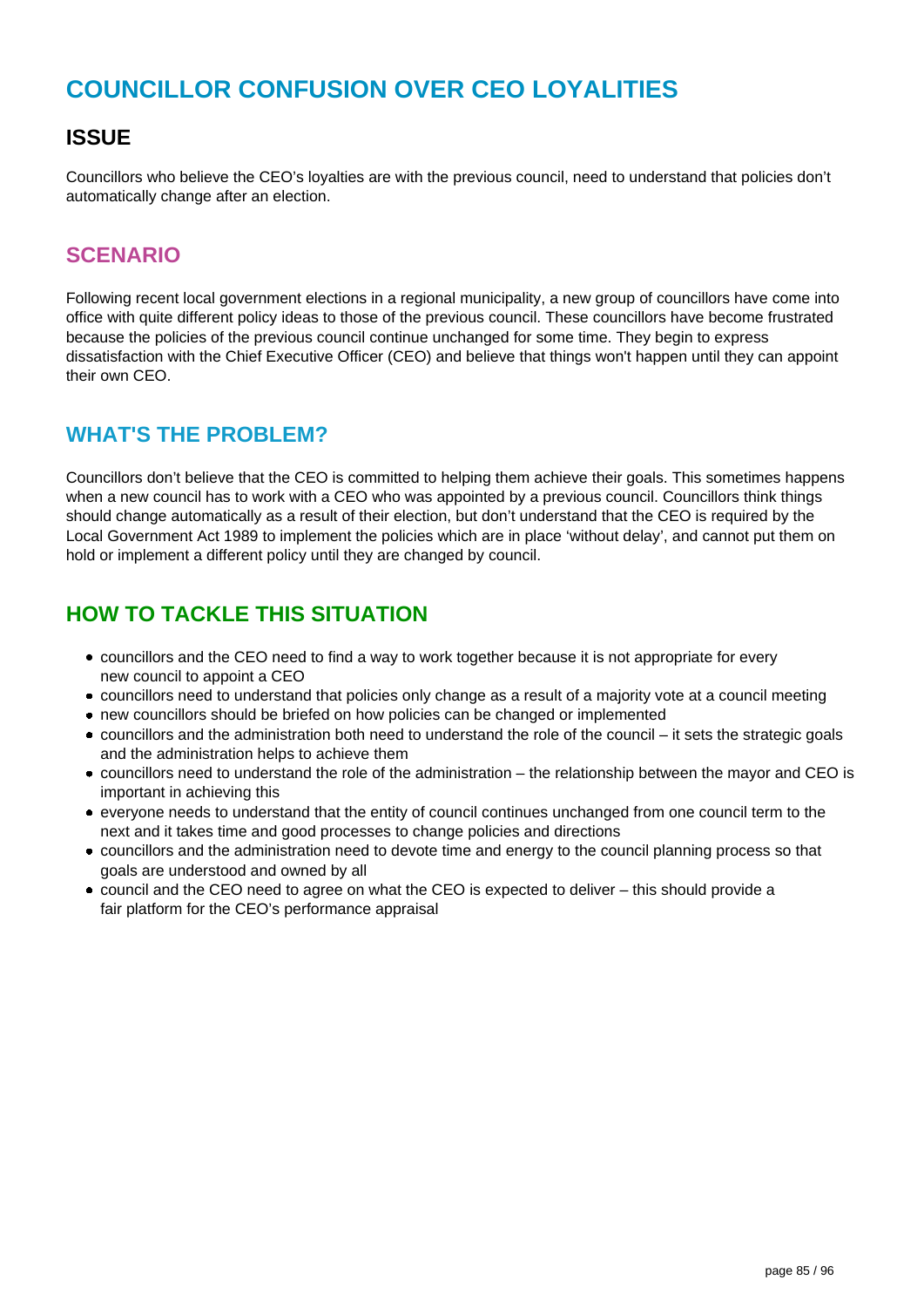## **COUNCILLOR & OFFICER RELATIONSHIP BREAKDOWN**

### **ISSUE**

A divisive and dysfunctional relationship between councillors and council officers can seriously affect the operation of local government.

#### **SCENARIO**

Communication between councillors and council officers has completely broken down in a large suburban council. Councillors regularly make inflammatory statements to the local media claiming that they have no power because council officers are really making all decisions.

#### **WHAT'S THE PROBLEM?**

If councillors and the administration don't understand each other's roles or the processes for making decisions, this can lead to serious misunderstandings and dysfunctional relationships. When this happens the relationship is characterised by public criticism of each other and a general lack of respect.

- the mayor and Chief Executive Officer (CEO) must work together to provide leadership, as well as model respect for the administration and elected members
- expectations need to be clarified to avoid bad feelings councillors and senior management need to discuss the issues and how they can be addressed
- roles need to be reviewed, redefined and understood by all everyone should be given the opportunity to contribute on aspects that affect their role
- the quality of advice, systems and processes particularly on the hot issues should be reviewed
- protocols should be developed to handle criticism public outbursts should not be tolerated and all sides need to be open to constructive feedback
- the CEO should ensure that the administration's culture supports democratic governance this involves leadership from senior management and training for staff
- the mayor and CEO need to ensure that councillors understand what can reasonably be expected from the administration and how contact can be made (protocols can help)
- local government associations should be contacted for assistance if a serious breakdown occurs.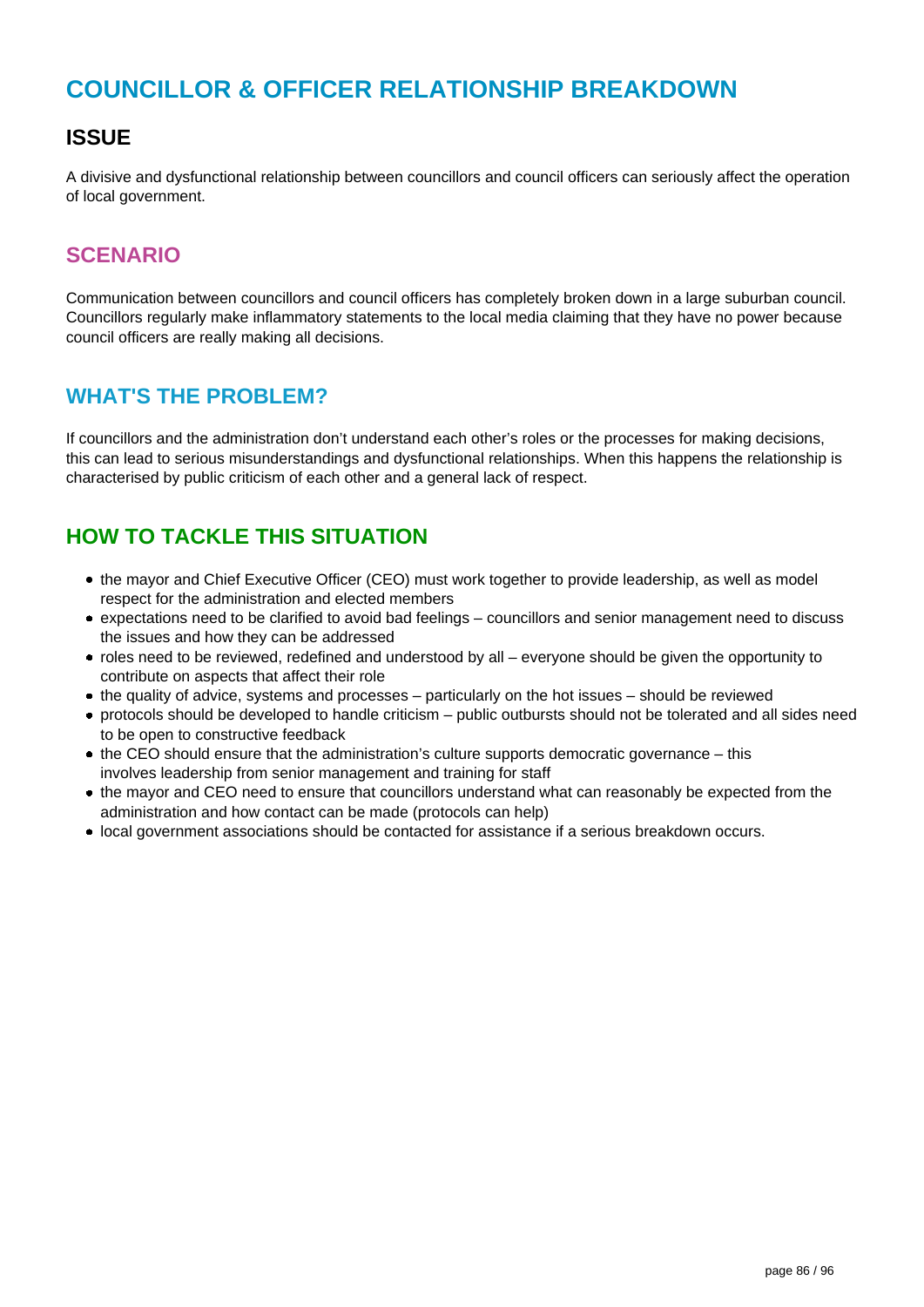# **SPLIT VOTING ON KEY COUNCIL DECISIONS**

### **ISSUE**

Consistently split votes on key council decisions can leave the 'losing' councillors feeling powerless and alienated.

## **SCENARIO**

An inner urban council has seven councillors. Four are pro-development and three are pro-environment. All major decisions are made on a 4:3 vote reflecting these divisions. The environmentalists feel like they have no power and have started to become publicly critical of the council's processes and decisions. As a result council's reputation is suffering.

### **WHAT'S THE PROBLEM?**

When there's a pattern of split or close votes on key issues, the councillors on the 'losing' side start to feel alienated and powerless. It can be very frustrating for councillors if they believe their opinions have not being taken into consideration in the decision-making process. It can also mean that diversity of community views are not being fully represented by council. Decision making simply becomes a numbers game which is not good for the municipality in the long run.

- the mayor and councillors need to find ways to bring the 'losing' councillors back into the governance loop
- the mayor, who may be on the 'winning' side, needs to actively engage with the minority councillors, both within and outside the council chamber
- part of the mayor's role is to ensure that debate and decision making is open and inclusive
- part of the Chief Executive Officer's role is to ensure that information and advice takes into account all councillors, not just the group which appears to have the numbers
- the council plan and other important strategic documents should be reviewed to see if there is a basis for the majority and minority views – the council plan should ideally reflect the diversity of community views.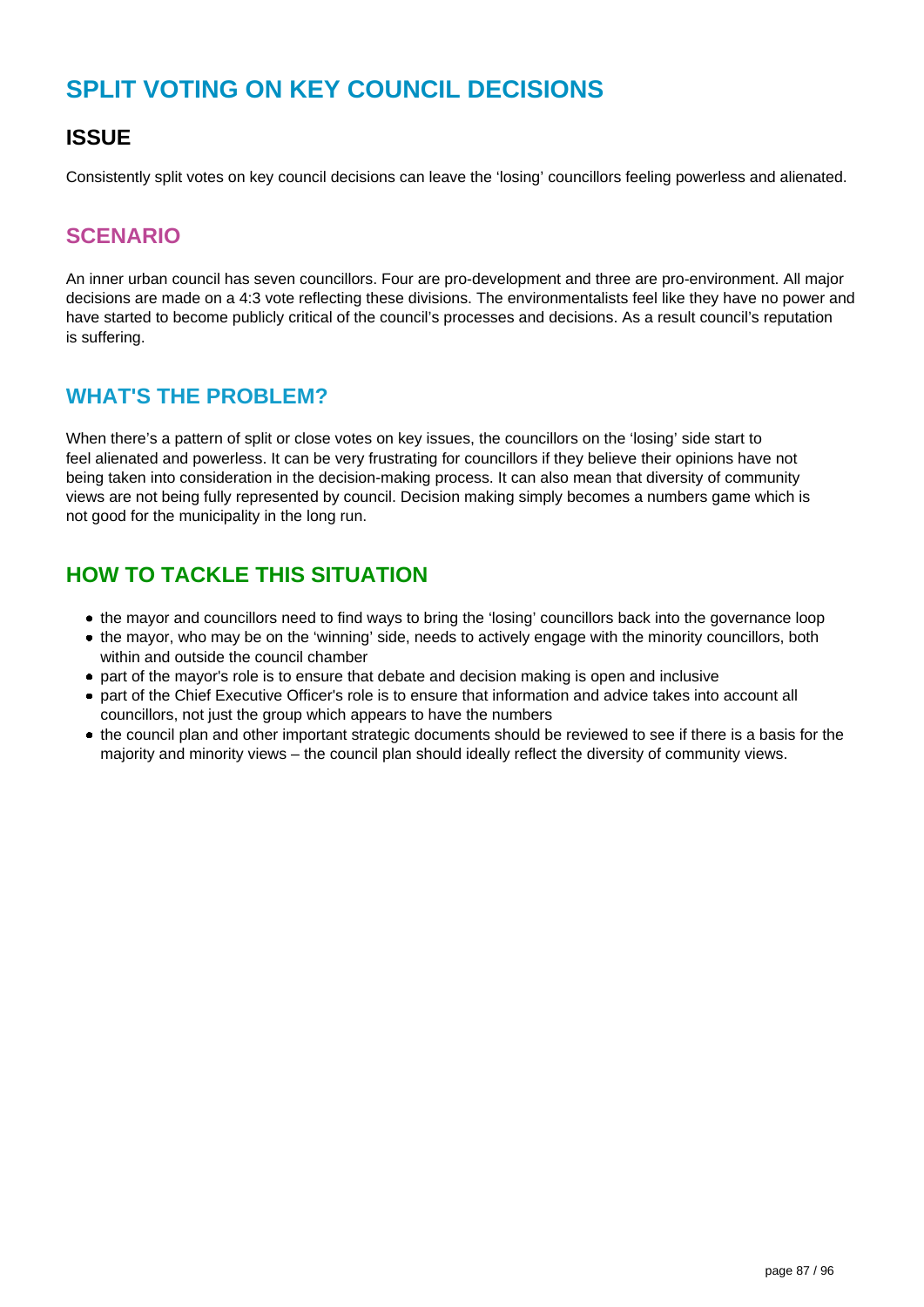# **LEAKING INFORMATION TO THE MEDIA**

## **ISSUE**

Councillors who leak confidential information to the media for their own political purposes undermine the democratic decision-making process.

#### **SCENARIO**

A regional council is considering a major and expensive sports ground redevelopment. Chris, a longstanding councillor, opposes the project but doesn't think he has the numbers to win the vote. So he leaks confidential briefing material, which focuses on the downsides of the proposal, to generate media interest and provoke community outrage.

#### **WHAT'S THE PROBLEM?**

Individual councillors are using the local media to score points and pursue political goals. Using the media to force particular decisions, attack colleagues and undermine the council is neither appropriate nor legitimate. It deliberately subverts the democratic decision-making process. Leaking confidential information is a breach of the Local Government Act 1989 and is punishable. It also reduces the confidence and willingness of external bodies to deal with the council.

- councillors need to understand the nature of confidential information it should be very clear if it is not intended for public airing because publicising confidential information is illegal and punishable under the Local Government Act 1989
- councils should make sure that a good level of information is available to the public through various channels – this will help to prevent leaking
- councillors need to use the media appropriately as it is an important channel for councils to communicate with their communities and for communities to become informed about local issues
- council should recognise and support the legitimacy of ward councillors getting publicity on local issues
- the difference between the views of the council and individual councillors needs to be understood by everyone – councillors who liaise with the media must reinforce this
- council should develop protocols for working with the media which improve understanding.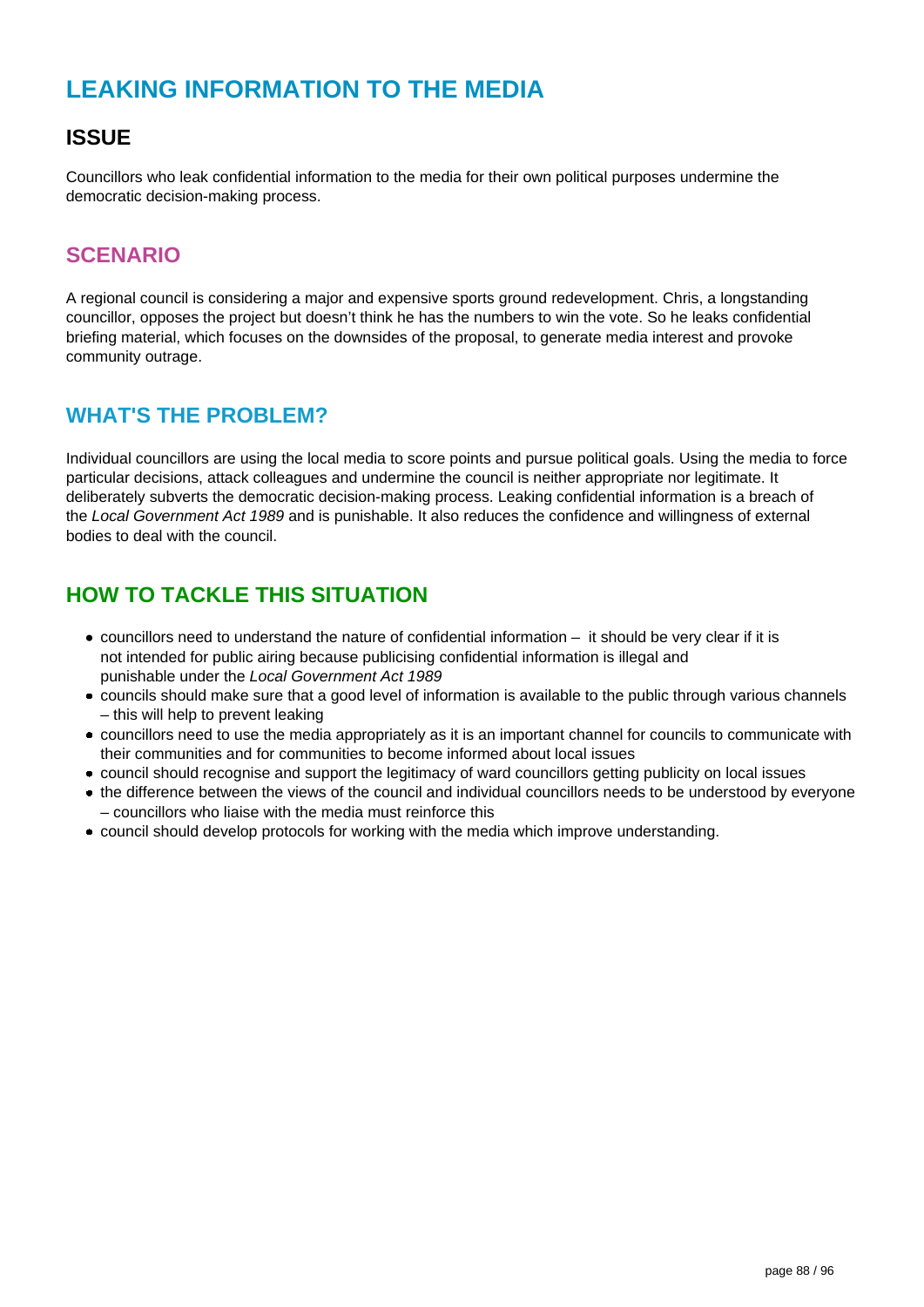## **COMMUNITY OUTRAGE ON PLANNING**

### **ISSUE**

When a councillor appears to support constituents' views, but then votes the other way, the community can become angry and distrustful.

#### **SCENARIO**

Steve's constituents are furious because he's voted in favour of a major apartment development which many in the community have opposed. They believe they made this very clear in meetings with him, as well as during consultations with the applicant which he chaired.

#### **WHAT'S THE PROBLEM?**

Councillors can often have multiple roles on planning applications, which can be difficult for constituents to understand. While councillors are obliged to consider their community's views this doesn't mean that they can vote in favour of those views. Councillors have to make decisions based on whether the application is consistent with the local planning scheme. This can reduce the scope for councillors to vote according to their personal opinions or reflect the views of their constituents.

- councillors need to be clear what role they are playing in different stages of the application process
- councillors should try to ensure that their constituents understand these roles
- councillors need to understand their administrative role as part of the local planning authority
- councillors should ensure that they are able to be persuaded by the information and advice they receive at the decision making stage.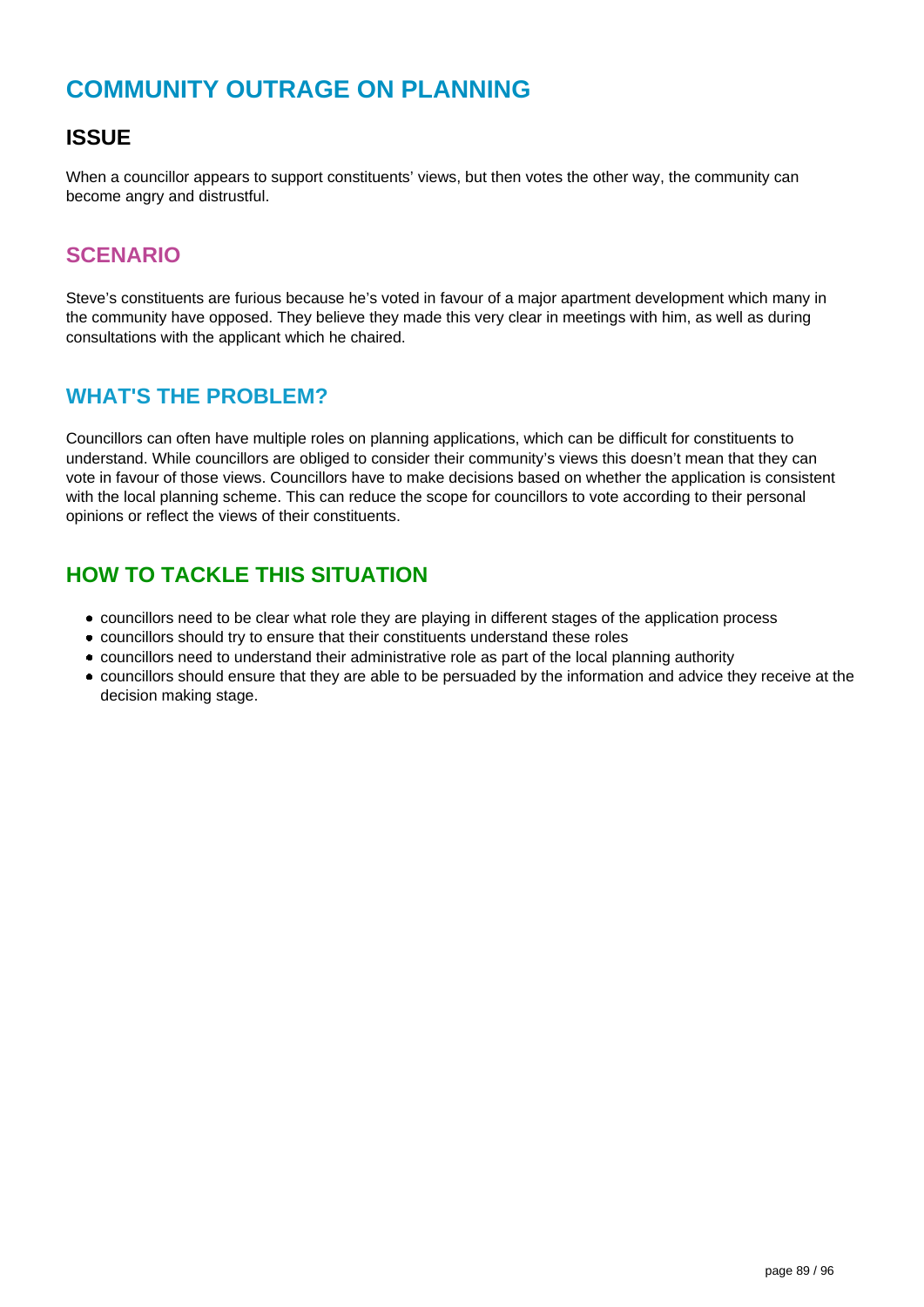## **INFLUENCING RECOMMENDATIONS TO COUNCIL**

### **ISSUE**

Councillors who want to 'win' on an issue can inappropriately exert pressure on the administration to recommend supporting a particular view.

#### **SCENARIO**

Susan strongly believes that a new housing development should contain expensive environmentally sustainable features. She thinks her fellow councillors will support the idea if the administration makes the recommendation. She's been calling the relevant director and various council officers constantly trying to persuade them that the environmental features should be included in the recommendations to council. She's also attempted to put pressure on them at task group and public meetings.

### **WHAT'S THE PROBLEM?**

The administration's role is to provide 'frank and fearless' advice to the council. This should be based on information, consultation and professional opinion. It should not be the result of pressure from councillors. Councillors will expect to be given high-quality, impartial advice and information, which will help them to form an opinion and make a decision in the council meeting. The challenge for councillors, who are pushing strongly for a particular decision, is to persuade their fellow councillors to support their view. They should not try to influence the final decision by pressuring the administration to support a particular view via its recommendation.

- the mayor and Chief Executive Officer (CEO) need to ensure that everyone has a clear understanding of roles – the administration's role is to advise and implement, the council's role is to consider the advice and make the decision
- the mayor and CEO should provide leadership to reinforce these roles
- the mayor and CEO should encourage good relationships between councillors and the administration so that communication does not spill over into undue influence
- councillors and council officers should be clear that improper or undue influence is against the law
- the administration and council need to ensure there are plenty of opportunities (as part of briefing sessions or in other ways) for councillors to investigate all the available options.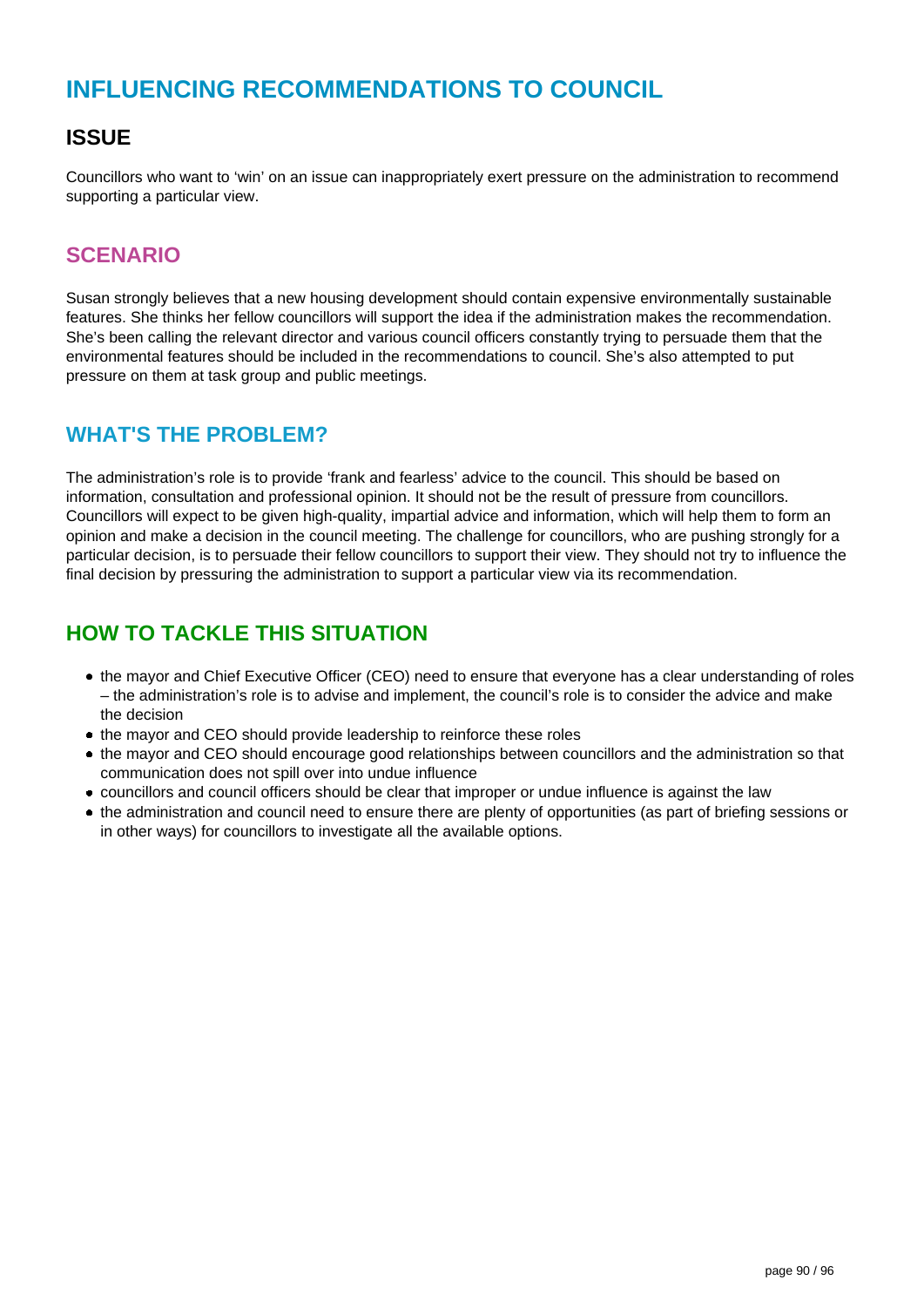## **LEADING DEBATE FROM THE COUNCIL CHAIR**

### **ISSUE**

A mayor who runs the council meeting in a way that favours the adoption of a particular recommendation undermines good decision-making processes.

#### **SCENARIO**

David, who is mayor of a suburban council, strongly supports a recommendation which is currently being discussed at the council meeting. A vigorous debate is taking place as a number of councillors are not in support of the recommendation. David provides extra time for those arguing in favour, while restricting those arguing against to the precise time limit set out in the local law. He comments unfavourably on every speech which argues against the recommendation, and also takes the opportunity to make a speech in its favour from the chair.

### **WHAT'S THE PROBLEM?**

The mayor has an important role in managing the meeting so that all councillors get a chance to present their views and be heard by their colleagues. Taking a partisan position during a debate can detract from the mayor's capacity to manage the meeting in the interests of fairness and participation by all. Even the perception of partisan management of the meeting can negatively impact on the decision-making process and can ultimately affect the degree to which a decision is 'owned' by all councillors. Members of the community may also think the mayor is not being impartial which can undermine confidence in the council.

- the mayor must manage the council meeting in a way which facilitates good decision-making processes and the participation and engagement of all councillors
- the mayor should be impartial and fair in managing the meeting, allowing all councillors to have the same opportunity to present their views
- if the mayor chooses to participate in the debate, they should make it clear that they are speaking in their capacity as councillor, and not as mayor of the council
- if the mayor is required to use a casting vote, they should be aware that they are voting in a different capacity (this time as leader of the council) and should therefore consider the customs associated with the use of the casting vote (the mayor's casting vote need not be the same as their collaborative vote).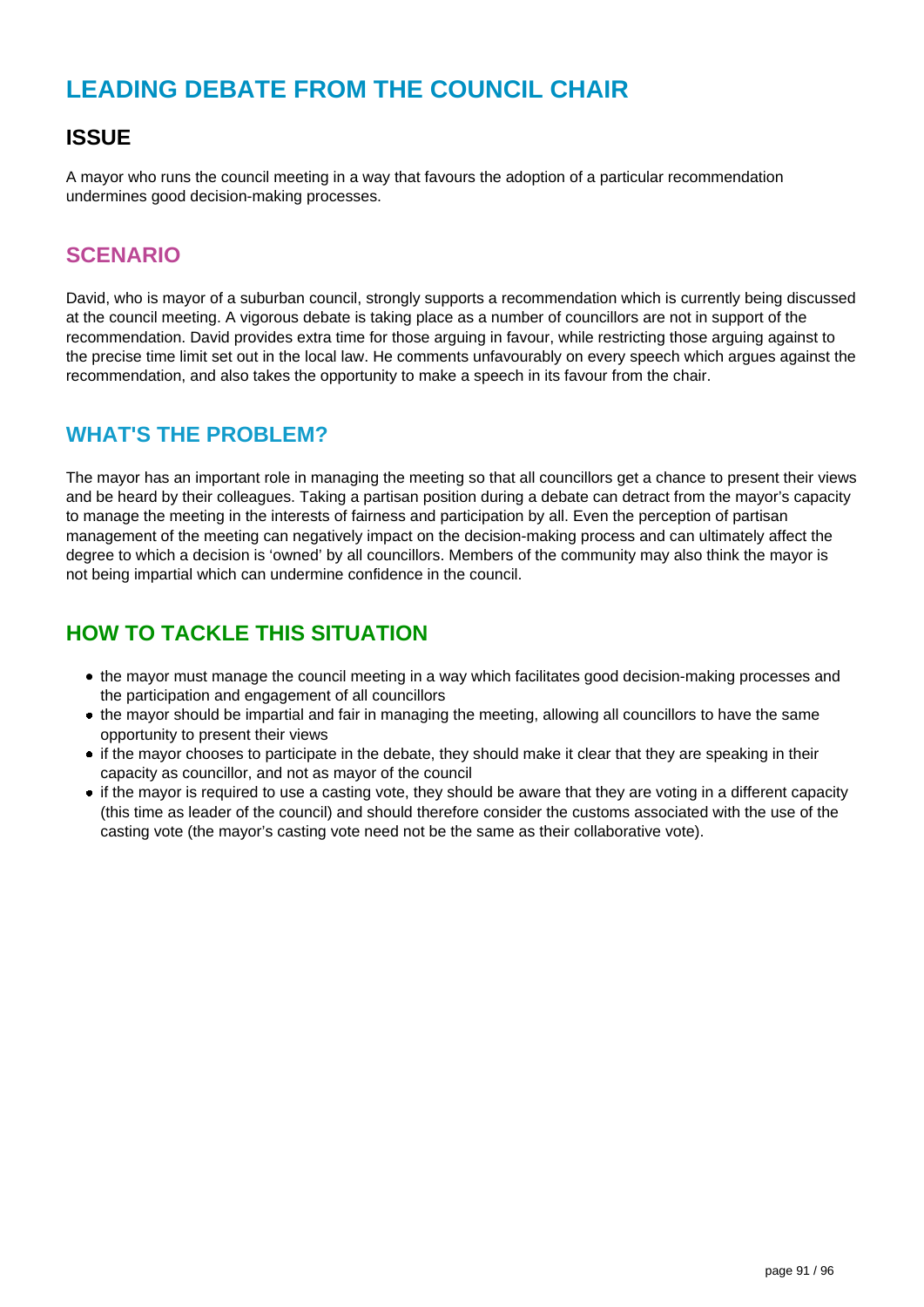# **MAKING DECISIONS AT BRIEFINGS**

## **ISSUE**

When a council uses briefings to discuss key issues and reach consensus, the decision-making process is no longer open and transparent.

#### **SCENARIO**

A council regularly uses briefings to work through the draft agenda for the next council meeting. In these sessions councillors develop a consensus position on all the key issues in the agenda. There is little or no debate at the next council meeting as the councillors already know all the outcomes.

#### **WHAT'S THE PROBLEM?**

Briefings should be used to ensure that councillors have all the information they need to develop an opinion on key issues. This information can consist of research, background information and the results of any consultation processes. Briefings should not be used to debate or develop a collective position on issues. This should happen in council meetings where the decision-making process is transparent and open.

- councillors and the administration should understand and agree on the role of briefings in the decision-making process
- the administration should provide information to councillors in briefings
- councillors should ask questions in briefings to satisfy themselves that they have sufficient information to form an opinion on the issues in question
- councils might consider whether the Chief Executive Officer should chair the briefings so that every councillor has the opportunity to clarify information and ask questions
- while conflict of interest requirements apply to briefings (via Assembly of Councillors provisions) this does not imply that briefings are decision-making forums.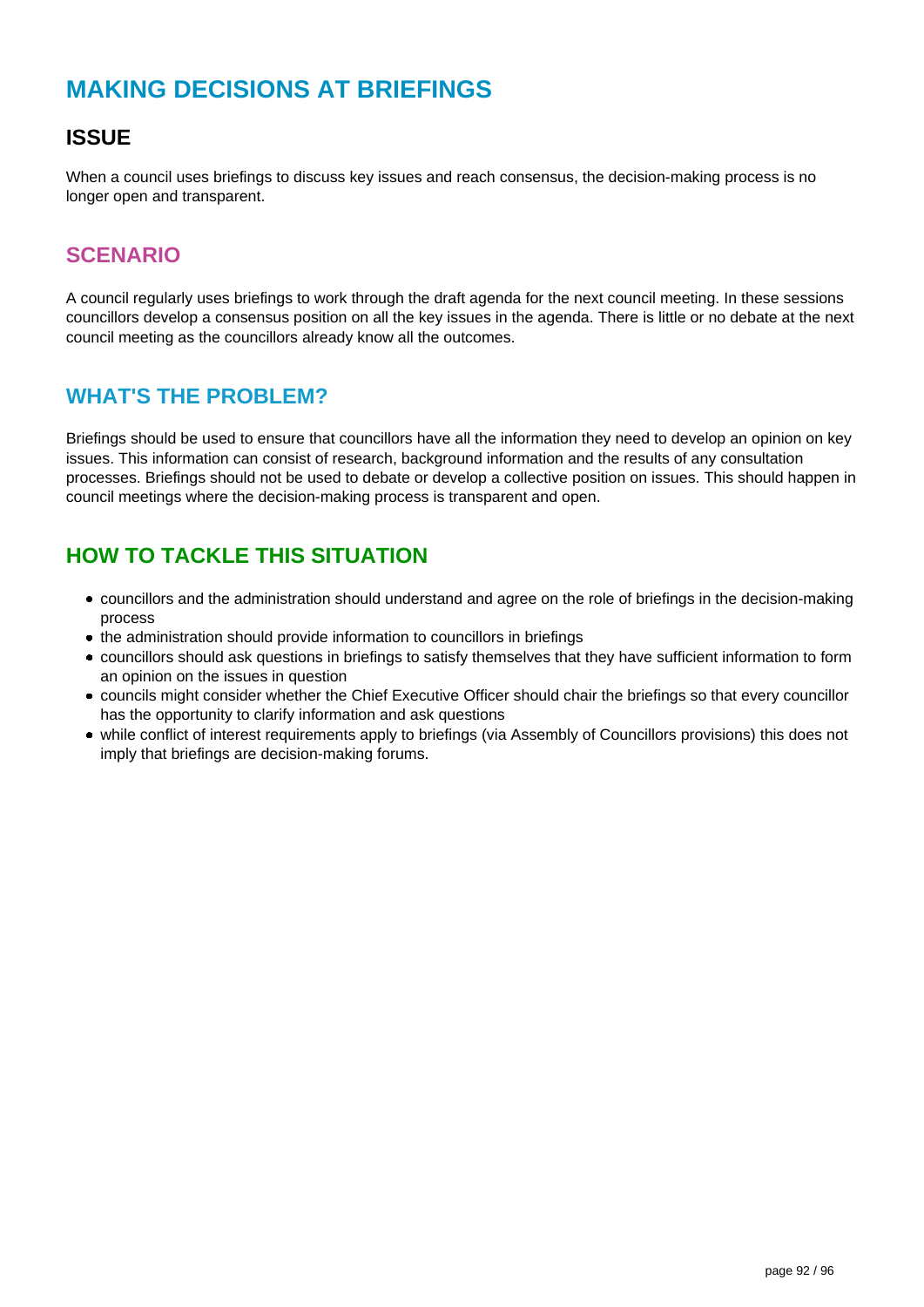# **GLOSSARY**

A list of the terms used on this website which relate to good governance in local government.

#### **Administration**

The paid staff of the local government including the Chief Executive Officer.

#### **Annual budget**

A council must prepare a budget for each financial year and adopt its budget by 31 August each year unless granted an extension by the Minister for Local Government.

The budget must include information such as the standard statements for the budget year, a description of the activities and initiatives to be funded in the budget, a statement of how those activities and initiatives will contribute to the strategic objectives in the council plan, a statement of council rate levels, borrowings, debts and so on.

#### **Annual plan**

The activities and programs that a local government will deliver in any particular year as part of the four-year council plan.

#### **Chief Executive Officer (CEO)**

The most senior position in the administration. The CEO is directly accountable to the council.

#### **Common law**

Derived from English laws which are based on custom or court decisions as opposed to legislated law or statutes.

#### **Community**

The entire population of a municipality which is made up of many different local and shared interest groups and individuals.

#### **Conflict of interest**

This refers to situations where a councillor or council officer has personal interests in the decisions that they are part of. For more information see Conflict of Interest.

#### **Constituents**

People within a councillor's electoral area (whether single, multi or whole of municipality) who are voters.

#### **Council**

The group of elected members of the local government.

#### **Councillor**

An individual who is elected to council.

#### **Council meeting**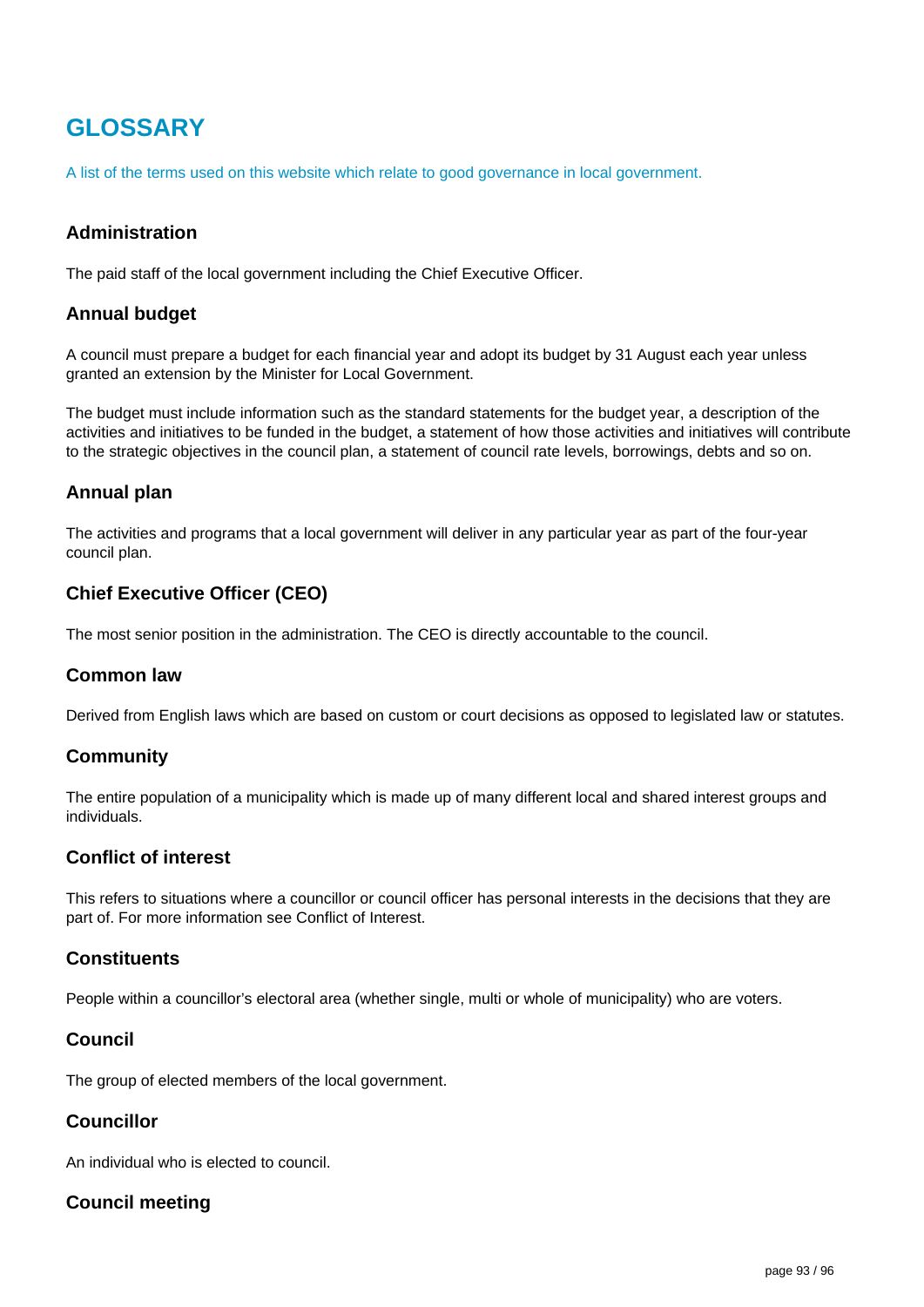The elected members (councillors) meeting formally as council as set out in the Local Government Act 1989.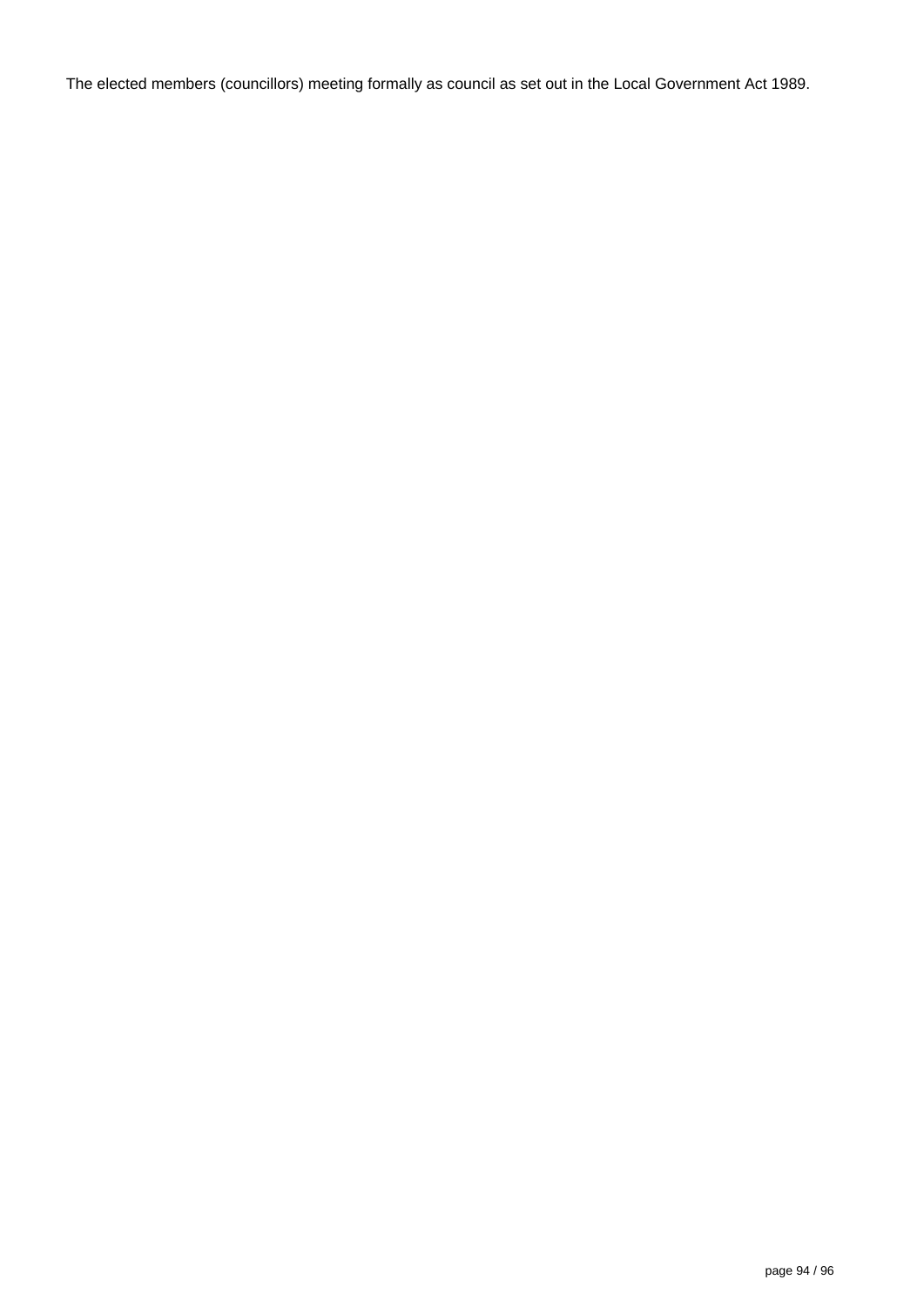#### **Council officers**

A paid member of staff (see administration above).

#### **Council plan**

The strategic plan of the council which must include the objectives, the strategies for achieving these objectives for at least four years, as well as the strategic indicators for monitoring the achievement of these objectives. The council plan must also include the Strategic Resource Plan (see definition below).

#### **Elected members**

See councillors above.

#### **Governance**

This is the process for making and implementing decisions. For more information see What is good governance?.

#### **In camera**

Latin term meaning in the chamber or in private. On this website it refers to holding a council meeting which is closed to the public.

#### **Local government**

This is used in two ways on this website. 'A local government' is a corporate entity for each municipality which is made up of elected members (councillors) and the administration (council officers). 'Local government', by contrast, is a collective reference to the sector comprising all the local governments.

#### **Local Government Act**

This is the state government Act under which local government operates.

#### **Local laws**

A piece of legislation enacted by a council.

#### **Municipality**

The geographic area of a local government.

#### **Natural justice**

This is a doctrine which ensures that decisions are made in a decent, fair and honest way by protecting against the arbitrary exercise of power. For more information see Natural Justice.

#### **Responsible Authority**

The body responsible for administering the planning scheme in a particular geographical area. For municipalities, the council is the Responsible Authority.

#### **Resources**

Refers to the equipment, people and money needed for local government programs and services.

#### **Special committee**